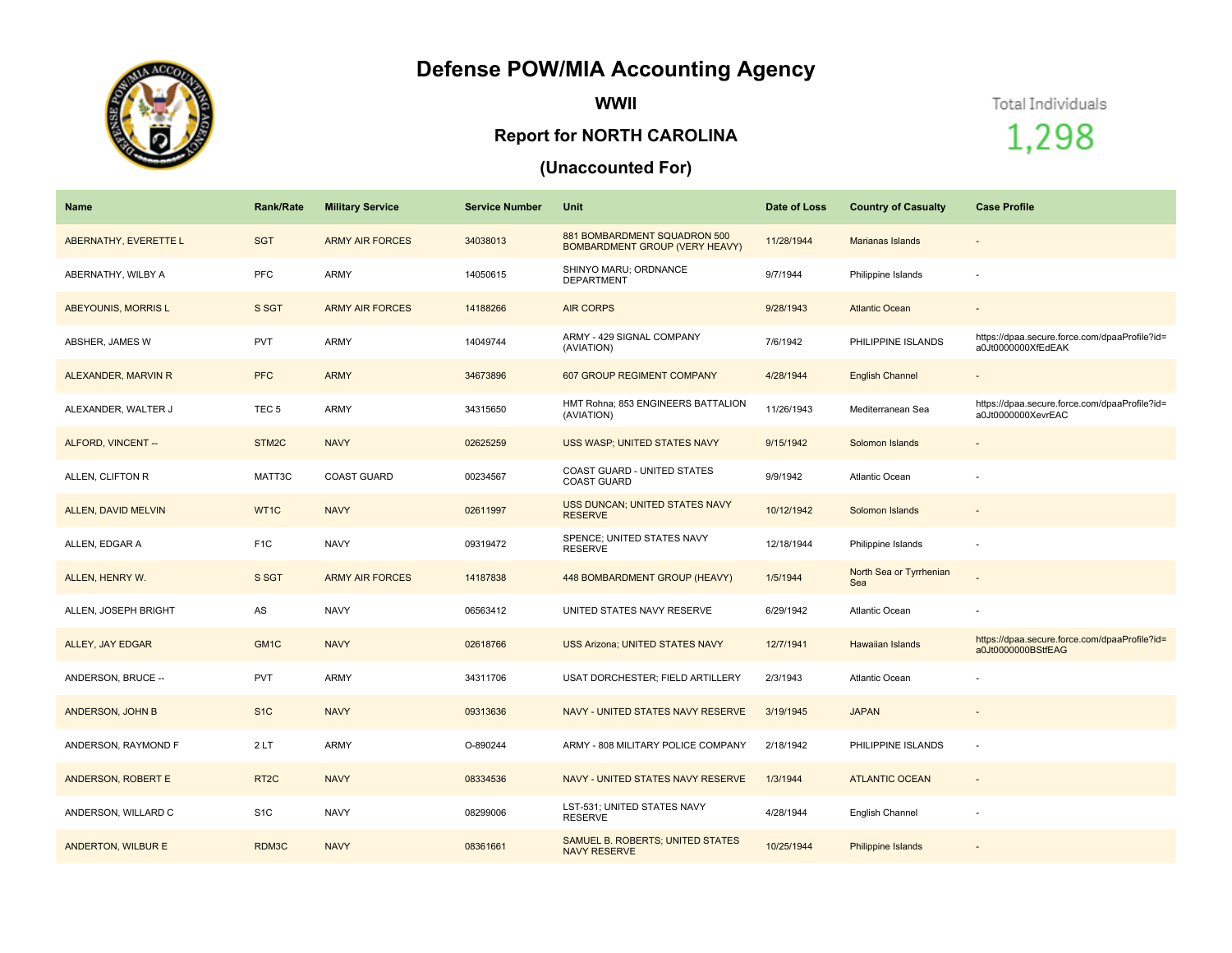| <b>Name</b>                 | <b>Rank/Rate</b>  | <b>Military Service</b> | <b>Service Number</b> | Unit                                                                    | Date of Loss | <b>Country of Casualty</b>               | <b>Case Profile</b>                                                 |
|-----------------------------|-------------------|-------------------------|-----------------------|-------------------------------------------------------------------------|--------------|------------------------------------------|---------------------------------------------------------------------|
| ANDREWS, JAMES H            | <b>SGT</b>        | <b>ARMY AIR FORCES</b>  | 06947160              | 64 BOMBARDMENT SQUADRON 443<br>BOMBARDMENT GROUP (HEAVY)                | 12/1/1942    | New Guinea                               |                                                                     |
| ANDREWS, LAURIN C.          | SM <sub>3</sub> C | <b>NAVY</b>             | 06572076              | USS LST 39; UNITED STATES NAVY<br><b>RESERVE</b>                        | 5/21/1944    | Hawaiian Islands                         |                                                                     |
| APPLE, LEE C                | S SGT             | <b>ARMY AIR FORCES</b>  | 34590740              | <b>AIR CORPS</b>                                                        | 9/28/1943    | Newfoundland                             |                                                                     |
| <b>ARCHER, JAMES W</b>      | M SGT             | <b>ARMY</b>             | 06383486              | <b>HEADQUARTERS COMPANY SIXTH</b><br><b>ARMY</b>                        | 3/11/1944    | <b>Admiralty Islands</b>                 |                                                                     |
| ARCHER, PHILLIP H           | S <sub>1</sub> C  | <b>NAVY</b>             | 06566646              | SS MERIWETHER LEWIS; UNITED<br>STATES NAVY RESERVE                      | 3/2/1943     | Greenland                                |                                                                     |
| <b>ARNDT, AUGUSTUS L</b>    | <b>CAPT</b>       | <b>MARINE CORPS</b>     | O-012605              | <b>MARINE - UNITED STATES MARINE</b><br><b>CORPS</b>                    | 5/14/1945    | Ryukyus Islands                          |                                                                     |
| ARTHUR, THOMAS B            | 2LT               | <b>ARMY AIR FORCES</b>  | O-797444              | 868 BOMBARDMENT SQUADRON<br>(HEAVY)                                     | 2/16/1946    | Caroline Islands                         |                                                                     |
| <b>ATKINSON, JACKSON P</b>  | TEC <sub>4</sub>  | <b>ARMY</b>             | 34306534              | HMT Rohna; 31 SIGNAL CONSTRUCTION<br><b>BATTALION</b>                   | 11/26/1943   | Mediterranean Sea                        | https://dpaa.secure.force.com/dpaaProfile?id=<br>a0Jt0000000XmXkEAK |
| AULT, JOSEPH EDWIN          | PFC               | <b>MARINE CORPS</b>     | 00470801              | MARINE - UNITED STATES MARINE<br><b>CORPS</b>                           | 11/20/1943   | <b>GILBERT ISLANDS</b>                   | https://dpaa.secure.force.com/dpaaProfile?id=<br>a0Jt0000000XfDyEAK |
| <b>AUMAN, THOMAS --</b>     | F <sub>1C</sub>   | <b>NAVY</b>             | 02635741              | <b>UNITED STATES NAVY</b>                                               | 6/13/1945    | Pacific Ocean: North<br>American Area    |                                                                     |
| AUMAN, WILLIAM R            | 2LT               | <b>ARMY AIR FORCES</b>  | O-659859              | <b>AIR CORPS</b>                                                        | 6/16/1942    | Hawaiian Islands                         |                                                                     |
| AUTRY, DAVID                | F <sub>2</sub> C  | <b>NAVY</b>             | 09691967              | NAVY - UNITED STATES NAVY RESERVE                                       | 5/9/1945     | <b>NETHERLANDS EAST</b><br><b>INDIES</b> |                                                                     |
| AVANT, EDWIN H              | MOMM1C            | <b>NAVY</b>             | 06567394              | UNITED STATES NAVY RESERVE                                              | 2/26/1944    | Solomon Islands                          |                                                                     |
| <b>AVERITT, LAWERENCE C</b> | <b>SGT</b>        | <b>ARMY AIR FORCES</b>  | 14068152              | 424 BOMBARDMENT SQUADRON 307<br><b>BOMBARDMENT GROUP (HEAVY)</b>        | 2/13/1943    | Solomon Islands                          |                                                                     |
| BACKER, ROBERT M.           | 2LT               | <b>ARMY AIR FORCES</b>  | O-718211              | 82 BOMBARDMENT SQUADRON 12<br>BOMBARDMENT GROUP (MEDIUM)                | 9/23/1944    |                                          |                                                                     |
| <b>BAILES, VIRGIL E</b>     | <b>SGT</b>        | <b>ARMY AIR FORCES</b>  | 06398534              | SHINYO MARU; 30 BOMBARDMENT<br>SQUADRON 19 BOMBARDMENT GROUP<br>(HEAVY) | 9/7/1944     | <b>Philippine Islands</b>                |                                                                     |
| BAILEY, ERNEST M            | AOM3C             | <b>NAVY</b>             | 02643805              | UNITED STATES NAVY                                                      | 10/12/1946   |                                          |                                                                     |
| <b>BAILEY, RICHARD B</b>    | <b>ENS</b>        | <b>NAVY</b>             | O-354413              | <b>USS Morrison; UNITED STATES NAVY</b><br><b>RESERVE</b>               | 5/4/1945     | <b>Ryukyus Islands</b>                   |                                                                     |
| BAILEY, WALTER GROVER       | COX               | <b>NAVY</b>             | 02611888              | USS JUNEAU; UNITED STATES NAVY                                          | 11/13/1942   | Solomon Islands                          |                                                                     |
| <b>BAIN, EDWIN V</b>        | M SGT             | <b>ARMY AIR FORCES</b>  | 06561290              | 441 BOMBARDMENT SQUADRON 320<br><b>BOMBARDMENT GROUP (MEDIUM)</b>       | 7/19/1943    | North Sea or Tyrrhenian<br>Sea           |                                                                     |
| <b>BAKER, GILBERT S</b>     | MOMM1C            | <b>NAVY</b>             | 02616700              | SWORDFISH; UNITED STATES NAVY                                           | 1/29/1945    | Ryukyus Islands                          | ÷.                                                                  |
| <b>BAKER, HAROLD F</b>      | ST <sub>3</sub> C | <b>NAVY</b>             | 06574104              | Frederick C Davis; UNITED STATES NAVY<br><b>RESERVE</b>                 | 4/24/1945    | North Atlantic Ocean                     |                                                                     |
| <b>BALES, BRUCE S</b>       | <b>ENS</b>        | <b>NAVY</b>             | O-257522              | PT-337; UNITED STATES NAVY RESERVE                                      | 3/7/1944     | New Guinea                               |                                                                     |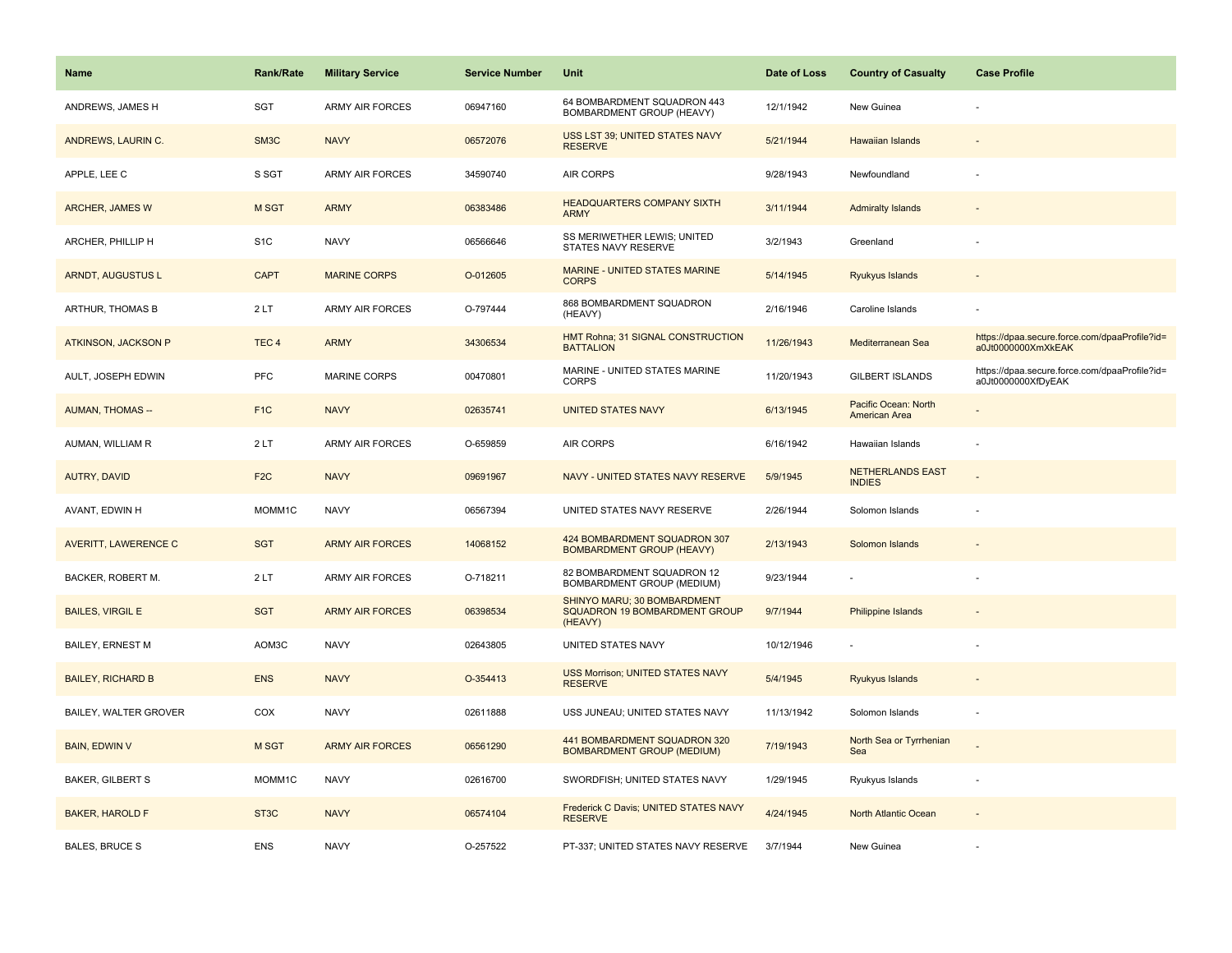| <b>Name</b>                 | <b>Rank/Rate</b>  | <b>Military Service</b> | <b>Service Number</b> | Unit                                                                    | Date of Loss | <b>Country of Casualty</b>                             | <b>Case Profile</b>                                                 |
|-----------------------------|-------------------|-------------------------|-----------------------|-------------------------------------------------------------------------|--------------|--------------------------------------------------------|---------------------------------------------------------------------|
| <b>BALLARD, ALEX H</b>      | S SGT             | <b>ARMY AIR FORCES</b>  | 34430329              | 98 BOMBARDMENT SQUADRON 11<br><b>BOMBARDMENT GROUP (HEAVY)</b>          | 2/9/1946     | Caroline Islands                                       |                                                                     |
| BALLARD, HERMAN B           | PFC               | ARMY                    | 34897145              | 110 INFANTRY 28 DIVISION                                                | 12/21/1945   | Germany                                                |                                                                     |
| <b>BALLARD, HOYT BOND</b>   | F <sub>2</sub> C  | <b>NAVY</b>             | 02628133              | USS VINCENNES; UNITED STATES NAVY                                       | 8/9/1942     | Solomon Islands                                        |                                                                     |
| BALLARD, JACK O.            | S <sub>1</sub> C  | <b>NAVY</b>             | 02638204              | UNITED STATES NAVY RESERVE                                              | 4/1/1945     | China                                                  |                                                                     |
| <b>BALLENGER, CLYDE E</b>   | BM <sub>2</sub> C | <b>COAST GUARD</b>      | 00220823              | <b>COAST GUARD - UNITED STATES</b><br><b>COAST GUARD</b>                | 3/9/1944     | <b>Atlantic Ocean</b>                                  |                                                                     |
| BALLEW, CHARLES W           | F <sub>2</sub> C  | <b>NAVY</b>             | 02628274              | Jacob Jones; UNITED STATES NAVY                                         | 2/28/1942    | Atlantic Ocean: North<br>American Waters               |                                                                     |
| <b>BALLEW, JAMES ROBERT</b> | F <sub>1</sub> C  | <b>NAVY</b>             | 02625117              | Jacob Jones; UNITED STATES NAVY                                         | 2/28/1942    | <b>Atlantic Ocean: North</b><br><b>American Waters</b> |                                                                     |
| BALSLEY, WILLIAM J          | <b>PVT</b>        | <b>ARMY AIR FORCES</b>  | 19046255              | SHINYO MARU; 30 BOMBARDMENT<br>SQUADRON 19 BOMBARDMENT GROUP<br>(HEAVY) | 9/7/1944     | Philippine Islands                                     |                                                                     |
| <b>BAME, THOMAS WILEY</b>   | AMM3C             | <b>NAVY</b>             | 02623408              | <b>UNITED STATES NAVY</b>                                               | 3/27/1942    | North Atlantic Ocean                                   |                                                                     |
| BANKS, ZEB E                | ARM2C             | <b>NAVY</b>             | 06572185              | UNITED STATES NAVY RESERVE                                              | 6/8/1945     | Atlantic Ocean                                         |                                                                     |
| <b>BARBEE, MAX HILTON</b>   | S <sub>2</sub> C  | <b>NAVY</b>             | 06569580              | UNITED STATES NAVY RESERVE                                              | 1/24/1943    | Bermuda                                                |                                                                     |
| BARBER, WILLIAM C.          | S SGT             | ARMY AIR FORCES         | 33494740              | ARMY AIR FORCE                                                          | 3/26/1944    | Burma                                                  |                                                                     |
| <b>BARBOUR, JOSEPH E</b>    | TEC <sub>4</sub>  | <b>ARMY</b>             | 20464543              | ARMY - 113 FIELD ARTILLERY<br><b>BATTALION 30 DIVISION</b>              | 6/15/1944    | <b>ENGLISH CHANNEL</b>                                 |                                                                     |
| BAREFOOT, EDWARD T          | S <sub>1</sub> C  | <b>NAVY</b>             | 06567354              | NAVY - UNITED STATES NAVY RESERVE                                       | 7/10/1943    | MEDITERRANEAN SEA                                      | $\sim$                                                              |
| <b>BARKER, JOSEPH G</b>     | S <sub>1C</sub>   | <b>NAVY</b>             | 06570918              | SS COLLINGSWORTH; UNITED STATES<br><b>NAVY RESERVE</b>                  | 1/9/1943     | <b>Dutch Guiana</b>                                    |                                                                     |
| BARLOWE, PAUL RUFUS         | SC <sub>3</sub>   | <b>NAVY</b>             | 9313757               | LCT(5)-777; UNITED STATES NAVY<br><b>RESERVE</b>                        | 6/6/1944     | English Channel                                        | https://dpaa.secure.force.com/dpaaProfile?id=<br>a0Jt000001nzacwEAA |
| <b>BARNES, ANDREW D</b>     | <b>CPL</b>        | <b>ARMY</b>             | 06968867              | SHINYO MARU; 440 ORDNANCE<br><b>COMPANY (AVIATION)</b>                  | 9/7/1944     | <b>Philippine Islands</b>                              |                                                                     |
| BARNES, GEORGE WILLIAM      | 1 LT              | ARMY AIR FORCES         | O-2044944             | 335 FIGHTER SQUADRON 4 FIGHTER<br><b>GROUP</b>                          | 3/3/1944     |                                                        |                                                                     |
| <b>BARNES, LAURENCE G</b>   | <b>PFC</b>        | <b>ARMY</b>             | 34257089              | 50 INFANTRY BATTALION 6 ARMORED<br><b>DIVISION</b>                      | 10/1/1944    | France                                                 |                                                                     |
| <b>BARNES, MERRIMAN T</b>   | S <sub>1</sub> C  | <b>NAVY</b>             | 08341808              | Frederick C Davis; UNITED STATES NAVY<br><b>RESERVE</b>                 | 4/24/1945    | North Atlantic Ocean                                   |                                                                     |
| <b>BARNES, ROBERT F</b>     | GM3C              | <b>NAVY</b>             | 06566246              | UNITED STATES NAVY RESERVE                                              | 9/8/1945     | <b>Atlantic Ocean</b>                                  |                                                                     |
| BARNETT, LAWSON H           | MM3C              | <b>NAVY</b>             | 02660250              | USS JARVIS; UNITED STATES NAVY                                          | 8/9/1942     | Solomon Islands                                        |                                                                     |
| <b>BARNHILL, ELMON --</b>   | S <sub>1C</sub>   | <b>NAVY</b>             | 02623173              | Pillsbury; UNITED STATES NAVY                                           | 3/1/1942     | <b>Netherlands East Indies</b>                         |                                                                     |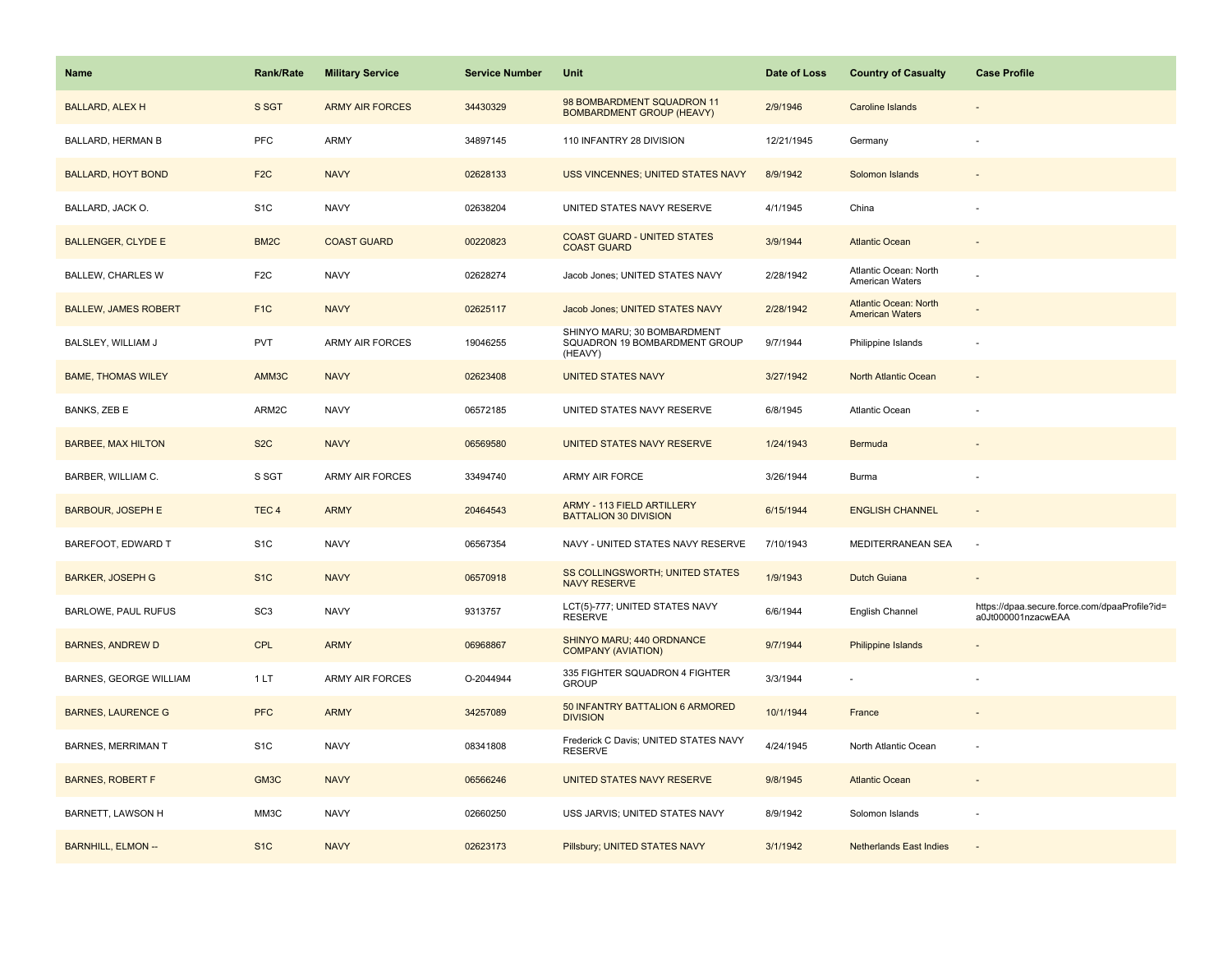| Name                         | <b>Rank/Rate</b>  | <b>Military Service</b> | <b>Service Number</b> | Unit                                                             | Date of Loss | <b>Country of Casualty</b>       | <b>Case Profile</b>                                                 |
|------------------------------|-------------------|-------------------------|-----------------------|------------------------------------------------------------------|--------------|----------------------------------|---------------------------------------------------------------------|
| BARRETT, J B                 | S <sub>1</sub> C  | <b>NAVY</b>             | 09313841              | RENO; UNITED STATES NAVY RESERVE                                 | 11/3/1944    | Philippine Islands               |                                                                     |
| <b>BARROW, PRESTON --</b>    | S <sub>1</sub> C  | <b>NAVY</b>             | 02624355              | USS JARVIS; UNITED STATES NAVY                                   | 8/9/1942     | Solomon Islands                  |                                                                     |
| BASS, WALLACE E              | MM <sub>2</sub> C | <b>NAVY</b>             | 02660147              | Rowan; UNITED STATES NAVY                                        | 9/11/1943    | North or Tyrrhenian Seas         | $\sim$                                                              |
| <b>BATCHELOR, CLIFFORD</b>   | GM <sub>2C</sub>  | <b>NAVY</b>             | 02625916              | PT-37; UNITED STATES NAVY                                        | 2/1/1943     | Solomon Islands                  |                                                                     |
| <b>BATEMAN, BOSIE A</b>      | S <sub>1</sub> C  | <b>NAVY</b>             | 02663818              | USS JUNEAU; UNITED STATES NAVY                                   | 11/13/1942   | Solomon Islands                  |                                                                     |
| <b>BATSON, CHARLES H</b>     | AS                | <b>NAVY</b>             | 06561712              | SS Lake Osweya; UNITED STATES NAVY<br><b>RESERVE</b>             | 2/19/1942    | North Atlantic Ocean             |                                                                     |
| BATTEN, WILLIAM M            | S <sub>1</sub> C  | <b>NAVY</b>             | 06569028              | NAVY - UNITED STATES NAVY RESERVE                                | 7/10/1943    | MEDITERRANEAN SEA                | $\sim$                                                              |
| <b>BATTS, EDWARD D</b>       | STM1C             | <b>NAVY</b>             | 06570978              | NAVY - UNITED STATES NAVY RESERVE                                | 7/30/1945    | <b>PHILIPPINE SEA</b>            |                                                                     |
| BATY, JAMES H                | PFC               | ARMY                    | 14037882              | 31 INFANTRY REGIMENT                                             | 4/7/1942     | Philippine Islands               |                                                                     |
| <b>BAUCOM, CLIFFORD T</b>    | CPL               | <b>ARMY AIR FORCES</b>  | 34609655              | SS PAUL HAMILTON; 32 PHOTO<br>RECONNAISSANCE SQUADRON            | 4/20/1944    | Mediterranean Sea                |                                                                     |
| BAUCOM, JOHN B               | S <sub>2</sub> C  | <b>NAVY</b>             | 02638672              | NAVY - UNITED STATES NAVY RESERVE                                | 10/25/1944   | PHILIPPINE SEA                   |                                                                     |
| <b>BAUCOM, JOSEPH LAMONT</b> | S <sub>1</sub> C  | <b>NAVY</b>             | 06560254              | USS JUNEAU; UNITED STATES NAVY<br><b>RESERVE</b>                 | 11/13/1942   | Solomon Islands                  |                                                                     |
| BEACHEN, CLYDE W             | SGT               | ARMY                    | 20409012              | ARMY - 113 FIELD ARTILLERY<br>BATTALION 30 DIVISION              | 6/15/1944    | <b>ENGLISH CHANNEL</b>           |                                                                     |
| <b>BEATTY, FRED T</b>        | S SGT             | <b>ARMY AIR FORCES</b>  | 14149519              | 740 BOMBARDMENT SQUADRON 455<br><b>BOMBARDMENT GROUP (HEAVY)</b> | 3/19/1944    | <b>Adriatic Sea</b>              | $\sim$                                                              |
| <b>BEATTY, WILSON A</b>      | TM <sub>1</sub> C | <b>NAVY</b>             | 06561309              | NAVY - UNITED STATES NAVY RESERVE                                | 12/3/1944    | CENTRAL/SOUTH<br>PACIFIC THEATER |                                                                     |
| <b>BEAVER, EBERT CLAYTON</b> | F <sub>2</sub> C  | <b>NAVY</b>             | 02628175              | <b>INGRAHAM; UNITED STATES NAVY</b>                              | 8/22/1942    | Nova Scotia                      |                                                                     |
| <b>BECK, CLARENCE A</b>      | <b>T SGT</b>      | <b>ARMY AIR FORCES</b>  | 34257683              | 301 BOMBARDMENT GROUP (HEAVY),<br>419 BOMBARDMENT SQUADRON       | 11/16/1943   | Mediterranean Sea                |                                                                     |
| <b>BEDDINGTON, CHARLES E</b> | S <sub>1C</sub>   | <b>NAVY</b>             | 06577076              | NAVY - UNITED STATES NAVY RESERVE                                | 7/30/1945    | PHILIPPINE SEA                   |                                                                     |
| BELL, JAMES L                | SGT               | ARMY                    | 06253529              | SHINYO MARU; MEDICAL DEPARTMENT                                  | 9/7/1944     | Philippine Islands               |                                                                     |
| BELL, WILSON --              | <b>PVT</b>        | <b>ARMY</b>             | 34469954              | 29 CHEMICAL DECONTAMINATION<br><b>COMPANY</b>                    | 5/21/1944    | Hawaiian Islands                 |                                                                     |
| BELLAMMY, PRESTON B          | S SGT             | <b>ARMY AIR FORCES</b>  | 14054755              | 431 BOMBARDMENT SQUADRON 11<br>BOMBARDMENT GROUP (HEAVY)         | 5/29/1944    | Marianas Islands                 |                                                                     |
| <b>BELLAMY, JAMES CURTIS</b> | ST <sub>3</sub> C | <b>NAVY</b>             | 02619049              | <b>USS Arizona; UNITED STATES NAVY</b>                           | 12/7/1941    | Hawaiian Islands                 | https://dpaa.secure.force.com/dpaaProfile?id=<br>a0Jt000000mpqSAEAY |
| BENFIELD, HAROLD LEE         | PFC               | <b>MARINE CORPS</b>     | 00815445              | MARINE - UNITED STATES MARINE<br><b>CORPS</b>                    | 1/31/1944    | Marshall Islands                 |                                                                     |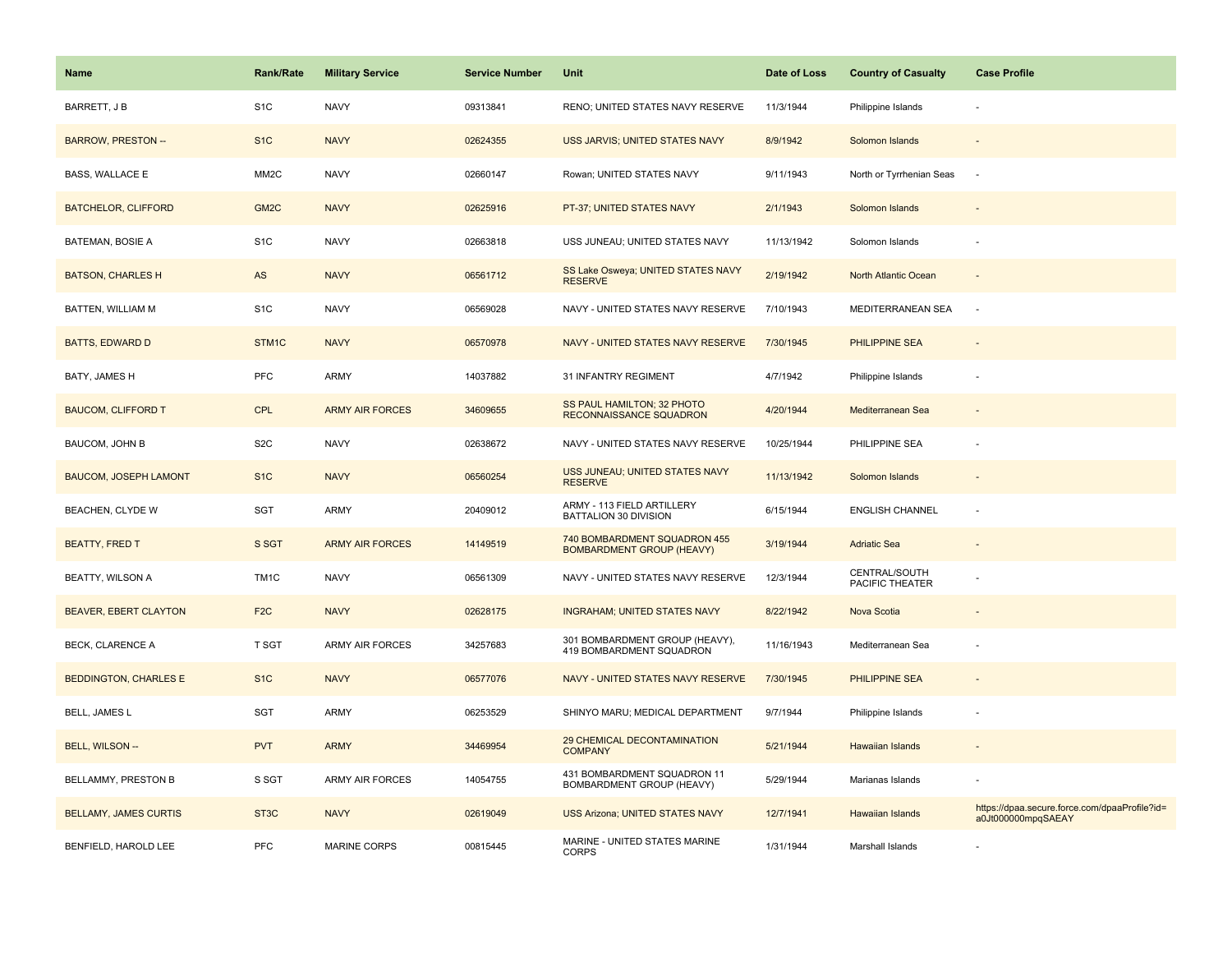| Name                       | Rank/Rate         | <b>Military Service</b> | <b>Service Number</b> | Unit                                                             | Date of Loss | <b>Country of Casualty</b>               | <b>Case Profile</b>                                                 |
|----------------------------|-------------------|-------------------------|-----------------------|------------------------------------------------------------------|--------------|------------------------------------------|---------------------------------------------------------------------|
| BENFIELD, JAMES P.         | <b>PVT</b>        | <b>ARMY</b>             | 34431068              | 9 INFANTRY 2 DIVISION                                            | 9/22/1944    | Germany                                  |                                                                     |
| BENTLEY, JOHN S            | MM1C              | <b>NAVY</b>             | 02626176              | NAVY - UNITED STATES NAVY                                        | 10/24/1944   | CENTRAL/SOUTH<br>PACIFIC THEATER         |                                                                     |
| <b>BENTON, JOHN L</b>      | LT/JG/            | <b>NAVY</b>             | O-123299              | <b>GRAMPUS; UNITED STATES NAVY</b>                               | 3/22/1943    | Pacific Ocean                            |                                                                     |
| BERNARD, CHARLES H.        | 1LT               | ARMY                    | O-1312659             | 117 INFANTRY 30 DIVISION                                         | 9/17/1944    | Holland                                  |                                                                     |
| <b>BERRY, JAMES D</b>      | STM1C             | <b>NAVY</b>             | 02635759              | <b>HOEL; UNITED STATES NAVY</b>                                  | 10/25/1944   | Philippine Islands                       |                                                                     |
| BERRY, JOHN EDWARD         | <b>PFC</b>        | <b>MARINE CORPS</b>     | 342586                | MARINE - UNITED STATES MARINE<br><b>CORPS</b>                    | 9/15/1944    | Caroline Islands                         | https://dpaa.secure.force.com/dpaaProfile?id=<br>a0Jt000001nzQBkEAM |
| <b>BERRY, WILLIAM H</b>    | ST <sub>3</sub> C | <b>NAVY</b>             | 06570953              | NAVY - UNITED STATES NAVY RESERVE                                | 7/30/1945    | <b>PHILIPPINE SEA</b>                    | $\sim$                                                              |
| BEST, JACK L               | S <sub>2</sub> C  | <b>NAVY</b>             | 06577590              | Fiske; UNITED STATES NAVY RESERVE                                | 8/2/1944     | North Atlantic Ocean                     | ÷,                                                                  |
| <b>BISHOP, WOODY H</b>     | TEC <sub>4</sub>  | <b>ARMY</b>             | 34593989              | <b>CORPS ARTILLERY VI 2 CORPS</b>                                | 6/29/1944    | <b>English Channel</b>                   |                                                                     |
| BLACK, JACK M              | PVT               | ARMY                    | 06398248              | 808 MILITARY POLICE COMPANY                                      | 7/6/1942     | Philippine Islands                       | https://dpaa.secure.force.com/dpaaProfile?id=<br>a0Jt0000000XfEBEA0 |
| <b>BLACK, JOSEPH G</b>     | SEA1c             | <b>NAVY</b>             | 02626201              | USS Houston; UNITED STATES NAVY                                  | 3/1/1942     | Sunda Strait                             |                                                                     |
| BLACK, PERRY A.            | PFC               | <b>ARMY</b>             | 34594086              | <b>ARMY</b>                                                      | 5/27/1945    | Burma                                    |                                                                     |
| <b>BLACKWELL, JAMES E.</b> | <b>CPL</b>        | <b>ARMY AIR FORCES</b>  | 14049387              | 70 BOMBARDMENT SQUADRON 38<br><b>BOMBARDMENT GROUP (MEDIUM)</b>  | 3/26/1943    | Fiji                                     |                                                                     |
| <b>BLALOCK, HUGH T</b>     | S <sub>1</sub> C  | <b>NAVY</b>             | 06569925              | SS Wm. P. Frye; UNITED STATES NAVY<br><b>RESERVE</b>             | 3/29/1943    | North Atlantic Ocean                     |                                                                     |
| <b>BLAND, GEORGE W</b>     | S SGT             | <b>ARMY</b>             | 34008209              | 119 INFANTRY 30 DIVISION                                         | 7/24/1944    | France                                   |                                                                     |
| BLOUNT, GEORGE --          | PVT               | <b>ARMY</b>             | 32538470              | 593 FIELD ARTILLERY BATTALION 93<br><b>DIVISION</b>              | 6/12/1944    | Solomon Islands                          |                                                                     |
| <b>BOAZ, PAUL D</b>        | S SGT             | <b>ARMY AIR FORCES</b>  | 34664370              | 722 BOMBARDMENT SQUADRON 450<br><b>BOMBARDMENT GROUP (HEAVY)</b> | 5/12/1944    | Italy                                    |                                                                     |
| BOGER, JOHN D.             | CAPT              | ARMY AIR FORCES         | O-415487              | 1345 ARMY AIR FORCE BASE UNIT                                    | 1/6/1945     | India                                    |                                                                     |
| BOLEY, WILLIAM P.          | <b>SGT</b>        | <b>ARMY AIR FORCES</b>  | 34433224              | 1337 ARMY AIR FORCE BASE UNIT                                    | 2/6/1945     | India                                    |                                                                     |
| BOLICK, ALONZO W           | COX               | <b>NAVY</b>             | 02635495              | Plymouth; UNITED STATES NAVY                                     | 8/5/1943     | Atlantic Ocean: North<br>American Waters | https://dpaa.secure.force.com/dpaaProfile?id=<br>a0Jt0000000XebeEAC |
| <b>BOLICK, GLENN D</b>     | CPL               | <b>ARMY</b>             | 34590904              | 33 REGIMENT 3 ARMORED DIVISION                                   | 12/20/1944   | Belgium                                  |                                                                     |
| BOLTON, WILBUR --          | MM3C              | <b>NAVY</b>             | 02660251              | Asheville; UNITED STATES NAVY                                    | 3/3/1942     | Java                                     |                                                                     |
| <b>BOLYNN, WILLIAM E</b>   | <b>PFC</b>        | <b>ARMY</b>             | 34898735              | 109 INFANTRY 28 DIVISION                                         | 9/15/1944    | Germany                                  |                                                                     |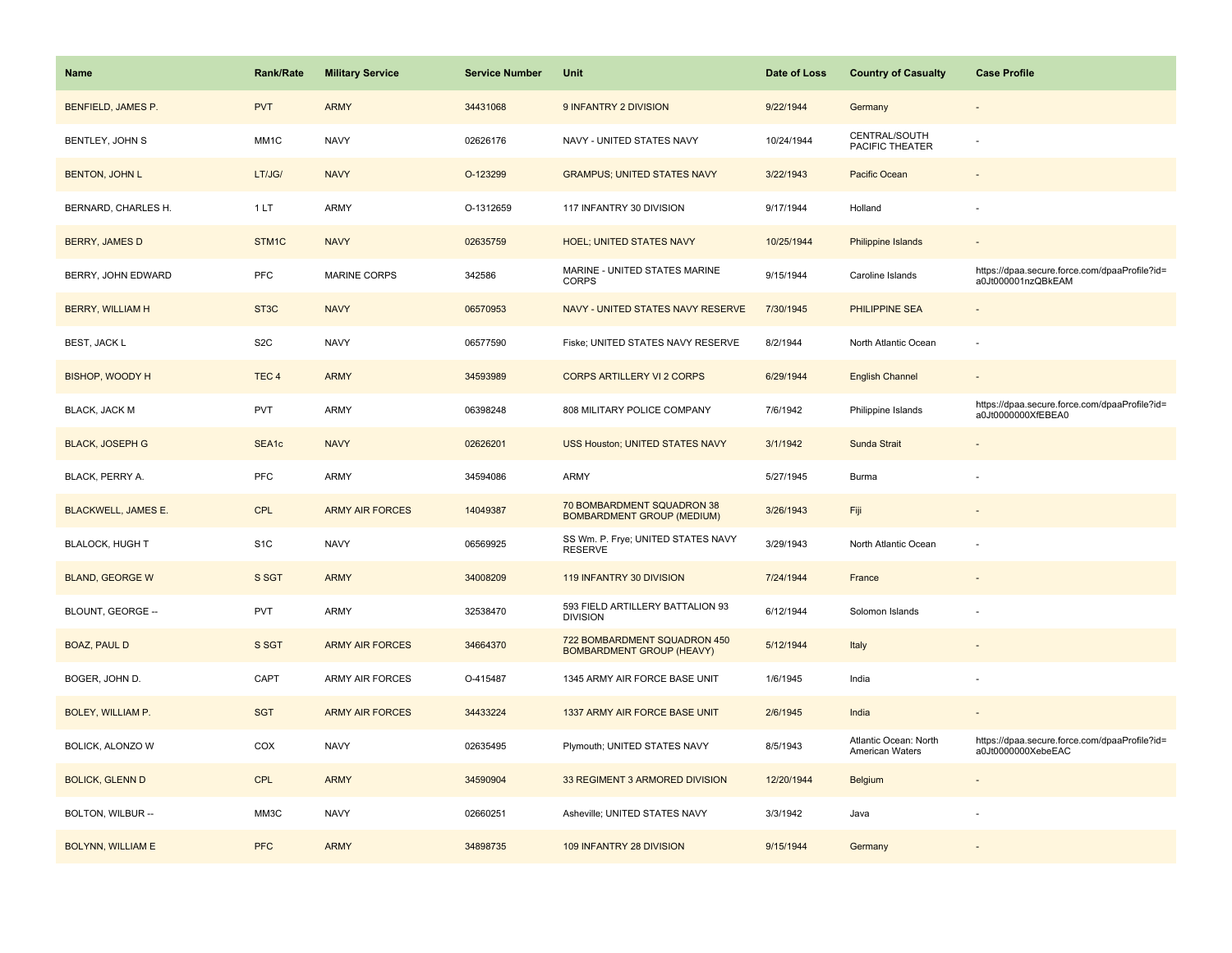| <b>Name</b>                  | <b>Rank/Rate</b>  | <b>Military Service</b> | <b>Service Number</b> | Unit                                                                    | Date of Loss | <b>Country of Casualty</b> | <b>Case Profile</b>                                                 |
|------------------------------|-------------------|-------------------------|-----------------------|-------------------------------------------------------------------------|--------------|----------------------------|---------------------------------------------------------------------|
| BOOE, BURLEY R.              | <b>PVT</b>        | <b>ARMY</b>             | 34968783              | 175 INFANTRY 29 DIVISION                                                | 5/6/1945     | Czechoslovakia             |                                                                     |
| <b>BOONE, CHARLES R</b>      | <b>CMOMM</b>      | <b>NAVY</b>             | 02622969              | <b>GROWLER; UNITED STATES NAVY</b>                                      | 11/7/1944    | China Seas                 |                                                                     |
| BOONE, JESSE W               | HA1C              | <b>NAVY</b>             | 06563141              | LST-342; UNITED STATES NAVY<br><b>RESERVE</b>                           | 7/18/1943    | Solomon Islands            |                                                                     |
| <b>BOONE, REESE G</b>        | TEC <sub>5</sub>  | <b>ARMY</b>             | 34672285              | <b>514 PORT BATTALION</b>                                               | 8/13/1944    | France                     |                                                                     |
| <b>BOSTIC, LARRY T</b>       | AMM3C             | <b>NAVY</b>             | 06571166              | UNITED STATES NAVY RESERVE                                              | 7/15/1944    | Atlantic Ocean             |                                                                     |
| <b>BOSTROM, WILLIAM OTTO</b> | SK <sub>2</sub> C | <b>NAVY</b>             | 06580141              | USS JUNEAU; UNITED STATES NAVY<br><b>RESERVE</b>                        | 11/13/1942   | Solomon Islands            |                                                                     |
| BOTTOMS, HENRY B             | 2LT               | ARMY AIR FORCES         | O-499389              | 826 BOMBARDMENT SQUADRON 484<br>BOMBARDMENT GROUP (HEAVY)               | 3/4/1945     | Austria                    |                                                                     |
| <b>BOWDEN, EDWARD DANIEL</b> | F <sub>1C</sub>   | <b>NAVY</b>             | 02626609              | <b>USS California; UNITED STATES NAVY</b>                               | 12/7/1941    | <b>Hawaiian Islands</b>    | https://dpaa.secure.force.com/dpaaProfile?id=<br>a0Jt0000000Xgn8EAC |
| BOWEN, CHARLES H.            | CPL               | ARMY                    | 34254584              | 40 TANK BATTALION 7 ARMORED<br><b>DIVISION</b>                          | 9/9/1944     | France                     |                                                                     |
| <b>BOWEN, GORDON K.</b>      | 2LT               | <b>ARMY AIR FORCES</b>  | O-815062              | 349 BOMBARDMENT SQUADRON 100<br><b>BOMBARDMENT GROUP (HEAVY)</b>        | 8/5/1944     | Germany                    |                                                                     |
| BOWEN, ORLANDO C             | S <sub>1</sub> C  | <b>NAVY</b>             | 02636097              | SS Esso Gettysburg; UNITED STATES<br><b>NAVY</b>                        | 6/10/1943    | Virgin Islands             |                                                                     |
| BOWER, JOHN C                | LT CDR            | <b>NAVY</b>             | O-081488              | <b>UNITED STATES NAVY</b>                                               | 10/26/1942   | Pacific Ocean              | https://dpaa.secure.force.com/dpaaProfile?id=<br>a0Jt000001EuUHKEA3 |
| BOYDSTON, ARTHUR W           | ARM1C             | <b>NAVY</b>             | 06561824              | UNITED STATES NAVY RESERVE                                              | 10/18/1944   | Caroline Islands           |                                                                     |
| <b>BRADSHER, RUSSELL M.</b>  | TEC <sub>5</sub>  | <b>ARMY</b>             | 34663831              | 741 TANK BATTALION                                                      | 7/11/1944    | France                     |                                                                     |
| <b>BRAGG, PERRY C</b>        | QM3c              | <b>NAVY</b>             | 06567147              | CAPELIN; UNITED STATES NAVY<br><b>RESERVE</b>                           | 12/15/1943   | Celebes                    |                                                                     |
| <b>BRANNON, GEORGE W</b>     | <b>SGT</b>        | <b>ARMY</b>             | 34602706              | 1504 ARMY AIR FORCE BASE UNIT                                           | 11/3/1945    | Pacific Ocean              |                                                                     |
| BRASWELL, HOMER P            | 1LT               | <b>ARMY AIR FORCES</b>  | O-424710              | BRAZIL MARU; 91 BOMBARDMENT<br>SQUADRON 27 BOMBARDMENT GROUP<br>(LIGHT) | 1/25/1945    | Philippine Islands         | https://dpaa.secure.force.com/dpaaProfile?id=<br>a0Jt000001Cbs1tEAB |
| <b>BRASWELL, JOE L</b>       | <b>PVT</b>        | <b>ARMY</b>             | 14037627              | ARISAN MARU; 59 COAST ARTILLERY<br><b>REGIMENT</b>                      | 10/24/1944   | China Seas                 |                                                                     |
| BRASWELL, SHELTON PARKER     | SEA1              | <b>NAVY</b>             | 2624119               | UNITED STATES NAVY                                                      | 1/5/1942     | Philippine Islands         | ÷,                                                                  |
| <b>BREEDLOVE, CLAUDE H</b>   | F <sub>2C</sub>   | <b>NAVY</b>             | 02626859              | <b>USS BARTON; UNITED STATES NAVY</b>                                   | 11/13/1942   | Solomon Islands            |                                                                     |
| BREWER, FRED L.              | 2LT               | ARMY AIR FORCES         | O-824827              | 100 FIGHTER SQUADRON 332 FIGHTER<br><b>GROUP</b>                        | 10/29/1944   | <b>ITALY</b>               | https://dpaa.secure.force.com/dpaaProfile?id=<br>a0Jt0000009CEtjEAG |
| <b>BRIDGES, DANIEL E.</b>    | <b>PFC</b>        | <b>ARMY</b>             | 34008313              | 143 INFANTRY 36 DIVISION                                                | 2/10/1945    | France                     |                                                                     |
| BRIDGES, JOHN C              | PFC               | ARMY                    | 14030002              | 47 INFANTRY 9 DIVISION                                                  | 11/8/1942    | French Morocco             |                                                                     |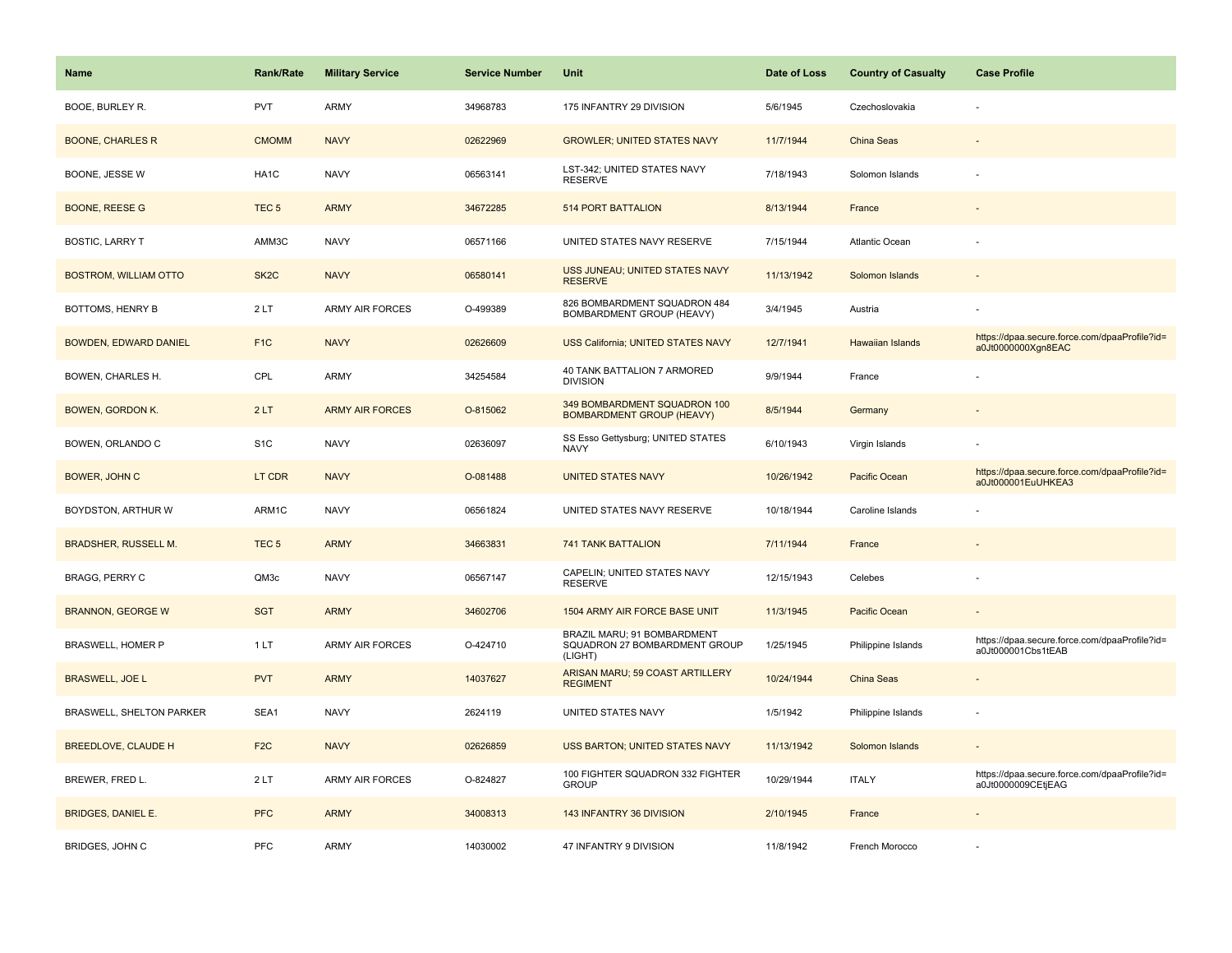| <b>Name</b>                  | <b>Rank/Rate</b>  | <b>Military Service</b> | <b>Service Number</b> | Unit                                                                                         | Date of Loss | <b>Country of Casualty</b>       | <b>Case Profile</b>                                                 |
|------------------------------|-------------------|-------------------------|-----------------------|----------------------------------------------------------------------------------------------|--------------|----------------------------------|---------------------------------------------------------------------|
| <b>BRINKLEY, JAMES E</b>     | S <sub>1</sub> C  | <b>NAVY</b>             | 06560157              | Buck; UNITED STATES NAVY RESERVE                                                             | 10/9/1943    | North or Tyrrhenian Seas         |                                                                     |
| BRISSON, WILLARD C           | CPL               | <b>ARMY AIR FORCES</b>  | 34857923              | 409 BOMBARDMENT SQUADRON 93<br>BOMBARDMENT GROUP (HEAVY)                                     | 3/5/1945     | English Channel                  |                                                                     |
| <b>BRISTOL, HARRY D</b>      | WT <sub>2</sub> C | <b>NAVY</b>             | 02627246              | USS MCCAWLEY; UNITED STATES NAVY                                                             | 6/20/1943    | Solomon Islands                  |                                                                     |
| <b>BRISTOL, SAMUEL J</b>     | SF <sub>1</sub> C | <b>NAVY</b>             | 02619064              | USS QUINCY; UNITED STATES NAVY                                                               | 8/9/1942     | Solomon Islands                  |                                                                     |
| <b>BRITT, RUDOLPH P</b>      | ARM3C             | <b>NAVY</b>             | 08291821              | OMMANEY BAY; UNITED STATES NAVY                                                              | 1/4/1945     | Philippine Islands               |                                                                     |
| BRITT, WILLIAM LOUIS         | S <sub>2</sub> C  | <b>NAVY</b>             | 06563373              | NAVY - UNITED STATES NAVY RESERVE                                                            | 8/30/1942    | TRINIDAD                         |                                                                     |
| <b>BROGDEN, LEE R</b>        | S SGT             | <b>ARMY</b>             | 06928275              | SS Leopoldville; 264 INFANTRY 66<br><b>DIVISION</b>                                          | 12/24/1944   | <b>English Channel</b>           |                                                                     |
| BROOKS, LEON M               | CM <sub>2</sub> C | <b>NAVY</b>             | 02623188              | Neosho; UNITED STATES NAVY                                                                   | 5/6/1942     | Coral Sea                        |                                                                     |
| <b>BROOKS, LIVINGSTON W</b>  | WT <sub>2</sub> C | <b>COAST GUARD</b>      | 00227034              | <b>USCGC ALEXANDER HAMILTON; COAST</b><br><b>GUARD - UNITED STATES COAST</b><br><b>GUARD</b> | 1/29/1942    | Iceland                          |                                                                     |
| <b>BROOKS, ROBERT L</b>      | GM3C              | <b>NAVY</b>             | 06574041              | NAVY - UNITED STATES NAVY RESERVE                                                            | 12/3/1944    | CENTRAL/SOUTH<br>PACIFIC THEATER |                                                                     |
| <b>BROOME, JAMES T</b>       | ARM <sub>2</sub>  | <b>NAVY</b>             | 06565434              | NAVY - UNITED STATES NAVY RESERVE                                                            | 1/30/1944    | <b>MARSHALL ISLANDS</b>          |                                                                     |
| BROTHERS, WALTER E           | RM3C              | <b>NAVY</b>             | 02623556              | Truxton; UNITED STATES NAVY                                                                  | 2/18/1942    | Newfoundland                     |                                                                     |
| <b>BROTHERTON, DOUGLAS F</b> | <b>SGT</b>        | <b>ARMY AIR FORCES</b>  | 34606852              | 612 BOMBARDMENT SQUADRON 401<br><b>BOMBARDMENT GROUP (HEAVY)</b>                             | 6/25/1944    | France                           |                                                                     |
| BROUGHTON, DAVID H           | TM3C              | <b>NAVY</b>             | 02623962              | USS JUNEAU; UNITED STATES NAVY                                                               | 11/13/1942   | Solomon Islands                  |                                                                     |
| <b>BROWER, DANIEL B</b>      | S SGT             | <b>ARMY</b>             | 06812141              | <b>31 INFANTRY REGIMENT</b>                                                                  | 1/23/1942    | Philippine Islands               |                                                                     |
| BROWN, JACK CONE             | S <sub>1C</sub>   | <b>NAVY</b>             | 06560255              | USS JUNEAU; UNITED STATES NAVY<br><b>RESERVE</b>                                             | 11/13/1942   | Solomon Islands                  |                                                                     |
| <b>BROWN, LEO E</b>          | AMM1C             | <b>NAVY</b>             | 06564117              | UNITED STATES NAVY RESERVE                                                                   | 7/30/1945    | French Indochina                 |                                                                     |
| BROWN, PAUL P                | 2LT               | ARMY                    | O-385375              | 39 OBSERVATION SQUADRON                                                                      | 8/6/1940     | Panama                           |                                                                     |
| <b>BROWN, PETER C</b>        | <b>CPL</b>        | <b>ARMY AIR FORCES</b>  | 34112211              | 15 SQUADRON 21 AIR SERVICES GROUP                                                            | 8/28/1945    | Philippine Islands               |                                                                     |
| BROWN, PLATO J               | S SGT             | <b>ARMY AIR FORCES</b>  | 34436178              | 744 BOMBARDMENT SQUADRON 456<br>BOMBARDMENT GROUP (HEAVY)                                    | 4/25/1944    | Adriatic Sea                     |                                                                     |
| <b>BROWN, ROBERT H</b>       | <b>PVT</b>        | <b>ARMY</b>             | 14039218              | <b>ARMY - 31 INFANTRY REGIMENT</b>                                                           | 12/12/1942   | PHILIPPINE ISLANDS               | https://dpaa.secure.force.com/dpaaProfile?id=<br>a0Jt0000000Xft4EAC |
| BROWN, ROBERT M              | S <sub>2</sub> C  | <b>NAVY</b>             | 09691110              | Warrington; UNITED STATES NAVY<br><b>RESERVE</b>                                             | 9/13/1944    | Bermuda                          |                                                                     |
| <b>BROWN, WALTER E</b>       | LT.               | <b>NAVY</b>             | O-087410              | <b>UNITED STATES NAVY</b>                                                                    | 11/13/1942   | Solomon Islands                  |                                                                     |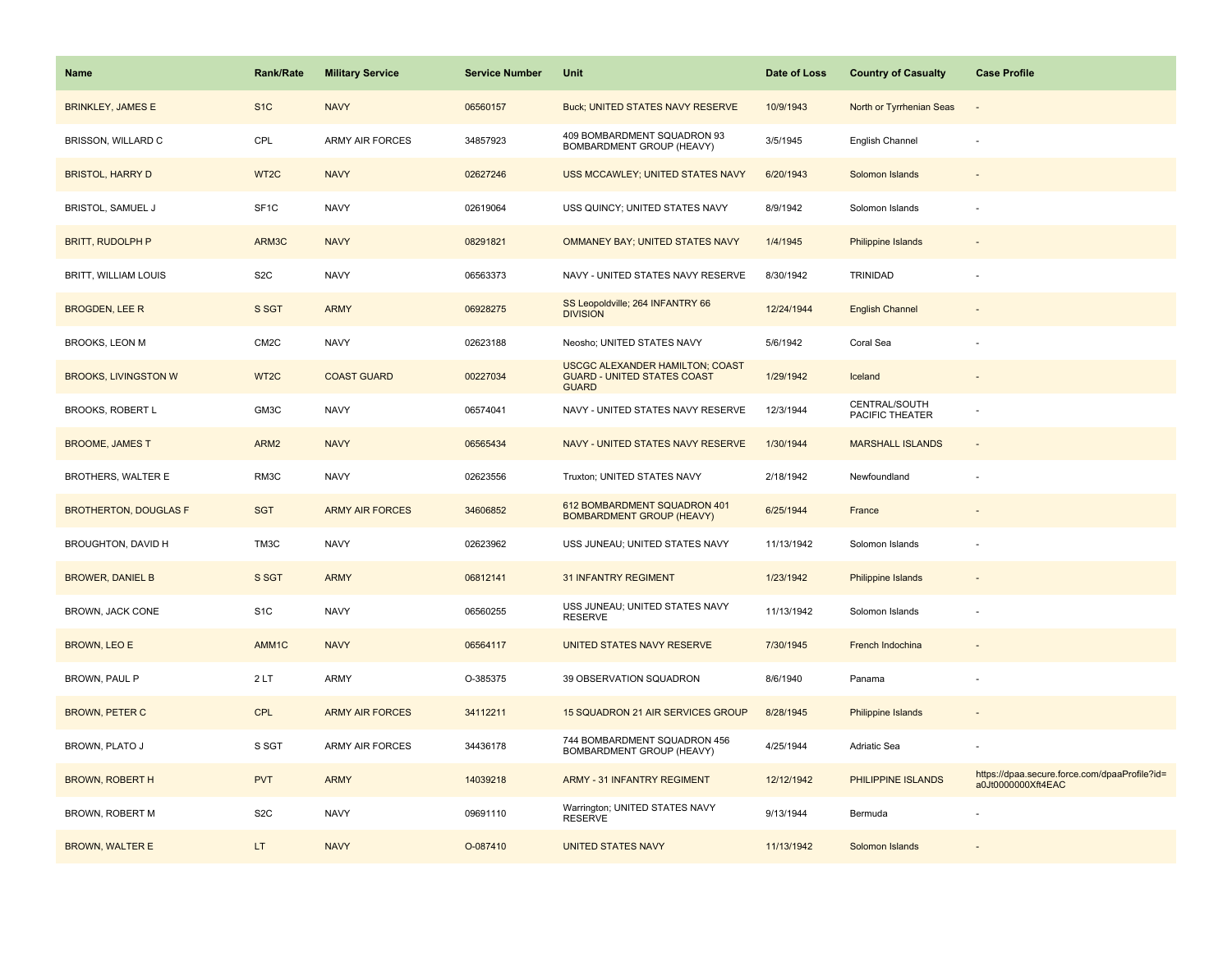| Name                         | <b>Rank/Rate</b>  | <b>Military Service</b> | <b>Service Number</b> | Unit                                                                  | Date of Loss | <b>Country of Casualty</b>                      | <b>Case Profile</b>                                                 |
|------------------------------|-------------------|-------------------------|-----------------------|-----------------------------------------------------------------------|--------------|-------------------------------------------------|---------------------------------------------------------------------|
| <b>BROYHILL, JAMES LUKE</b>  | S1C               | <b>NAVY</b>             | 06563300              | Plymouth; UNITED STATES NAVY<br><b>RESERVE</b>                        | 8/5/1943     | Atlantic Ocean: North<br><b>American Waters</b> | https://dpaa.secure.force.com/dpaaProfile?id=<br>a0Jt0000000XecqEAC |
| <b>BRUCE, REID H</b>         | <b>PFC</b>        | <b>ARMY</b>             | 19048515              | ARISAN MARU; 59 COAST ARTILLERY<br><b>REGIMENT</b>                    | 10/24/1944   | China Seas                                      |                                                                     |
| BRUNER, LANDEN --            | SGT               | ARMY                    | 34597179              | HMT Rohna; 853 ENGINEERS BATTALION<br>(AVIATION)                      | 11/26/1943   | Mediterranean Sea                               |                                                                     |
| <b>BRUNER, WARNER D</b>      | S <sub>1C</sub>   | <b>NAVY</b>             | 06567552              | NAVY - UNITED STATES NAVY RESERVE                                     | 5/13/1945    | <b>RYUKYUS ISLANDS</b>                          |                                                                     |
| BRYANT, MELVIN L             | CK <sub>1</sub> C | <b>NAVY</b>             | 02627042              | Bismarck Sea; UNITED STATES NAVY                                      | 2/21/1945    | Bonin & Volcano Islands                         |                                                                     |
| <b>BRYSON, ALVIN CHIP</b>    | <b>PVT</b>        | <b>MARINE CORPS</b>     | 00382097              | <b>MARINE - UNITED STATES MARINE</b><br><b>CORPS</b>                  | 11/21/1943   | <b>GILBERT ISLANDS</b>                          | https://dpaa.secure.force.com/dpaaProfile?id=<br>a0Jt0000000QrgREAS |
| BRYSON, JULIUS J             | S SGT             | ARMY AIR FORCES         | 34601908              | 764 BOMBARDMENT SQUADRON 461<br>BOMBARDMENT GROUP (HEAVY)             | 5/31/1944    | Adriatic Sea                                    |                                                                     |
| <b>BUCHANAN, HENRY T</b>     | S <sub>1</sub> C  | <b>NAVY</b>             | 02624546              | <b>USS Pecos; UNITED STATES NAVY</b>                                  | 3/1/1942     | Java                                            |                                                                     |
| BUCHANAN, OMER A.            | PFC               | ARMY                    | 34605292              | 313 INFANTRY 79 DIVISION                                              | 1/4/1946     | France                                          |                                                                     |
| <b>BUCHANAN, RAY G</b>       | COX               | <b>NAVY</b>             | 08337755              | NAVY - UNITED STATES NAVY                                             | 7/24/1945    | PHILIPPINE ISLANDS                              |                                                                     |
| BUCKWELL, CROWELL H          | AS                | <b>NAVY</b>             | 06562002              | Pollux; UNITED STATES NAVY RESERVE                                    | 2/18/1942    | Newfoundland                                    |                                                                     |
| <b>BULLARD, WILEY A</b>      | Pfc               | <b>ARMY</b>             | 34451675              | 209 ENGR BN                                                           | 6/15/1944    | <b>Burma</b>                                    |                                                                     |
| <b>BULLOCK, WILBUR Y</b>     | LT.               | <b>NAVY</b>             | O-096746              | WHITEHURST; UNITED STATES NAVY<br><b>RESERVE</b>                      | 4/12/1945    | Philippine Sea                                  |                                                                     |
| <b>BUMGARNER, JOHN W</b>     | S <sub>1C</sub>   | <b>NAVY</b>             | 06566585              | SS Meriw'er Lewis HX - 227; UNITED<br>STATES NAVY RESERVE             | 3/2/1943     | Greenland                                       |                                                                     |
| BUNDY, JOHN H                | <b>WOJG</b>       | <b>ARMY AIR FORCES</b>  | W-2101262             | ORYOKU MARU; HEADQUARTERS<br>SQUADRON 27 BOMBARDMENT GROUP<br>(LIGHT) | 12/15/1944   | Philippine Islands                              |                                                                     |
| <b>BURGESS, FRED J</b>       | STM2C             | <b>NAVY</b>             | 02629186              | MONAGHAN; UNITED STATES NAVY                                          | 12/18/1944   | Philippine Islands                              | https://dpaa.secure.force.com/dpaaProfile?id=<br>a0Jt0000000XedoEAC |
| <b>BURLESON, MARTIN L</b>    | S <sub>1</sub> C  | <b>NAVY</b>             | 06406383              | NAVY - UNITED STATES NAVY RESERVE                                     | 7/30/1945    | PHILIPPINE SEA                                  | https://dpaa.secure.force.com/dpaaProfile?id=<br>a0Jt00000004nlzEAI |
| <b>BURNHAM, JAMES MACKEY</b> | <b>MAJ</b>        | <b>ARMY AIR FORCES</b>  | O-415488              | <b>HEADQUARTERS SQUADRON 309</b><br><b>BOMBARDMENT WING (HEAVY)</b>   | 9/6/1945     | Philippine Islands                              |                                                                     |
| BURNS, WILLIAM D             | MOMM2C            | <b>NAVY</b>             | 06560877              | SCAMP; UNITED STATES NAVY<br><b>RESERVE</b>                           | 12/5/1944    | Bonin & Volcano Islands                         |                                                                     |
| <b>BURNS, WILLIAM R</b>      | CM <sub>2</sub> C | <b>NAVY</b>             | 06564410              | <b>Glennon; UNITED STATES NAVY</b><br><b>RESERVE</b>                  | 6/8/1944     | <b>English Channel</b>                          | https://dpaa.secure.force.com/dpaaProfile?id=<br>a0Jt000001nzVt4EAE |
| BURROW, EUGENE S             | ARM2C             | <b>NAVY</b>             | 06570734              | USS HORNET; UNITED STATES NAVY<br><b>RESERVE</b>                      | 3/19/1945    | Japan                                           |                                                                     |
| <b>BUTLER, ALMON B.</b>      | <b>T SGT</b>      | <b>ARMY AIR FORCES</b>  | 34670316              | 515 BOMBARDMENT SQUADRON 376<br><b>BOMBARDMENT GROUP (HEAVY)</b>      | 10/17/1944   | <b>Adriatic Sea</b>                             |                                                                     |
| <b>BUTTS, CYRUS B</b>        | <b>SGT</b>        | <b>ARMY AIR FORCES</b>  | 34663491              | 723 BOMBARDMENT SQUADRON 450<br>BOMBARDMENT GROUP (HEAVY)             | 1/16/1944    | Adriatic Sea                                    |                                                                     |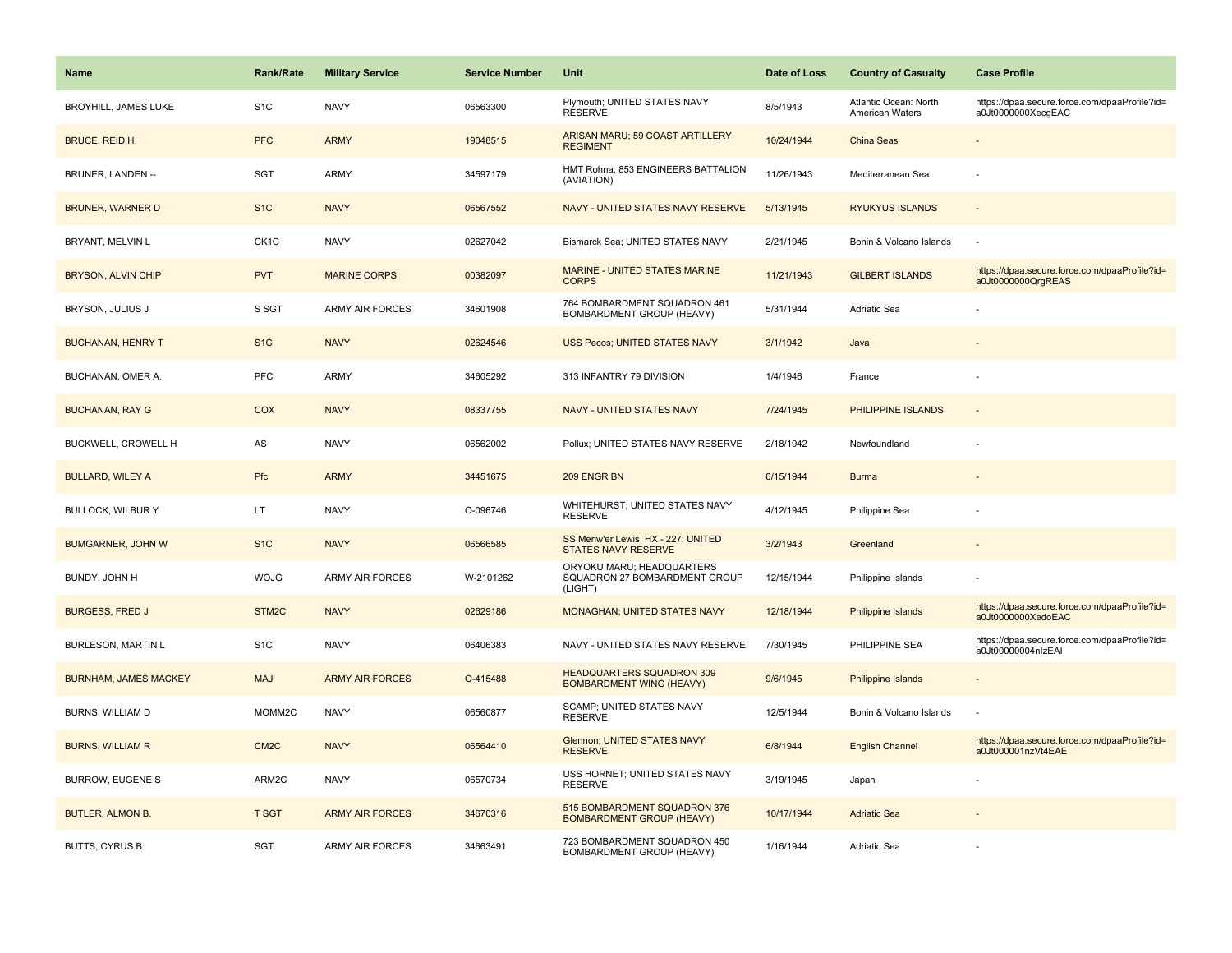| Name                       | <b>Rank/Rate</b>  | <b>Military Service</b> | <b>Service Number</b> | Unit                                                              | Date of Loss | <b>Country of Casualty</b>     | <b>Case Profile</b>                                                 |
|----------------------------|-------------------|-------------------------|-----------------------|-------------------------------------------------------------------|--------------|--------------------------------|---------------------------------------------------------------------|
| <b>BYARS, JAMES R</b>      | <b>T SGT</b>      | <b>ARMY AIR FORCES</b>  | 34606613              | 701 BOMBARDMENT SQUADRON 445<br><b>BOMBARDMENT GROUP (HEAVY)</b>  | 10/31/1944   | North Sea or Tyrrhenian<br>Sea |                                                                     |
| BYRD, EARL L               | S SGT             | ARMY AIR FORCES         | 14053648              | 400 BOMBARDMENT SQUADRON 90<br>BOMBARDMENT GROUP (HEAVY)          | 1/22/1943    | New Guinea                     |                                                                     |
| <b>BYRD, HARTWELL L</b>    | S <sub>1</sub> C  | <b>NAVY</b>             | 02626279              | Reuben James; UNITED STATES NAVY                                  | 10/31/1941   | <b>Atlantic Ocean</b>          |                                                                     |
| CABE, KENNETH R            | 1LT               | <b>ARMY AIR FORCES</b>  | O-680169              | 368 BOMBARDMENT SQUADRON 306<br>BOMBARDMENT GROUP (HEAVY)         | 11/3/1943    | North Sea or Tyrrhenian<br>Sea |                                                                     |
| <b>CALDWELL, BROADUS M</b> | TM3C              | <b>NAVY</b>             | 06566531              | RUNNER; UNITED STATES NAVY<br><b>RESERVE</b>                      | 7/11/1943    | Japan                          |                                                                     |
| CALDWELL, C W              | S SGT             | <b>ARMY AIR FORCES</b>  | 34601630              | 735 BOMBARDMENT SQUADRON 453<br>BOMBARDMENT GROUP (HEAVY)         | 3/27/1944    | France                         |                                                                     |
| <b>CALDWELL, DEWEY C</b>   | F <sub>2C</sub>   | <b>NAVY</b>             | 02628240              | <b>USS VINCENNES; UNITED STATES NAVY</b>                          | 8/9/1942     | Solomon Islands                |                                                                     |
| CALDWELL, PAUL B           | <b>PFC</b>        | <b>ARMY</b>             | 34597054              | ARMY - 853 ENGINEERS BATTALION<br>(AVIATION)                      | 11/27/1943   | MEDITERRANEAN SEA              | https://dpaa.secure.force.com/dpaaProfile?id=<br>a0Jt0000000XeCdEAK |
| <b>CALLAHAN, THOMAS N</b>  | S <sub>2</sub> C  | <b>NAVY</b>             | 02635499              | <b>SS Excello</b>                                                 | 11/11/1942   | <b>Atlantic Ocean</b>          |                                                                     |
| CALLOWAY, CARL H           | T SGT             | <b>ARMY AIR FORCES</b>  | 14123889              | 394 BOMBARDMENT SQUADRON 5<br>BOMBARDMENT GROUP (HEAVY)           | 4/30/1945    | Morotai, Ceram, Amboina        | $\overline{\phantom{a}}$                                            |
| <b>CAMERON, ARCHIE M</b>   | S SGT             | <b>ARMY AIR FORCES</b>  | 14073999              | 548 BOMBARDMENT SQUADRON 385<br><b>BOMBARDMENT GROUP (HEAVY)</b>  | 8/24/1943    | <b>English Channel</b>         |                                                                     |
| CAMERON, DONNELLY CARLTON  | <b>SGT</b>        | <b>MARINE CORPS</b>     | 00330904              | VMSB-143, MAG-13, 2nd MAW, FMF,<br>UNITED STATES MARINE CORPS     | 2/28/1943    | Solomon Islands                |                                                                     |
| <b>CAMERON, KENNETH W</b>  | S SGT             | <b>ARMY AIR FORCES</b>  | 14149678              | 368 BOMBARDMENT SQUADRON 306<br><b>BOMBARDMENT GROUP (HEAVY)</b>  | 11/3/1943    | North Sea or Tyrrhenian<br>Sea |                                                                     |
| CAMPBELL, CIMUEL P         | STM2C             | <b>NAVY</b>             | 08342462              | Warrington; UNITED STATES NAVY<br><b>RESERVE</b>                  | 9/13/1944    | Atlantic Ocean                 |                                                                     |
| <b>CAMPBELL, GEORGE H</b>  | GM3C              | <b>NAVY</b>             | 6563458               | USS SAMUEL HEINTZELMAN; UNITED<br>STATES NAVY RESERVE             | 7/14/1943    | Indian Ocean                   |                                                                     |
| CAMPBELL, JAMES M          | S <sub>2</sub> C  | <b>NAVY</b>             | 06560776              | Yorktown; UNITED STATES NAVY<br><b>RESERVE</b>                    | 6/4/1942     | Midway Island                  |                                                                     |
| CANADY, EDWIN --           | MOMM1C            | <b>NAVY</b>             | 02625778              | FLIER; UNITED STATES NAVY                                         | 8/13/1944    | <b>Philippine Islands</b>      |                                                                     |
| CANNON, CHARLES A          | 2LT               | <b>ARMY AIR FORCES</b>  | O-704460              | 2 WEATHER RECONNAISSANCE<br>SQUADRON                              | 3/10/1945    | Burma                          |                                                                     |
| <b>CANNON, LEON M</b>      | ARM3C             | <b>NAVY</b>             | 06562884              | UNITED STATES NAVY RESERVE                                        | 2/5/1945     | Japan                          |                                                                     |
| CAPPS, DEWEY W             | <b>PVT</b>        | <b>ARMY</b>             | 14149285              | 2 SPECIAL SERVICES REGIMENT                                       | 8/15/1944    | France                         |                                                                     |
| <b>CARAWAN, BENAGO G</b>   | PHM <sub>2C</sub> | <b>NAVY</b>             | 02624572              | ARISAN MARU; UNITED STATES NAVY                                   | 10/24/1944   | <b>Philippine Islands</b>      |                                                                     |
| CARMACK, RUBIN             | <b>PFC</b>        | ARMY                    | 34453287              | ARMY - 466 ANTI AIRCRAFT ARTILLERY<br>AUTOMATIC WEAPONS BATTALION | 12/12/1943   | <b>NEW HEBRIDES</b>            |                                                                     |
| <b>CARNES, JOHN VINSON</b> | S <sub>2</sub> C  | <b>NAVY</b>             | 06564112              | USS BARTON; UNITED STATES NAVY<br><b>RESERVE</b>                  | 11/13/1942   | Solomon Islands                |                                                                     |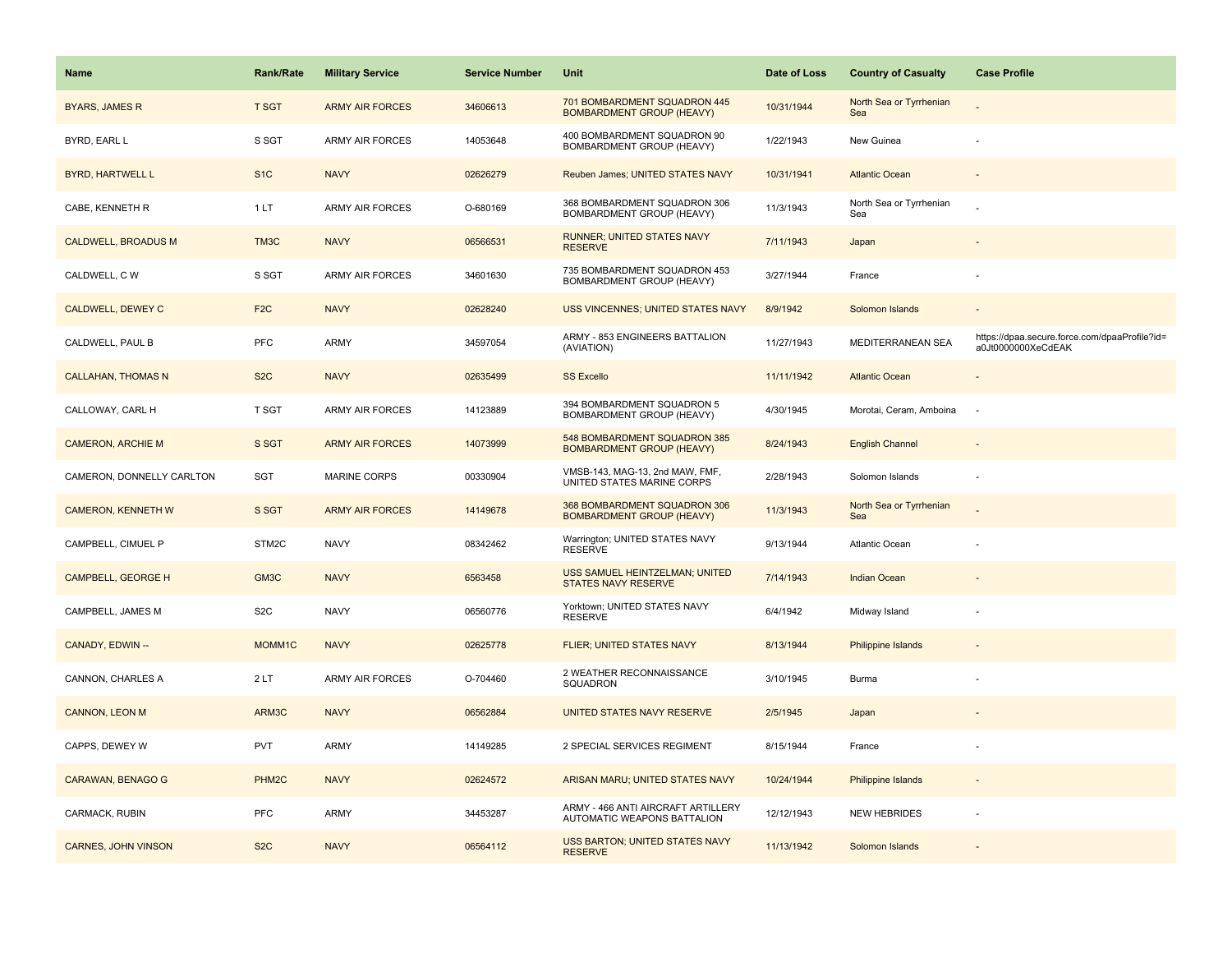| <b>Name</b>                  | Rank/Rate         | <b>Military Service</b> | <b>Service Number</b> | Unit                                                                  | Date of Loss | <b>Country of Casualty</b>                             | <b>Case Profile</b>                                                 |
|------------------------------|-------------------|-------------------------|-----------------------|-----------------------------------------------------------------------|--------------|--------------------------------------------------------|---------------------------------------------------------------------|
| CARPENTER, JOSEPH H          | S <sub>1</sub> C  | <b>NAVY</b>             | 09323044              | LSMR-190; UNITED STATES NAVY<br><b>RESERVE</b>                        | 5/4/1945     | Central/South Pacific<br>Theater                       |                                                                     |
| <b>CARR, QUENTON E</b>       | S <sub>1</sub> C  | <b>NAVY</b>             | 06567464              | UNITED STATES NAVY RESERVE                                            | 11/28/1945   | <b>Atlantic Ocean: North</b><br><b>American Waters</b> |                                                                     |
| CARROLL, HERBERT F           | LT                | <b>NAVY</b>             | O-073536              | USS ASTORIA; UNITED STATES NAVY                                       | 8/9/1942     | Solomon Islands                                        |                                                                     |
| <b>CARROLL, ROBERT LEWIS</b> | S <sub>1</sub> C  | <b>NAVY</b>             | 02624327              | <b>USS Arizona; UNITED STATES NAVY</b>                                | 12/7/1941    | Hawaiian Islands                                       | https://dpaa.secure.force.com/dpaaProfile?id=<br>a0Jt00000004qBJEAY |
| CARTER, HAYDEN BELOIS        | F <sub>1</sub> C  | <b>NAVY</b>             | 02628526              | INGRAHAM; UNITED STATES NAVY                                          | 8/22/1942    | Nova Scotia                                            |                                                                     |
| <b>CARTER, HUBERT W</b>      | <b>PVT</b>        | <b>ARMY</b>             | 34365466              | <b>USAT DORCHESTER; UNITED STATES</b><br><b>ARMY</b>                  | 2/3/1943     | Greenland                                              |                                                                     |
| CARTER, VAN BUREN            | LT /JG/           | <b>NAVY</b>             | O-116797              | UNITED STATES NAVY RESERVE                                            | 6/19/1944    | Pacific Ocean                                          |                                                                     |
| CARTER, WILLIAM N.           | S SGT             | <b>ARMY AIR FORCES</b>  | 34300309              | 823 BOMBARDMENT SQUADRON 38<br><b>BOMBARDMENT GROUP (MEDIUM)</b>      | 2/5/1945     | Philippine Islands                                     |                                                                     |
| CARTWRIGHT, DENNIS B         | F <sub>1</sub> C  | <b>NAVY</b>             | 09693458              | Drexler; UNITED STATES NAVY RESERVE                                   | 5/28/1945    | Japan                                                  |                                                                     |
| CASEY, WILLIAM J             | 1st Lt            | <b>ARMY AIR FORCES</b>  | O-1303427             | 402 BOMBARDMENT SQUADRON 502<br><b>BOMBARDMENT GROUP (VERY HEAVY)</b> | 7/9/1945     | Marianas Islands                                       |                                                                     |
| CASPER, VERNON E             | F <sub>1</sub> C  | <b>NAVY</b>             | 08336852              | LUCE; UNITED STATES NAVY RESERVE                                      | 5/4/1945     | China Seas                                             |                                                                     |
| <b>CASTOR, HARVEY P</b>      | <b>CPL</b>        | <b>ARMY</b>             | 06396776              | <b>31 INFANTRY REGIMENT</b>                                           | 5/6/1942     | <b>Philippine Islands</b>                              |                                                                     |
| CATES, ANTHONY W             | TEC <sub>5</sub>  | <b>ARMY</b>             | 34467604              | 44 ENGINEERS COMBAT BATTALION                                         | 3/20/1945    | Germany                                                |                                                                     |
| CAUDILL, WILLIAM M           | S SGT             | <b>ARMY AIR FORCES</b>  | 34601203              | 744 BOMBARDMENT SQUADRON 456<br><b>BOMBARDMENT GROUP (HEAVY)</b>      | 4/25/1944    | <b>Adriatic Sea</b>                                    |                                                                     |
| CHANDLER, FRED L             | <b>PVT</b>        | <b>ARMY</b>             | 34608399              | 7 INFANTRY 3 DIVISION                                                 | 1/23/1945    | Italy                                                  |                                                                     |
| CHANDLEY, M. C.              | 2LT               | <b>ARMY AIR FORCES</b>  | O-821839              | <b>HEADQUARTERS SQUADRON 8</b><br><b>SERVICES GROUP</b>               | 7/19/1944    | <b>New Guinea</b>                                      |                                                                     |
| CHAPMAN, ROBERT --           | <b>T SGT</b>      | <b>ARMY AIR FORCES</b>  | 14051363              | 72 BOMBARDMENT SQUADRON 5<br>BOMBARDMENT GROUP (HEAVY)                | 5/5/1944     | New Guinea                                             |                                                                     |
| <b>CHAPMAN, ROSCOE W</b>     | <b>CPL</b>        | <b>ARMY AIR FORCES</b>  | 14167329              | 100 BOMBARDMENT SQUADRON 42<br><b>BOMBARDMENT GROUP (MEDIUM)</b>      | 12/26/1945   | <b>New Guinea</b>                                      |                                                                     |
| CHAPMAN, WILLIAM P           | PFC               | ARMY                    | 34603904              | 737 TANK BATTALION                                                    | 3/15/1945    | Germany                                                |                                                                     |
| CHAVIS, JOHN H.              | 2LT               | <b>ARMY AIR FORCES</b>  | O-828047              | 99 FIGHTER SQUADRON 332 FIGHTER<br><b>GROUP</b>                       | 2/16/1945    | <b>Adriatic Sea</b>                                    | https://dpaa.secure.force.com/dpaaProfile?id=<br>a0Jt0000009CEtyEAG |
| CHEEK, MARSHALL R            | 2d Lt             | <b>ARMY</b>             | O-2045307             | 98 BOMBARDMENT SQUADRON 11<br>BOMBARDMENT GROUP (HEAVY)               | 8/22/1943    | Hawaiian Islands                                       |                                                                     |
| CHERRY, CLAUDE M             | FC <sub>2</sub> C | <b>NAVY</b>             | 02622179              | <b>USS HOUSTON (CA-30); UNITED STATES</b><br><b>NAVY</b>              | 3/1/1942     | Java                                                   |                                                                     |
| CHESHIRE, CLARENCE E         | S <sub>1</sub> C  | <b>NAVY</b>             | 02661955              | USS PRESTON; UNITED STATES NAVY                                       | 11/15/1942   | Solomon Islands                                        |                                                                     |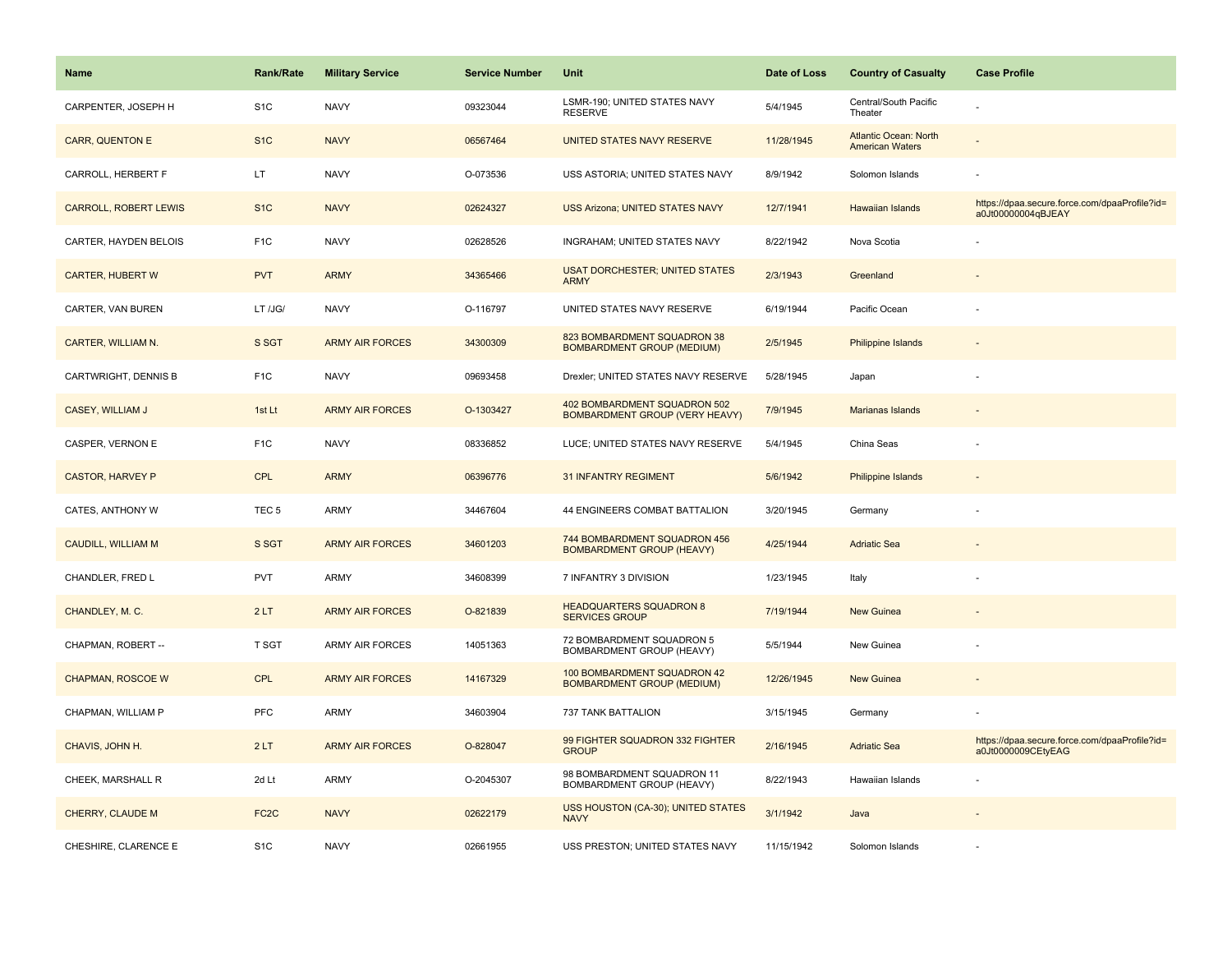| Name                           | <b>Rank/Rate</b>  | <b>Military Service</b> | <b>Service Number</b> | Unit                                                                    | Date of Loss | <b>Country of Casualty</b>                     | <b>Case Profile</b>                                                 |
|--------------------------------|-------------------|-------------------------|-----------------------|-------------------------------------------------------------------------|--------------|------------------------------------------------|---------------------------------------------------------------------|
| <b>CHILDERS, JULIUS W</b>      | S SGT             | <b>ARMY AIR FORCES</b>  | 34596008              | 769 BOMBARDMENT SQUADRON 462<br>BOMBARDMENT GROUP (VERY HEAVY)          | 5/26/1945    | Marianas Islands                               |                                                                     |
| CHOCKLEY, JOHN E               | <b>CMOMM</b>      | <b>NAVY</b>             | 02618652              | <b>GRAYLING: UNITED STATES NAVY</b>                                     | 9/24/1943    | Philippine Islands                             |                                                                     |
| <b>CLARKE, OTTIS L</b>         | S <sub>1</sub> C  | <b>NAVY</b>             | 06566635              | SS MERIWETHER LEWIS; UNITED<br><b>STATES NAVY RESERVE</b>               | 3/2/1943     | Greenland                                      |                                                                     |
| CLARNO, MALCOLM W              | <b>PVT</b>        | ARMY                    | 34313211              | <b>USAT DORCHESTER; AIR CORPS</b>                                       | 2/3/1943     | Greenland                                      |                                                                     |
| <b>CLAWSON, ALVIN BROWNLOW</b> | S <sub>1</sub> C  | <b>NAVY</b>             | 08930253              | NAVY - UNITED STATES NAVY RESERVE                                       | 4/16/1945    | <b>JAPAN</b>                                   |                                                                     |
| CLAYTON, ALBERT L              | <b>PVT</b>        | <b>ARMY</b>             | 14149614              | USAT DORCHESTER; COAST ARTILLERY<br><b>CORPS</b>                        | 2/3/1943     | Greenland                                      |                                                                     |
| <b>CLEMONS, JAMES HUGH</b>     | <b>CPL</b>        | <b>MARINE CORPS</b>     | 00293942              | MARINE - UNITED STATES MARINE<br><b>CORPS</b>                           | 11/20/1943   | <b>GILBERT ISLANDS</b>                         | https://dpaa.secure.force.com/dpaaProfile?id=<br>a0Jt0000000Lkb7EAC |
| CLIFTON, EUGENE H              | S <sub>2</sub> C  | <b>NAVY</b>             | 09706060              | MINIVET; UNITED STATES NAVY<br><b>RESERVE</b>                           | 12/29/1945   | Japan                                          |                                                                     |
| <b>CLIFTON, WILLIAM THOMAS</b> | <b>ENS</b>        | <b>NAVY</b>             | O-157440              | USS SUWANNEE; UNITED STATES NAVY<br><b>RESERVE</b>                      | 8/4/1943     | <b>Pacific Ocean</b>                           |                                                                     |
| <b>CLINE, ROBERT B</b>         | SC <sub>3</sub> C | <b>NAVY</b>             | 08297092              | Frederick C Davis; UNITED STATES NAVY<br><b>RESERVE</b>                 | 4/24/1945    | North Atlantic Ocean                           |                                                                     |
| <b>COAN, WARREN S</b>          | S <sub>1C</sub>   | <b>NAVY</b>             | 08299125              | KIMBERLY; UNITED STATES NAVY<br><b>RESERVE</b>                          | 3/26/1945    | <b>Ryukyus Islands</b>                         |                                                                     |
| COBB, CLARENCE C               | 2LT               | ARMY AIR FORCES         | O-801059              | 570 BOMBARDMENT SQUADRON 390<br>BOMBARDMENT GROUP (HEAVY)               | 10/20/1943   | North Sea or Tyrrhenian<br>Sea                 |                                                                     |
| COBB, KENNETH M                | <b>PFC</b>        | <b>ARMY AIR FORCES</b>  | 19020912              | SHINYO MARU; 28 BOMBARDMENT<br>SQUADRON 19 BOMBARDMENT GROUP<br>(HEAVY) | 9/7/1944     | Philippine Islands                             |                                                                     |
| COBLE, WALTER --               | <b>PFC</b>        | <b>MARINE CORPS</b>     | 434402                | MARINE - UNITED STATES MARINE<br><b>CORPS</b>                           | 8/11/1944    | Marianas Islands                               |                                                                     |
| <b>COCHRAN, HOWARD B</b>       | S SGT             | <b>ARMY</b>             | 14030216              | <b>HMT Rohna; AIR CORPS</b>                                             | 11/27/1943   | Mediterranean Sea                              |                                                                     |
| COCHRANE, ROBERT --            | S <sub>2</sub> C  | <b>NAVY</b>             | 06577418              | FRANKLIN; UNITED STATES NAVY<br><b>RESERVE</b>                          | 3/19/1945    | Japan                                          |                                                                     |
| <b>COFFEY, THOMAS H</b>        | F <sub>1C</sub>   | <b>NAVY</b>             | 06413168              | PICKEREL; UNITED STATES NAVY<br><b>RESERVE</b>                          | 5/6/1943     | Japan                                          |                                                                     |
| COFFIELD, WILLIAM H.           | CPL               | ARMY                    | 34113422              | 803 ENGINEERS BATTALION (AVIATION)                                      | 7/9/1942     |                                                | https://dpaa.secure.force.com/dpaaProfile?id=<br>a0Jt0000000XdjQEAS |
| COLE, OTIS Q                   | <b>PVT</b>        | <b>ARMY</b>             | 34596025              | HMT Rohna; 853 ENGINEERS BATTALION<br>(AVIATION)                        | 11/26/1943   | Mediterranean Sea                              |                                                                     |
| COLEMAN, JAMES F               | CAPT              | ARMY AIR FORCES         | O-174067              | HEADQUARTERS UNITED STATES ARMY<br>SERVICE OF SUPPLY                    | 1/28/1944    | Coral Sea                                      | https://dpaa.secure.force.com/dpaaProfile?id=<br>a0Jt0000000XdkJEAS |
| <b>COLEMAN, MAURICE A</b>      | LT.               | <b>NAVY</b>             | O-106727              | NAVY - UNITED STATES NAVY RESERVE                                       | 1/13/1945    | <b>CENTRAL/SOUTH</b><br><b>PACIFIC THEATER</b> |                                                                     |
| COLEY, SCOTT B                 | 2LT               | ARMY                    | O-822167              | 413 FIGHTER SQUADRON 414 FIGHTER<br><b>GROUP</b>                        | 8/1/1945     | Bonin & Volcano Islands                        | ÷.                                                                  |
| <b>COLLIER, JAMES B</b>        | S SGT             | <b>ARMY</b>             | 20408705              | ARMY - 113 FIELD ARTILLERY<br><b>BATTALION 30 DIVISION</b>              | 6/15/1944    | <b>ENGLISH CHANNEL</b>                         |                                                                     |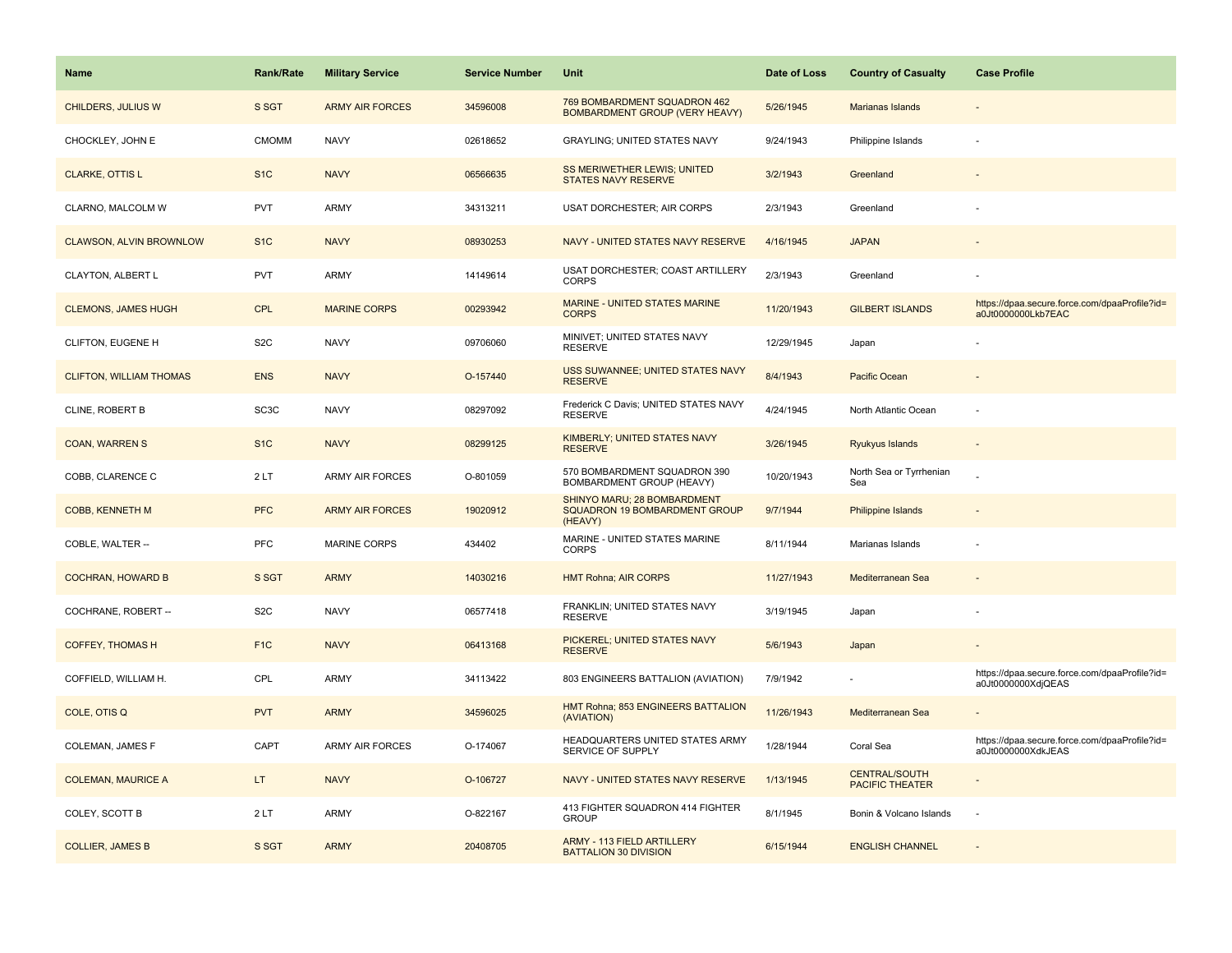| Name                        | Rank/Rate         | <b>Military Service</b> | <b>Service Number</b> | Unit                                                              | Date of Loss | <b>Country of Casualty</b>               | <b>Case Profile</b>                                                 |
|-----------------------------|-------------------|-------------------------|-----------------------|-------------------------------------------------------------------|--------------|------------------------------------------|---------------------------------------------------------------------|
| COLLIER, SAMUEL M           | MM <sub>2</sub> C | <b>NAVY</b>             | 06562215              | Jacob Jones; UNITED STATES NAVY<br><b>RESERVE</b>                 | 2/28/1942    | Atlantic Ocean: North<br>American Waters |                                                                     |
| <b>COLLINS, BRUCE W</b>     | FLT O             | <b>ARMY AIR FORCES</b>  | T-060811              | 309 FIGHTER SQUADRON 31 FIGHTER<br><b>GROUP</b>                   | 2/7/1944     | Italy                                    |                                                                     |
| COLLINS, HODGE JUNIOR       | T SGT             | ARMY AIR FORCES         | 34258838              | 400 BOMBARDMENT SQUADRON 90<br>BOMBARDMENT GROUP (HEAVY)          | 9/2/1943     | New Guinea                               |                                                                     |
| <b>COLQUITT, HERBERT R</b>  | S <sub>1</sub> C  | <b>NAVY</b>             | 06577817              | LUCE; UNITED STATES NAVY RESERVE                                  | 5/4/1945     | China Seas                               |                                                                     |
| CONNER, CHARLES C           | AMM1C             | <b>NAVY</b>             | 06560105              | FRANKLIN; UNITED STATES NAVY<br><b>RESERVE</b>                    | 3/19/1945    | Japan                                    |                                                                     |
| <b>CONNOR, VERNON M</b>     | TEC <sub>5</sub>  | <b>ARMY</b>             | 34675417              | <b>747 TANK BATTALION</b>                                         | 9/21/1944    | Germany                                  |                                                                     |
| CONRAD, JAMES B             | CPL               | <b>ARMY</b>             | 13142958              | HMT Rohna; AIR CORPS                                              | 11/26/1943   | Mediterranean Sea                        |                                                                     |
| COOK, BRODIE D              | S <sub>2</sub> C  | <b>NAVY</b>             | 06568995              | NAVY - UNITED STATES NAVY RESERVE                                 | 7/10/1943    | MEDITERRANEAN SEA                        | $\sim$                                                              |
| COOK, CHARLES E             | <b>PVT</b>        | <b>ARMY</b>             | 14039219              | 60 COAST ARTILLERY REGIMENT                                       | 5/3/1942     | Philippine Islands                       |                                                                     |
| COOK, HUGH O                | SF <sub>2</sub> C | <b>NAVY</b>             | 08928365              | UNITED STATES NAVY RESERVE                                        | 3/27/1945    | Ryukyus Islands                          |                                                                     |
| COOK, ROBERT G              | <b>PVT</b>        | <b>ARMY</b>             | 34603823              | 737 TANK BATTALION                                                | 8/9/1944     | France                                   |                                                                     |
| <b>COOKE, EDGAR V</b>       | <b>PVT</b>        | <b>ARMY</b>             | 34597028              | HMT Rohna; 853 ENGINEERS BATTALION<br>(AVIATION)                  | 11/26/1943   | Mediterranean Sea                        |                                                                     |
| COOKE, ODELL H              | S <sub>1</sub> C  | <b>NAVY</b>             | 06574695              | USS INTREPID; UNITED STATES NAVY<br><b>RESERVE</b>                | 11/25/1944   | Philippine Sea                           |                                                                     |
| COOKE, SCONLEY V            | S <sub>1</sub> C  | <b>NAVY</b>             | 06564114              | UNITED STATES NAVY RESERVE                                        | 10/27/1942   | North Atlantic Ocean                     | $\sim$                                                              |
| COOPER, FRANCIS L           | FLT O             | <b>ARMY AIR FORCES</b>  | T-064312              | 554 ARMY AIR FORCE BASE UNIT                                      | 11/2/1944    | <b>British West Indies</b>               |                                                                     |
| COOPER, HENRY CLAY          | CM <sub>1</sub> C | <b>NAVY</b>             | 02618515              | USS BLUE; UNITED STATES NAVY                                      | 8/22/1942    | Solomon Islands                          |                                                                     |
| COOPER, JOSEPH W            | PFC               | <b>ARMY</b>             | 14049509              | 454 ORDNANCE COMPANY (AVIATION)                                   | 1/17/1945    | Philippine Islands                       | https://dpaa.secure.force.com/dpaaProfile?id=<br>a0Jt000001BWSpgEAH |
| <b>COPPLE, JULIUS WORTH</b> | <b>PFC</b>        | <b>MARINE CORPS</b>     | 00306863              | <b>MARINE - UNITED STATES MARINE</b><br><b>CORPS</b>              | 9/27/1942    | <b>SOLOMON ISLANDS</b>                   |                                                                     |
| CORDELL, JOHN D             | S <sub>1</sub> C  | <b>NAVY</b>             | 06573517              | NAVY - UNITED STATES NAVY RESERVE                                 | 4/2/1945     | RYUKYUS ISLANDS                          |                                                                     |
| COREY, WILLIAM A            | TEC <sub>5</sub>  | <b>ARMY</b>             | 34456258              | 315 ENGINEERS COMBAT BATTALION 90<br><b>DIVISION</b>              | 10/3/1944    | France                                   |                                                                     |
| <b>CORLEY, THOMAS W</b>     | SGT               | <b>ARMY AIR FORCES</b>  | 34671159              | 370 BOMBARDMENT SQUADRON 307<br>BOMBARDMENT GROUP (HEAVY)         | 7/13/1944    | Caroline Islands                         |                                                                     |
| CORNS, LESTER O             | <b>T SGT</b>      | <b>ARMY AIR FORCES</b>  | 34176455              | 303 BOMBARDMENT GROUP (HEAVY),<br><b>427 BOMBARDMENT SQUADRON</b> | 5/15/1943    | Germany                                  |                                                                     |
| CORNSILK, JACOB             | <b>PVT</b>        | <b>ARMY</b>             | 19052984              | ARMY - 31 INFANTRY REGIMENT                                       | 9/28/1942    | PHILIPPINE ISLANDS                       | https://dpaa.secure.force.com/dpaaProfile?id=<br>a0Jt0000000XgeGEAS |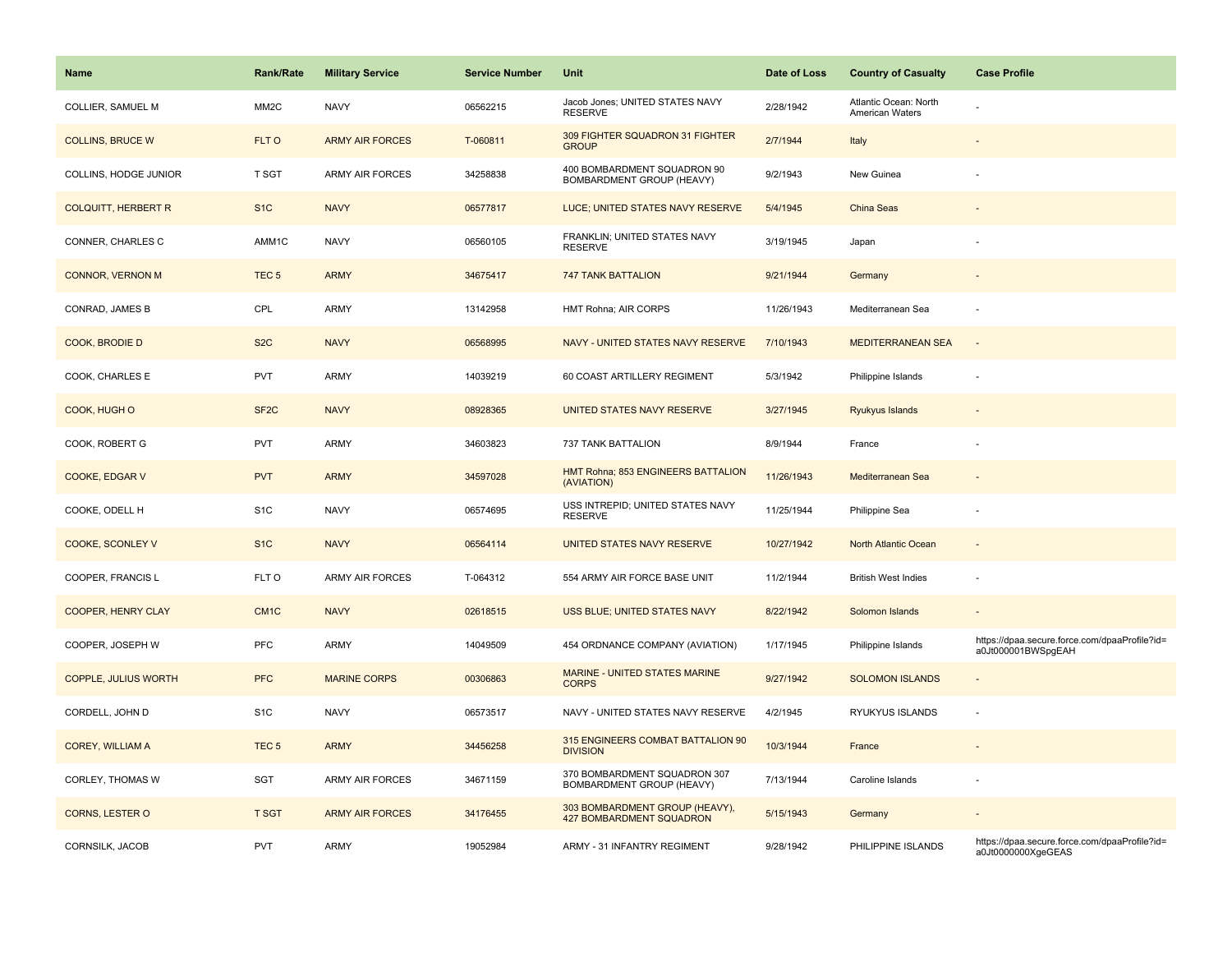| Name                      | <b>Rank/Rate</b> | <b>Military Service</b> | <b>Service Number</b> | Unit                                                            | Date of Loss | <b>Country of Casualty</b> | <b>Case Profile</b>                                                 |
|---------------------------|------------------|-------------------------|-----------------------|-----------------------------------------------------------------|--------------|----------------------------|---------------------------------------------------------------------|
| <b>CORZINE, WILLIAM E</b> | S <sub>1</sub> C | <b>NAVY</b>             | 06575450              | UNITED STATES NAVY RESERVE                                      | 5/3/1944     | North Atlantic Ocean       |                                                                     |
| COVINGTON, R P            | 2LT              | MARINE CORPS            | O-033878              | MARINE - UNITED STATES MARINE<br><b>CORPS</b>                   | 6/12/1945    | Pacific Ocean              |                                                                     |
| COWAN, JOHN D             | S <sub>1</sub> C | <b>NAVY</b>             | 08335743              | SS JOSEPH WHEELER; UNITED STATES<br><b>NAVY RESERVE</b>         | 12/2/1943    | Italy                      |                                                                     |
| COWAN, THOMAS J           | S SGT            | ARMY AIR FORCES         | 06877750              | 565 BOMBARDMENT SQUADRON 389<br>BOMBARDMENT GROUP (HEAVY)       | 12/25/1944   | Germany                    |                                                                     |
| COX, DON F                | 1LT              | <b>ARMY AIR FORCES</b>  | O-415492              | 345 BOMBARDMENT SQUADRON 98<br><b>BOMBARDMENT GROUP (HEAVY)</b> | 6/13/1943    | Mediterranean Sea          |                                                                     |
| COX, LENWOOD --           | <b>PFC</b>       | ARMY                    | 34430948              | 202 ANTI AIRCRAFT ARTILLERY<br>AUTOMATIC WEAPONS BATTALION      | 7/12/1944    | New Guinea                 |                                                                     |
| <b>COX, LOUIS EDWARD</b>  | <b>CBM</b>       | <b>NAVY</b>             | 02617196              | USS JUNEAU; UNITED STATES NAVY                                  | 11/13/1942   | Solomon Islands            |                                                                     |
| COX, ROY THEODORE         | CM3C             | <b>NAVY</b>             | 06561464              | USS JUNEAU; UNITED STATES NAVY<br><b>RESERVE</b>                | 11/13/1942   | Solomon Islands            |                                                                     |
| <b>CRABB, JOHN CALVIN</b> | S <sub>2</sub> C | <b>NAVY</b>             | 02629277              | USS VINCENNES; UNITED STATES NAVY                               | 8/9/1942     | Solomon Islands            |                                                                     |
| CRAIG, JAMES W            | MM1C             | <b>NAVY</b>             | 06572033              | Fechteler; UNITED STATES NAVY<br><b>RESERVE</b>                 | 5/5/1944     | Gibraltar                  |                                                                     |
| <b>CRANE, LOMON B</b>     | TM3C             | <b>NAVY</b>             | 06569571              | TULLIBEE; UNITED STATES NAVY<br><b>RESERVE</b>                  | 3/26/1944    | Caroline Islands           |                                                                     |
| CRANFORD, DOUGLAS N       | TEC <sub>5</sub> | ARMY                    | 34597271              | HMT Rohna; 853 ENGINEERS BATTALION<br>(AVIATION)                | 11/27/1943   | Mediterranean Sea          |                                                                     |
| <b>CRAWFORD, DUDLEY W</b> | <b>ENS</b>       | <b>NAVY</b>             | O-185242              | UNITED STATES NAVY RESERVE                                      | 10/9/1943    | North or Tyrrhenian Seas   |                                                                     |
| CRAWFORD, JAMES W.        | S SGT            | ARMY                    | 34254893              | 23 INFANTRY BATTALION 7 ARMORED<br><b>DIVISION</b>              | 9/8/1944     | France                     |                                                                     |
| <b>CREDLE, GEORGE A</b>   | RM3C             | <b>NAVY</b>             | 02665126              | <b>UNITED STATES NAVY</b>                                       | 1/9/1945     | ** Documentation Errors    | $\sim$                                                              |
| CREWS, ROBERT A           | <b>PFC</b>       | ARMY                    | 34771711              | 104 INFANTRY 26 DIVISION                                        | 10/16/1945   | France                     |                                                                     |
| CRISP, JOHN B             | 1LT              | <b>ARMY AIR FORCES</b>  | O-789235              | 328 BOMBARDMENT SQUADRON 93<br><b>BOMBARDMENT GROUP (HEAVY)</b> | 9/9/1942     | <b>Atlantic Ocean</b>      |                                                                     |
| CROUSE, DAVID D           | $1$ SGT $\,$     | ARMY                    | R-740489              | ARMY - 808 MILITARY POLICE COMPANY                              | 11/22/1942   | PHILIPPINE ISLANDS         | https://dpaa.secure.force.com/dpaaProfile?id=<br>a0Jt0000000XgS5EAK |
| <b>CROUSE, JAMES L</b>    | S <sub>2</sub> C | <b>NAVY</b>             | 06569002              | NAVY - UNITED STATES NAVY RESERVE                               | 7/10/1943    | <b>MEDITERRANEAN SEA</b>   |                                                                     |
| CROWE, WILLARD A          | QM1C             | <b>NAVY</b>             | 02622737              | PT-44; UNITED STATES NAVY                                       | 12/12/1942   | Solomon Islands            |                                                                     |
| <b>CRUMPLER, WAYNE G</b>  | ARM3C            | <b>NAVY</b>             | 08341892              | UNITED STATES NAVY RESERVE                                      | 5/10/1945    | Pacific Ocean              |                                                                     |
| CRUSE, SIDNEY L           | S <sub>1</sub> C | <b>NAVY</b>             | 08299131              | KIMBERLY; UNITED STATES NAVY<br><b>RESERVE</b>                  | 3/26/1945    | Ryukyus Islands            |                                                                     |
| <b>CULLER, FRED LEROY</b> | PL SGT           | <b>MARINE CORPS</b>     | 00289433              | <b>MARINE - UNITED STATES MARINE</b><br><b>CORPS</b>            | 9/15/1944    | Caroline Islands           |                                                                     |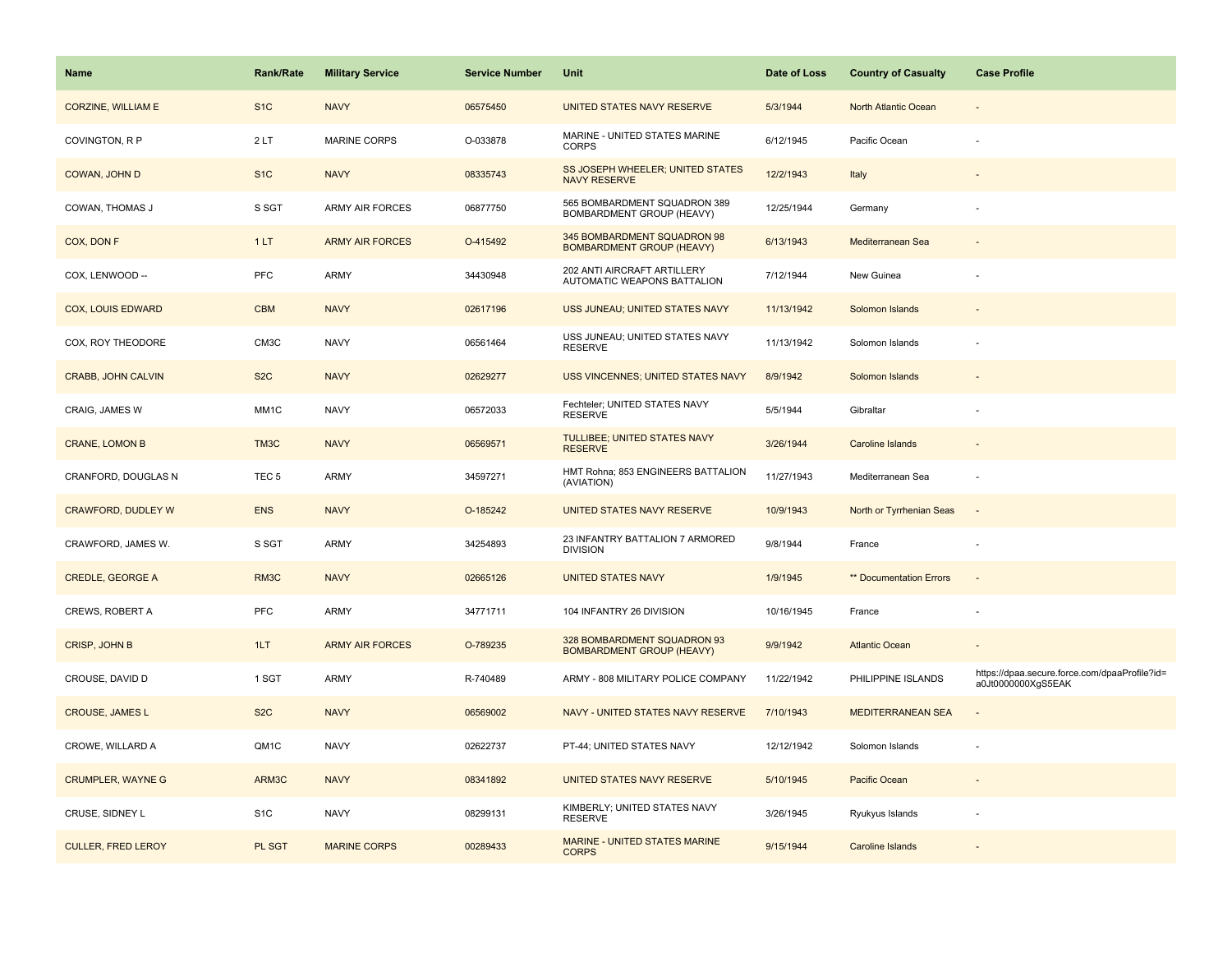| Name                  | <b>Rank/Rate</b>  | <b>Military Service</b> | <b>Service Number</b> | Unit                                                             | Date of Loss | <b>Country of Casualty</b>       | <b>Case Profile</b>                                                 |
|-----------------------|-------------------|-------------------------|-----------------------|------------------------------------------------------------------|--------------|----------------------------------|---------------------------------------------------------------------|
| DAIL, THOMAS EUGENE   | 2LT               | <b>ARMY AIR FORCES</b>  | O-707236              | 100 BOMBARDMENT SQUADRON 42<br>BOMBARDMENT GROUP (MEDIUM)        | 12/26/1945   | New Guinea                       |                                                                     |
| DALE, FRITZ E         | F <sub>2C</sub>   | <b>NAVY</b>             | 09313431              | NAVY - UNITED STATES NAVY RESERVE                                | 10/25/1944   | <b>PHILIPPINE SEA</b>            |                                                                     |
| DALE, LLOYD EARL      | SGT               | <b>MARINE CORPS</b>     | 00470466              | MARINE - UNITED STATES MARINE<br><b>CORPS</b>                    | 5/26/1944    |                                  |                                                                     |
| DALRYMPLE, GEORGE H   | <b>PVT</b>        | <b>ARMY</b>             | 34125808              | <b>USAT DORCHESTER; CORPS OF</b><br><b>ENGINEERS</b>             | 2/3/1943     | Greenland                        |                                                                     |
| DANIEL, WILLIAM C     | SM <sub>1</sub> C | <b>NAVY</b>             | 03466453              | NAVY - UNITED STATES NAVY                                        | 11/13/1942   | SOLOMON ISLANDS                  |                                                                     |
| DANIELS, RICHARD H    | EM3C              | <b>NAVY</b>             | 06573283              | Fechteler; UNITED STATES NAVY<br><b>RESERVE</b>                  | 5/5/1944     | Gibraltar                        |                                                                     |
| DARRACOTT, JAMES G.   | LT/JG/            | <b>NAVY</b>             | O-301611              | USS LEXINGTON (CV-16); UNITED<br>STATES NAVY RESERVE             | 12/14/1944   | Philippine Islands               |                                                                     |
| DAVENPORT, ERNEST J   | <b>PVT</b>        | <b>ARMY</b>             | 06948402              | ARMY - MEDICAL DEPARTMENT                                        | 12/7/1941    | <b>PACIFIC OCEAN</b>             |                                                                     |
| DAVENPORT, JOHN L     | AMM3C             | <b>NAVY</b>             | 06562619              | USS LISCOME BAY CVE 56; UNITED<br>STATES NAVY RESERVE            | 11/24/1943   | Gilbert Islands                  |                                                                     |
| DAVIS, BILLY A        | AMM <sub>2C</sub> | <b>NAVY</b>             | 06566014              | UNITED STATES NAVY RESERVE                                       | 4/6/1944     | <b>Puerto Rico</b>               |                                                                     |
| DAVIS, CHARLES L      | 2LT               | <b>ARMY AIR FORCES</b>  | O-795213              | 436 BOMBARDMENT SQUADRON 7<br>BOMBARDMENT GROUP (HEAVY)          | 10/28/1943   | <b>Burma</b>                     |                                                                     |
| DAVIS, CHESTER ARTHUR | CK <sub>2</sub> C | <b>NAVY</b>             | 02618207              | Jacob Jones; UNITED STATES NAVY                                  | 2/28/1942    | Bermuda                          | $\sim$                                                              |
| DAVIS, DAVID W        | PHM3C             | <b>NAVY</b>             | 02660219              | ARISAN MARU; UNITED STATES NAVY                                  | 10/24/1944   | Central/South Pacific<br>Theater |                                                                     |
| DAVIS, FRANK F        | S <sub>1</sub> C  | <b>NAVY</b>             | 02640962              | FRANKLIN; UNITED STATES NAVY<br><b>RESERVE</b>                   | 3/17/1945    | <b>Philippine Sea</b>            |                                                                     |
| DAVIS, JAKE --        | PVT               | ARMY                    | 34308940              | 3272 QUARTERMASTER SERVICES<br>COMPANY                           | 3/10/1944    | Sicily                           |                                                                     |
| DAVIS, JAMES L        | S SGT             | <b>ARMY AIR FORCES</b>  | 34118321              | 785 BOMBARDMENT SQUADRON 466<br><b>BOMBARDMENT GROUP (HEAVY)</b> | 4/9/1944     | North Sea or Tyrrhenian<br>Sea   |                                                                     |
| DAVIS, JASPER         | <b>PVT</b>        | <b>ARMY</b>             | 14037623              | ARMY - 31 INFANTRY REGIMENT                                      | 10/3/1942    | PHILIPPINE ISLANDS               | https://dpaa.secure.force.com/dpaaProfile?id=<br>a0Jt0000000XeeQEAS |
| DAVIS, JOHN K         | S <sub>2</sub> C  | <b>NAVY</b>             | 09317101              | NAVY - UNITED STATES NAVY RESERVE                                | 10/25/1944   | PHILIPPINE ISLANDS               |                                                                     |
| DAVIS, JOHNNY R       | COX               | <b>NAVY</b>             | 02629833              | YMS-409; UNITED STATES NAVY                                      | 9/13/1944    | Virgin Islands                   | $\sim$                                                              |
| DAVIS, JOSEPH PAUL    | S <sub>1</sub> C  | <b>NAVY</b>             | 02627587              | USS VINCENNES; UNITED STATES NAVY                                | 8/9/1942     | Solomon Islands                  |                                                                     |
| DAVIS, RALPH D        | CPL               | <b>ARMY AIR FORCES</b>  | 34450394              | 831 BOMBARDMENT SQUADRON 485<br>BOMBARDMENT GROUP (HEAVY)        | 4/20/1944    | Mediterranean Sea                |                                                                     |
| DAVIS, ROBERT B       | <b>PVT</b>        | <b>ARMY</b>             | 34259465              | <b>601 TANK DESTROYER BATTALION</b>                              | 3/23/1943    | Tunisia                          |                                                                     |
| DAVIS, SILAS J        | S <sub>1</sub> C  | <b>NAVY</b>             | 02624234              | USS JUNEAU; UNITED STATES NAVY                                   | 11/13/1942   | Solomon Islands                  |                                                                     |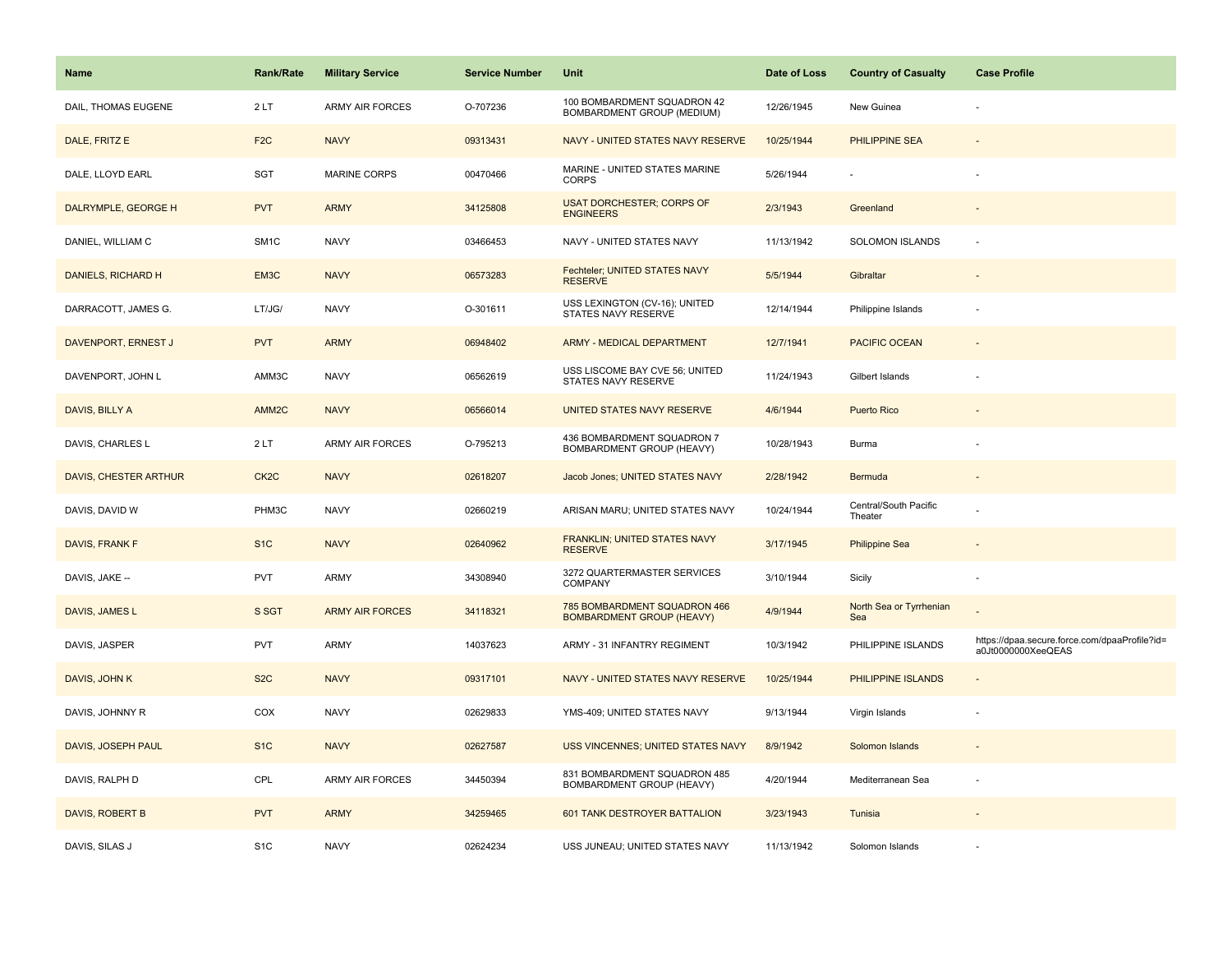| <b>Name</b>                    | <b>Rank/Rate</b>  | <b>Military Service</b> | <b>Service Number</b> | Unit                                                                  | Date of Loss | <b>Country of Casualty</b>                             | <b>Case Profile</b>                                                 |
|--------------------------------|-------------------|-------------------------|-----------------------|-----------------------------------------------------------------------|--------------|--------------------------------------------------------|---------------------------------------------------------------------|
| <b>DAVIS, THOMAS RAY</b>       | SF <sub>1</sub> C | <b>NAVY</b>             | 02612570              | <b>USS Arizona; UNITED STATES NAVY</b>                                | 12/7/1941    | Hawaiian Islands                                       | https://dpaa.secure.force.com/dpaaProfile?id=<br>a0Jt00000004s9VEAQ |
| DAWKINS, JAMES R               | MOMM1C            | <b>NAVY</b>             | 02627780              | HERRING; UNITED STATES NAVY                                           | 7/5/1944     | Kurile Islands                                         |                                                                     |
| DAY, PHILIP B                  | S SGT             | <b>ARMY AIR FORCES</b>  | 34438073              | 831 BOMBARDMENT SQUADRON 485<br><b>BOMBARDMENT GROUP (HEAVY)</b>      | 4/20/1944    | Mediterranean Sea                                      |                                                                     |
| DEAN, UYLESSES C               | GM3C              | <b>NAVY</b>             | 02959753              | INGRAHAM; UNITED STATES NAVY                                          | 8/22/1942    | Nova Scotia                                            |                                                                     |
| <b>DEATON, DONALD C</b>        | RDM3C             | <b>NAVY</b>             | 08337792              | NAVY - UNITED STATES NAVY RESERVE                                     | 7/24/1945    | PHILIPPINE ISLANDS                                     |                                                                     |
| DEATON, LYNWOOD N              | TM <sub>1C</sub>  | <b>NAVY</b>             | 02622313              | WAHOO; UNITED STATES NAVY                                             | 11/1/1943    | Sea of Japan                                           |                                                                     |
| DECKER, LESTER P               | S <sub>1</sub> C  | <b>NAVY</b>             | 06565819              | SS ESSO GETTYSBURG; UNITED<br><b>STATES NAVY RESERVE</b>              | 6/10/1943    | Virgin Islands                                         |                                                                     |
| DEESE, MELVIN C                | Pvt               | <b>ARMY</b>             | 34430641              | 209 ENGR BN                                                           | 6/13/1944    | <b>BURMA</b>                                           |                                                                     |
| DEHART, RANSOM A               | T/5               | <b>ARMY</b>             | 34596079              | HMT Rohna; HEADQUARTERS COMPANY<br>853 ENGINEERS BATTALION (AVIATION) | 11/27/1943   | Mediterranean Sea                                      |                                                                     |
| DENTON, DANIEL V               | <b>PFC</b>        | <b>ARMY</b>             | 13036906              | 504 PARACHUTE INFANTRY 82<br>AIRBORNE DIVISION                        | 7/11/1943    | Sicily                                                 |                                                                     |
| DENTON, JOHN B.                | M Sgt             | <b>ARMY AIR FORCES</b>  | R-1053149             | <b>ARMY AIR FORCE</b>                                                 | 4/14/1942    | Philippine Islands                                     |                                                                     |
| DEVINE, CLIFFORD M             | SGT               | <b>ARMY</b>             | 20412479              | ARMY - 240 ENGINEERS<br>CONSTRUCTION BATTALION                        | 12/21/1944   | PHILIPPINE ISLANDS                                     | $\sim$                                                              |
| DEVINEY, ROY C                 | S <sub>1</sub> C  | <b>NAVY</b>             | 09319085              | Frederick C Davis; UNITED STATES NAVY<br><b>RESERVE</b>               | 4/24/1945    | North Atlantic Ocean                                   |                                                                     |
| DEW, ROBERT L                  | S SGT             | <b>ARMY AIR FORCES</b>  | 34256736              | 303 BOMBARDMENT GROUP (HEAVY),<br>358 BOMBARDMENT SQUADRON            | 2/16/1943    | English Channel                                        |                                                                     |
| <b>DICKENS, THOMAS WILLIAM</b> | ARM3c             | <b>NAVY</b>             | 6574524               | UNITED STATES NAVY RESERVE                                            | 1/23/1945    | Hawaiian Islands                                       |                                                                     |
| DICKERSON, MELVILLE L          | ART <sub>2C</sub> | <b>NAVY</b>             | 06565054              | UNITED STATES NAVY RESERVE                                            | 6/24/1943    | Atlantic Ocean                                         |                                                                     |
| <b>DICKEY, JAMES E</b>         | <b>CAPT</b>       | <b>ARMY AIR FORCES</b>  | O-804626              | 672 BOMBARDMENT SQUADRON 417<br><b>BOMBARDMENT GROUP (LIGHT)</b>      | 3/27/1945    | Australia                                              | https://dpaa.secure.force.com/dpaaProfile?id=<br>a0Jt0000000XekUEAS |
| DICKSON, JOHN B                | 2LT               | <b>ARMY AIR FORCES</b>  | O-828391              | 706 BOMBARDMENT SQUADRON 446<br>BOMBARDMENT GROUP (HEAVY)             | 12/2/1944    | Germany                                                |                                                                     |
| DIVENNEY, PERCY E              | <b>ENS</b>        | <b>NAVY</b>             | O-173762              | UNITED STATES NAVY RESERVE                                            | 2/4/1944     | <b>New Britain Island</b>                              |                                                                     |
| DIXON, AUBREY B                | SGT               | <b>ARMY AIR FORCES</b>  | 14166366              | 98 BOMBARDMENT SQUADRON 11<br>BOMBARDMENT GROUP (HEAVY)               | 7/31/1945    | Japan/Okinawa                                          |                                                                     |
| <b>DIXON, RICHARD G</b>        | S/Sgt             | <b>ARMY</b>             | 34467403              | 236 ENGR BN                                                           | 6/4/1944     | <b>BURMA</b>                                           | https://dpaa.secure.force.com/dpaaProfile?id=<br>a0Jt000001nzYQXEA2 |
| DIXON, WILLIAM L               | CAPT              | ARMY                    | O-325656              | 23 INFANTRY 21 DIVISION (PHILIPPINE<br>SCOUT)                         | 4/6/1942     | Philippine Islands                                     |                                                                     |
| <b>DOBBINS, LAWRENCE S</b>     | MM <sub>1</sub> C | <b>NAVY</b>             | 02653309              | Jacob Jones; UNITED STATES NAVY                                       | 2/28/1942    | <b>Atlantic Ocean: North</b><br><b>American Waters</b> |                                                                     |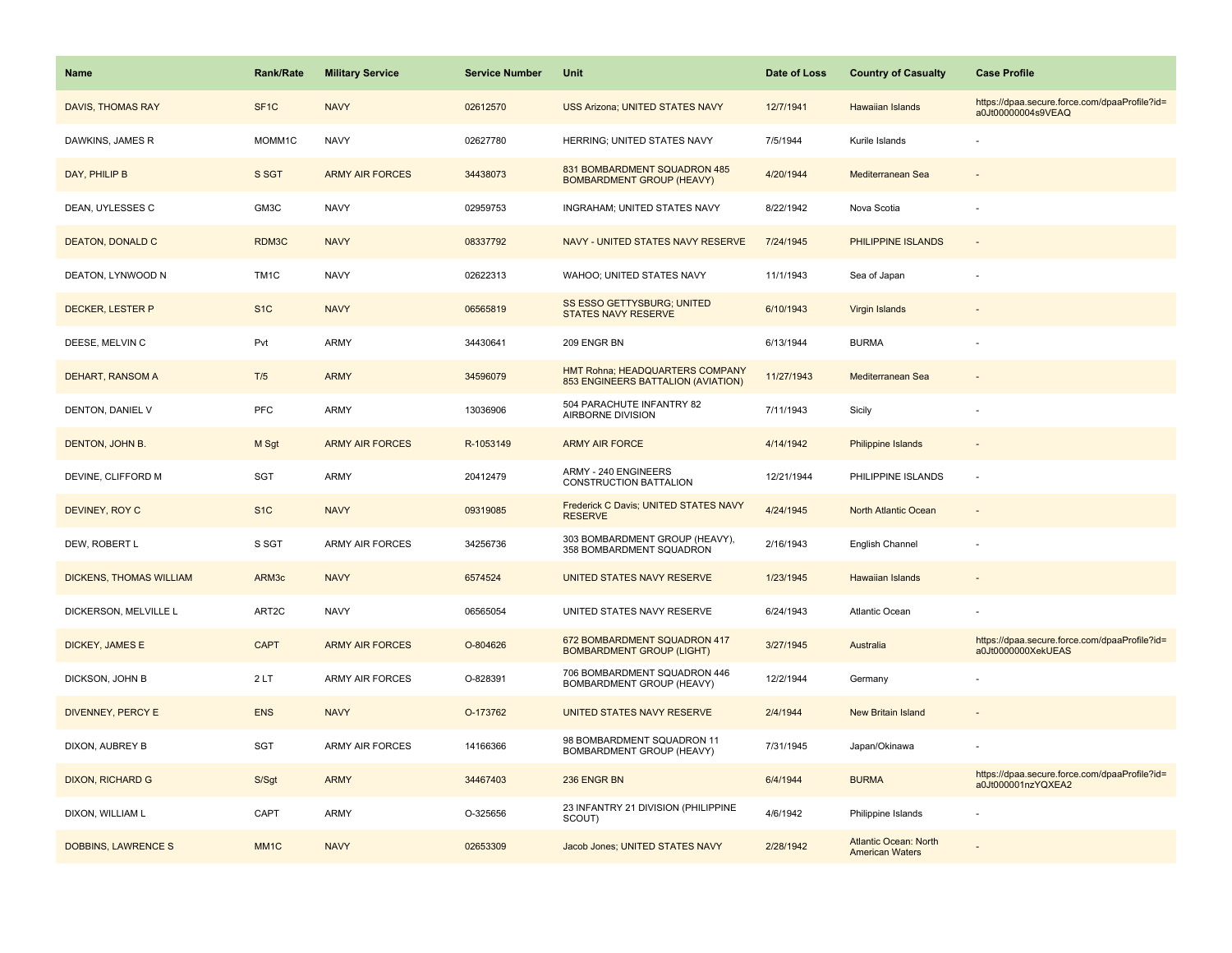| <b>Name</b>              | <b>Rank/Rate</b>  | <b>Military Service</b> | <b>Service Number</b> | Unit                                                             | Date of Loss | <b>Country of Casualty</b>                   | <b>Case Profile</b>                                                 |
|--------------------------|-------------------|-------------------------|-----------------------|------------------------------------------------------------------|--------------|----------------------------------------------|---------------------------------------------------------------------|
| DODSON, BENJAMIN R       | ARM3C             | <b>NAVY</b>             | 02628803              | UNITED STATES NAVY                                               | 6/4/1942     | Midway Island                                |                                                                     |
| <b>DOGGETT, BURTON L</b> | LT CDR            | <b>NAVY</b>             | O-058846              | <b>UNITED STATES NAVY</b>                                        | 8/17/1943    | Alaska                                       |                                                                     |
| DONALD, ROBERT L         | S SGT             | <b>ARMY</b>             | 14049704              | ARMY - 228 SIGNAL OPERATIONS<br><b>COMPANY</b>                   | 6/25/1942    | PHILIPPINE ISLANDS                           |                                                                     |
| DORITY, ROBERT W         | <b>SGT</b>        | <b>ARMY AIR FORCES</b>  | 34595022              | 32 PHOTO RECONNAISSANCE<br><b>SQUADRON</b>                       | 4/20/1944    | Mediterranean Sea                            |                                                                     |
| DORSETT, WILLIAM --      | T SGT             | <b>ARMY AIR FORCES</b>  | 06376408              | ARISAN MARU; 7 MATERIALS<br>SQUADRON 5 AIR BASE GROUP            | 10/24/1944   | China Seas                                   |                                                                     |
| DOSS, PHILLIP ISOM       | <b>PFC</b>        | <b>MARINE CORPS</b>     | 00342300              | MARINE - UNITED STATES MARINE<br><b>CORPS</b>                    | 11/20/1943   | <b>GILBERT ISLANDS</b>                       | https://dpaa.secure.force.com/dpaaProfile?id=<br>a0Jt0000000XhqhEAC |
| DOSTER, WILLIE T         | GM3C              | <b>NAVY</b>             | 06575651              | Frederick C Davis; UNITED STATES NAVY<br><b>RESERVE</b>          | 4/24/1945    | North Atlantic Ocean                         |                                                                     |
| DRUM, DONALD LANDFORD    | F <sub>2</sub> C  | <b>NAVY</b>             | 02624646              | USS West Virginia; UNITED STATES NAVY                            | 12/7/1941    | <b>Hawaiian Islands</b>                      | https://dpaa.secure.force.com/dpaaProfile?id=<br>a0Jt00000004mqBEAQ |
| DUFFEY, ELMER C          | <b>PVT</b>        | ARMY                    | 06925502              | 31 INFANTRY REGIMENT                                             | 1/19/1942    | Philippine Islands                           |                                                                     |
| <b>DUNCAN, JUNIUS B</b>  | ARM2C             | <b>NAVY</b>             | 06566777              | UNITED STATES NAVY RESERVE                                       | 10/24/1944   | <b>Netherlands East Indies</b>               |                                                                     |
| DUNCAN, LAWRENCE M       | 1 LT              | <b>ARMY AIR FORCES</b>  | O-828981              | 733 BOMBARDMENT SQUADRON 453<br>BOMBARDMENT GROUP (HEAVY)        | 2/17/1945    | North Sea or Tyrrhenian<br>Sea               |                                                                     |
| DUNN, CLARENCE P         | S <sub>2</sub> C  | <b>NAVY</b>             | 02625502              | Pillsbury; UNITED STATES NAVY                                    | 3/1/1942     | <b>Netherlands East Indies</b>               | $\sim$                                                              |
| DUNNAGAN, CHARLES R      | MAJ               | <b>ARMY</b>             | O-366039              | SHINYO MARU; HEADQUARTERS<br>PHILIPPINES DEPARTMENT              | 9/7/1944     | Philippine Islands                           |                                                                     |
| DUNSTON, NEBRASKA --     | MATT3C            | <b>NAVY</b>             | 02660684              | Reuben James; UNITED STATES NAVY                                 | 10/31/1941   | <b>Atlantic Ocean</b>                        |                                                                     |
| DURHAM, IRWIN W          | HA <sub>1</sub> C | <b>NAVY</b>             | 02624363              | ARISAN MARU; UNITED STATES NAVY                                  | 10/24/1944   | Central/South Pacific<br>Theater             |                                                                     |
| <b>DUVALL, ROBERT W</b>  | MM <sub>1</sub> C | <b>COAST GUARD</b>      | 00210036              | USS COLHOUN; COAST GUARD -<br>UNITED STATES COAST GUARD          | 8/30/1942    | Solomon Islands                              |                                                                     |
| EADES, RANSOM E          | S <sub>2</sub> C  | <b>NAVY</b>             | 09318577              | NAVY - UNITED STATES NAVY RESERVE                                | 11/10/1944   | ADMIRALTY ISLANDS                            | https://dpaa.secure.force.com/dpaaProfile?id=<br>a0Jt0000000Xdd0EAC |
| <b>EAGLES, CHARLES B</b> | FLT O             | <b>ARMY AIR FORCES</b>  | T-126001              | 311 TROOP CARRIER SQUADRON                                       | 10/12/1945   | <b>Philippine Sea</b>                        |                                                                     |
| EARLY, JAMES G           | LT                | <b>NAVY</b>             | O-161009              | UNITED STATES NAVY RESERVE                                       | 4/23/1945    | Atlantic Ocean                               |                                                                     |
| <b>EARNHARDT, FRED C</b> | <b>SGT</b>        | <b>ARMY AIR FORCES</b>  | 34598162              | 847 BOMBARDMENT SQUADRON 489<br><b>BOMBARDMENT GROUP (HEAVY)</b> | 6/20/1944    | North Sea or Tyrrhenian<br>Sea               |                                                                     |
| EARP, TROY R             | TEC <sub>5</sub>  | <b>ARMY</b>             | 34602536              | 2 CAVALRY RECONNAISSANCE<br>SQUADRON                             | 2/20/1945    | Germany                                      |                                                                     |
| <b>ECHOLS, WILLIAM P</b> | MM3C              | <b>NAVY</b>             | 06573023              | NAVY - UNITED STATES NAVY RESERVE                                | 2/21/1945    | <b>BONIN &amp; VOLCANO</b><br><b>ISLANDS</b> |                                                                     |
| EDMONDSON, NATHAN T      | <b>ENS</b>        | <b>NAVY</b>             | O-403634              | UNITED STATES NAVY RESERVE                                       | 7/17/1945    | Pacific Ocean                                |                                                                     |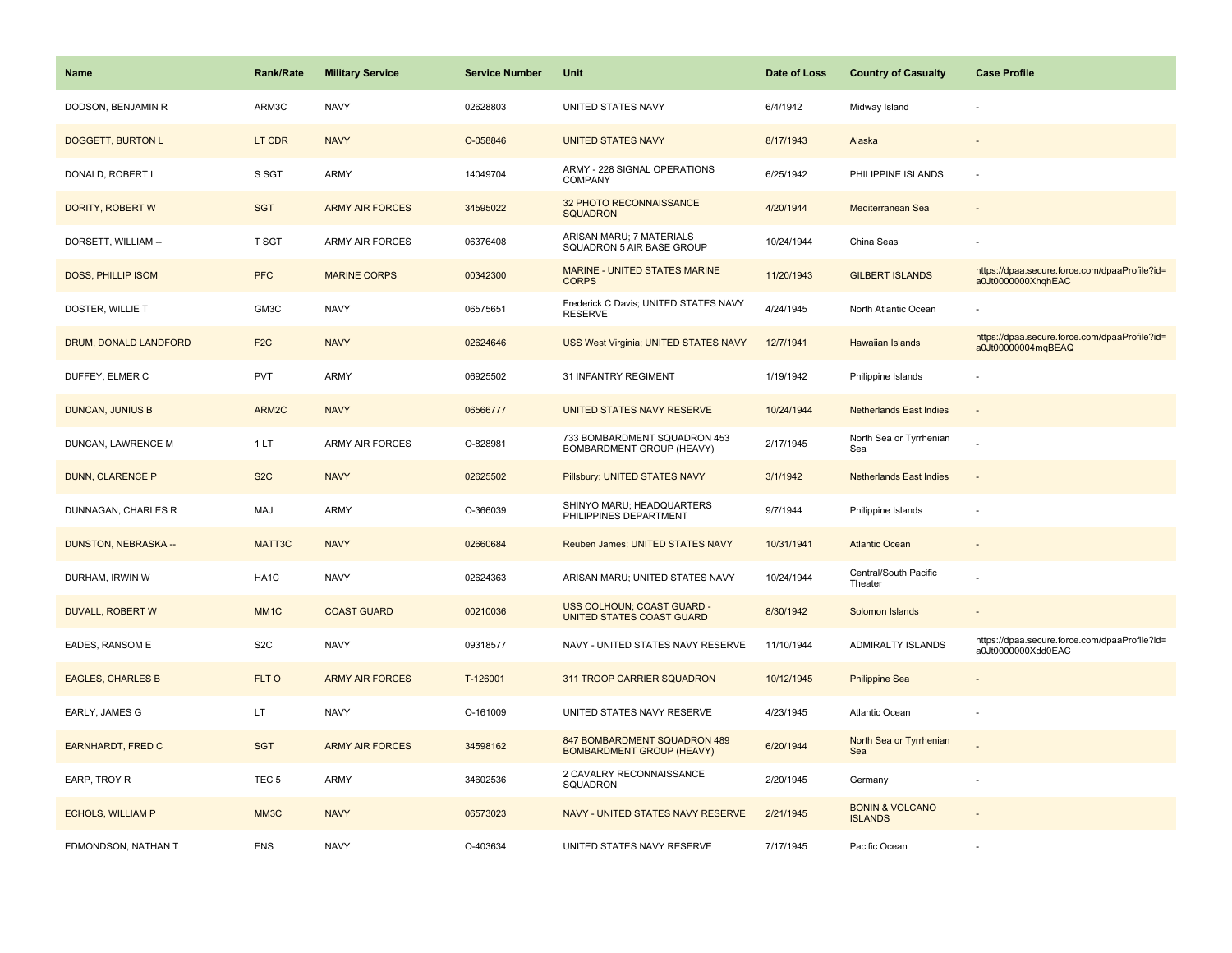| <b>Name</b>                 | <b>Rank/Rate</b>  | <b>Military Service</b> | <b>Service Number</b> | Unit                                                                  | Date of Loss | <b>Country of Casualty</b> | <b>Case Profile</b>                                                 |
|-----------------------------|-------------------|-------------------------|-----------------------|-----------------------------------------------------------------------|--------------|----------------------------|---------------------------------------------------------------------|
| <b>EDWARDS, DUPREE LEE</b>  | F <sub>3</sub> C  | <b>NAVY</b>             | 02629824              | Sims; UNITED STATES NAVY                                              | 5/7/1942     | <b>Coral Sea</b>           |                                                                     |
| EDWARDS, EDWARD DAVID       | BM <sub>2</sub> C | <b>NAVY</b>             | 03931153              | USS JUNEAU; UNITED STATES NAVY                                        | 11/13/1942   | Solomon Islands            |                                                                     |
| <b>EDWARDS, FREDERICK A</b> | S SGT             | <b>ARMY AIR FORCES</b>  | 14068040              | 54 TROOP CARRIER SQUADRON                                             | 9/9/1944     | Alaska                     |                                                                     |
| EDWARDS, GORDON L.          | 2LT               | <b>ARMY AIR FORCES</b>  | O-710573              | 783 BOMBARDMENT SQUADRON 465<br>BOMBARDMENT GROUP (HEAVY)             | 10/21/1945   | Adriatic Sea               |                                                                     |
| <b>EDWARDS, HOYT A</b>      | <b>CPL</b>        | <b>ARMY</b>             | 20400668              | USAT SICILIEN; 4 SIGNAL SERVICES<br><b>COMPANY</b>                    | 6/7/1942     | Caribbean Sea              |                                                                     |
| EDWARDS, OPIE G             | 1LT               | <b>ARMY AIR FORCES</b>  | O-824110              | 775 BOMBARDMENT SQUADRON 463<br>BOMBARDMENT GROUP (HEAVY)             | 12/12/1944   | Hungary                    |                                                                     |
| <b>EDWARDS, OTHO L</b>      | LT /JG/           | <b>NAVY</b>             | O-278689              | <b>VPB-27; UNITED STATES NAVY</b><br><b>RESERVE</b>                   | 8/8/1945     | Japan                      |                                                                     |
| EDWARDS, WILLIAM B          | 2d Lt             | <b>ARMY AIR FORCES</b>  | O-831647              | 45 FIGHTER SQUADRON 15 FIGHTER<br><b>GROUP</b>                        | 5/22/1945    | Japan/Okinawa              |                                                                     |
| EFIRD, EDWARD LEE           | S <sub>2</sub> C  | <b>NAVY</b>             | 06560754              | UNITED STATES NAVY RESERVE                                            | 4/3/1942     | <b>Atlantic Ocean</b>      |                                                                     |
| EFIRD, WALTER G             | 1LT               | <b>ARMY</b>             | O-395683              | SHINYO MARU; 59 COAST ARTILLERY<br><b>REGIMENT</b>                    | 9/7/1944     | Philippine Islands         |                                                                     |
| <b>EGGERS, EMSLEY M</b>     | 1LT               | <b>ARMY AIR FORCES</b>  | O-735182              | 770 BOMBARDMENT SQUADRON 462<br><b>BOMBARDMENT GROUP (VERY HEAVY)</b> | 11/21/1944   | Japan/Okinawa              |                                                                     |
| EIDSON, CLYDE W             | TEC <sub>4</sub>  | <b>ARMY</b>             | 34259944              | 592 ENGINEERS SHORE REGIMENT                                          | 12/26/1943   | New Britain Island         |                                                                     |
| ELDERS, BILL P              | S SGT             | <b>ARMY AIR FORCES</b>  | 34605585              | <b>ARMY AIR FORCE</b>                                                 | 6/19/1944    | India                      |                                                                     |
| ELGIN, JAMES --             | S <sub>1</sub> C  | <b>NAVY</b>             | 08297663              | UNITED STATES NAVY RESERVE                                            | 8/18/1943    | North Atlantic Ocean       | $\overline{\phantom{a}}$                                            |
| ELLER, HULEE --             | GM3C              | <b>NAVY</b>             | 06562464              | UNITED STATES NAVY RESERVE                                            | 7/13/1943    | Mediterranean Sea          |                                                                     |
| ELLER, JAMES M              | S <sub>1</sub> C  | <b>NAVY</b>             | 06574901              | Bates; UNITED STATES NAVY RESERVE                                     | 5/25/1945    | Japan                      |                                                                     |
| <b>ELLINGTON, CHARLES D</b> | TM <sub>2</sub> C | <b>NAVY</b>             | 02624640              | USS JARVIS; UNITED STATES NAVY                                        | 8/9/1942     | Solomon Islands            |                                                                     |
| ELLIOTT, ROBERT F.          | 2LT               | <b>ARMY AIR FORCES</b>  | O-394428              | 49 FIGHTER SQUADRON 14 FIGHTER<br><b>GROUP</b>                        | 12/5/1943    | Tunisia                    |                                                                     |
| <b>ENGLAND, JOHN F</b>      | TM <sub>2</sub> C | <b>NAVY</b>             | 02626070              | USS PRESTON; UNITED STATES NAVY                                       | 11/15/1942   | Solomon Islands            |                                                                     |
| ENGLISH, ALFRED J           | CPL               | <b>ARMY AIR FORCES</b>  | 34674889              | 398 BOMBARDMENT SQUADRON 504<br>BOMBARDMENT GROUP (VERY HEAVY)        | 3/24/1945    | Marianas Islands           |                                                                     |
| <b>ERICSON, ERVID E</b>     | <b>CAPT</b>       | <b>ARMY</b>             | O-308945              | ARMY - 86 FIELD ARTILLERY BATTALION<br>(PS)                           | 1/9/1945     | PHILIPPINE ISLANDS         | https://dpaa.secure.force.com/dpaaProfile?id=<br>a0Jt000000PXkryEAD |
| EUDY, BANKS J               | S <sub>1</sub> C  | <b>NAVY</b>             | 02638852              | UNITED STATES NAVY RESERVE                                            | 4/16/1944    | North Atlantic Ocean       |                                                                     |
| <b>EVANS, LINN S</b>        | FC <sub>3</sub> C | <b>NAVY</b>             | 02659357              | Reuben James; UNITED STATES NAVY                                      | 10/31/1941   | <b>Atlantic Ocean</b>      |                                                                     |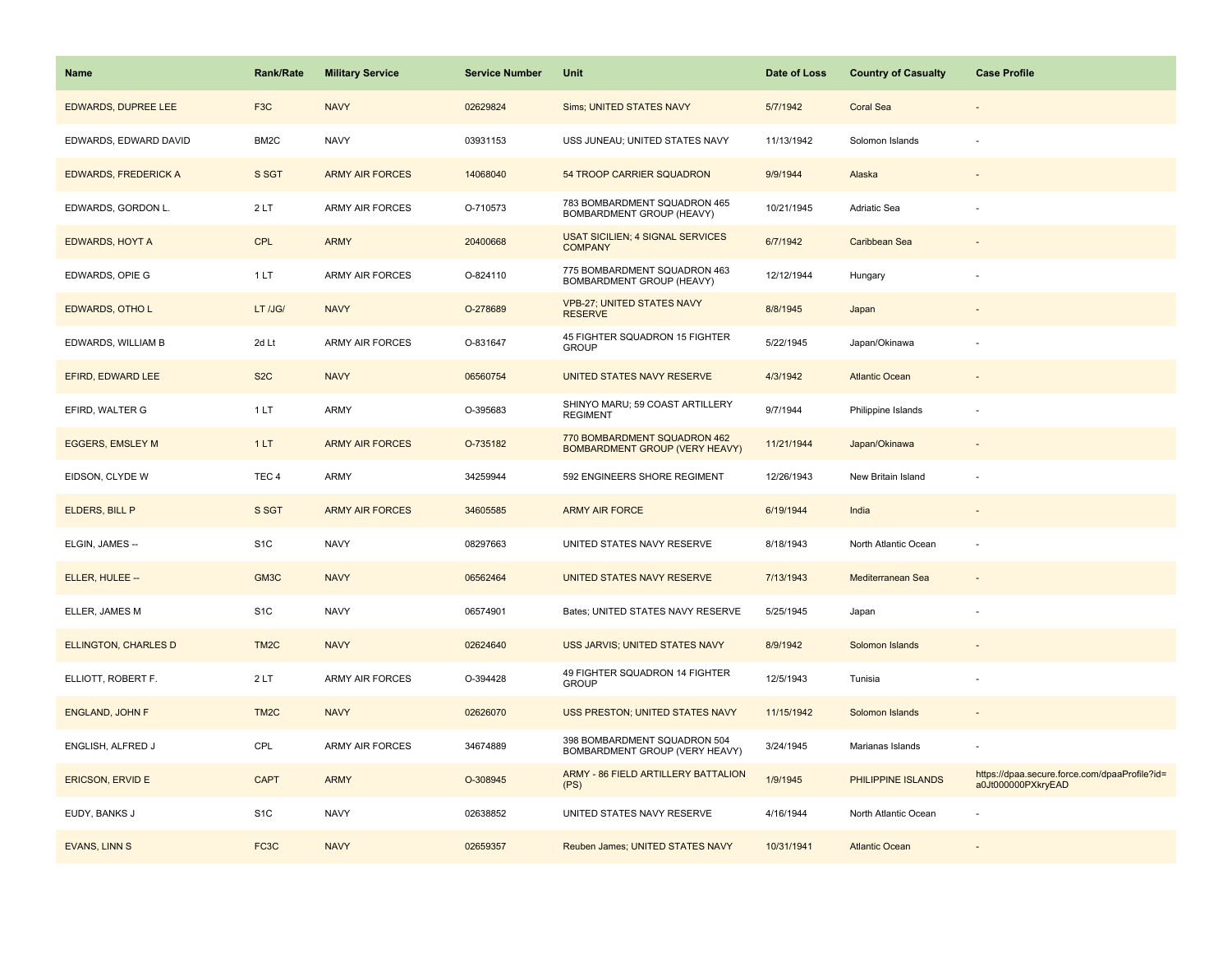| <b>Name</b>                 | <b>Rank/Rate</b>  | <b>Military Service</b> | <b>Service Number</b> | Unit                                                                                          | Date of Loss | <b>Country of Casualty</b>                             | <b>Case Profile</b>                                                 |
|-----------------------------|-------------------|-------------------------|-----------------------|-----------------------------------------------------------------------------------------------|--------------|--------------------------------------------------------|---------------------------------------------------------------------|
| <b>EVANS, MILTON POSTON</b> | CPL               | <b>MARINE CORPS</b>     | 00293167              | MARINE - UNITED STATES MARINE<br><b>CORPS</b>                                                 | 5/6/1942     | Philippine Islands                                     |                                                                     |
| EVERETT, JOHN L             | LT.               | <b>NAVY</b>             | O-071521              | <b>SUBMARINE Argonaut; UNITED STATES</b><br><b>NAVY RESERVE</b>                               | 1/10/1943    | <b>New Britain Island</b>                              |                                                                     |
| EVERETTE, LAWRENCE M        | S <sub>1</sub> C  | <b>NAVY</b>             | 08338298              | Warrington; UNITED STATES NAVY<br><b>RESERVE</b>                                              | 9/13/1944    | Bermuda                                                |                                                                     |
| <b>FALLS, ROBERT L</b>      | S <sub>1</sub> C  | <b>NAVY</b>             | 02665927              | <b>REID; UNITED STATES NAVY</b>                                                               | 12/11/1944   | <b>Philippine Islands</b>                              |                                                                     |
| FARINO, EMILIO --           | <b>PVT</b>        | ARMY                    | 34670929              | 179 INFANTRY 45 DIVISION                                                                      | 8/18/1945    | Italy                                                  |                                                                     |
| <b>FARRIS, JENNINGS K</b>   | <b>CPL</b>        | <b>ARMY AIR FORCES</b>  | 34380464              | 72 SQUADRON 21 FERRY GROUP                                                                    | 10/28/1943   | <b>Atlantic Ocean: North</b><br><b>American Waters</b> |                                                                     |
| FAULKNER, HOWARD R          | S <sub>2</sub> C  | <b>NAVY</b>             | 06565247              | UNITED STATES NAVY RESERVE                                                                    | 10/11/1942   | North Atlantic Ocean                                   |                                                                     |
| <b>FEARING, THOMAS C</b>    | <b>ENS</b>        | <b>NAVY</b>             | O-315427              | <b>UNITED STATES NAVY RESERVE</b>                                                             | 4/6/1944     | Pacific Ocean                                          |                                                                     |
| FENNER, DONALD M            | STM1C             | <b>NAVY</b>             | 02661733              | <b>GRAMPUS; UNITED STATES NAVY</b>                                                            | 3/22/1943    | New Britain Island                                     |                                                                     |
| FERGUSON, AZRA H            | <b>CMM</b>        | <b>NAVY</b>             | 02913471              | Rowan; UNITED STATES NAVY                                                                     | 9/11/1943    | North or Tyrrhenian Seas                               | $\sim$                                                              |
| FERRELL, WILLIAM J          | GM3C              | <b>NAVY</b>             | 06578255              | NAVY - UNITED STATES NAVY RESERVE                                                             | 7/24/1945    | CENTRAL/SOUTH<br>PACIFIC THEATER                       |                                                                     |
| FETHERSON, LEROY --         | <b>PVT</b>        | <b>ARMY</b>             | 34668842              | 3272 QUARTERMASTER SERVICES<br><b>COMPANY</b>                                                 | 3/10/1944    | North Sea or Tyrrhenian<br>Sea                         |                                                                     |
| FINCH, WARREN S             | S <sub>1</sub> C  | <b>NAVY</b>             | 06574878              | UNITED STATES NAVY RESERVE                                                                    | 11/2/1944    | Indian Ocean                                           |                                                                     |
| FINLEY, ALVIN W             | MM <sub>1</sub> C | <b>NAVY</b>             | 06595077              | NAVY - UNITED STATES NAVY RESERVE                                                             | 10/29/1944   | PHILIPPINE ISLANDS                                     | $\sim$                                                              |
| FINLEY, JACK JEWEL          | S <sub>1</sub> C  | <b>NAVY</b>             | 06563121              | UNITED STATES NAVY RESERVE                                                                    | 10/13/1942   | North Atlantic Ocean                                   | ×.                                                                  |
| FISHER, HALL T              | S <sub>1</sub> C  | <b>NAVY</b>             | 09706613              | MINIVET; UNITED STATES NAVY<br><b>RESERVE</b>                                                 | 12/29/1945   | Japan                                                  |                                                                     |
| FISLER, FRANK MOORE         | LT.               | <b>NAVY</b>             | O-81755               | VPB 101/VB-51 (Some came as<br>replacements from VPB-102/B-52), UNITED<br>STATES NAVY RESERVE | 3/5/1943     | Solomon Islands                                        |                                                                     |
| <b>FLEMING, FLOYD F</b>     | <b>T SGT</b>      | <b>ARMY AIR FORCES</b>  | 34316443              | 868 BOMBARDMENT SQUADRON<br>(HEAVY)                                                           | 9/21/1944    | <b>New Guinea</b>                                      |                                                                     |
| FLEMING, HOMER F            | S <sub>1</sub> C  | <b>NAVY</b>             | 09692459              | Drexler; UNITED STATES NAVY RESERVE                                                           | 5/28/1945    | Japan                                                  |                                                                     |
| <b>FLINTOM, JACK G</b>      | S SGT             | <b>ARMY AIR FORCES</b>  | 34606673              | 498 BOMBARDMENT SQUADRON 345<br><b>BOMBARDMENT GROUP (MEDIUM)</b>                             | 8/1/1944     | New Guinea                                             | https://dpaa.secure.force.com/dpaaProfile?id=<br>a0Jt000001nzYnyEAE |
| FLOOD, JAMES S              | SGT               | <b>ARMY</b>             | 33228876              | SS CAPE SAN JUAN; 855 ENGINEERS<br>BATTALION (AVIATION)                                       | 11/11/1943   | Fiji                                                   |                                                                     |
| <b>FLOWERS, CHARLIE H</b>   | S SGT             | <b>ARMY AIR FORCES</b>  | 34311576              | 412 BOMBARDMENT SQUADRON 95<br><b>BOMBARDMENT GROUP (HEAVY)</b>                               | 2/21/1944    | Holland                                                |                                                                     |
| FODALE, CHARLES B           | LT/JG/            | <b>NAVY</b>             | O-123604              | USS JUNEAU; UNITED STATES NAVY                                                                | 11/13/1942   | Solomon Islands                                        |                                                                     |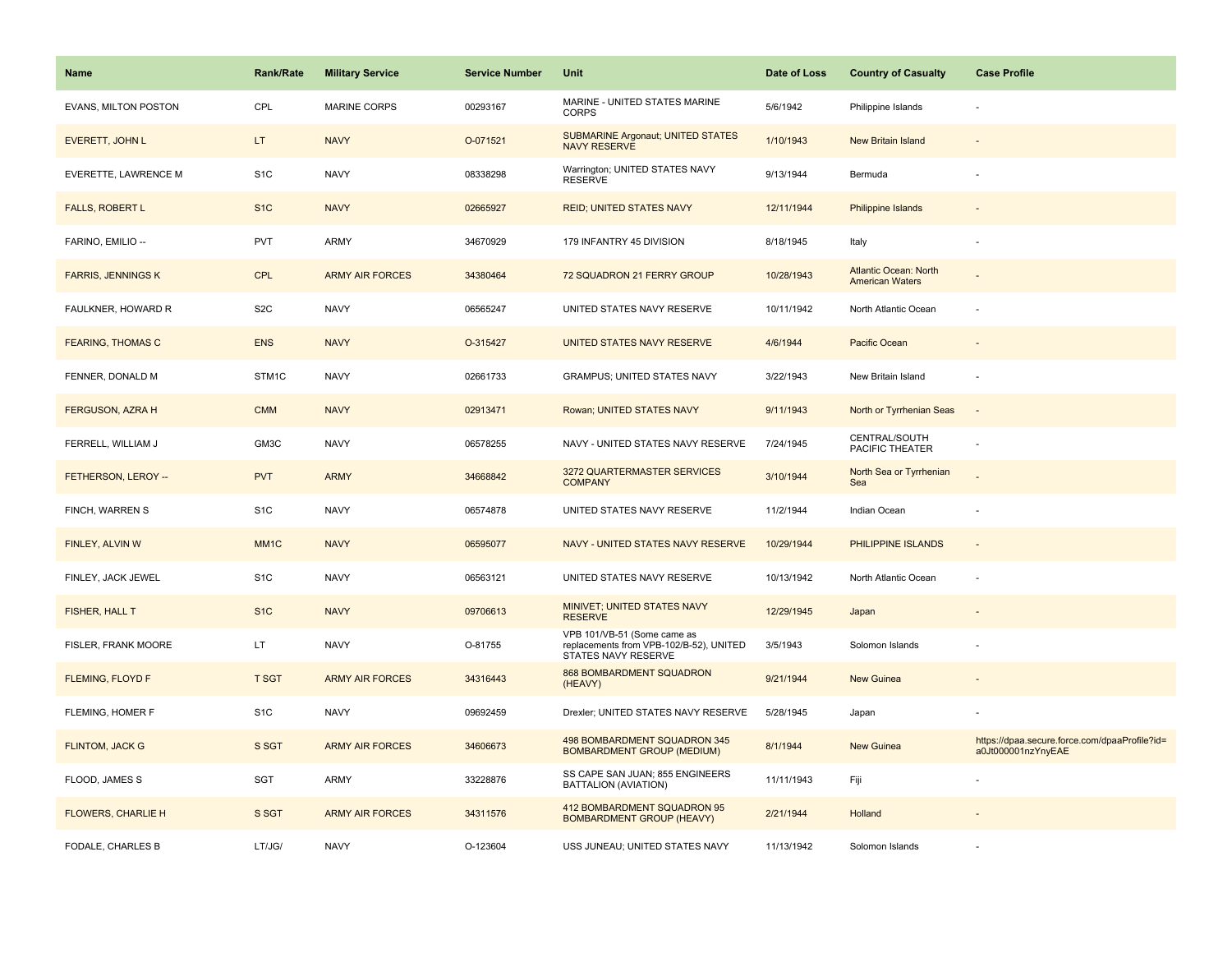| <b>Name</b>               | <b>Rank/Rate</b>   | <b>Military Service</b> | <b>Service Number</b> | Unit                                                       | Date of Loss | <b>Country of Casualty</b>     | <b>Case Profile</b>                                                 |
|---------------------------|--------------------|-------------------------|-----------------------|------------------------------------------------------------|--------------|--------------------------------|---------------------------------------------------------------------|
| <b>FOUST, CHARLES R</b>   | TEC <sub>5</sub>   | <b>ARMY</b>             | 14062904              | 23 INFANTRY BATTALION 7 ARMORED<br><b>DIVISION</b>         | 12/22/1944   | <b>Belgium</b>                 |                                                                     |
| FOWLER, FRED G            | 2LT                | <b>ARMY AIR FORCES</b>  | O-808250              | 347 FIGHTER SQUADRON 350 FIGHTER<br><b>GROUP</b>           | 4/13/1944    | North Sea or Tyrrhenian<br>Sea |                                                                     |
| FOWLER, LD                | COX                | <b>NAVY</b>             | 02622456              | SS ESSO GETTYSBURG; UNITED<br>STATES NAVY RESERVE          | 6/10/1943    | Virgin Islands                 |                                                                     |
| FOX, LAWRENCE H           | 2LT                | <b>ARMY AIR FORCES</b>  | O-802912              | INDIA CHINA WING ARMY TRANSPORT<br>COMMAND                 | 1/29/1944    | China                          |                                                                     |
| <b>FOXX, CHARLES V</b>    | COX                | <b>NAVY</b>             | 06567720              | LCI(G)-396; UNITED STATES NAVY<br><b>RESERVE</b>           | 1/18/1945    | <b>Caroline Islands</b>        |                                                                     |
| FOY, JOHN F               | LT COL             | ARMY                    | O-020654              | HEADQUARTERS SEVENTH AIR FORCE                             | 7/26/1946    | Japan/Okinawa                  |                                                                     |
| FRASER, MELDEAN --        | F <sub>1</sub> C   | <b>NAVY</b>             | 02626808              | <b>UNITED STATES NAVY</b>                                  | 3/1/1942     | Indian Ocean                   |                                                                     |
| FRAZIER, WILLIAM R        | PFC                | ARMY                    | 34775115              | 47 TANK BATTALION 14 ARMORED<br><b>DIVISION</b>            | 1/7/1943     | France                         |                                                                     |
| <b>FRETWELL, THOMAS E</b> | <b>SGT</b>         | <b>ARMY</b>             | 13065301              | 629 TANK DESTROYER BATTALION                               | 9/16/1944    | Germany                        |                                                                     |
| FRYE, CARL --             | <b>MACH</b>        | <b>NAVY</b>             | 00197479              | USS LISCOME BAY; UNITED STATES<br><b>NAVY</b>              | 11/24/1943   | Pacific Ocean                  |                                                                     |
| FRYE, EARL W              | S <sub>1</sub> C   | <b>NAVY</b>             | 06565623              | PALMER; UNITED STATES NAVY<br><b>RESERVE</b>               | 1/7/1945     | <b>Philippine Sea</b>          |                                                                     |
| FRYE, ELMER MUNICE        | <b>PVT</b>         | <b>MARINE CORPS</b>     | 00470829              | MARINE - UNITED STATES MARINE<br><b>CORPS</b>              | 2/7/1943     | Iceland                        |                                                                     |
| FRYE, NEIL DANIEL         | MATT3C             | <b>NAVY</b>             | 02626330              | USS West Virginia; UNITED STATES NAVY                      | 12/7/1941    | <b>Hawaiian Islands</b>        | https://dpaa.secure.force.com/dpaaProfile?id=<br>a0Jt0000000XeJZEA0 |
| FULP, WILLIS K            | T SGT              | <b>ARMY AIR FORCES</b>  | 14049341              | 823 BOMBARDMENT SQUADRON 38<br>BOMBARDMENT GROUP (MEDIUM)  | 2/15/1944    | Solomon Islands                |                                                                     |
| <b>FUQUA, LADD B</b>      | EM <sub>2</sub> C  | <b>NAVY</b>             | 06564495              | Skill; UNITED STATES NAVY RESERVE                          | 9/25/1943    | Malaya                         |                                                                     |
| FURR, FRED D              | PFC                | <b>ARMY</b>             | 34899311              | SS Leopoldville; 262 INFANTRY 66<br><b>DIVISION</b>        | 12/24/1944   | English Channel                |                                                                     |
| <b>GADDY, RUEBEN R</b>    | S <sub>2</sub> C   | <b>NAVY</b>             | 06563278              | SS ESSO WILLIAMSBURG; UNITED<br><b>STATES NAVY RESERVE</b> | 9/22/1942    | Iceland                        |                                                                     |
| GAINER, WALTER R.         | AOM1C              | <b>NAVY</b>             | O-6571197             | UNITED STATES NAVY RESERVE                                 | 4/1/1945     | China                          |                                                                     |
| GAINEY, JOHN V            | S SGT              | <b>ARMY</b>             | 34008132              | 120 INFANTRY 30 DIVISION                                   | 12/25/1944   | Belgium                        |                                                                     |
| GAMMON, GARLAND F         | <b>PVT</b>         | <b>ARMY</b>             | 07023352              | CHEMICAL WARFARE SERVICE                                   | 5/27/1942    | Caribbean Sea                  |                                                                     |
| <b>GANTT, DEWEY R</b>     | MOMM <sub>2C</sub> | <b>NAVY</b>             | 06562881              | UNITED STATES NAVY RESERVE                                 | 4/15/1945    | Philippine Islands             |                                                                     |
| GARRETT, BAXTER W         | S <sub>1</sub> C   | <b>NAVY</b>             | 08337764              | NAVY - UNITED STATES NAVY RESERVE                          | 7/24/1945    | PHILIPPINE ISLANDS             | $\overline{\phantom{a}}$                                            |
| <b>GASHAW, JAMES K</b>    | S <sub>1C</sub>    | <b>NAVY</b>             | 02626632              | <b>USS PEARY; UNITED STATES NAVY</b>                       | 12/10/1941   | Philippine Islands             |                                                                     |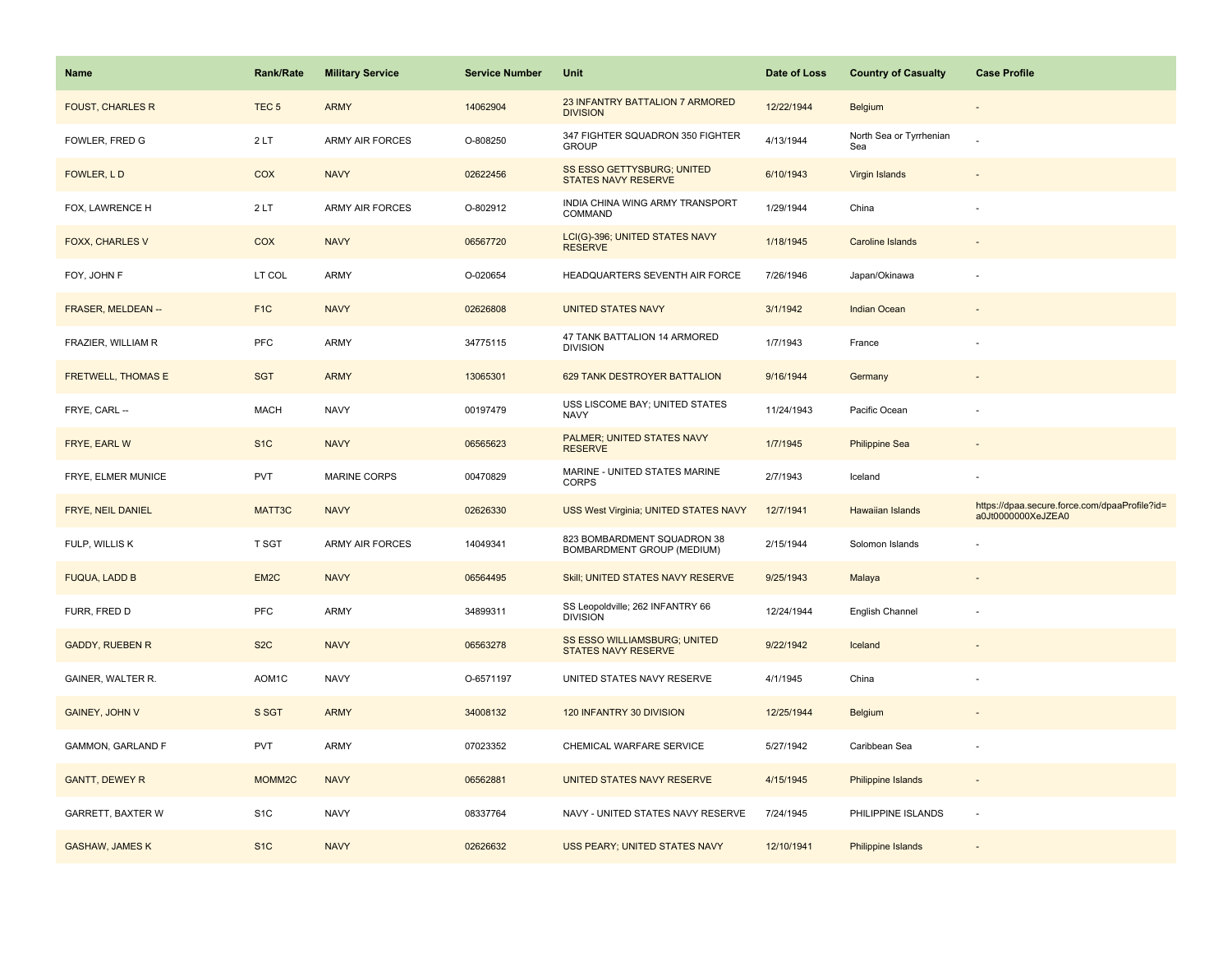| <b>Name</b>                          | <b>Rank/Rate</b>  | <b>Military Service</b> | <b>Service Number</b> | Unit                                                             | Date of Loss | <b>Country of Casualty</b>                             | <b>Case Profile</b>                                                 |
|--------------------------------------|-------------------|-------------------------|-----------------------|------------------------------------------------------------------|--------------|--------------------------------------------------------|---------------------------------------------------------------------|
| <b>GASKILL, WILBERT W</b>            | PFC               | <b>ARMY AIR FORCES</b>  | 34464002              | 831 BOMBARDMENT SQUADRON 485<br>BOMBARDMENT GROUP (HEAVY)        | 4/20/1944    | Mediterranean Sea                                      |                                                                     |
| <b>GENTRY, CLAUDE L</b>              | S SGT             | <b>ARMY AIR FORCES</b>  | 34257558              | 372 BOMBARDMENT SQUADRON 307<br><b>BOMBARDMENT GROUP (HEAVY)</b> | 10/25/1943   | Solomon Islands                                        |                                                                     |
| <b>GENTRY, RAY A</b>                 | S SGT             | <b>ARMY AIR FORCES</b>  | 34434724              | 614 BOMBARDMENT SQUADRON 401<br>BOMBARDMENT GROUP (HEAVY)        | 4/9/1944     | <b>Baltic Sea</b>                                      |                                                                     |
| <b>GEORGE, JOHN K</b>                | <b>SGT</b>        | <b>ARMY</b>             | 06565256              | ARISAN MARU; UNITED STATES NAVY<br><b>RESERVE</b>                | 10/24/1944   | China Seas                                             |                                                                     |
| <b>GEORGE, MARSHALL L</b>            | MOMM3C            | <b>NAVY</b>             | 06565591              | <b>GRAYBACK: UNITED STATES NAVY</b><br><b>RESERVE</b>            | 3/28/1944    | Philippine Sea                                         |                                                                     |
| <b>GERRANS, ALFRED H.</b>            | <b>SGT</b>        | <b>ARMY AIR FORCES</b>  | 34315848              | 425 BOMBARDMENT SQUADRON 308<br><b>BOMBARDMENT GROUP (HEAVY)</b> | 1/25/1944    | China                                                  |                                                                     |
| GIBBS, CLARENCE E                    | <b>T SGT</b>      | <b>ARMY AIR FORCES</b>  | 34607086              | 368 BOMBARDMENT SQUADRON 306<br>BOMBARDMENT GROUP (HEAVY)        | 12/29/1944   | Germany                                                |                                                                     |
| <b>GIBBS, HORACE J</b>               | <b>PVT</b>        | <b>ARMY</b>             | 34606529              | HMT Rohna; 853 ENGINEERS BATTALION<br>(AVIATION)                 | 11/26/1943   | Mediterranean Sea                                      | https://dpaa.secure.force.com/dpaaProfile?id=<br>a0Jt0000000XkD9EAK |
| GIBSON, JACK H                       | <b>ENS</b>        | <b>NAVY</b>             | O-130406              | UNITED STATES NAVY RESERVE                                       | 1/10/1943    | Atlantic Ocean                                         |                                                                     |
| <b>GIBSON, JACK P</b>                | <b>T SGT</b>      | <b>ARMY AIR FORCES</b>  | 34173851              | 389 BOMBARDMENT SQUADRON 312<br><b>BOMBARDMENT GROUP (LIGHT)</b> | 6/9/1944     | <b>Coral Sea</b>                                       |                                                                     |
| GIBSON, LEWIS --                     | S <sub>2</sub> C  | <b>NAVY</b>             | 02624459              | Langley; UNITED STATES NAVY                                      | 3/1/1942     | Indian Ocean                                           |                                                                     |
| <b>GIBSON, SAMUEL M</b>              | <b>CFC</b>        | <b>NAVY</b>             | 02617034              | USS QUINCY; UNITED STATES NAVY                                   | 8/9/1942     | Solomon Islands                                        |                                                                     |
| GILLIKIN, WALTON --                  | BM <sub>2</sub> C | <b>COAST GUARD</b>      | 00220608              | USS GREGORY; COAST GUARD -<br>UNITED STATES COAST GUARD          | 9/5/1942     | Solomon Islands                                        |                                                                     |
| GILLS, LOUIS --                      | CK3C              | <b>NAVY</b>             | 06573078              | USS SEER (AM-112); UNITED STATES<br><b>NAVY RESERVE</b>          | 9/10/1944    | Mediterranean Sea                                      |                                                                     |
| GLADSON, CLYDE W                     | PFC               | <b>ARMY</b>             | 34129942              | 120 INFANTRY 30 DIVISION                                         | 12/25/1944   | Belgium                                                |                                                                     |
| <b>GLOVER, STEPHEN F</b>             | S <sub>2</sub> C  | <b>NAVY</b>             | 06563294              | SS ESSO WILLIAMSBURG; UNITED<br><b>STATES NAVY RESERVE</b>       | 9/22/1942    | Iceland                                                |                                                                     |
| <b>GLOVER, WILMER THOMAS</b>         | AOM2C             | <b>NAVY</b>             | 02622770              | UNITED STATES NAVY                                               | 5/8/1942     | Coral Sea                                              |                                                                     |
| <b>GODFREY, HARVEY H</b>             | MM <sub>2</sub> C | <b>NAVY</b>             | 05520694              | <b>MONAGHAN; UNITED STATES NAVY</b><br><b>RESERVE</b>            | 12/18/1944   | <b>Philippine Sea</b>                                  |                                                                     |
| GOFORTH, LEON N                      | CY                | <b>NAVY</b>             | 06560670              | BARBEL; UNITED STATES NAVY<br><b>RESERVE</b>                     | 2/18/1945    | China Seas                                             |                                                                     |
| <b>GOINS, RONELL H</b>               | S <sub>1</sub> C  | <b>NAVY</b>             | 06578211              | <b>UNITED STATES NAVY RESERVE</b>                                | 12/3/1943    | <b>Atlantic Ocean: North</b><br><b>American Waters</b> |                                                                     |
| <b>GOLDBERG, ROBERT A</b>            | 1LT               | <b>MARINE CORPS</b>     | O-030855              | MARINE - UNITED STATES MARINE<br><b>CORPS</b>                    | 5/27/1945    | Japan                                                  |                                                                     |
| <b>GOLDEN, FRANCIS XAVIER PHILIP</b> | LT /JG/           | <b>NAVY</b>             | O-100941              | UNITED STATES NAVY RESERVE                                       | 1/16/1945    | Formosa                                                |                                                                     |
| GOLDMAN, JOHN L                      | EM2C              | <b>NAVY</b>             | 02687348              | Rowan; UNITED STATES NAVY                                        | 9/11/1943    | North or Tyrrhenian Seas                               |                                                                     |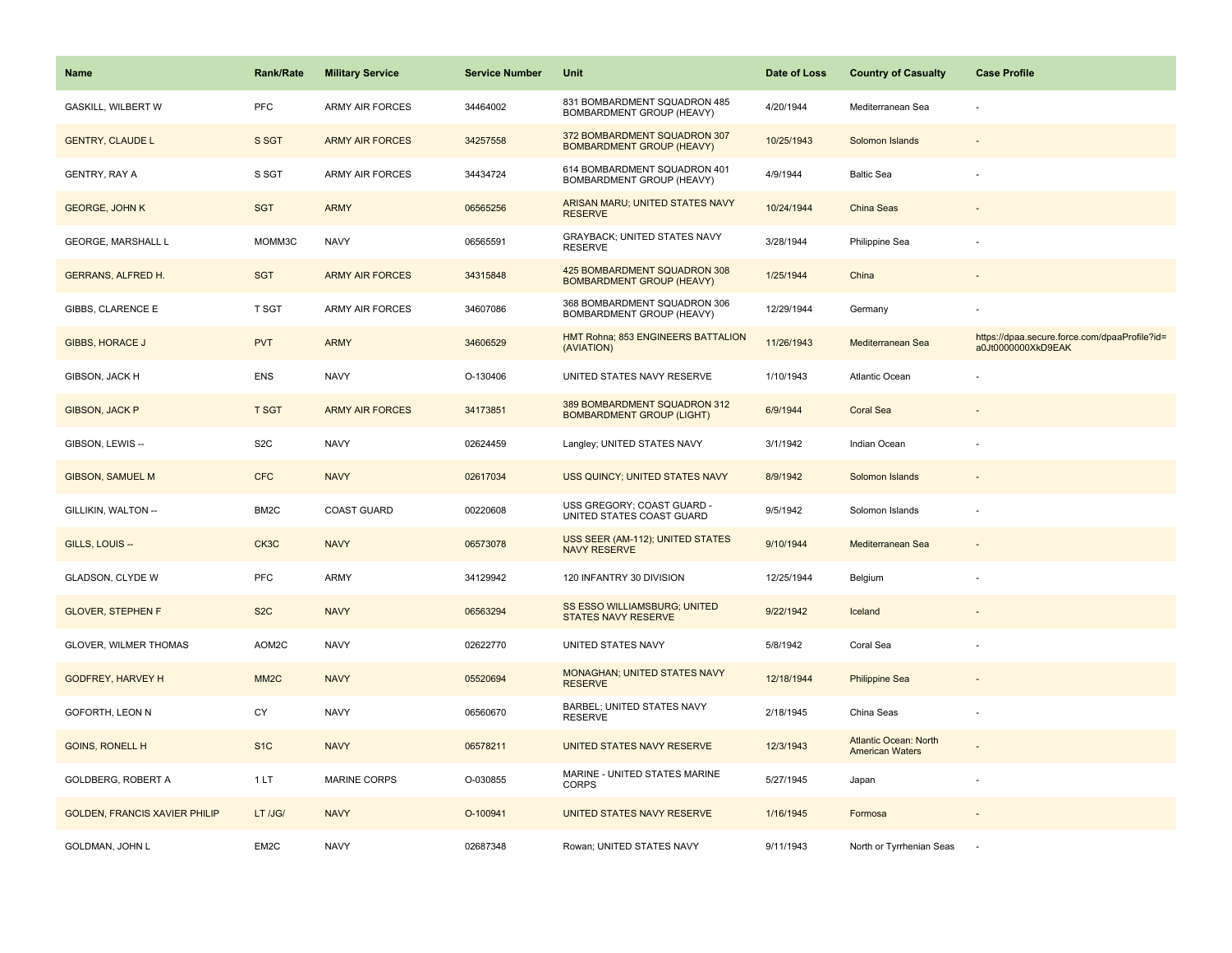| <b>Name</b>                | Rank/Rate         | <b>Military Service</b> | <b>Service Number</b> | Unit                                                              | Date of Loss | <b>Country of Casualty</b>                             | <b>Case Profile</b>                                                 |
|----------------------------|-------------------|-------------------------|-----------------------|-------------------------------------------------------------------|--------------|--------------------------------------------------------|---------------------------------------------------------------------|
| <b>GOODMAN, THOMAS D</b>   | S SGT             | <b>ARMY AIR FORCES</b>  | 06389947              | 90 BOMBARDMENT SQUADRON 3<br><b>BOMBARDMENT GROUP (LIGHT)</b>     | 12/20/1945   | <b>New Guinea</b>                                      |                                                                     |
| GORDAN, WILLIAM E          | S <sub>1</sub> C  | <b>NAVY</b>             | 06573292              | NAVY - UNITED STATES NAVY RESERVE                                 | 12/28/1944   | CENTRAL/SOUTH<br>PACIFIC THEATER                       |                                                                     |
| <b>GORHAM, HENRY --</b>    | <b>PFC</b>        | <b>ARMY</b>             | 34462307              | 370 INFANTRY 92 DIVISION                                          | 4/7/1945     | Italy                                                  |                                                                     |
| GORHAM, SIDNEY H           | S SGT             | ARMY                    | 14039231              | 2 CHEMICAL SERVICES COMPANY<br>(AVIATION)                         | 6/30/1944    | Philippine Islands                                     |                                                                     |
| <b>GOSSETT, PAUL A</b>     | LT/JG/            | <b>NAVY</b>             | O-204700              | <b>BULLHEAD; UNITED STATES NAVY</b>                               | 8/6/1945     | Morotai, Ceram, Amboina                                | $\overline{\phantom{a}}$                                            |
| GOUGE, J L                 | TEC <sub>5</sub>  | ARMY                    | 34125797              | <b>ARMY - INFANTRY</b>                                            | 2/11/1945    | PHILIPPINE SEA                                         |                                                                     |
| <b>GOWER, WALDO H</b>      | GM3C              | <b>NAVY</b>             | 06569954              | HULL; UNITED STATES NAVY RESERVE                                  | 12/18/1944   | <b>Philippine Sea</b>                                  | https://dpaa.secure.force.com/dpaaProfile?id=<br>a0Jt0000000Xel1EAC |
| GRAHAM, JOHN H.            | S SGT             | ARMY AIR FORCES         | 14149542              | 31 BOMBARDMENT SQUADRON 5<br>BOMBARDMENT GROUP (HEAVY)            | 7/27/1943    | Ellice Islands                                         |                                                                     |
| <b>GRAHAM, JOYNER P</b>    | BM <sub>2</sub> C | <b>NAVY</b>             | 02617457              | USS HOUSTON (CA-30); UNITED STATES<br><b>NAVY</b>                 | 3/1/1942     | Java                                                   |                                                                     |
| GRANBY, HAYWOOD --         | CK3C              | <b>NAVY</b>             | 06580771              | HULL; UNITED STATES NAVY RESERVE                                  | 12/18/1944   | Philippine Sea                                         | https://dpaa.secure.force.com/dpaaProfile?id=<br>a0Jt0000000XelEEAS |
| <b>GRANDY, WILLIAM P</b>   | STM1C             | <b>NAVY</b>             | 02659384              | SWORDFISH; UNITED STATES NAVY                                     | 1/29/1945    | Ryukyus Islands                                        |                                                                     |
| GRANT, GEORGE              | <b>PVT</b>        | <b>ARMY</b>             | 34453152              | ARMY - 466 ANTI AIRCRAFT ARTILLERY<br>AUTOMATIC WEAPONS BATTALION | 12/12/1943   | <b>NEW HEBRIDES</b>                                    |                                                                     |
| <b>GRAY, DALLAS R</b>      | S SGT             | <b>ARMY</b>             | 34464792              | 350 INFANTRY 88 DIVISION                                          | 11/24/1944   | Italy                                                  |                                                                     |
| GRAY, HERBERT --           | AS                | <b>NAVY</b>             | 06582033              | UNITED STATES NAVY RESERVE                                        | 5/20/1943    | <b>Atlantic Ocean</b>                                  |                                                                     |
| <b>GREEN, DAYTON --</b>    | F <sub>1</sub> C  | <b>NAVY</b>             | 06595612              | <b>EVERSOLE; UNITED STATES NAVY</b><br><b>RESERVE</b>             | 10/29/1944   | <b>Philippine Sea</b>                                  |                                                                     |
| GREEN, JAMES H             | LT.               | <b>NAVY</b>             | O-246370              | UNITED STATES NAVY RESERVE                                        | 1/24/1945    | Austria                                                |                                                                     |
| <b>GREENE, CECIL --</b>    | S <sub>1</sub> C  | <b>NAVY</b>             | 08337800              | <b>Underhill ; UNITED STATES NAVY</b><br><b>RESERVE</b>           | 7/24/1945    | <b>Philippine Sea</b>                                  |                                                                     |
| GREENE, EDGAR JAMES        | S <sub>1</sub> C  | <b>NAVY</b>             | 02627211              | Jacob Jones; UNITED STATES NAVY                                   | 2/28/1942    | Atlantic Ocean: North<br>American Waters               |                                                                     |
| <b>GREESON, LOUIS W</b>    | F <sub>1</sub> C  | <b>NAVY</b>             | 02622604              | <b>UNITED STATES NAVY</b>                                         | 12/10/1941   | <b>Philippine Islands</b>                              |                                                                     |
| <b>GRIFFITH, CARROLL A</b> | S <sub>2</sub> C  | <b>NAVY</b>             | 06562746              | SS RUTH; UNITED STATES NAVY                                       | 6/30/1943    | Cuba                                                   |                                                                     |
| <b>GRIFFITH, EDGAR LEE</b> | GM3C              | <b>NAVY</b>             | 06564956              | UNITED STATES NAVY RESERVE                                        | 6/1/1943     | <b>Atlantic Ocean: North</b><br><b>American Waters</b> |                                                                     |
| GRIMES, WILLIAM A          | SGT               | <b>ARMY AIR FORCES</b>  | 34438002              | 4 BOMBARDMENT SQUADRON 1<br>BOMBARDMENT GROUP (MEDIUM)            | 5/12/1944    | China Seas                                             | ÷                                                                   |
| <b>GRISWOLD, WILLIAM J</b> | <b>CBM</b>        | <b>NAVY</b>             | 02561514              | <b>NAVY - UNITED STATES NAVY</b>                                  | 10/17/1942   | <b>SOLOMON ISLANDS</b>                                 |                                                                     |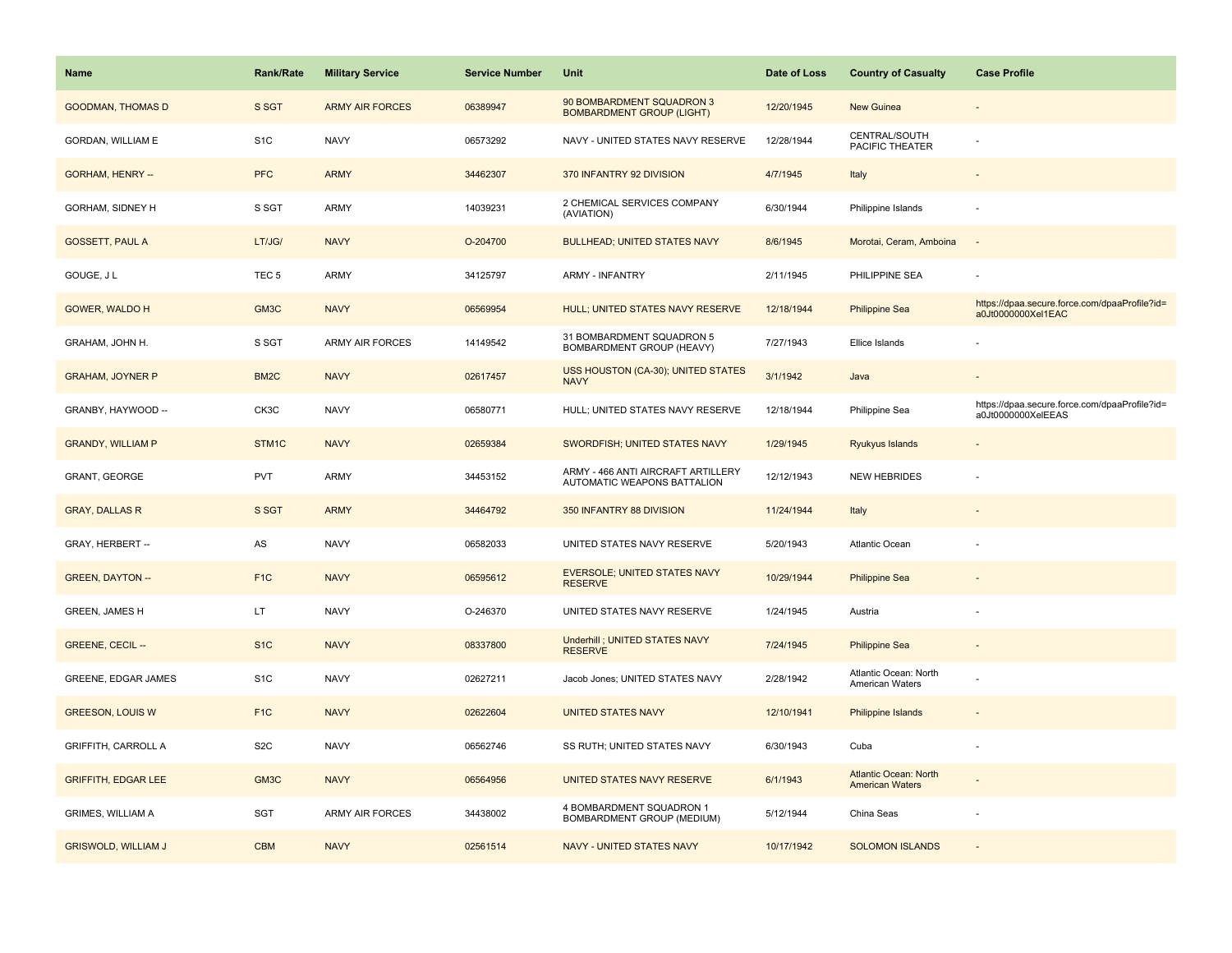| Name                         | <b>Rank/Rate</b>  | <b>Military Service</b> | <b>Service Number</b> | Unit                                                                                                   | Date of Loss | <b>Country of Casualty</b>                      | <b>Case Profile</b>                                                 |
|------------------------------|-------------------|-------------------------|-----------------------|--------------------------------------------------------------------------------------------------------|--------------|-------------------------------------------------|---------------------------------------------------------------------|
| <b>GROSS, LUTHER M</b>       | <b>SGT</b>        | <b>ARMY AIR FORCES</b>  | 14072775              | 303 BOMBARDMENT GROUP (HEAVY),<br>427 BOMBARDMENT SQUADRON                                             | 1/23/1943    | English Channel                                 |                                                                     |
| <b>GRUBLE, BERNARD T</b>     | 2LT               | <b>ARMY</b>             | O-818666              | 550 BOMBARDMENT SQUADRON 385<br><b>BOMBARDMENT GROUP (HEAVY)</b>                                       | 4/24/1944    | North Sea or Tyrrhenian<br>Sea                  |                                                                     |
| <b>GUEST, LEONARD N</b>      | 1LT               | <b>ARMY AIR FORCES</b>  | O-790546              | 317 TROOP CARRIER GROUP                                                                                | 4/8/1943     |                                                 |                                                                     |
| <b>GUEST, LEONARD N.</b>     | 1st Lt            | <b>ARMY AIR FORCES</b>  | 790546                |                                                                                                        | 4/8/1943     | <b>New Guinea</b>                               |                                                                     |
| <b>GURLEY, WALTER E</b>      | 2LT               | <b>ARMY AIR FORCES</b>  | O-427642              | 31 BOMBARDMENT SQUADRON 5<br>BOMBARDMENT GROUP (HEAVY)                                                 | 6/7/1942     | Midway Island                                   |                                                                     |
| <b>GUSEMAN, JAMES CARTER</b> | <b>GN SGT</b>     | <b>MARINE CORPS</b>     | 00247932              | Regimental Weapons Company, 24th<br>Marines, 4th Marine Division, UNITED<br><b>STATES MARINE CORPS</b> | 6/19/1944    | <b>SAIPAN</b>                                   | $\overline{a}$                                                      |
| GUTHRIE, ANDREW T            | TM3C              | <b>NAVY</b>             | 02636939              | SNOOK; UNITED STATES NAVY                                                                              | 5/5/1945     | China Seas                                      | ä,                                                                  |
| <b>GUTHRIE, GEORGE T</b>     | PHM3C             | <b>NAVY</b>             | 02623848              | ARISAN MARU; UNITED STATES NAVY                                                                        | 10/24/1944   | Central/South Pacific<br>Theater                |                                                                     |
| <b>GUTHRIE, RAY M</b>        | S <sub>1</sub> C  | <b>NAVY</b>             | 07457720              | HULL; UNITED STATES NAVY RESERVE                                                                       | 12/18/1944   | Philippine Sea                                  | https://dpaa.secure.force.com/dpaaProfile?id=<br>a0Jt0000000XemBEAS |
| <b>GUYTON, WILBUR M</b>      | <b>PVT</b>        | <b>ARMY</b>             | 34663591              | 507 PARACHUTE INFANTRY 17<br><b>AIRBORNE DIVISION</b>                                                  | 6/12/1944    | France                                          |                                                                     |
| HADEN, JOHN N                | <b>T SGT</b>      | <b>ARMY AIR FORCES</b>  | 34117561              | 1 SQUADRON 480 ANTISUB GROUP                                                                           | 1/6/1943     | Atlantic Ocean                                  |                                                                     |
| HAGA, DAVID L                | S SGT             | <b>ARMY AIR FORCES</b>  | 34435878              | 528 BOMBARDMENT SQUADRON 380<br><b>BOMBARDMENT GROUP (HEAVY)</b>                                       | 5/8/1944     | Morotai, Ceram, Amboina                         |                                                                     |
| HAGUE, BOB F                 | <b>CPHM</b>       | <b>NAVY</b>             | 03820481              | UNITED STATES NAVY                                                                                     | 3/27/1945    | Japan                                           |                                                                     |
| <b>HAIGLER, GEORGE W</b>     | EM <sub>1C</sub>  | <b>NAVY</b>             | 06561027              | <b>SCAMP; UNITED STATES NAVY</b><br><b>RESERVE</b>                                                     | 12/5/1944    | Bonin & Volcano Islands                         | $\sim$                                                              |
| HAIRE, WILL M                | S <sub>1</sub> C  | <b>NAVY</b>             | 06591608              | NAVY - UNITED STATES NAVY RESERVE                                                                      | 8/20/1944    | <b>BERMUDA</b>                                  | ÷,                                                                  |
| <b>HALL, CLEATUS E</b>       | PFC               | <b>ARMY</b>             | 34596252              | 120 INFANTRY 30 DIVISION                                                                               | 7/25/1944    | France                                          |                                                                     |
| HALL, GARLAND A              | 2LT               | <b>ARMY AIR FORCES</b>  | O-715411              | 825 BOMBARDMENT SQUADRON 484<br>BOMBARDMENT GROUP (HEAVY)                                              | 8/24/1944    | Adriatic Sea                                    |                                                                     |
| HALL, HARRY H                | SF3C              | <b>NAVY</b>             | 08336684              | LST-282; UNITED STATES NAVY<br><b>RESERVE</b>                                                          | 8/15/1944    | Mediterranean Sea                               |                                                                     |
| HALL, HORACE V               | AMM <sub>2C</sub> | <b>NAVY</b>             | 02627704              | USS LISCOME BAY CVE 56; UNITED<br><b>STATES NAVY</b>                                                   | 11/24/1943   | Gilbert Islands                                 |                                                                     |
| <b>HALL, LACY B</b>          | S SGT             | <b>ARMY AIR FORCES</b>  | 34316566              | 500 BOMBARDMENT SQUADRON 345<br><b>BOMBARDMENT GROUP (MEDIUM)</b>                                      | 9/2/1944     | Celebes                                         |                                                                     |
| HALL, RAYMOND A              | MM1C              | <b>NAVY</b>             | 02622463              | Atik; UNITED STATES NAVY                                                                               | 3/27/1942    | Bermuda                                         |                                                                     |
| <b>HAMILTON, JAMES B</b>     | 1LT               | <b>ARMY AIR FORCES</b>  | O-789793              | 63 BOMBARDMENT SQUADRON 43<br><b>BOMBARDMENT GROUP (HEAVY)</b>                                         | 12/16/1943   | New Britain Island                              | $\blacksquare$                                                      |
| HAMILTON, MORRIS G           | S <sub>1</sub> C  | <b>NAVY</b>             | 06574762              | NAVY - UNITED STATES NAVY RESERVE                                                                      | 9/29/1944    | PACIFIC OCEAN:<br>NORTH AMERICAN<br><b>AREA</b> |                                                                     |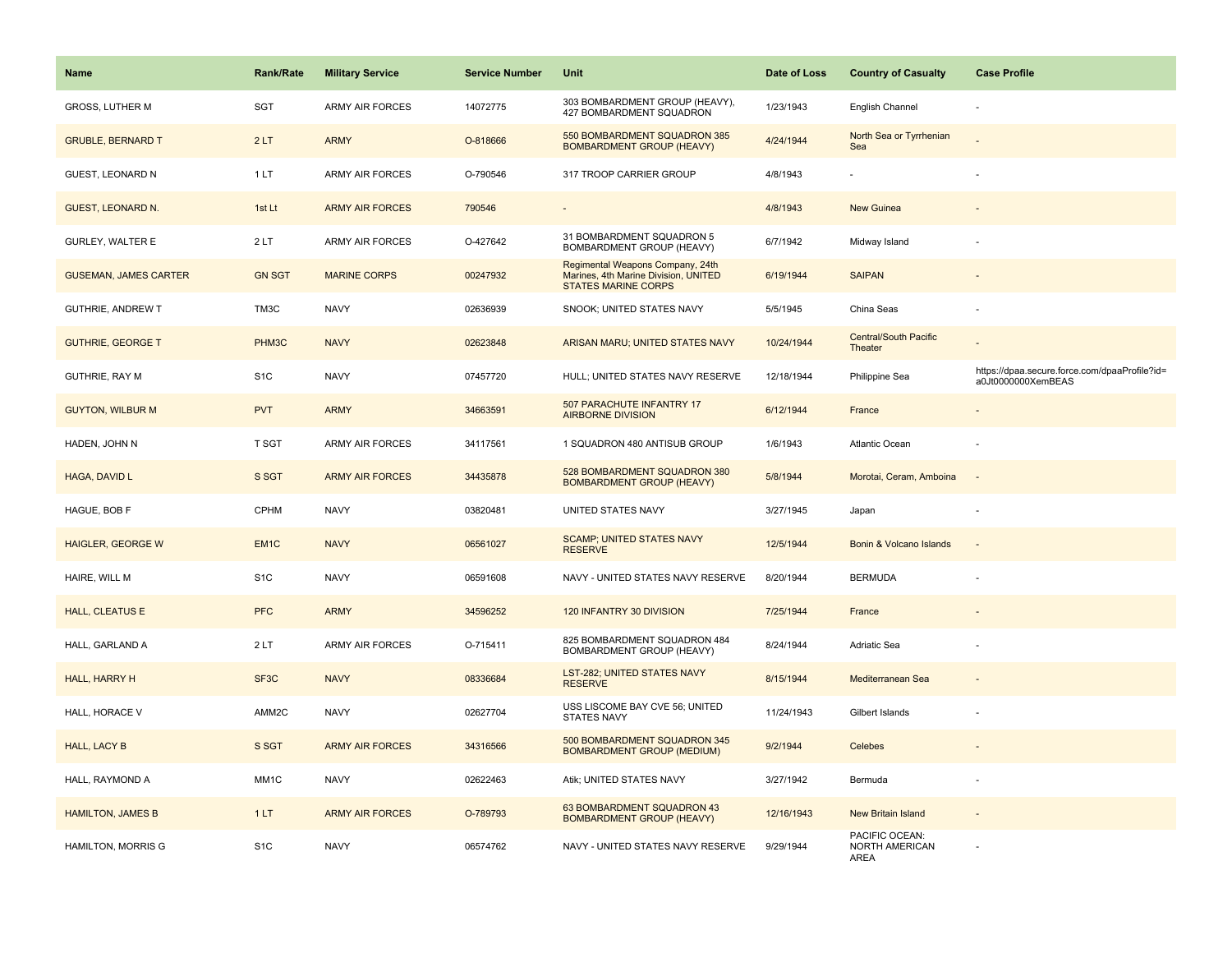| <b>Name</b>               | <b>Rank/Rate</b>  | <b>Military Service</b> | <b>Service Number</b> | Unit                                                             | Date of Loss | <b>Country of Casualty</b> | <b>Case Profile</b>                                                 |
|---------------------------|-------------------|-------------------------|-----------------------|------------------------------------------------------------------|--------------|----------------------------|---------------------------------------------------------------------|
| HAMILTON, RUSSELL --      | AMM <sub>2C</sub> | <b>NAVY</b>             | 02628831              | <b>UNITED STATES NAVY</b>                                        | 1/2/1944     | <b>Atlantic Ocean</b>      |                                                                     |
| HAMM, ANDREW B            | LT CDR            | <b>NAVY</b>             | O-082340              | UNITED STATES NAVY                                               | 7/28/1945    | Japan                      |                                                                     |
| HAMMOND, OSCAR HUNTER     | <b>CWT</b>        | <b>NAVY</b>             | 02615965              | USS JUNEAU; UNITED STATES NAVY                                   | 11/13/1942   | Solomon Islands            |                                                                     |
| HAMPTON, JAY --           | <b>PVT</b>        | ARMY                    | 34009701              | ARISAN MARU; 17 ORDNANCE<br>COMPANY                              | 10/24/1944   | China Seas                 |                                                                     |
| <b>HAMRICK, ELVIS H</b>   | <b>SGT</b>        | <b>ARMY AIR FORCES</b>  | 34609581              | 822 BOMBARDMENT SQUADRON 38<br><b>BOMBARDMENT GROUP (MEDIUM)</b> | 11/11/1945   | <b>Philippine Islands</b>  |                                                                     |
| HANCOCK, BENNIE G         | MM <sub>2</sub> C | <b>NAVY</b>             | 06586851              | PRINGLE; UNITED STATES NAVY<br><b>RESERVE</b>                    | 4/16/1945    | Philippine Sea             |                                                                     |
| HAND, ROBERT F            | S SGT             | <b>ARMY AIR FORCES</b>  | 14049111              | <b>AIR CORPS</b>                                                 | 9/9/1944     | Alaska                     |                                                                     |
| HANEY, JACK --            | Pvt               | <b>MARINE CORPS</b>     | 470865                | MARINE - UNITED STATES MARINE<br><b>CORPS</b>                    | 7/21/1944    | Marianas Islands           |                                                                     |
| HANFF, ISAAC H            | 1LT               | <b>ARMY AIR FORCES</b>  | O-462301              | 868 BOMBARDMENT SQUADRON<br>(HEAVY)                              | 9/21/1944    | New Guinea                 |                                                                     |
| HARDISON, EARL L          | CPL               | <b>ARMY AIR FORCES</b>  | 14137243              | 500 BOMBARDMENT SQUADRON 345<br>BOMBARDMENT GROUP (MEDIUM)       | 1/1/1945     | Philippine Islands         |                                                                     |
| <b>HARGROVE, THOMAS P</b> | <b>SGT</b>        | <b>ARMY AIR FORCES</b>  | 34851220              | 747 BOMBARDMENT SQUADRON 456<br><b>BOMBARDMENT GROUP (HEAVY)</b> | 9/22/1944    | Italy                      |                                                                     |
| HARMON, ALBERT R.         | S SGT             | <b>ARMY AIR FORCES</b>  | 14073998              | 31 BOMBARDMENT SQUADRON 5<br>BOMBARDMENT GROUP (HEAVY)           | 12/4/1943    | Solomon Islands            |                                                                     |
| <b>HARPER, CHARLIE E</b>  | <b>PFC</b>        | <b>ARMY</b>             | 34437452              | <b>15 INFANTRY 3 DIVISION</b>                                    | 2/1/1944     | Italy                      | https://dpaa.secure.force.com/dpaaProfile?id=<br>a0Jt0000000LlbrEAC |
| HARPER, FELIX M           | TEC <sub>5</sub>  | ARMY                    | 13016604              | 29 FIELD ARTILLERY BATTALION 4<br><b>DIVISION</b>                | 6/6/1944     | France                     |                                                                     |
| HARPER, JONATHAN --       | STM1C             | <b>NAVY</b>             | 02627125              | USS WASP; UNITED STATES NAVY                                     | 9/15/1942    | Solomon Islands            |                                                                     |
| HARRINGTON, HENRY M       | <b>ENS</b>        | <b>NAVY</b>             | O-338031              | USS SHANGRI LA; UNITED STATES<br>NAVY RESERVE                    | 1/27/1945    | Pacific Ocean              |                                                                     |
| HARRIS, ED DANIEL         | S <sub>2</sub> C  | <b>NAVY</b>             | 06565988              | Leedstown; UNITED STATES NAVY<br><b>RESERVE</b>                  | 11/9/1942    | Mediterranean Sea          |                                                                     |
| HARRIS, HILTON --         | PFC               | ARMY                    | 34316374              | 128 INFANTRY 32 DIVISION                                         | 1/28/1944    | New Guinea                 |                                                                     |
| HARRIS, JAMES C           | <b>SGT</b>        | <b>ARMY AIR FORCES</b>  | 34319780              | 1 AIR TRANSPORT SQUADRON                                         | 7/14/1945    | <b>Burma</b>               | https://dpaa.secure.force.com/dpaaProfile?id=<br>a0Jt0000000BRIJEAW |
| HARRIS, JOHN H            | 2LT               | <b>ARMY AIR FORCES</b>  | O-688974              | 732 BOMBARDMENT SQUADRON 453<br>BOMBARDMENT GROUP (HEAVY)        | 4/8/1944     | Germany                    | https://dpaa.secure.force.com/dpaaProfile?id=<br>a0Jt0000000LIHIEA0 |
| HARRIS, JOSEPH C          | RM3C              | <b>NAVY</b>             | 06576945              | NAVY - UNITED STATES NAVY RESERVE                                | 5/25/1945    | <b>JAPAN</b>               |                                                                     |
| HARRIS, JOSEPH PARKER     | CPL               | MARINE CORPS RESERVE    | 00471282              | MARINE - UNITED STATES MARINE<br><b>CORPS</b>                    | 6/15/1944    | SAIPAN                     |                                                                     |
| <b>HARRIS, MALVERN P</b>  | <b>PFC</b>        | <b>ARMY</b>             | 14049795              | ORYOKU MARU; 228 SIGNAL<br>OPERATIONS COMPANY                    | 12/15/1944   | Philippine Islands         |                                                                     |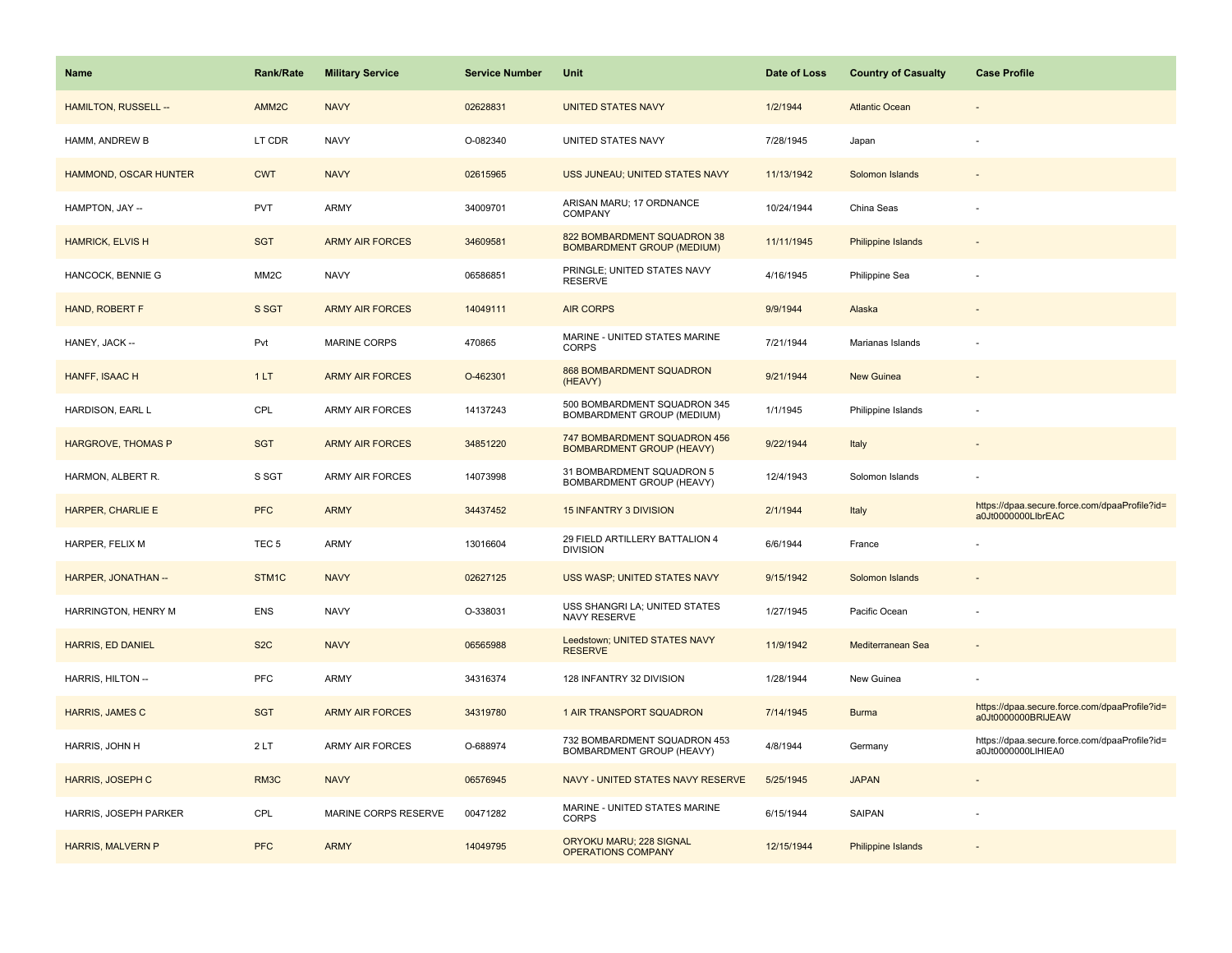| Name                      | <b>Rank/Rate</b>  | <b>Military Service</b> | <b>Service Number</b> | Unit                                                            | Date of Loss | <b>Country of Casualty</b>               | <b>Case Profile</b>                                                 |
|---------------------------|-------------------|-------------------------|-----------------------|-----------------------------------------------------------------|--------------|------------------------------------------|---------------------------------------------------------------------|
| HARRIS, ROBERT L          | <b>PFC</b>        | ARMY                    | 34468918              | <b>ARMY</b>                                                     | 7/19/1945    | <b>BURMA</b>                             |                                                                     |
| HARRIS, ROBERT R.         | <b>PVT</b>        | <b>ARMY</b>             | 34256706              | <b>16 INFANTRY 1 DIVISION</b>                                   | 1/31/1943    | Tunisia                                  |                                                                     |
| HARRIS, THEODORE M        | TEC <sub>5</sub>  | <b>ARMY</b>             | 34460532              | ARMY - 855 ENGINEERS BATTALION<br>(AVIATION)                    | 11/11/1943   | FIJI                                     |                                                                     |
| <b>HARRIS, WADE A</b>     | AOM3C             | <b>NAVY</b>             | 06569783              | UNITED STATES NAVY RESERVE                                      | 7/16/1943    | <b>Atlantic Ocean</b>                    |                                                                     |
| HARRISON, GORDON R        | <b>PVT</b>        | ARMY                    | 14037641              | ARMY - 454 ORDNANCE COMPANY<br>(AVIATION)                       | 7/18/1942    | PHILIPPINE ISLANDS                       | https://dpaa.secure.force.com/dpaaProfile?id=<br>a0Jt0000000ccP2EAI |
| <b>HARRISON, HOSER C</b>  | S <sub>1</sub> C  | <b>NAVY</b>             | 06568551              | Rowan; UNITED STATES NAVY RESERVE                               | 9/11/1943    | North or Tyrrhenian Seas                 | $\overline{\phantom{a}}$                                            |
| HARTNETT, THOMAS M        | 2LT               | <b>ARMY AIR FORCES</b>  | O-676482              | 868 BOMBARDMENT SQUADRON<br>(HEAVY)                             | 3/20/1944    | Solomon Islands                          |                                                                     |
| <b>HASKETT, QUINTON T</b> | MM <sub>2</sub> C | <b>NAVY</b>             | 02623579              | USS VINCENNES; UNITED STATES NAVY                               | 8/9/1942     | Solomon Islands                          |                                                                     |
| HATCH, WILLIAM H.         | PFC               | ARMY                    | 34466193              | 574 SIGNAL AIR WING BATTALION                                   | 10/1/1944    | New Guinea                               |                                                                     |
| HATLEY, WILLIAM G         | <b>CPL</b>        | <b>ARMY AIR FORCES</b>  | 34851895              | 400 BOMBARDMENT SQUADRON 90<br><b>BOMBARDMENT GROUP (HEAVY)</b> | 4/8/1945     | China Seas                               |                                                                     |
| HAYNES, JOHN D            | GM3C              | <b>NAVY</b>             | 02626370              | UNITED STATES NAVY                                              | 3/27/1942    | Atlantic Ocean                           |                                                                     |
| <b>HEDGE, CHARLES R</b>   | <b>SGT</b>        | <b>ARMY AIR FORCES</b>  | 14072366              | <b>AIR CORPS</b>                                                | 6/3/1942     | <b>Burma</b>                             | $\overline{\phantom{a}}$                                            |
| <b>HEDRICK, JACOB I</b>   | SGT               | <b>ARMY AIR FORCES</b>  | 34603156              | 404 BOMBARDMENT SQUADRON 28<br>BOMBARDMENT GROUP (HEAVY)        | 4/26/1944    | Aleutian Islands                         |                                                                     |
| <b>HEDRICK, MICHAEL E</b> | S <sub>1</sub> C  | <b>NAVY</b>             | 09319374              | UNITED STATES NAVY RESERVE                                      | 8/8/1945     | Japan                                    |                                                                     |
| HEDRICK, VON O.           | S SGT             | <b>ARMY AIR FORCES</b>  | 14165136              | 72 BOMBARDMENT SQUADRON 5<br>BOMBARDMENT GROUP (HEAVY)          | 8/25/1944    | Caroline Islands                         | https://dpaa.secure.force.com/dpaaProfile?id=<br>a0Jt0000000XdkSEAS |
| HEENAN, WILLIAM J         | RDM3C             | <b>NAVY</b>             | 08177430              | NAVY - UNITED STATES NAVY RESERVE                               | 6/16/1945    | <b>RYUKYUS ISLANDS</b>                   |                                                                     |
| HEGE, GEORGE E            | S <sub>1</sub> C  | <b>NAVY</b>             | 06565274              | USS STRONG; UNITED STATES NAVY<br><b>RESERVE</b>                | 7/5/1943     | Solomon Islands                          |                                                                     |
| <b>HELMS, A G</b>         | S <sub>1C</sub>   | <b>NAVY</b>             | 08296502              | UNITED STATES NAVY RESERVE                                      | 1/27/1944    | <b>North Atlantic Ocean</b>              |                                                                     |
| HELMS, EARL H.            | 2d Lt             | ARMY AIR FORCES         | O-2073121             | 868 BOMBARDMENT SQUADRON<br>(HEAVY)                             | 7/25/1945    | Morotai, Ceram, Amboina                  | $\sim$                                                              |
| <b>HELMS, LEONARD C</b>   | GM <sub>1C</sub>  | <b>NAVY</b>             | 02625152              | NAVY - UNITED STATES NAVY                                       | 11/10/1944   | <b>ADMIRALTY ISLANDS</b>                 | https://dpaa.secure.force.com/dpaaProfile?id=<br>a0Jt0000000XfYEEA0 |
| HENDERSON, BRICE D        | S <sub>1</sub> C  | <b>NAVY</b>             | 02642564              | UNITED STATES NAVY RESERVE                                      | 11/28/1945   | Atlantic Ocean: North<br>American Waters |                                                                     |
| <b>HENDRICK, CARL E</b>   | S <sub>2</sub> C  | <b>NAVY</b>             | 09691228              | Warrington; UNITED STATES NAVY<br><b>RESERVE</b>                | 9/13/1944    | Bermuda                                  |                                                                     |
| HENDRIX, JACK G           | F <sub>1</sub> C  | <b>NAVY</b>             | 08345179              | NAVY - UNITED STATES NAVY RESERVE                               | 4/12/1945    | RYUKYUS ISLANDS                          |                                                                     |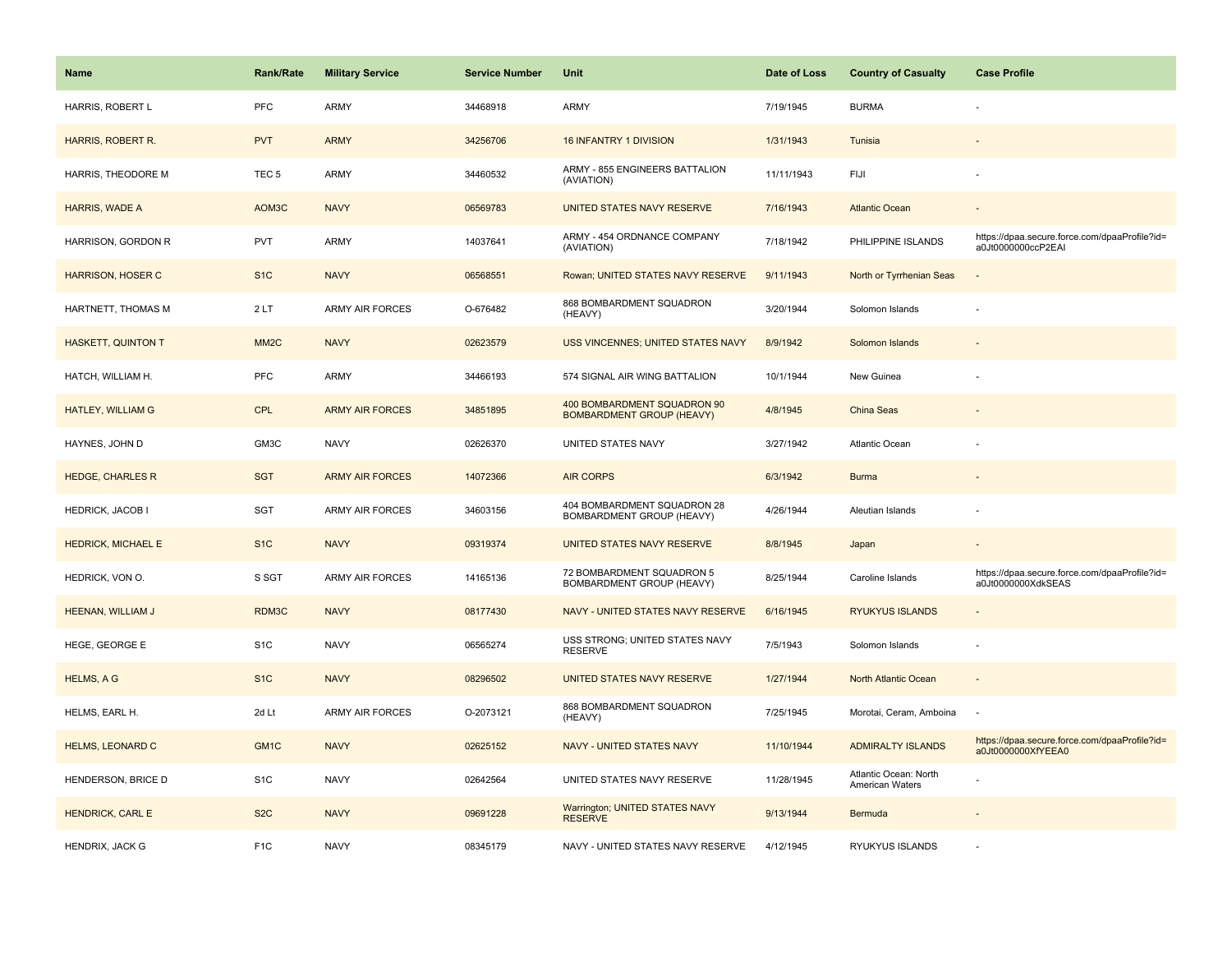| <b>Name</b>                  | <b>Rank/Rate</b>  | <b>Military Service</b> | <b>Service Number</b> | <b>Unit</b>                                                             | Date of Loss | <b>Country of Casualty</b>     | <b>Case Profile</b>                                                 |
|------------------------------|-------------------|-------------------------|-----------------------|-------------------------------------------------------------------------|--------------|--------------------------------|---------------------------------------------------------------------|
| HENDRIX, JOHN M              | 1LT               | <b>ARMY AIR FORCES</b>  | O-553891              | 549 NIGHT FIGHTER SQUADRON                                              | 7/31/1945    | Bonin & Volcano Islands        |                                                                     |
| HENSLEY, EDWARD J            | S SGT             | <b>ARMY AIR FORCES</b>  | 14168640              | 733 BOMBARDMENT SQUADRON 453<br>BOMBARDMENT GROUP (HEAVY)               | 2/17/1945    | North Sea or Tyrrhenian<br>Sea |                                                                     |
| HENSLEY, EDWIN J             | S SGT             | <b>ARMY AIR FORCES</b>  | 14168683              | 733 BOMBARDMENT SQUADRON 453<br><b>BOMBARDMENT GROUP (HEAVY)</b>        | 2/17/1945    | North Sea or Tyrrhenian<br>Sea |                                                                     |
| HENSON, LEWIS H              | <b>PFC</b>        | <b>ARMY AIR FORCES</b>  | 14009498              | ENOURA MARU; 91 BOMBARDMENT<br>SQUADRON 27 BOMBARDMENT GROUP<br>(LIGHT) | 1/9/1945     | Formosa                        | https://dpaa.secure.force.com/dpaaProfile?id=<br>a0Jt000000Qsy4XEAR |
| <b>HERMAN, WALTER P</b>      | <b>SGT</b>        | <b>ARMY AIR FORCES</b>  | 34597593              | HMT Rohna; 322 FIGHTER CONTROL<br><b>SQUADRON</b>                       | 11/26/1943   | Mediterranean Sea              |                                                                     |
| HERRING, HENRY EDWARD        | F <sub>1</sub> C  | <b>NAVY</b>             | 02624601              | NAVY - UNITED STATES NAVY                                               | 1/23/1942    | <b>HAWAIIAN ISLANDS</b>        |                                                                     |
| <b>HERRON, ELMER O</b>       | 1LT               | <b>ARMY</b>             | O-660357              | 1 SQUADRON 480 ANTISUB GROUP                                            | 1/6/1943     | <b>British Isles</b>           | https://dpaa.secure.force.com/dpaaProfile?id=<br>a0Jt000001AwJOqEAN |
| HICKS, EARL --               | EM2C              | <b>NAVY</b>             | 02626616              | USS ASTORIA; UNITED STATES NAVY                                         | 8/9/1942     | Solomon Islands                |                                                                     |
| <b>HICKS, NORMAN I.</b>      | 2LT               | <b>ARMY AIR FORCES</b>  | O-797003              | <b>ARMY AIR FORCE</b>                                                   | 9/10/1943    | <b>Burma</b>                   |                                                                     |
| HICKS, WILLIAM R             | MM1C              | <b>NAVY</b>             | 06575647              | NAVY - UNITED STATES NAVY RESERVE                                       | 1/3/1944     | <b>ATLANTIC OCEAN</b>          |                                                                     |
| <b>HIGGINBOTHAM, HENRY M</b> | FLT O             | <b>ARMY AIR FORCES</b>  | T-001049              | 77 FIGHTER SQUADRON 20 FIGHTER<br><b>GROUP</b>                          | 1/4/1944     | Germany                        |                                                                     |
| HILL, CLYDE G                | MM <sub>2</sub> C | <b>NAVY</b>             | 02623365              | USS HOUSTON (CA-30); UNITED STATES<br><b>NAVY</b>                       | 3/1/1942     | Java                           |                                                                     |
| <b>HILL, ROBERT D</b>        | SC <sub>1</sub> C | <b>NAVY</b>             | 04059893              | <b>SUBMARINE Albacore; UNITED STATES</b><br><b>NAVY</b>                 | 11/7/1944    | Japan                          |                                                                     |
| HILL, WILLIAM M              | S <sub>1</sub> C  | <b>NAVY</b>             | 02638410              | Bismarck Sea; UNITED STATES NAVY<br><b>RESERVE</b>                      | 2/21/1945    | Bonin & Volcano Islands        |                                                                     |
| <b>HILTON, BATTLE C.</b>     | <b>SGT</b>        | <b>ARMY AIR FORCES</b>  | 34257673              | 444 BOMBARDMENT SQUADRON 320<br><b>BOMBARDMENT GROUP (MEDIUM)</b>       | 4/28/1943    | Tunisia                        |                                                                     |
| HIMES, DAVID A               | MOMM3C            | <b>NAVY</b>             | 06561489              | UNITED STATES NAVY RESERVE                                              | 2/22/1944    | China Seas                     |                                                                     |
| HINES, WALKER --             | Pvt               | <b>ARMY</b>             | 7087626               | 112 INFANTRY 28 DIVISION                                                | 11/3/1944    | Germany                        |                                                                     |
| HINMAN, BERT B               | AS                | <b>NAVY</b>             | 03290542              | UNITED STATES NAVY                                                      | 4/9/1942     | North Atlantic Ocean           |                                                                     |
| HINSON, CLARENCE --          | S <sub>1</sub> C  | <b>NAVY</b>             | 06562156              | USS JUNEAU; UNITED STATES NAVY<br><b>RESERVE</b>                        | 11/13/1942   | Solomon Islands                |                                                                     |
| HINSON, JAMES A.             | SGT               | <b>ARMY AIR FORCES</b>  | 14188472              | 425 BOMBARDMENT SQUADRON 308<br>BOMBARDMENT GROUP (HEAVY)               | 1/25/1944    |                                | https://dpaa.secure.force.com/dpaaProfile?id=<br>a0Jt0000000XesBEAS |
| <b>HODGE, THOMAS --</b>      | <b>PVT</b>        | <b>MARINE CORPS</b>     | 00984328              | <b>MARINE - UNITED STATES MARINE</b><br><b>CORPS</b>                    | 3/7/1945     | Bonin & Volcano Islands        |                                                                     |
| <b>HODGES, JAMES OLIVER</b>  | F <sub>1</sub> C  | <b>NAVY</b>             | 02627150              | USS LITTLE; UNITED STATES NAVY                                          | 9/5/1942     | Solomon Islands                |                                                                     |
| <b>HODGES, NORMAN O</b>      | 1LT               | <b>ARMY AIR FORCES</b>  | O-733430              | 22 BOMBARDMENT SQUADRON 341<br><b>BOMBARDMENT GROUP (MEDIUM)</b>        | 2/6/1944     | French Indochina               | https://dpaa.secure.force.com/dpaaProfile?id=<br>a0Jt000001nzbluEAA |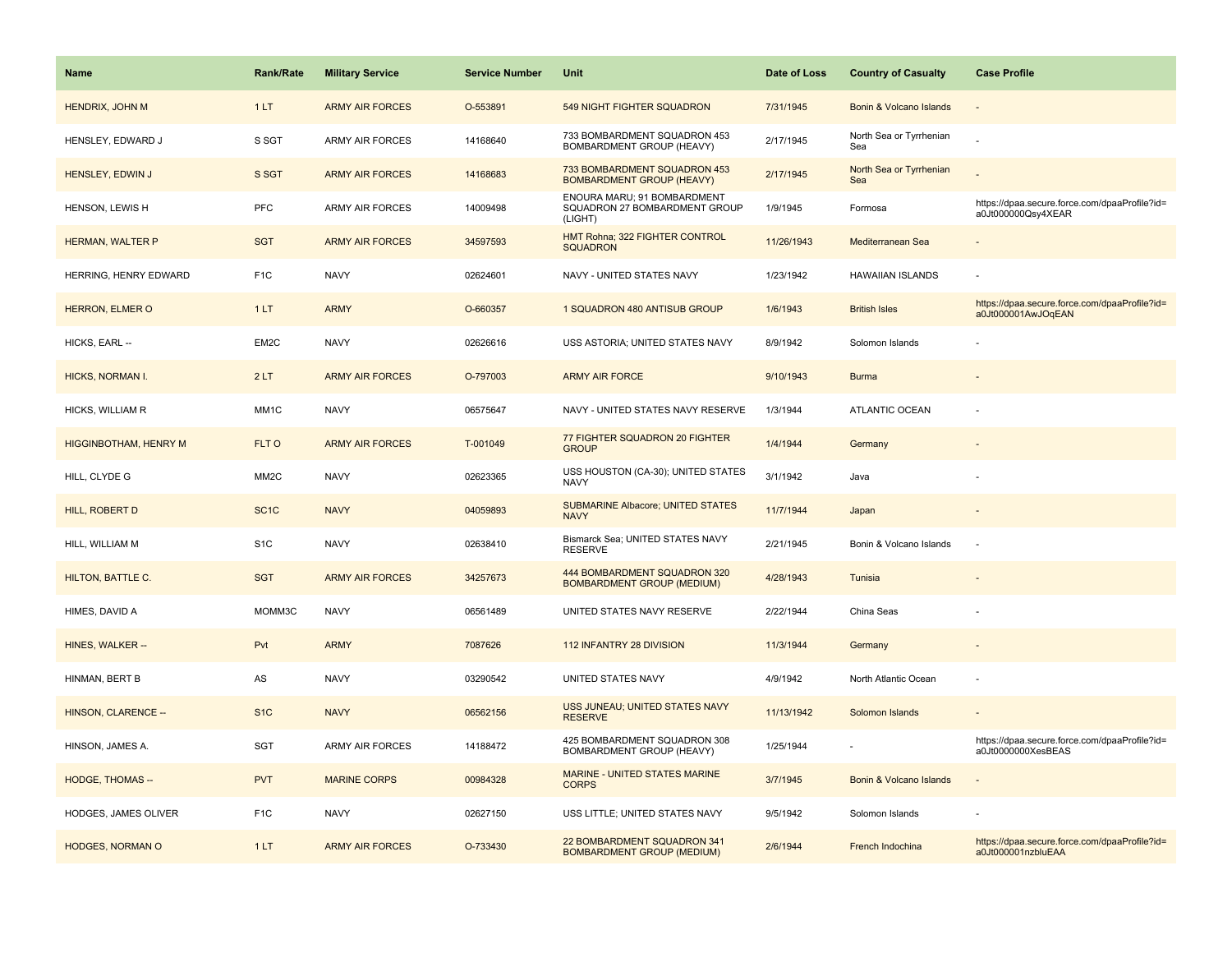| <b>Name</b>                | <b>Rank/Rate</b>  | <b>Military Service</b> | <b>Service Number</b> | Unit                                                                    | Date of Loss | <b>Country of Casualty</b>     | <b>Case Profile</b>                                                 |
|----------------------------|-------------------|-------------------------|-----------------------|-------------------------------------------------------------------------|--------------|--------------------------------|---------------------------------------------------------------------|
| HOKE, ROSCOE M             | CPL               | <b>ARMY AIR FORCES</b>  | 34772450              | 32 PHOTO SQUADRON 5<br>RECONNAISSANCE GROUP                             | 4/20/1944    | Mediterranean Sea              |                                                                     |
| <b>HOLDEN, HOMER G</b>     | <b>PVT</b>        | <b>ARMY</b>             | 14034624              | <b>83 CHEMICAL BATTALION</b>                                            | 1/26/1944    | North Sea or Tyrrhenian<br>Sea | https://dpaa.secure.force.com/dpaaProfile?id=<br>a0Jt0000000XduFEAS |
| HOLDEN, VELMA E.           | CPL               | <b>ARMY</b>             | A-403766              | WOMEN'S ARMY CORPS                                                      | 5/30/1945    | <b>Gold Coast</b>              |                                                                     |
| <b>HOLLAR, WARREN G</b>    | S SGT             | <b>ARMY AIR FORCES</b>  | 34035554              | 344 BOMBARDMENT SQUADRON 98<br><b>BOMBARDMENT GROUP (HEAVY)</b>         | 3/8/1945     | <b>Adriatic Sea</b>            |                                                                     |
| HOLLOWAY, JAMES D.         | 1 LT              | <b>ARMY AIR FORCES</b>  | O-753664              | HEADQUARTERS 33 FIGHTER GROUP                                           | 6/18/1945    | Burma                          |                                                                     |
| HOLLOWELL, CHRISTOPHER W   | <b>ENS</b>        | <b>NAVY</b>             | O-118374              | USS WASP; UNITED STATES NAVY<br><b>RESERVE</b>                          | 9/15/1942    | Solomon Islands                |                                                                     |
| HOLMES, CARL R             | S SGT             | ARMY AIR FORCES         | 14051301              | 371 BOMBARDMENT SQUADRON 307<br>BOMBARDMENT GROUP (HEAVY)               | 9/15/1943    | Solomon Islands                |                                                                     |
| <b>HOLMES, CLEVELAND H</b> | S <sub>1</sub> C  | <b>NAVY</b>             | 02635318              | <b>UNITED STATES NAVY</b>                                               | 1/11/1943    | North Atlantic Ocean           |                                                                     |
| HOLMES, WILLIAM H          | EM1C              | <b>NAVY</b>             | 02623165              | WAHOO; UNITED STATES NAVY                                               | 11/1/1943    | Sea of Japan                   |                                                                     |
| <b>HOLT, EDWARD R</b>      | LT CDR            | <b>NAVY</b>             | O-082308              | <b>BULLHEAD; UNITED STATES NAVY</b>                                     | 8/6/1945     | <b>Netherlands East Indies</b> |                                                                     |
| HOLTON, GILMER H           | 1LT               | <b>ARMY AIR FORCES</b>  | O-420873              | 31 BOMBARDMENT SQUADRON 5<br>BOMBARDMENT GROUP (HEAVY)                  | 6/7/1942     | Midway Island                  |                                                                     |
| <b>HOOKS, WILLIAM C</b>    | F <sub>1</sub> C  | <b>NAVY</b>             | 06570525              | <b>GRAYBACK: UNITED STATES NAVY</b><br><b>RESERVE</b>                   | 3/28/1944    | China Seas                     |                                                                     |
| HOOPER, MYRON FREEMAN      | GM3C              | <b>NAVY</b>             | 04059935              | PC-496; UNITED STATES NAVY<br><b>RESERVE</b>                            | 6/4/1943     | Mediterranean Sea              |                                                                     |
| HOOVER, IRA E              | WT2C              | <b>NAVY</b>             | 06566637              | NAVY - UNITED STATES NAVY RESERVE                                       | 1/7/1945     | PHILIPPINE ISLANDS             | $\sim$                                                              |
| HORNE, EARL F              | LT /JG/           | <b>NAVY</b>             | O-299035              | UNITED STATES NAVY RESERVE                                              | 10/15/1944   | French Morocco                 |                                                                     |
| HORNE, GILDER S            | 1LT               | <b>ARMY</b>             | O-412761              | 1 REGIMENT 1 ARMORED DIVISION                                           | 1/31/1943    | Tunisia                        |                                                                     |
| HORRELL, HARVEY HOWARD     | SM <sub>1</sub> C | <b>NAVY</b>             | 02616516              | USS Arizona; UNITED STATES NAVY                                         | 12/7/1941    | Hawaiian Islands               | https://dpaa.secure.force.com/dpaaProfile?id=<br>a0Jt00000004sfZEAQ |
| HORTON, ROLAND W           | S SGT             | <b>ARMY AIR FORCES</b>  | 34670020              | 499 BOMBARDMENT SQUADRON 345<br><b>BOMBARDMENT GROUP (MEDIUM)</b>       | 11/9/1944    | Philippine Islands             | https://dpaa.secure.force.com/dpaaProfile?id=<br>a0Jt000001nzZqiEAE |
| HOUCK, JAMES H.            | 2LT               | ARMY AIR FORCES         | O-734691              | 532 BOMBARDMENT SQUADRON 381<br>BOMBARDMENT GROUP (HEAVY)               | 7/25/1943    | Germany                        |                                                                     |
| HOUSE, HUGH --             | GM <sub>3</sub> C | <b>NAVY</b>             | 02624117              | Reuben James; UNITED STATES NAVY                                        | 10/31/1941   | <b>Atlantic Ocean</b>          |                                                                     |
| HOWARD, ELMER --           | T SGT             | ARMY AIR FORCES         | 06778188              | ARISAN MARU; 16 BOMBARDMENT<br>SQUADRON 27 BOMBARDMENT GROUP<br>(LIGHT) | 10/24/1944   | China Seas                     |                                                                     |
| HOWARD, GARLAND E          | TEC <sub>5</sub>  | <b>ARMY</b>             | 34770081              | ARMY - 1896 ENGINEERS BATTALION<br>(AVIATION)                           | 1/12/1945    | <b>CHINA SEAS</b>              |                                                                     |
| HOWARD, GEORGE --          | LT /JG/           | <b>NAVY</b>             | O-341620              | PC-1128; UNITED STATES NAVY<br><b>RESERVE</b>                           | 10/9/1945    | Japan                          |                                                                     |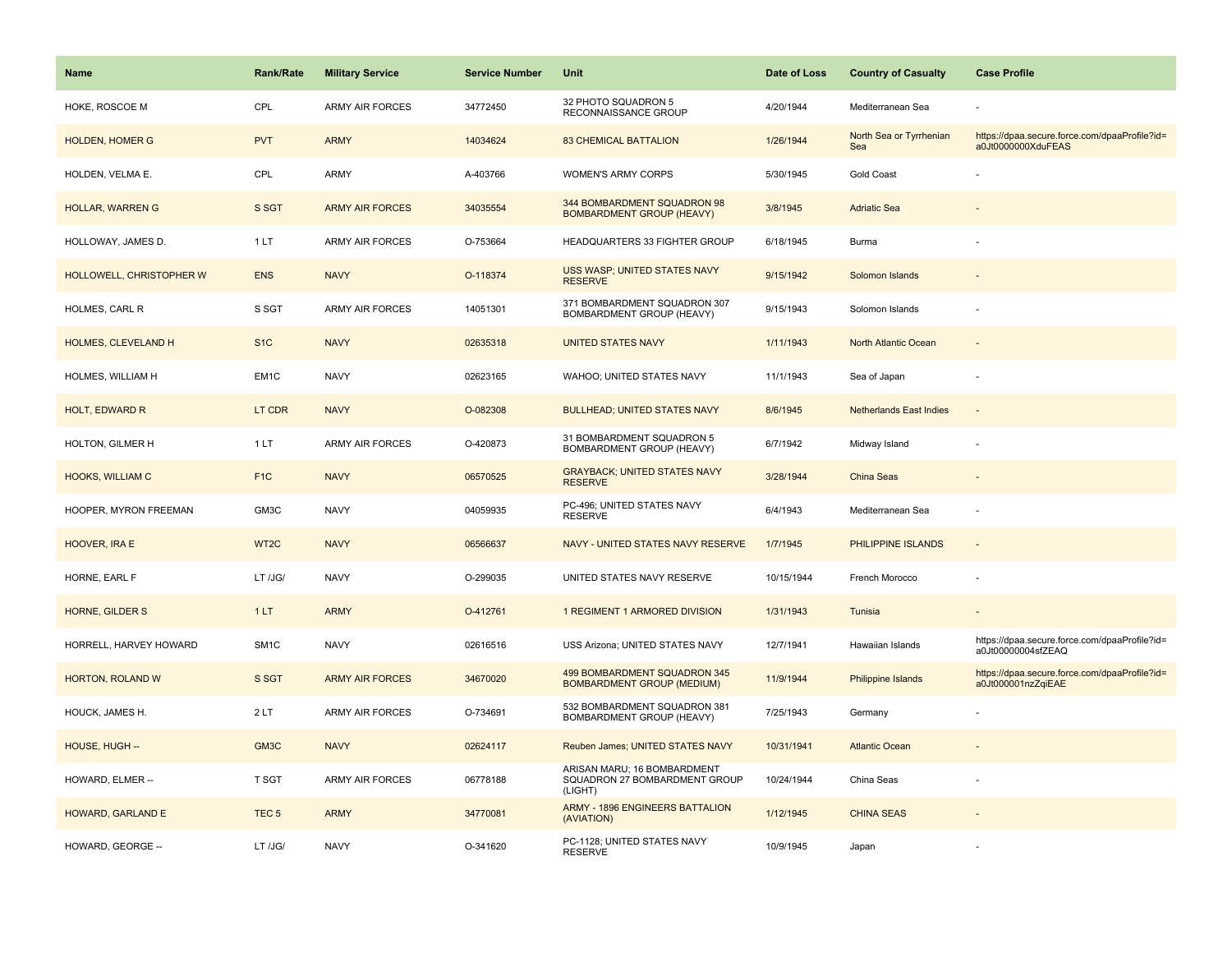| <b>Name</b>                 | <b>Rank/Rate</b> | <b>Military Service</b> | <b>Service Number</b> | Unit                                                                                          | Date of Loss | <b>Country of Casualty</b>                | <b>Case Profile</b>                                                 |
|-----------------------------|------------------|-------------------------|-----------------------|-----------------------------------------------------------------------------------------------|--------------|-------------------------------------------|---------------------------------------------------------------------|
| <b>HOWARD, THOMAS D</b>     | <b>T SGT</b>     | <b>ARMY</b>             | 06839506              | NAGATO MARU; 60 COAST ARTILLERY<br><b>REGIMENT</b>                                            | 11/23/1942   | <b>Philippine Islands</b>                 |                                                                     |
| HOWELL, GEORGE F            | S <sub>1C</sub>  | <b>NAVY</b>             | 06567725              | UNITED STATES NAVY RESERVE                                                                    | 2/23/1943    | North Atlantic Ocean                      |                                                                     |
| HOWELL, JOHN M              | SM3C             | <b>NAVY</b>             | 06578268              | NAVY - UNITED STATES NAVY RESERVE                                                             | 7/24/1945    | <b>NORTH OR</b><br><b>TYRRHENIAN SEAS</b> |                                                                     |
| HOYLE, CARL E               | AS               | <b>NAVY</b>             | 02635118              | Atik; UNITED STATES NAVY                                                                      | 3/27/1942    | Bermuda                                   |                                                                     |
| HOYLE, COLEN M              | <b>CPL</b>       | <b>ARMY</b>             | 34597992              | 949 FIELD ARTILLERY BATTALION                                                                 | 12/7/1945    | Germany                                   |                                                                     |
| HUBBARD, BROWN J.           | T SGT            | ARMY AIR FORCES         | 34670585              | 69 BOMBARDMENT SQUADRON 42<br>BOMBARDMENT GROUP (MEDIUM)                                      | 6/6/1945     | Philippine Islands                        |                                                                     |
| HUBERT, MARK P.             | 1LT              | <b>ARMY AIR FORCES</b>  | O-659551              | 13 BOMBARDMENT SQUADRON 3<br><b>BOMBARDMENT GROUP (LIGHT)</b>                                 | 8/25/1942    | New Guinea                                |                                                                     |
| HUDSPETH, FRANK A           | S SGT            | <b>ARMY AIR FORCES</b>  | 34257651              | 5th ARMY AIR FORCES                                                                           | 6/23/1943    | Borneo                                    |                                                                     |
| <b>HUDSPETH, HUGH G</b>     | <b>CPL</b>       | <b>ARMY AIR FORCES</b>  | 34772132              | 32 PHOTO SQUADRON 5<br>RECONNAISSANCE GROUP                                                   | 4/20/1944    | Mediterranean Sea                         |                                                                     |
| HUFFMAN, ALVIN B.           | PFC              | ARMY                    | 34213949              | 58 ARMORED FIELD ARTILLERY<br><b>BATTALION</b>                                                | 12/19/1944   | Belgium                                   |                                                                     |
| <b>HUFFSTICKLER, B F</b>    | <b>SGT</b>       | <b>ARMY AIR FORCES</b>  | 14021810              | 408 BOMBARDMENT SQUADRON 22<br><b>BOMBARDMENT GROUP (HEAVY)</b>                               | 6/4/1942     | Midway Island                             |                                                                     |
| HUGHES, ALLEN HOKE          | S <sub>2</sub> C | <b>NAVY</b>             | 06581860              | USS VINCENNES; UNITED STATES NAVY<br><b>RESERVE</b>                                           | 8/9/1942     | Solomon Islands                           |                                                                     |
| HUGHEY, RAY J               | <b>PVT</b>       | <b>ARMY</b>             | 06393163              | 110 INFANTRY 28 DIVISION                                                                      | 10/4/1944    | <b>Belgium</b>                            |                                                                     |
| HULSEY, JULIAN D            | SGT              | ARMY AIR FORCES         | 34269969              | 32 PHOTO SQUADRON 5<br>RECONNAISSANCE GROUP                                                   | 4/20/1944    | Mediterranean Sea                         |                                                                     |
| HUMBLE, WILLARD C           | <b>PVT</b>       | <b>ARMY AIR FORCES</b>  | 14158244              | <b>USAT DORCHESTER: AIR CORPS</b>                                                             | 2/3/1943     | Greenland                                 |                                                                     |
| HUNT, GLOVER --             | PFC              | ARMY                    | 14051017              | 701 TANK DESTROYER BATTALION                                                                  | 2/14/1943    | Tunisia                                   |                                                                     |
| <b>HURLEY, CHARLES M</b>    | S SGT            | <b>ARMY AIR FORCES</b>  | 34678984              | 733 BOMBARDMENT SQUADRON 453<br><b>BOMBARDMENT GROUP (HEAVY)</b>                              | 9/8/1944     | North Sea or Tyrrhenian<br>Sea            |                                                                     |
| HUTCHINS, JOHN A            | 2LT              | ARMY AIR FORCES         | O-420795              | 10 BOMBARDMENT SQUADRON 25<br>BOMBARDMENT GROUP (HEAVY)                                       | 12/11/1941   | Puerto Rico                               |                                                                     |
| <b>IJAMES, GEORGE F</b>     | <b>SGT</b>       | <b>ARMY AIR FORCES</b>  | 34777223              | 763 BOMBARDMENT SQUADRON 460<br><b>BOMBARDMENT GROUP (HEAVY)</b>                              | 10/20/1944   | <b>Adriatic Sea</b>                       | https://dpaa.secure.force.com/dpaaProfile?id=<br>a0Jt000001nzYdCEAU |
| IJAMES, NORRIS CLIFFORD     | PFC              | MARINE CORPS RESERVE    | 00856343              | Company I, 3rd Battalion, 23rd Marines, 4th<br>Marine Division, UNITED STATES MARINE<br>CORPS | 6/15/1944    | <b>SAIPAN</b>                             |                                                                     |
| <b>INGRAM, HUGH M</b>       | TEC <sub>4</sub> | <b>ARMY</b>             | 34450609              | 37 ENGINEERS COMBAT BATTALION                                                                 | 6/6/1944     | France                                    |                                                                     |
| INGRAM, NELSON P.           | 1LT              | <b>ARMY AIR FORCES</b>  | O-790345              | 90 BOMBARDMENT SQUADRON 3<br><b>BOMBARDMENT GROUP (LIGHT)</b>                                 | 5/15/1943    | New Guinea                                |                                                                     |
| <b>INGRAM, ROBERT RALPH</b> | SEA1             | <b>NAVY</b>             | 9288530               | <b>SNOOK; UNITED STATES NAVY</b><br><b>RESERVE</b>                                            | 5/5/1945     | <b>China Seas</b>                         |                                                                     |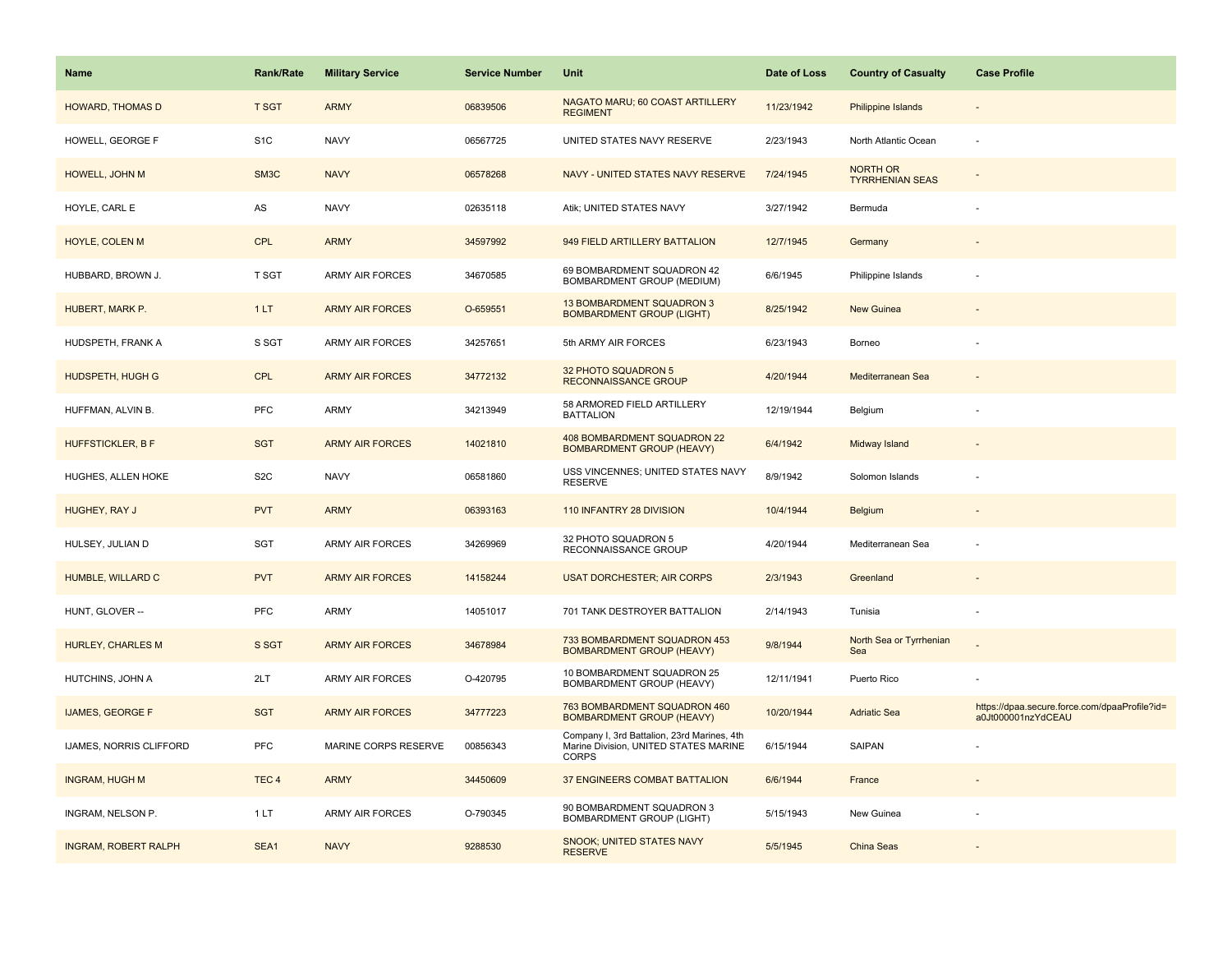| <b>Name</b>                | <b>Rank/Rate</b>   | <b>Military Service</b> | <b>Service Number</b> | Unit                                                                     | Date of Loss | <b>Country of Casualty</b>     | <b>Case Profile</b>                                                 |
|----------------------------|--------------------|-------------------------|-----------------------|--------------------------------------------------------------------------|--------------|--------------------------------|---------------------------------------------------------------------|
| INMAN, ROY                 | SC <sub>2</sub> C  | <b>NAVY</b>             | 02635824              | LCT-579; UNITED STATES NAVY                                              | 10/4/1944    | Caroline Islands               |                                                                     |
| ISRAEL, JOSEPH --          | STM <sub>2</sub> C | <b>NAVY</b>             | 02635236              | USS HELENA; UNITED STATES NAVY                                           | 7/6/1943     | Solomon Islands                |                                                                     |
| IVEY, WINSTON P.           | <b>PVT</b>         | ARMY AIR FORCES         | 14105456              | 512 BOMBARDMENT SQUADRON 376<br>BOMBARDMENT GROUP (HEAVY)                | 12/28/1943   | Italy                          |                                                                     |
| <b>JACKSON, AMOS C</b>     | S <sub>1C</sub>    | <b>NAVY</b>             | 06566694              | UNITED STATES NAVY RESERVE                                               | 3/17/1943    | North Atlantic Ocean           |                                                                     |
| JACKSON, AUBREY S          | RM3C               | <b>NAVY</b>             | 02626058              | USS JUNEAU; UNITED STATES NAVY                                           | 11/13/1942   | Solomon Islands                |                                                                     |
| <b>JACKSON, CHARLES H</b>  | S <sub>2</sub> C   | <b>NAVY</b>             | 06569025              | NAVY - UNITED STATES NAVY RESERVE                                        | 7/10/1943    | <b>MEDITERRANEAN SEA</b>       | $\overline{a}$                                                      |
| JACKSON, CLAUDIUS S        | S <sub>2</sub> C   | <b>NAVY</b>             | 02629920              | SS West Ivis; UNITED STATES NAVY                                         | 1/26/1942    | <b>Atlantic Ocean</b>          |                                                                     |
| JACKSON, EDGAR --          | Pvt                | <b>MARINE CORPS</b>     | 327968                | MARINE - UNITED STATES MARINE<br><b>CORPS</b>                            | 10/18/1942   | Solomon Islands                |                                                                     |
| JACKSON, GEORGE M          | S <sub>2</sub> C   | <b>NAVY</b>             | 06562647              | SS MASSMAR; UNITED STATES NAVY<br><b>RESERVE</b>                         | 7/5/1942     | Greenland                      |                                                                     |
| JAMES, CLIFFORD L          | 1LT                | <b>MARINE CORPS</b>     | O-022461              | MARINE - UNITED STATES MARINE<br><b>CORPS</b>                            | 2/12/1945    | <b>Marianas Islands</b>        |                                                                     |
| JAMES, EDWARD F            | S <sub>1</sub> C   | <b>NAVY</b>             | 02616476              | Atik; UNITED STATES NAVY                                                 | 3/27/1942    | Bermuda                        |                                                                     |
| <b>JAMES, JOEL B</b>       | S <sub>1</sub> C   | <b>NAVY</b>             | 06563283              | SS RICHARD BLAND; UNITED STATES<br><b>NAVY RESERVE</b>                   | 3/10/1943    | Iceland                        |                                                                     |
| JAMES, THOMAS G            | 2LT                | <b>ARMY AIR FORCES</b>  | O-784459              | 25 LIAISON SQUADRON                                                      | 3/4/1946     | Philippine Islands             |                                                                     |
| <b>JENKINS, TALMADGE C</b> | S <sub>1</sub> C   | <b>NAVY</b>             | 06577169              | <b>Warrington; UNITED STATES NAVY</b><br><b>RESERVE</b>                  | 9/13/1944    | <b>Atlantic Ocean</b>          | $\sim$                                                              |
| JENKINS, WILLIAM R         | CMM                | <b>NAVY</b>             | 02616939              | USS BRANT AM 24; UNITED STATES<br>NAVY RESERVE                           | 8/10/1943    | ** Documentation Errors        | $\sim$                                                              |
| <b>JENNINGS, JAMES E</b>   | 1LT                | <b>ARMY AIR FORCES</b>  | O-793112              | 415 FIGHTER SQUADRON 242 FIGHTER<br><b>GROUP</b>                         | 7/26/1943    | North Sea or Tyrrhenian<br>Sea |                                                                     |
| JERNIGAN, LOUIS L          | CAPT               | ARMY AIR FORCES         | O-426789              | 1504 ARMY AIR FORCE BASE UNIT                                            | 5/25/1946    | Caroline Islands               |                                                                     |
| <b>JESSUP, THOMAS H</b>    | <b>PVT</b>         | <b>ARMY</b>             | 34453266              | ARMY - 466 ANTI AIRCRAFT ARTILLERY<br><b>AUTOMATIC WEAPONS BATTALION</b> | 12/12/1943   | <b>NEW HEBRIDES</b>            |                                                                     |
| JOHNSON, BYRON L           | 1 LT               | ARMY                    | O-415453              | ARMY - 83 INFANTRY 81 DIVISION<br>(FILIPINO ARMY)                        | 1/9/1945     | <b>FORMOSA</b>                 | https://dpaa.secure.force.com/dpaaProfile?id=<br>a0Jt000000PgMJBEA3 |
| <b>JOHNSON, CHARLES S</b>  | S <sub>2</sub> C   | <b>NAVY</b>             | 09313523              | Warrington; UNITED STATES NAVY<br><b>RESERVE</b>                         | 9/13/1944    | <b>Atlantic Ocean</b>          |                                                                     |
| JOHNSON, EDWARD E          | <b>PVT</b>         | ARMY                    | 34850980              | 314 INFANTRY 79 DIVISION                                                 | 12/5/1944    | France                         |                                                                     |
| JOHNSON, EDWIN L.          | S SGT              | <b>ARMY AIR FORCES</b>  | 34891509              | 501 BOMBARDMENT SQUADRON 345<br><b>BOMBARDMENT GROUP (MEDIUM)</b>        | 7/31/1945    | Ryukyus Islands                |                                                                     |
| JOHNSON, HOYT H            | <b>PVT</b>         | ARMY                    | 34037845              | <b>USAT DORCHESTER; UNITED STATES</b><br>ARMY                            | 2/3/1943     | Greenland                      |                                                                     |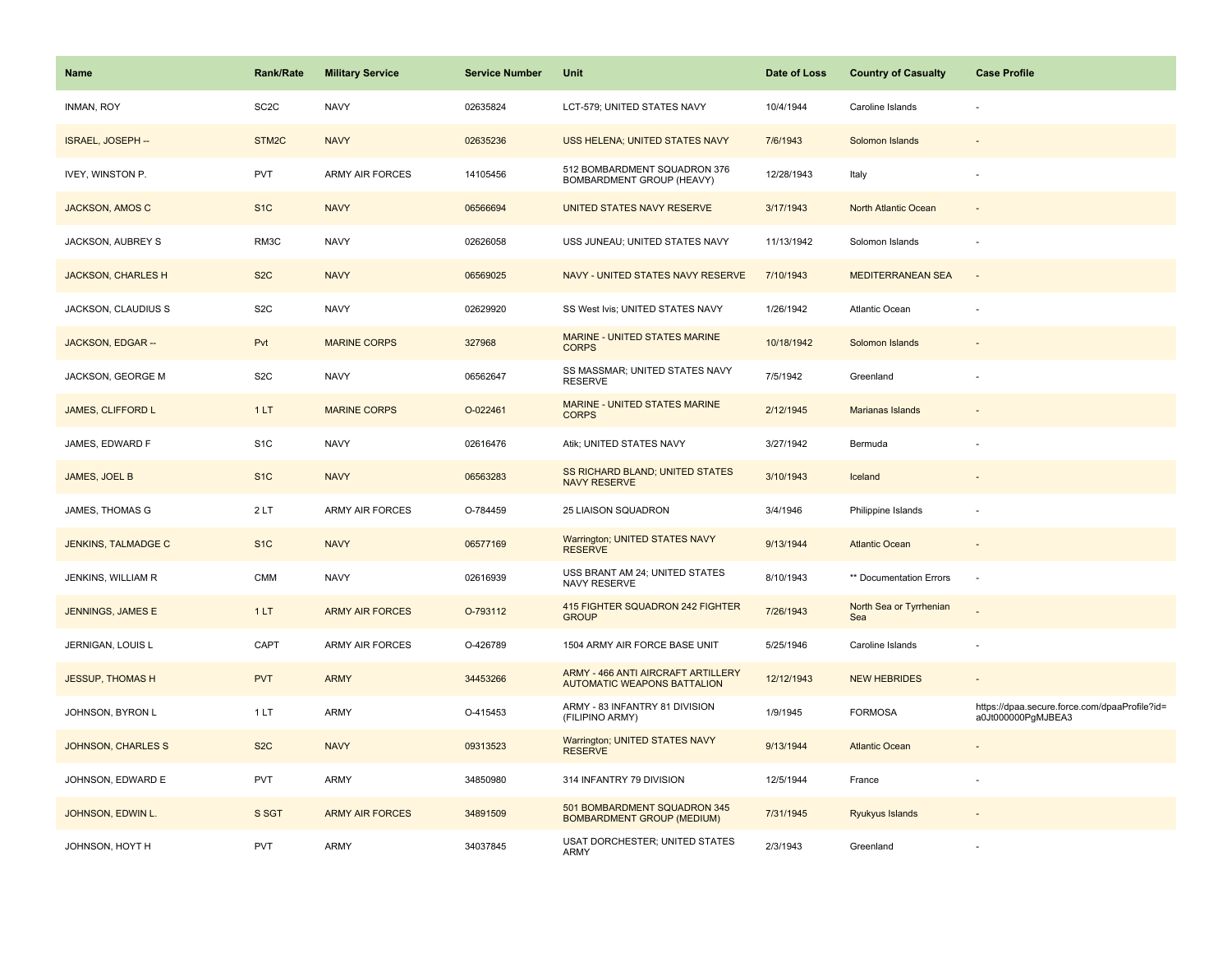| Name                         | Rank/Rate         | <b>Military Service</b> | <b>Service Number</b> | Unit                                                                  | Date of Loss | <b>Country of Casualty</b>              | <b>Case Profile</b>                                                 |
|------------------------------|-------------------|-------------------------|-----------------------|-----------------------------------------------------------------------|--------------|-----------------------------------------|---------------------------------------------------------------------|
| JOHNSON, JOHN D              | BM <sub>2</sub> C | <b>NAVY</b>             | 02656529              | ARISAN MARU; UNITED STATES NAVY                                       | 10/24/1944   | <b>Central/South Pacific</b><br>Theater |                                                                     |
| JOHNSON, JOSEPH --           | MATT1C            | <b>NAVY</b>             | 02625058              | Reuben James; UNITED STATES NAVY                                      | 10/31/1941   | Atlantic Ocean                          | ÷,                                                                  |
| JOHNSON, RICHARD --          | S <sub>1</sub> C  | <b>NAVY</b>             | 06578295              | <b>Underhill ; UNITED STATES NAVY</b><br><b>RESERVE</b>               | 7/24/1945    | <b>Philippine Sea</b>                   |                                                                     |
| JOHNSON, ROBERT L            | <b>PVT</b>        | ARMY                    | 34863771              | 81 TANK BATTALION 5 ARMORED<br><b>DIVISION</b>                        | 2/27/1945    | Germany                                 |                                                                     |
| <b>JOHNSON, THOMAS CHEEK</b> | <b>LTJG</b>       | <b>NAVY</b>             | O-124329              | UNITED STATES NAVY RESERVE                                            | 7/25/1943    | Solomon Islands                         |                                                                     |
| JOHNSON, THOMAS R            | S <sub>1</sub> C  | <b>NAVY</b>             | 02663792              | USS DUNCAN; UNITED STATES NAVY                                        | 10/12/1942   | Solomon Islands                         |                                                                     |
| JOHNSTON, JOHN CLAYTON       | 2LT               | <b>ARMY AIR FORCES</b>  | O-789918              | 7 FIGHTER SQUADRON 49 FIGHTER<br><b>GROUP</b>                         | 11/30/1942   | $\sim$                                  | https://dpaa.secure.force.com/dpaaProfile?id=<br>a0Jt0000000Xe7HEAS |
| JOLLIFF, JULIAN K            | LT /JG/           | <b>NAVY</b>             | O-157450              | UNITED STATES NAVY RESERVE                                            | 5/22/1944    | Pacific Ocean                           |                                                                     |
| JOLLY, ROME A                | <b>PVT</b>        | <b>ARMY</b>             | 34311924              | 351 INFANTRY 88 DIVISION                                              | 10/27/1944   | Italy                                   |                                                                     |
| JONES, ARNOLD G              | <b>PVT</b>        | ARMY                    | 34037593              | USAT DORCHESTER; UNITED STATES<br>ARMY                                | 2/3/1943     | Greenland                               |                                                                     |
| JONES, BART J                | <b>PVT</b>        | <b>ARMY</b>             | 34037133              | 66 REGIMENT 2 ARMORED DIVISION                                        | 7/28/1944    | France                                  |                                                                     |
| JONES, CARLAYNE --           | S <sub>2</sub> C  | <b>NAVY</b>             | 02637010              | UNITED STATES NAVY                                                    | 6/19/1944    | English Channel                         |                                                                     |
| JONES, CLIFTON CLEO          | S <sub>2</sub> C  | <b>NAVY</b>             | 02629799              | <b>Sims; UNITED STATES NAVY</b>                                       | 5/7/1942     | <b>Coral Sea</b>                        |                                                                     |
| JONES, HAMILTON --           | <b>ENS</b>        | <b>NAVY</b>             | O-130408              | UNITED STATES NAVY RESERVE                                            | 2/12/1944    | Virgin Islands                          |                                                                     |
| <b>JONES, HARRY</b>          | STM1C             | <b>NAVY</b>             | 06573363              | NAVY - UNITED STATES NAVY RESERVE                                     | 11/10/1944   | <b>ADMIRALTY ISLANDS</b>                | https://dpaa.secure.force.com/dpaaProfile?id=<br>a0Jt0000000Xfa0EAC |
| JONES, HERBERT V             | MAJ               | <b>ARMY AIR FORCES</b>  | O-464214              | HEADQUARTERS SQUADRON FIFTH AIR<br><b>FORCE</b>                       | 7/26/1946    | Japan/Okinawa                           |                                                                     |
| JONES, JAMES LINWOOD         | $\mathsf{AS}$     | <b>NAVY</b>             | 06561608              | UNITED STATES NAVY RESERVE                                            | 2/27/1942    | <b>Atlantic Ocean</b>                   |                                                                     |
| JONES, LINWOOD               | <b>PVT</b>        | <b>ARMY</b>             | 34452987              | ARMY - 466 ANTI AIRCRAFT ARTILLERY<br>AUTOMATIC WEAPONS BATTALION     | 11/26/1944   | NEW BRITAIN ISLAND                      | ÷,                                                                  |
| <b>JONES, MORRIS S</b>       | <b>CPL</b>        | <b>ARMY AIR FORCES</b>  | 34851202              | 883 BOMBARDMENT SQUADRON 500<br><b>BOMBARDMENT GROUP (VERY HEAVY)</b> | 1/4/1945     | Philippine Islands                      |                                                                     |
| JONES, OSCAR R               | COX               | <b>NAVY</b>             | 08338188              | LST-921; UNITED STATES NAVY<br><b>RESERVE</b>                         | 8/14/1944    | Atlantic Ocean                          |                                                                     |
| JONES, ROBERT R              | <b>PVT</b>        | <b>ARMY</b>             | 14039220              | 41 INFANTRY 2 ARMORED DIVISION                                        | 7/30/1944    | France                                  | $\sim$                                                              |
| JONES, ROY E                 | STM1C             | <b>NAVY</b>             | 02625405              | USS JOHN PENN; UNITED STATES NAVY                                     | 8/13/1943    | Solomon Islands                         |                                                                     |
| JONES, WILLIAM JAY           | F <sub>1C</sub>   | <b>NAVY</b>             | 02629515              | <b>UNITED STATES NAVY</b>                                             | 3/10/1943    | <b>Atlantic Ocean</b>                   |                                                                     |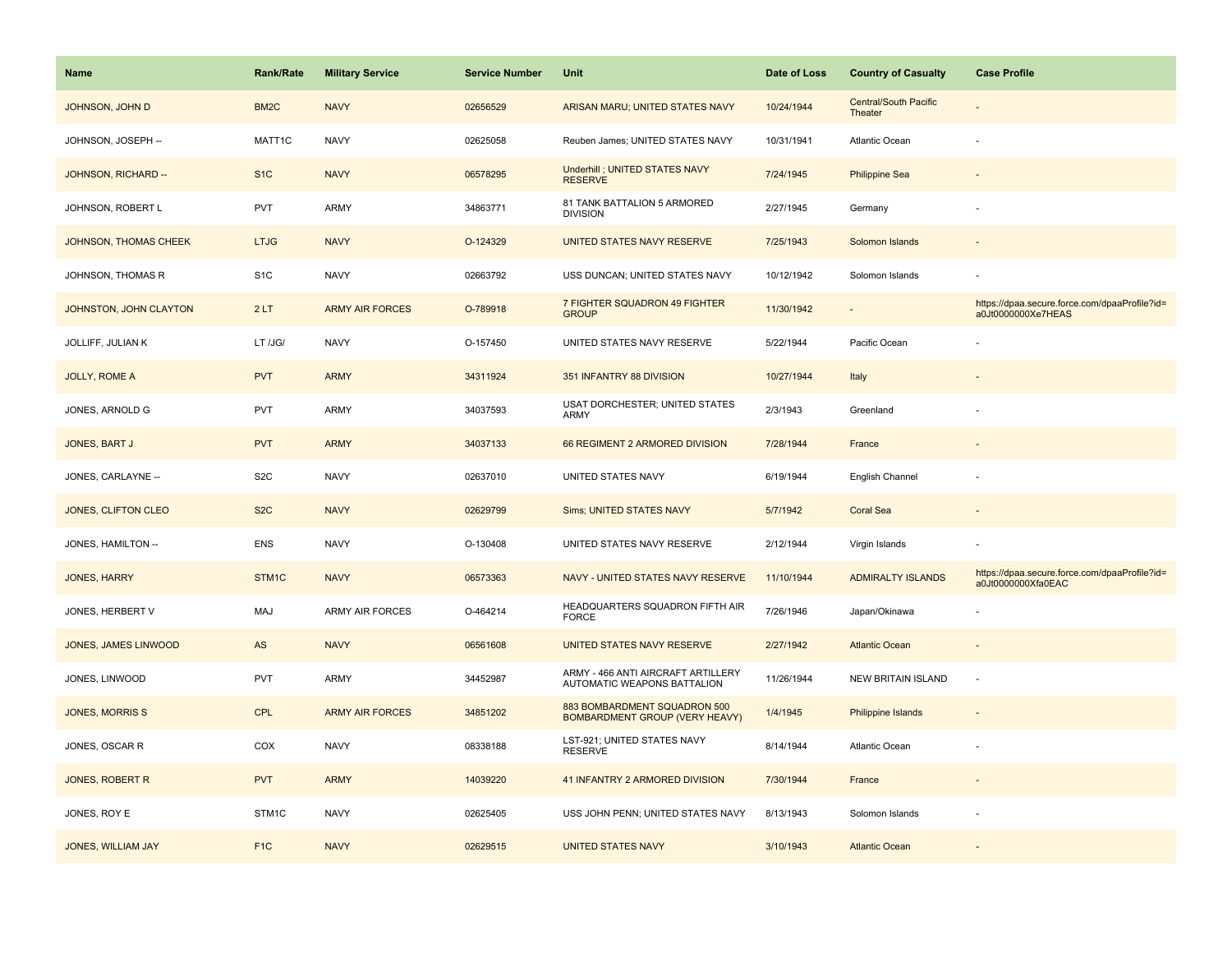| <b>Name</b>               | <b>Rank/Rate</b>  | <b>Military Service</b> | <b>Service Number</b> | Unit                                                              | Date of Loss | <b>Country of Casualty</b>              | <b>Case Profile</b>                                                 |
|---------------------------|-------------------|-------------------------|-----------------------|-------------------------------------------------------------------|--------------|-----------------------------------------|---------------------------------------------------------------------|
| JONES, WILLIE EVERETT     | S <sub>2</sub> C  | <b>NAVY</b>             | 02629453              | Yorktown; UNITED STATES NAVY                                      | 6/4/1942     | Midway Island                           |                                                                     |
| JORDAN, CARL F            | EM3C              | <b>NAVY</b>             | 08298443              | NAVY - UNITED STATES NAVY RESERVE                                 | 5/4/1945     | <b>RYUKYUS ISLANDS</b>                  | $\overline{\phantom{a}}$                                            |
| JORDAN, FRANCIS D         | CDR               | <b>NAVY</b>             | O-062589              | ARISAN MARU; UNITED STATES NAVY                                   | 10/24/1944   | Central/South Pacific<br>Theater        |                                                                     |
| JORDAN, JAKE I            | <b>PVT</b>        | <b>ARMY</b>             | 34460374              | <b>ARMY - 855 ENGINEERS BATTALION</b><br>(AVIATION)               | 11/11/1943   | <b>FIJI</b>                             |                                                                     |
| JORDAN, OSCAR R           | T SGT             | <b>ARMY AIR FORCES</b>  | 34303704              | 321 BOMBARDMENT SQUADRON 90<br>BOMBARDMENT GROUP (HEAVY)          | 8/17/1943    | New Guinea                              |                                                                     |
| JORDAN, OTIS M.           | <b>SGT</b>        | <b>ARMY AIR FORCES</b>  | 13042274              | 42 BOMBARDMENT SQUADRON 11<br><b>BOMBARDMENT GROUP (HEAVY)</b>    | 11/13/1943   | <b>Funafuti Atoll</b>                   | $\blacksquare$                                                      |
| JORDON, MAJOR B           | CPL               | <b>ARMY</b>             | 06923348              | ARMY - 803 ENGINEERS BATTALION<br>(AVIATION)                      | 12/6/1942    | PHILIPPINE ISLANDS                      | https://dpaa.secure.force.com/dpaaProfile?id=<br>a0Jt000000MvCReEAN |
| <b>JOYNER, HENRY C</b>    | HA <sub>1</sub> C | <b>NAVY</b>             | 02624191              | <b>NAVY - UNITED STATES NAVY</b>                                  | 12/14/1944   | PHILIPPINE ISLANDS                      | ÷,                                                                  |
| JOYNER, THOMAS K          | S <sub>2</sub> C  | <b>NAVY</b>             | 06576692              | NAVY - UNITED STATES NAVY RESERVE                                 | 3/19/1945    | <b>JAPAN</b>                            |                                                                     |
| <b>KEELS, ISAAC W</b>     | LT/JG/            | <b>NAVY</b>             | O-146105              | VF-18; NAVY - UNITED STATES NAVY<br><b>RESERVE</b>                | 10/13/1945   | <b>FORMOSA</b>                          |                                                                     |
| KEERANS, CHARLES L.       | <b>BRIG GE</b>    | <b>ARMY</b>             | O-012504              | HEADQUARTERS 82 AIRBORNE<br><b>DIVISION</b>                       | 7/11/1943    | Sicily                                  |                                                                     |
| <b>KEISTLER, CRAIG D</b>  | QM3C              | <b>NAVY</b>             | 09315435              | UNITED STATES NAVY RESERVE                                        | 4/12/1945    | <b>Central/South Pacific</b><br>Theater |                                                                     |
| <b>KELLAM, JAMES H</b>    | EM2C              | <b>NAVY</b>             | 06563118              | ESCOLAR; UNITED STATES NAVY<br><b>RESERVE</b>                     | 11/13/1944   | China Seas                              |                                                                     |
| <b>KELLEY, DONALD C</b>   | <b>T SGT</b>      | <b>ARMY AIR FORCES</b>  | 14053530              | 381 BOMBARDMENT SQUADRON 310<br><b>BOMBARDMENT GROUP (MEDIUM)</b> | 7/11/1944    | Sciacca                                 |                                                                     |
| KELLY, ARTHUR G           | T SGT             | ARMY AIR FORCES         | 06389562              | 89 BOMBARDMENT SQUADRON 3<br><b>BOMBARDMENT GROUP (LIGHT)</b>     | 5/25/1942    | New Guinea                              |                                                                     |
| <b>KELLY, BILLY P</b>     | S <sub>1</sub> C  | <b>NAVY</b>             | 02641723              | Drexler; UNITED STATES NAVY RESERVE                               | 5/28/1945    | Japan                                   |                                                                     |
| KELLY, JAMES WALKER       | STM1C             | <b>NAVY</b>             | 02625846              | USS WASP; UNITED STATES NAVY                                      | 9/15/1942    | Solomon Islands                         |                                                                     |
| KELLY, JOSEPHUS --        | S <sub>2</sub> C  | <b>NAVY</b>             | 06561647              | UNITED STATES NAVY RESERVE                                        | 9/13/1942    | <b>Baltic Sea</b>                       |                                                                     |
| <b>KENDALL, JAMES B</b>   | 1LT               | ARMY AIR FORCES         | O-417158              | 343 BOMBARDMENT SQUADRON 98<br>BOMBARDMENT GROUP (HEAVY)          | 6/24/1943    | Mediterranean Sea                       | ÷,                                                                  |
| <b>KENION, NED C</b>      | TEC <sub>5</sub>  | <b>ARMY</b>             | 34318705              | <b>ARMY - 855 ENGINEERS BATTALION</b><br>(AVIATION)               | 11/12/1943   | <b>FIJI</b>                             |                                                                     |
| <b>KENNEDY, HAROLD R</b>  | LT /JG/           | <b>NAVY</b>             | O-337469              | USS SHANGRI LA; UNITED STATES<br>NAVY RESERVE                     | 6/2/1945     | Japan                                   |                                                                     |
| <b>KENNEDY, WILLIAM H</b> | S <sub>1</sub> C  | <b>NAVY</b>             | 08345160              | HULL; UNITED STATES NAVY RESERVE                                  | 12/18/1944   | <b>Philippine Sea</b>                   | https://dpaa.secure.force.com/dpaaProfile?id=<br>a0Jt0000000Xf0zEAC |
| KENT, WILLIAM O           | T SGT             | ARMY AIR FORCES         | 14049656              | 24 BOMBARDMENT SQUADRON 6<br>BOMBARDMENT GROUP (VERY HEAVY)       | 5/24/1945    | Marianas Islands                        |                                                                     |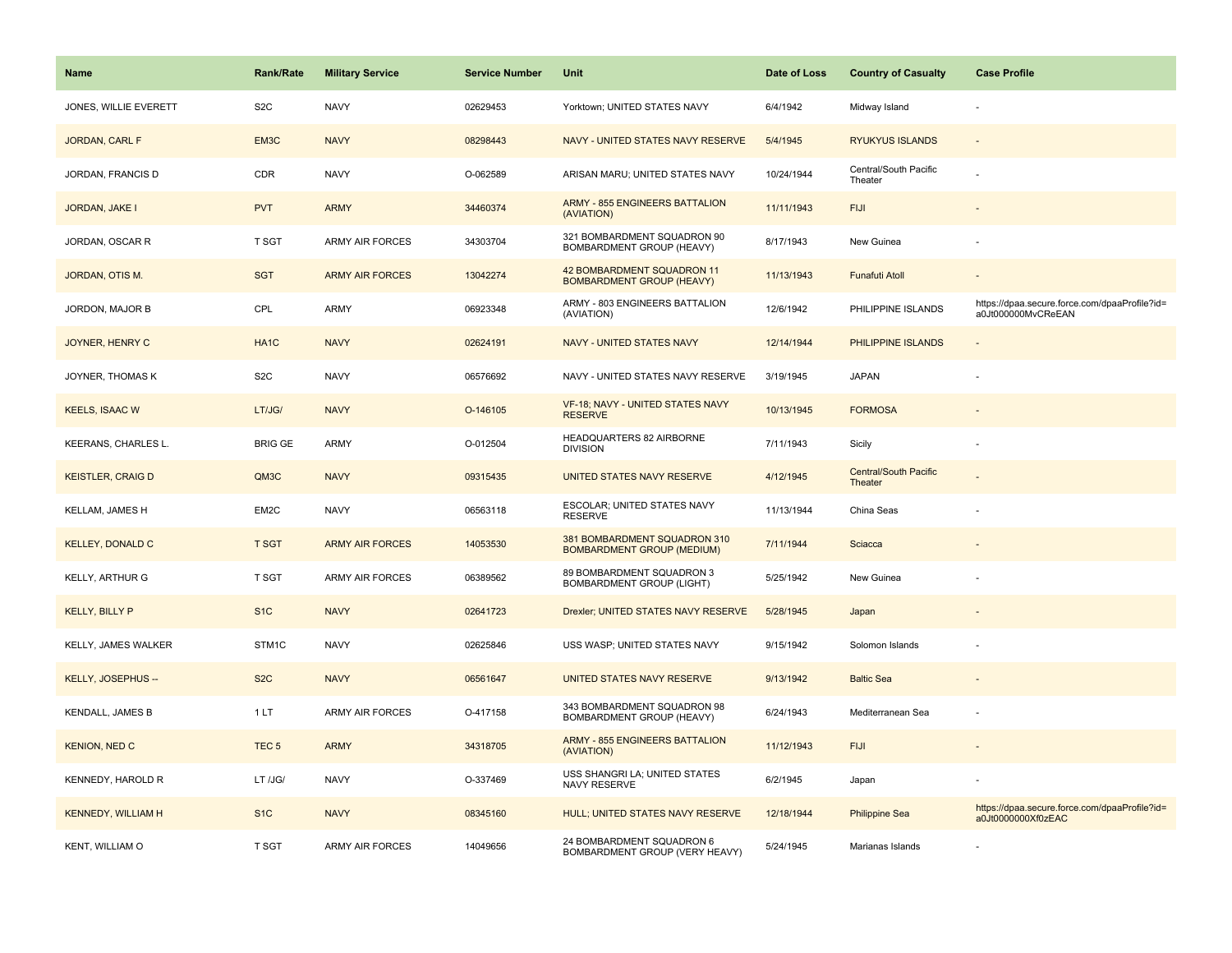| <b>Name</b>                | <b>Rank/Rate</b>   | <b>Military Service</b> | <b>Service Number</b> | Unit                                                           | Date of Loss | <b>Country of Casualty</b> | <b>Case Profile</b>                                                 |
|----------------------------|--------------------|-------------------------|-----------------------|----------------------------------------------------------------|--------------|----------------------------|---------------------------------------------------------------------|
| KERR, JOHN P.              | 2LT                | <b>ARMY AIR FORCES</b>  | O-830613              | <b>AIR CORPS</b>                                               | 11/7/1944    | Guinea-Bissau              |                                                                     |
| KETNER, RUSSELL H          | S SGT              | ARMY AIR FORCES         | 14166181              | 431 BOMBARDMENT SQUADRON 11<br>BOMBARDMENT GROUP (HEAVY)       | 5/29/1944    | Marianas Islands           |                                                                     |
| <b>KEYLON, CARL JAMES</b>  | F <sub>1C</sub>    | <b>NAVY</b>             | 02622799              | <b>INGRAHAM; UNITED STATES NAVY</b>                            | 8/22/1942    | Nova Scotia                |                                                                     |
| KIMBALL, RALPH F           | FC <sub>1</sub> C  | <b>NAVY</b>             | 02618227              | PICKEREL; UNITED STATES NAVY                                   | 5/6/1943     | Sea of Japan               |                                                                     |
| KIME, CARL F               | <b>PFC</b>         | <b>ARMY</b>             | 14034785              | 112 INFANTRY 28 DIVISION                                       | 11/9/1945    | Germany                    |                                                                     |
| KING, CLARENCE             | STM2C              | <b>NAVY</b>             | 09708132              | NAVY - UNITED STATES NAVY RESERVE                              | 7/30/1945    | PHILIPPINE SEA             |                                                                     |
| KING, JOHN W               | LT.                | <b>NAVY</b>             | O-078617              | <b>UNITED STATES NAVY</b>                                      | 8/15/1942    | Pacific Ocean              |                                                                     |
| KING, LEWIS MEYER          | F <sub>1</sub> C   | <b>NAVY</b>             | 02623778              | USS Arizona; UNITED STATES NAVY                                | 12/7/1941    | Hawaiian Islands           | https://dpaa.secure.force.com/dpaaProfile?id=<br>a0Jt00000004oLHEAY |
| KING, PHILLIP E            | MM3C               | <b>NAVY</b>             | 06577149              | Callaghan; UNITED STATES NAVY<br><b>RESERVE</b>                | 7/29/1945    | Japan                      |                                                                     |
| KIRK, JAMES --             | <b>PVT</b>         | ARMY                    | 34673669              | 582 ENGINEERS DUMILITARY POLICE<br><b>TRUCK COMPANY</b>        | 6/15/1944    | France                     |                                                                     |
| <b>KIRKMAN, ORA L</b>      | TEC <sub>5</sub>   | <b>ARMY</b>             | 14049021              | <b>ARMY - 454 ORDNANCE COMPANY</b><br>(AVIATION)               | 5/19/1942    | PHILIPPINE ISLANDS         | https://dpaa.secure.force.com/dpaaProfile?id=<br>a0Jt000001nzQb6EAE |
| KIRSTEIN, ALVIN E          | LT.                | <b>NAVY</b>             | O-102462              | SHARK (SS-314); UNITED STATES NAVY<br><b>RESERVE</b>           | 10/24/1944   | China Seas                 |                                                                     |
| KIVETT, IRA L              | AMM <sub>1</sub> C | <b>NAVY</b>             | 02623694              | <b>UNITED STATES NAVY</b>                                      | 11/23/1943   | <b>Atlantic Ocean</b>      |                                                                     |
| KNIGHT, LAURIN S           | 2d Lt              | <b>ARMY AIR FORCES</b>  | O-2001403             | 720 BOMBARDMENT SQUADRON 450<br>BOMBARDMENT GROUP (HEAVY)      | 3/9/1945     | Adriatic Sea               |                                                                     |
| <b>KNIGHT, RUFUS M</b>     | COX                | <b>NAVY</b>             | 06585017              | NAVY - UNITED STATES NAVY RESERVE                              | 1/7/1945     | PHILIPPINE ISLANDS         | $\blacksquare$                                                      |
| KNIGHT, THOMAS M           | CPL                | <b>ARMY AIR FORCES</b>  | 14049667              | 400 BOMBARDMENT SQUADRON 90<br>BOMBARDMENT GROUP (HEAVY)       | 6/6/1945     | Philippine Islands         | ÷,                                                                  |
| <b>KNOTT, LEONARD H</b>    | <b>CAPT</b>        | <b>ARMY AIR FORCES</b>  | O-412508              | 45 BOMBARDMENT SQUADRON 40<br><b>BOMBARDMENT GROUP (HEAVY)</b> | 5/9/1943     | Pacific Ocean              |                                                                     |
| KNOX, SAMUEL E             | WT3C               | <b>NAVY</b>             | 06570342              | PRINGLE; UNITED STATES NAVY<br><b>RESERVE</b>                  | 4/16/1945    | Philippine Sea             |                                                                     |
| <b>KORNEGAY, WILLIAM S</b> | ST <sub>3</sub> C  | <b>NAVY</b>             | 02624903              | USS WASP; UNITED STATES NAVY                                   | 9/15/1942    | Solomon Islands            |                                                                     |
| KRAYNICK, JASPER J         | 1LT                | <b>ARMY AIR FORCES</b>  | O-426398              | 417 BOMBARDMENT SQUADRON 25<br>BOMBARDMENT GROUP (MEDIUM)      | 10/31/1943   | Puerto Rico                |                                                                     |
| KUYKENDALL, HARRY L        | 1LT                | <b>ARMY</b>             | O-354598              | <b>INFANTRY</b>                                                | 12/31/1941   | <b>Philippine Islands</b>  |                                                                     |
| LAEL, FRANCIS V            | 1LT                | <b>ARMY AIR FORCES</b>  | O-667525              | 723 BOMBARDMENT SQUADRON 450<br>BOMBARDMENT GROUP (HEAVY)      | 4/5/1944     | Rumania                    |                                                                     |
| <b>LAKEY, GEORGE W</b>     | S <sub>1</sub> C   | <b>NAVY</b>             | 06574923              | HARDER; UNITED STATES NAVY<br><b>RESERVE</b>                   | 8/24/1944    | <b>Philippine Islands</b>  |                                                                     |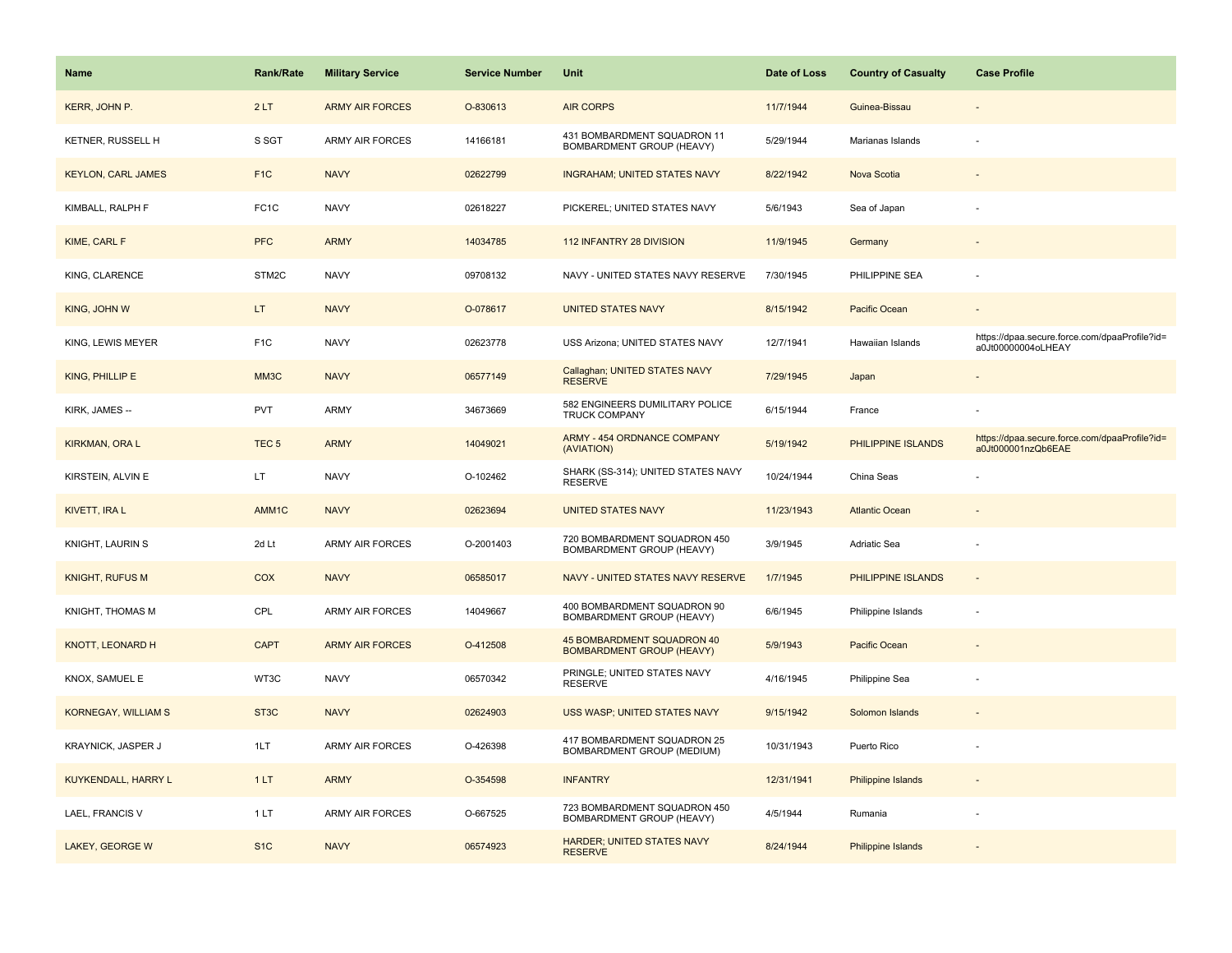| <b>Name</b>                | <b>Rank/Rate</b>  | <b>Military Service</b>     | <b>Service Number</b> | Unit                                                                                                | Date of Loss | <b>Country of Casualty</b>       | <b>Case Profile</b>      |
|----------------------------|-------------------|-----------------------------|-----------------------|-----------------------------------------------------------------------------------------------------|--------------|----------------------------------|--------------------------|
| LAMB, VERNON E             | <b>PVT</b>        | <b>ARMY</b>                 | 07085206              | <b>14 INFANTRY REGIMENT</b>                                                                         | 3/21/1941    | Panama                           |                          |
| LAMBERT, CLARENCE F        | S <sub>2</sub> C  | <b>NAVY</b>                 | 08338533              | Warrington; UNITED STATES NAVY<br><b>RESERVE</b>                                                    | 9/13/1944    | Bermuda                          |                          |
| LAMBETH, ALSEN CLYDE       | WT2C              | <b>NAVY</b>                 | 02619765              | INGRAHAM; UNITED STATES NAVY                                                                        | 8/22/1942    | Nova Scotia                      |                          |
| <b>LAMBETH, WATSON D</b>   | S <sub>1</sub> C  | <b>NAVY</b>                 | 09692504              | NAVY - UNITED STATES NAVY RESERVE                                                                   | 9/29/1945    | PHILIPPINE ISLANDS               | $\overline{\phantom{a}}$ |
| LANCASTER, HENRY F         | S <sub>1</sub> C  | <b>NAVY</b>                 | 02624740              | Langley; UNITED STATES NAVY                                                                         | 3/1/1942     | Indian Ocean                     |                          |
| <b>LANCASTER, MARVIN E</b> | <b>CAPT</b>       | <b>ARMY AIR FORCES</b>      | O-421934              | 64 FIGHTER SQUADRON 57 FIGHTER<br><b>GROUP</b>                                                      | 11/2/1942    | Libya                            | $\overline{\phantom{a}}$ |
| LANE, GEORGE W             | S <sub>2</sub> C  | <b>NAVY</b>                 | 02639284              | REID; UNITED STATES NAVY RESERVE                                                                    | 12/11/1944   | Central/South Pacific<br>Theater |                          |
| LANG, JAMES B              | MM1               | <b>NAVY</b>                 | 02624372              | <b>UNITED STATES NAVY</b>                                                                           | 10/25/1944   | <b>Philippine Sea</b>            |                          |
| LANGDON, JULIAN C          | T SGT             | ARMY AIR FORCES             | 06389675              | 20 COMBAT MAP SQUADRON 6 PHOTO<br><b>GROUP</b>                                                      | 1/11/1945    | Philippine Islands               |                          |
| LANIER, ROY --             | <b>GUN</b>        | <b>NAVY</b>                 | 00202263              | USS JUNEAU; UNITED STATES NAVY                                                                      | 11/13/1942   | Solomon Islands                  |                          |
| LARSON, LEROY M            | COX               | <b>NAVY</b>                 | 06382224              | UNITED STATES NAVY RESERVE                                                                          | 3/17/1943    | North Atlantic Ocean             |                          |
| LATHAM, CLARENCE B.        | <b>CPHMA</b>      | <b>NAVY</b>                 | 2954191               | <b>UNITED STATES NAVY</b>                                                                           | 11/23/1943   | New Caledonia                    |                          |
| LAUGHLIN, CLARENCE H       | <b>PVT</b>        | <b>ARMY AIR FORCES</b>      | 14053410              | 8 ANTISUB SQUADRON                                                                                  | 12/10/1942   | Caribbean Sea                    |                          |
| LAW, JAMES E               | <b>CPL</b>        | <b>ARMY</b>                 | 34674656              | ARMY - 1896 ENGINEERS BATTALION<br>(AVIATION)                                                       | 1/12/1945    | <b>CHINA SEAS</b>                | $\overline{a}$           |
| LAWING, GEORGE A           | S <sub>1</sub> C  | <b>NAVY</b>                 | 08296889              | Warrington; UNITED STATES NAVY<br><b>RESERVE</b>                                                    | 9/13/1944    | Atlantic Ocean                   |                          |
| LAWS, DON R                | S <sub>1</sub> C  | <b>NAVY</b>                 | 06570917              | UNITED STATES NAVY RESERVE                                                                          | 4/28/1943    | <b>Atlantic Ocean</b>            |                          |
| LAWSON, WILLIAM V          | PFC               | <b>ARMY</b>                 | 20453694              | 12 INFANTRY 4 DIVISION                                                                              | 7/14/1945    | France                           | ÷,                       |
| LEA, WILLIAM T             | SF <sub>2</sub> C | <b>NAVY</b>                 | 02658947              | Rowan; UNITED STATES NAVY                                                                           | 9/11/1943    | North or Tyrrhenian Seas         |                          |
| LEAR, RALPH B              | Pfc               | ARMY                        | 7007763               | 803 ENGINEERS BATTALION (AVIATION)                                                                  | 6/1/1942     | Philippine Islands               |                          |
| <b>LEARY, JAMES S</b>      | 1LT               | <b>MARINE CORPS RESERVE</b> | O-020110              | Company G, 2d Battalion, 23rd Marines, 4th<br>Marine Division, UNITED STATES MARINE<br><b>CORPS</b> | 7/6/1944     | <b>SAIPAN</b>                    | $\sim$                   |
| LEDFORD, MOORE J.          | Y1                | <b>NAVY</b>                 | 2614745               | GRUNION; UNITED STATES NAVY                                                                         | 8/1/1942     | Aleutian Islands                 | $\overline{\phantom{a}}$ |
| LEE, CARL P                | <b>T SGT</b>      | <b>ARMY AIR FORCES</b>      | 14123992              | 755 BOMBARDMENT SQUADRON 458<br><b>BOMBARDMENT GROUP (HEAVY)</b>                                    | 3/16/1944    | <b>English Channel</b>           |                          |
| LEGGETT, CLARENCE J        | MM1C              | <b>NAVY</b>                 | 02625658              | ALBERT W. GRANT; UNITED STATES<br><b>NAVY</b>                                                       | 10/25/1944   | Philippine Islands               |                          |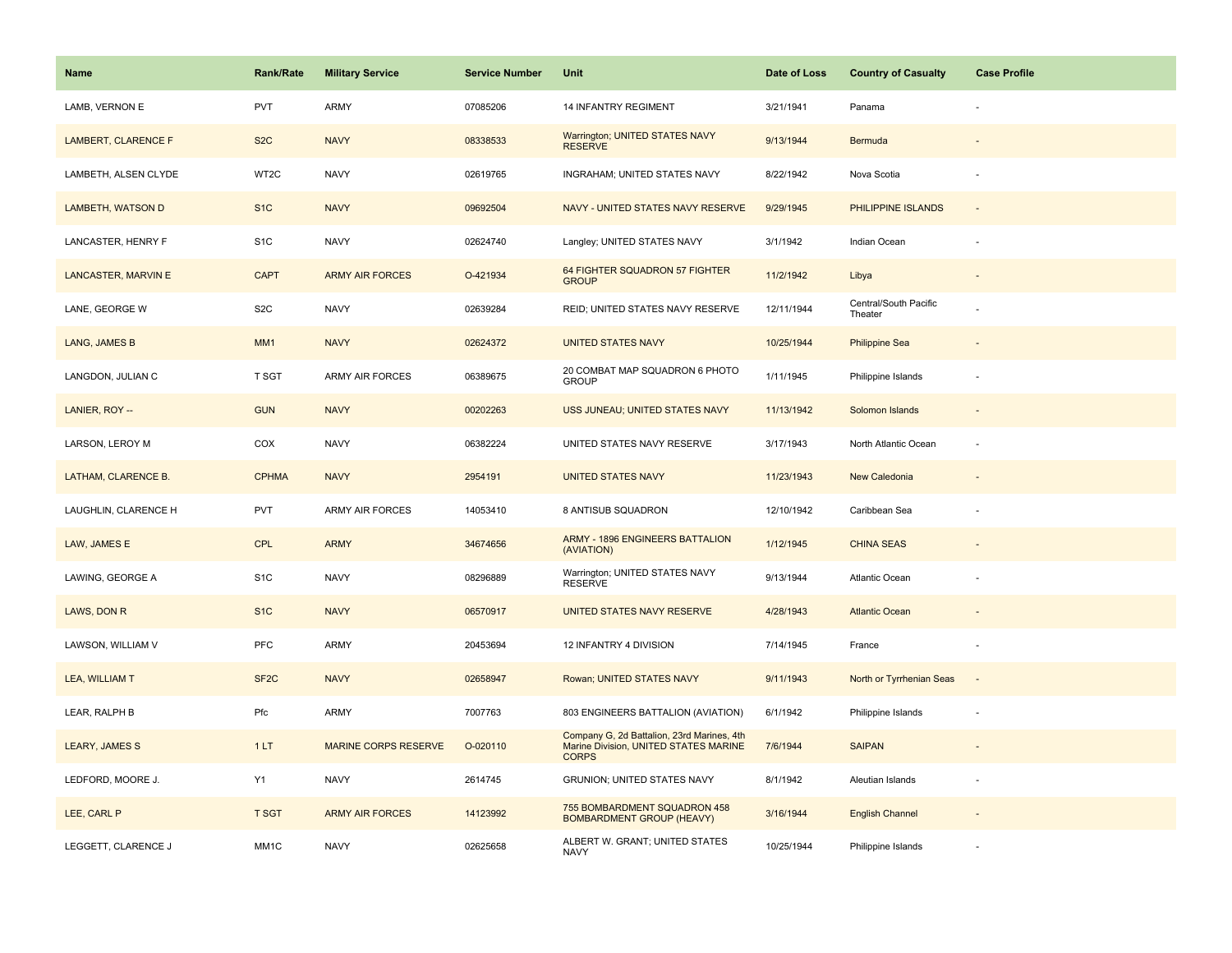| <b>Name</b>              | Rank/Rate          | <b>Military Service</b> | <b>Service Number</b> | Unit                                                                    | Date of Loss | <b>Country of Casualty</b> | <b>Case Profile</b>                                                 |
|--------------------------|--------------------|-------------------------|-----------------------|-------------------------------------------------------------------------|--------------|----------------------------|---------------------------------------------------------------------|
| LEGGETT, JOHN GOLDIE     | BM <sub>2</sub> C  | <b>NAVY</b>             | 02622157              | <b>USS Arizona; UNITED STATES NAVY</b>                                  | 12/7/1941    | Hawaiian Islands           | https://dpaa.secure.force.com/dpaaProfile?id=<br>a0Jt0000000BSRAEA4 |
| LEICESTER, LLOYD T       | T SGT              | <b>ARMY AIR FORCES</b>  | 06849749              | SHINYO MARU; 28 BOMBARDMENT<br>SQUADRON 19 BOMBARDMENT GROUP<br>(HEAVY) | 9/7/1944     | Philippine Islands         |                                                                     |
| <b>LEONARD, ARCHIE L</b> | <b>PFC</b>         | <b>ARMY</b>             | 34435143              | LST-282; 977 FIELD ARTILLERY<br><b>BATTALION</b>                        | 8/15/1944    | France                     |                                                                     |
| LEWIS, DAVID W.          | CPL                | <b>MARINE CORPS</b>     | 00342419              | MARINE - UNITED STATES MARINE<br><b>CORPS</b>                           | 7/21/1944    | Marianas Islands           |                                                                     |
| LEWIS, JAMES G           | S <sub>1</sub> C   | <b>NAVY</b>             | 09320914              | Drexler; UNITED STATES NAVY RESERVE                                     | 5/28/1945    | Japan                      |                                                                     |
| LEWIS, JAMES J.          | S SGT              | <b>ARMY AIR FORCES</b>  | 34664540              | 570 BOMBARDMENT SQUADRON 390<br>BOMBARDMENT GROUP (HEAVY)               | 5/28/1944    | Germany                    |                                                                     |
| LEWIS, JOSEPH C          | S SGT              | <b>ARMY</b>             | 34008115              | 120 INFANTRY 30 DIVISION                                                | 12/25/1944   | Belgium                    |                                                                     |
| LILLY, JOSEPH H          | TEC <sub>5</sub>   | <b>ARMY</b>             | 34450871              | CIVIL AFFAIRS CORPS                                                     | 1/20/1945    | Solomon Islands            |                                                                     |
| LINDSAY, PAUL --         | STM <sub>1C</sub>  | <b>NAVY</b>             | 02635558              | Plymouth; UNITED STATES NAVY                                            | 8/5/1943     | <b>Atlantic Ocean</b>      | https://dpaa.secure.force.com/dpaaProfile?id=<br>a0Jt0000000Xdn3EAC |
| LINN, EUGENE M           | S SGT              | <b>ARMY AIR FORCES</b>  | 34085998              | 864 BOMBARDMENT SQUADRON 494<br>BOMBARDMENT GROUP (HEAVY)               | 7/25/1945    | China Seas                 |                                                                     |
| LISK, JAMES A            | <b>PVT</b>         | <b>ARMY</b>             | 14049248              | <b>ARISAN MARU; 454 ORDNANCE</b><br><b>COMPANY (AVIATION)</b>           | 10/24/1944   | <b>China Seas</b>          |                                                                     |
| LITTLE, DOCK --          | AMM2C              | <b>NAVY</b>             | 06567225              | FRANKLIN; UNITED STATES NAVY<br><b>RESERVE</b>                          | 3/19/1945    | Japan                      |                                                                     |
| LITTLE, PHILIP P         | <b>PVT</b>         | <b>ARMY</b>             | 34172170              | <b>13 REGIMENT 1 ARMORED DIVISION</b>                                   | 12/2/1942    | Tunisia                    |                                                                     |
| LITTLE, ROOSEVELT        | PFC                | ARMY                    | 34460440              | ARMY - 855 ENGINEERS BATTALION<br>(AVIATION)                            | 11/11/1943   | FIJI                       |                                                                     |
| LITTLEJOHN, JAMES M      | S <sub>1C</sub>    | <b>NAVY</b>             | 02640257              | Drexler; UNITED STATES NAVY RESERVE                                     | 5/28/1945    | Japan                      |                                                                     |
| LIVINGSTON, DAVID F      | S <sub>2</sub> C   | <b>NAVY</b>             | 06560608              | USS VINCENNES; UNITED STATES NAVY<br><b>RESERVE</b>                     | 8/9/1942     | Solomon Islands            |                                                                     |
| LLOYD, GILBERT D         | <b>SGT</b>         | <b>ARMY AIR FORCES</b>  | 34430946              | 703 BOMBARDMENT SQUADRON 445<br><b>BOMBARDMENT GROUP (HEAVY)</b>        | 12/30/1943   | <b>English Channel</b>     |                                                                     |
| LLOYD, LONNIE W          | BM <sub>2</sub> C  | <b>NAVY</b>             | 06562068              | UNITED STATES NAVY RESERVE                                              | 5/5/1945     | Atlantic Ocean             |                                                                     |
| LLOYD, ROBERT W          | MOMM <sub>2C</sub> | <b>NAVY</b>             | 02629324              | <b>SCORPION; UNITED STATES NAVY</b>                                     | 2/22/1944    | <b>China Seas</b>          |                                                                     |
| LOCKWOOD, EUGENE A       | <b>PVT</b>         | ARMY                    | 34606050              | 407 INFANTRY 102 DIVISION                                               | 12/1/1944    | Germany                    |                                                                     |
| LONG, BENJAMIN FRANKLIN  | <b>CY</b>          | <b>NAVY</b>             | 02612151              | <b>USS Arizona; UNITED STATES NAVY</b>                                  | 12/7/1941    | Hawaiian Islands           | https://dpaa.secure.force.com/dpaaProfile?id=<br>a0Jt000000mzmkjEAA |
| LONG, ROBERT H           | <b>PVT</b>         | <b>ARMY</b>             | 34857664              | SS Leopoldville; 264 INFANTRY 66<br><b>DIVISION</b>                     | 12/24/1944   | English Channel            |                                                                     |
| LOVEDAHL, JOHN O         | 2LT                | <b>ARMY AIR FORCES</b>  | O-666051              | 75 BOMBARDMENT SQUADRON 42<br><b>BOMBARDMENT GROUP (MEDIUM)</b>         | 4/22/1943    | New Caledonia              |                                                                     |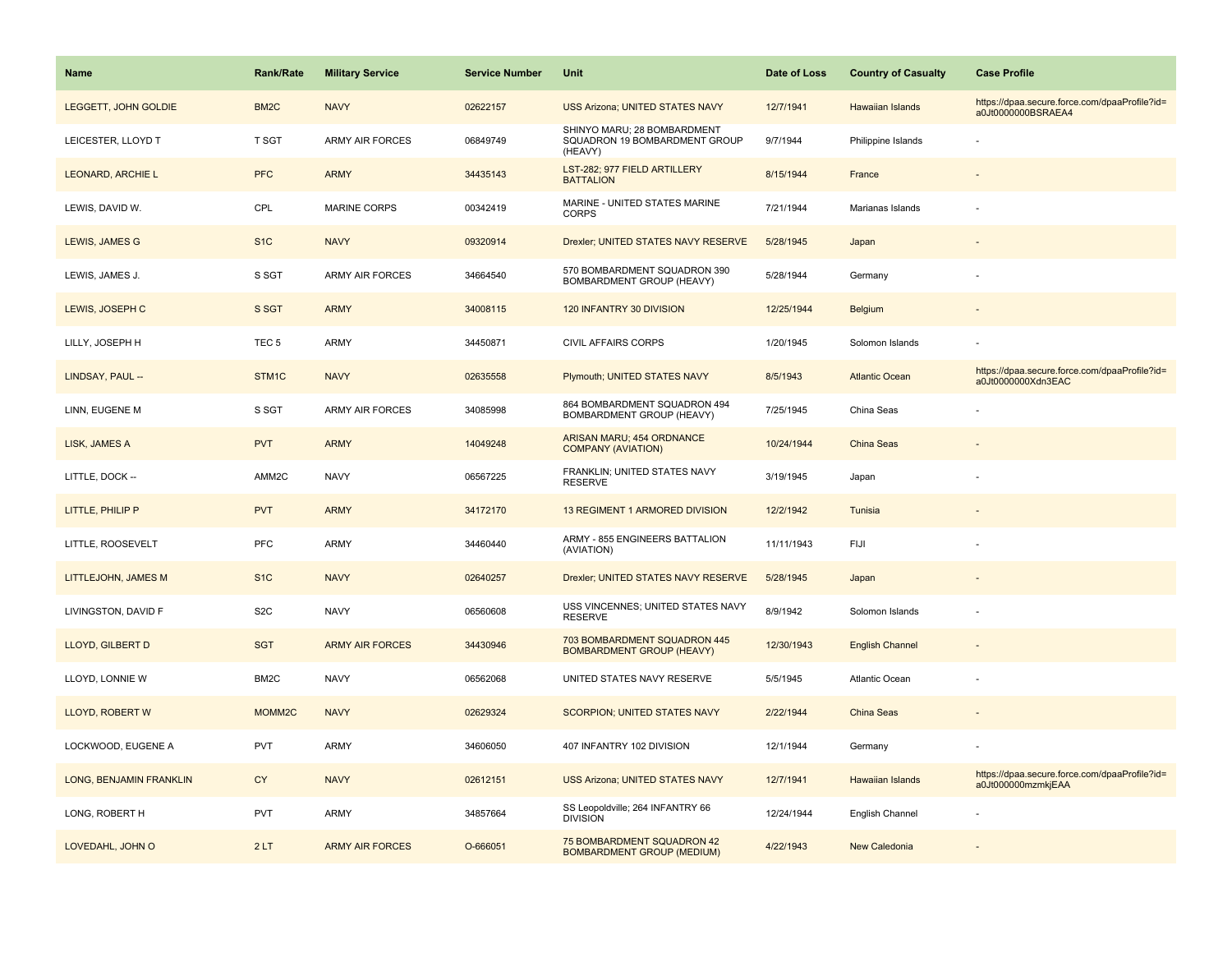| <b>Name</b>                  | <b>Rank/Rate</b> | <b>Military Service</b> | <b>Service Number</b> | Unit                                                                | Date of Loss | <b>Country of Casualty</b>                   | <b>Case Profile</b>                                                 |
|------------------------------|------------------|-------------------------|-----------------------|---------------------------------------------------------------------|--------------|----------------------------------------------|---------------------------------------------------------------------|
| LOVEGROVE, EDWIN C           | S <sub>2</sub> C | <b>NAVY</b>             | 02635385              | UNITED STATES NAVY                                                  | 5/27/1942    | Caribbean Sea                                |                                                                     |
| LOVETTE, WILLIAM A           | <b>CPL</b>       | <b>ARMY AIR FORCES</b>  | 14187747              | 831 BOMBARDMENT SQUADRON 485<br><b>BOMBARDMENT GROUP (HEAVY)</b>    | 4/20/1944    | Mediterranean Sea                            |                                                                     |
| LOVINGOOD, WILLARD J         | 1LT              | <b>ARMY AIR FORCES</b>  | O-662460              | 446 BOMBARDMENT SQUADRON 321<br>BOMBARDMENT GROUP (MEDIUM)          | 4/5/1943     | Mediterranean Sea                            |                                                                     |
| LOWE, NOEL L.                | <b>CPL</b>       | <b>ARMY AIR FORCES</b>  | 34608243              | <b>HEADQUARTERS SQUADRON 5 AIR</b><br><b>FORCE SERVICES COMMAND</b> | 7/8/1944     | New Guinea                                   |                                                                     |
| LOWRY, WADE H.               | 2LT              | <b>ARMY AIR FORCES</b>  | O-431682              | 30 BOMBARDMENT SQUADRON 19<br>BOMBARDMENT GROUP (HEAVY)             | 10/5/1942    | New Britain Island                           |                                                                     |
| <b>LUCAS, WILLIAM GUY</b>    | <b>SGT</b>       | <b>MARINE CORPS</b>     | 00470875              | <b>MARINE - UNITED STATES MARINE</b><br><b>CORPS</b>                | 5/1/1944     | <b>Marshall Islands</b>                      | https://dpaa.secure.force.com/dpaaProfile?id=<br>a0Jt000001mNsmUEAS |
| LYDA, KERMIT L               | AOMT2C           | <b>NAVY</b>             | 09314212              | NAVY - UNITED STATES NAVY RESERVE                                   | 2/21/1945    | <b>BONIN &amp; VOLCANO</b><br><b>ISLANDS</b> |                                                                     |
| <b>LYERLY, JAMES A</b>       | S SGT            | <b>ARMY AIR FORCES</b>  | 34467561              | 55 SQUADRON 375 TROOP CARRIER<br><b>GROUP</b>                       | 5/26/1945    | Philippine Islands                           |                                                                     |
| LYTLE, HORACE P              | TM3C             | <b>NAVY</b>             | 06575945              | GOLET; UNITED STATES NAVY<br><b>RESERVE</b>                         | 7/12/1944    | Japan                                        |                                                                     |
| LYTLE, WILLARD MARVIN        | <b>CPL</b>       | <b>MARINE CORPS</b>     | 00409922              | <b>MARINE - UNITED STATES MARINE</b><br><b>CORPS</b>                | 3/22/1944    | <b>New Britain Island</b>                    |                                                                     |
| LYTTLE, HOUSTON --           | TEC <sub>4</sub> | ARMY                    | 34660148              | 484 ANTI AIRCRAFT ARTILLERY<br>AUTOMATIC WEAPONS BATTALION          | 7/29/1945    | Burma                                        |                                                                     |
| MACKIE, WILEY T              | LT /JG/          | <b>NAVY</b>             | O-165677              | <b>UNITED STATES NAVY</b>                                           | 9/11/1943    | North or Tyrrhenian Seas                     | $\sim$                                                              |
| <b>MALPASS, MARION L</b>     | S SGT            | ARMY AIR FORCES         | 06387161              | 34 PURSUIT SQUADRON 24 PURSUIT<br><b>GROUP</b>                      | 10/7/1942    | Philippine Islands                           | https://dpaa.secure.force.com/dpaaProfile?id=<br>a0Jt0000000LlfjEAC |
| <b>MARKHAM, JOSEPH T</b>     | 2LT              | <b>ARMY AIR FORCES</b>  | O-679914              | 65 FIGHTER SQUADRON 57 FIGHTER<br><b>GROUP</b>                      |              | Corsica                                      |                                                                     |
| MARKLIN, ALBERT C.           | 2d Lt            | <b>ARMY AIR FORCES</b>  | O-2067022             | 20TH ARMY AIR FORCE - 462 FIGHTER<br>SQUADRON 506 FIGHTER GROUP     | 7/13/1945    | Bonin & Volcano Islands                      |                                                                     |
| MARSHALL, ANDREW D           | 1LT              | <b>ARMY AIR FORCES</b>  | O-824835              | 301 FIGHTER SQUADRON 332 FIGHTER<br><b>GROUP</b>                    | 12/30/1945   | Germany                                      | https://dpaa.secure.force.com/dpaaProfile?id=<br>a0Jt0000000XeSuEAK |
| MARSHALL, HUNTER --          | ENS              | <b>NAVY</b>             | O-103623              | UNITED STATES NAVY RESERVE                                          | 6/9/1942     | Caribbean Sea                                |                                                                     |
| <b>MARSHBURN, WALLACE B</b>  | AMM3C            | <b>NAVY</b>             | 06563231              | UNITED STATES NAVY RESERVE                                          | 9/2/1943     | France                                       |                                                                     |
| MARTIN, ROBERT W             | 1LT              | ARMY AIR FORCES         | O-790372              | 381 BOMBARDMENT SQUADRON 310<br>BOMBARDMENT GROUP (MEDIUM)          | 2/23/1943    | Mediterranean Sea                            |                                                                     |
| <b>MARTIN, THOMAS EDWARD</b> | EM <sub>1C</sub> | <b>NAVY</b>             | 02417571              | <b>GRUNION: UNITED STATES NAVY</b>                                  | 8/1/1942     | Aleutian Islands                             |                                                                     |
| MASSENGILL, JAMES H          | S SGT            | <b>ARMY AIR FORCES</b>  | 34464059              | 408 BOMBARDMENT SQUADRON 22<br>BOMBARDMENT GROUP (HEAVY)            | 10/25/1944   | Netherlands East Indies                      |                                                                     |
| <b>MASSEY, ROBERT B</b>      | <b>PVT</b>       | <b>ARMY</b>             | 34770644              | SS Leopoldville; 262 INFANTRY 66<br><b>DIVISION</b>                 | 12/24/1944   | <b>English Channel</b>                       |                                                                     |
| MASTERS, CLARENCE E          | S <sub>1</sub> C | <b>NAVY</b>             | 08297194              | UNITED STATES NAVY RESERVE                                          | 7/26/1944    | North Atlantic Ocean                         |                                                                     |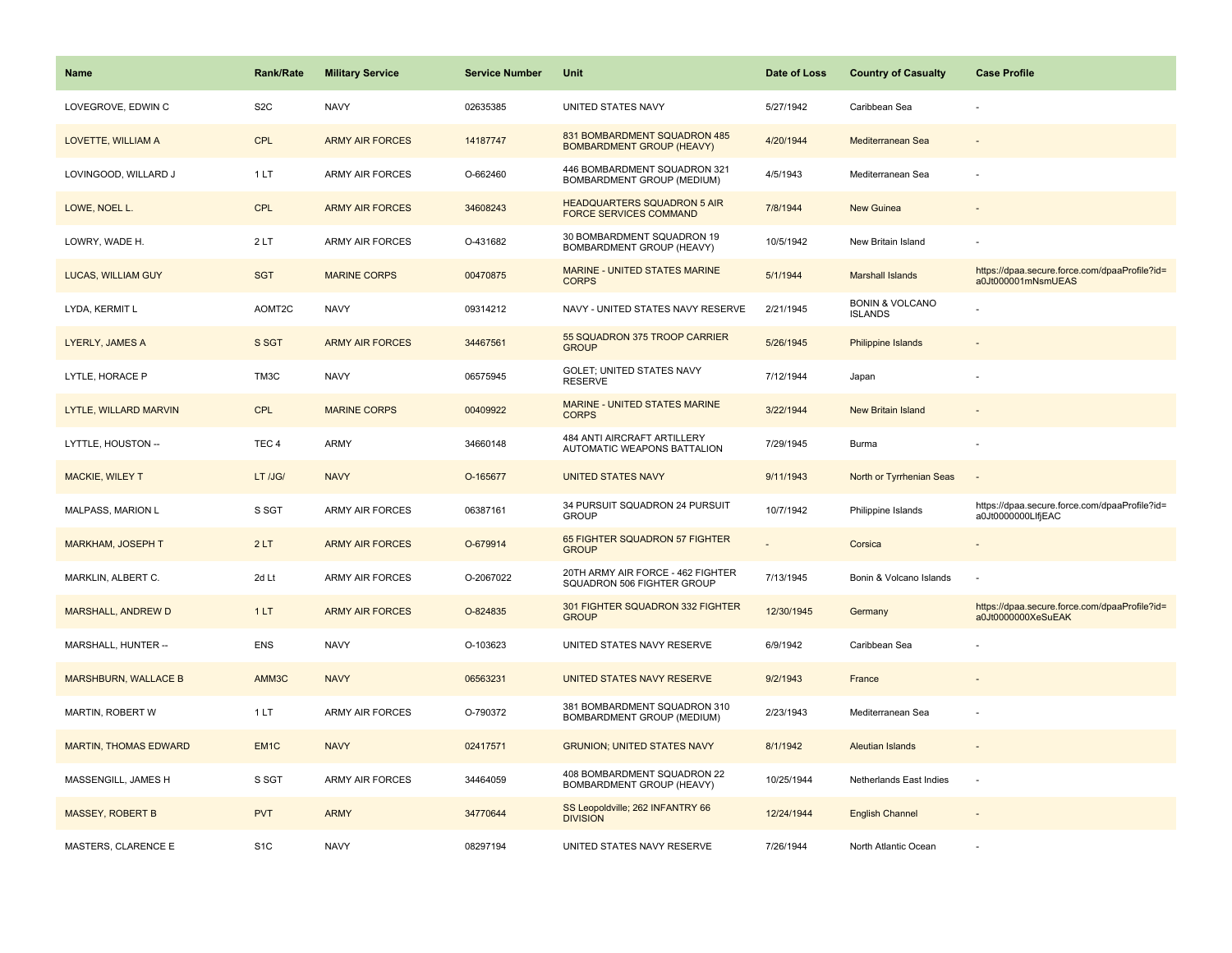| <b>Name</b>                | <b>Rank/Rate</b> | <b>Military Service</b> | <b>Service Number</b> | Unit                                                             | Date of Loss | <b>Country of Casualty</b> | <b>Case Profile</b> |
|----------------------------|------------------|-------------------------|-----------------------|------------------------------------------------------------------|--------------|----------------------------|---------------------|
| MATHESON, ROBERT F         | BM1C             | <b>NAVY</b>             | 02619578              | USS MEREDITH; UNITED STATES NAVY                                 | 10/15/1942   | Solomon Islands            |                     |
| MATKINS, JOHN N            | <b>MSGT</b>      | ARMY AIR FORCES         | 14037823              | 6 BOMBARDMENT SQUADRON 29<br>BOMBARDMENT GROUP (VERY HEAVY)      | 1/8/1945     | <b>British West Indies</b> |                     |
| <b>MATTHEWS, RUDOLPH S</b> | <b>PVT</b>       | <b>ARMY</b>             | 34869177              | 334 INFANTRY 84 DIVISION                                         | 2/23/1945    | Germany                    |                     |
| MATTHEWS, WALTER L         | TEC <sub>5</sub> | <b>ARMY</b>             | 34665190              | JEREMIAH M DAILY; 383<br>QUARTERMASTER TRUCK COMPANY             | 11/12/1944   | Philippine Islands         |                     |
| MAY, RICHARD A             | 2LT              | <b>ARMY AIR FORCES</b>  | O-734484              | 563 BOMBARDMENT SQUADRON 388<br><b>BOMBARDMENT GROUP (HEAVY)</b> | 6/21/1943    | Newfoundland               |                     |
| MAY, ROBERT E              | COX              | <b>NAVY</b>             | 02622439              | Atik; UNITED STATES NAVY                                         | 3/27/1942    | Atlantic Ocean             |                     |
| <b>MAYO, ERNEST R</b>      | S SGT            | <b>ARMY AIR FORCES</b>  | 34669973              | 371 BOMBARDMENT SQUADRON 307<br><b>BOMBARDMENT GROUP (HEAVY)</b> | 8/10/1944    | Caroline Islands           |                     |
| MCARTHUR, CHARLES N.       | Capt             | <b>ARMY AIR FORCES</b>  | O-398637              | 64 BOMBARDMENT SQUADRON 43<br>BOMBARDMENT GROUP (HEAVY)          | 4/17/1943    | New Guinea                 |                     |
| <b>MCARTHUR, ERNEST K</b>  | SEA1             | <b>NAVY</b>             | 02622674              | <b>UNITED STATES NAVY</b>                                        | 3/27/1943    | North Atlantic Ocean       |                     |
| MCCAIN, PAUL P             | 1st Lt           | <b>ARMY AIR FORCES</b>  | O-699216              | 601 BOMBARDMENT SQUADRON 398<br>BOMBARDMENT GROUP (HEAVY)        | 7/8/1944     | English Channel            |                     |
| MCCALL, JOHN A             | Pvt              | <b>ARMY</b>             | 34603232              | <b>737 TANK BATTALION</b>                                        | 8/1/1944     | France                     |                     |
| MCCALOP, HERMON T          | STM1             | <b>NAVY</b>             | 02624214              | TRITON; UNITED STATES NAVY                                       | 3/15/1943    | <b>Admiralty Islands</b>   |                     |
| <b>MCCARSON, ALVIN S</b>   | S Sgt            | <b>ARMY AIR FORCES</b>  | 34176320              | 83 BOMBARDMENT SQUADRON 12<br><b>BOMBARDMENT GROUP (MEDIUM)</b>  | 7/10/1944    | Tunisia                    |                     |
| MCCARSON, FRANK B          | EM <sub>1c</sub> | <b>NAVY</b>             | 02625118              | CISCO; UNITED STATES NAVY                                        | 9/28/1943    | China Seas                 |                     |
| MCCARSON, MARSHALL --      | Pfc              | <b>ARMY</b>             | 34091087              | LST-342; 169 INFANTRY 43 DIVISION                                | 7/18/1943    | Solomon Islands            |                     |
| MCCASKILL, LEON ISAAC      | 1st Lt           | <b>ARMY AIR FORCES</b>  | O-835236              | 51 SQUADRON 62 TROOP CARRIER<br><b>GROUP</b>                     | 12/14/1945   | Mediterranean Sea          | $\sim$              |
| MCCLINTOCK, BYNUM W        | Pfc              | <b>ARMY</b>             | 34431886              | 151 INFANTRY 38 DIVISION                                         | 4/24/1945    | Philippine Islands         |                     |
| MCCORMICK, ELMER C         | Pfc              | ARMY                    | 34307040              | 321 INFANTRY 81 DIVISION                                         | 3/21/1945    | New Caledonia              |                     |
| <b>MCCORMICK, ROBERT L</b> | Pfc              | <b>ARMY</b>             | 34858751              | SS Leopoldville; 262 INFANTRY 66<br><b>DIVISION</b>              | 12/24/1944   | <b>English Channel</b>     |                     |
| MCCORMICK, THOMAS B        | Capt             | <b>ARMY AIR FORCES</b>  | O-430603              | 322 BOMBARDMENT SQUADRON 91<br>BOMBARDMENT GROUP (HEAVY)         | 11/23/1942   | English Channel            |                     |
| <b>MCCOY, ROBERT LEE</b>   | <b>Pfc</b>       | <b>ARMY</b>             | 34310014              | 29 CHEMICAL DECONTAMINATION<br><b>COMPANY</b>                    | 5/21/1944    | Hawaiian Islands           |                     |
| MCCRARY, HAROLD J          | Sgt              | <b>ARMY AIR FORCES</b>  | 34890803              | 764 BOMBARDMENT SQUADRON 461<br>BOMBARDMENT GROUP (HEAVY)        | 10/4/1944    | Germany                    |                     |
| MCCRAW, BRACK --           | Cpl              | <b>ARMY</b>             | 06398662              | 7 CHEMICAL COMPANY (AVIATION)                                    | 1/25/1943    | Philippine Islands         |                     |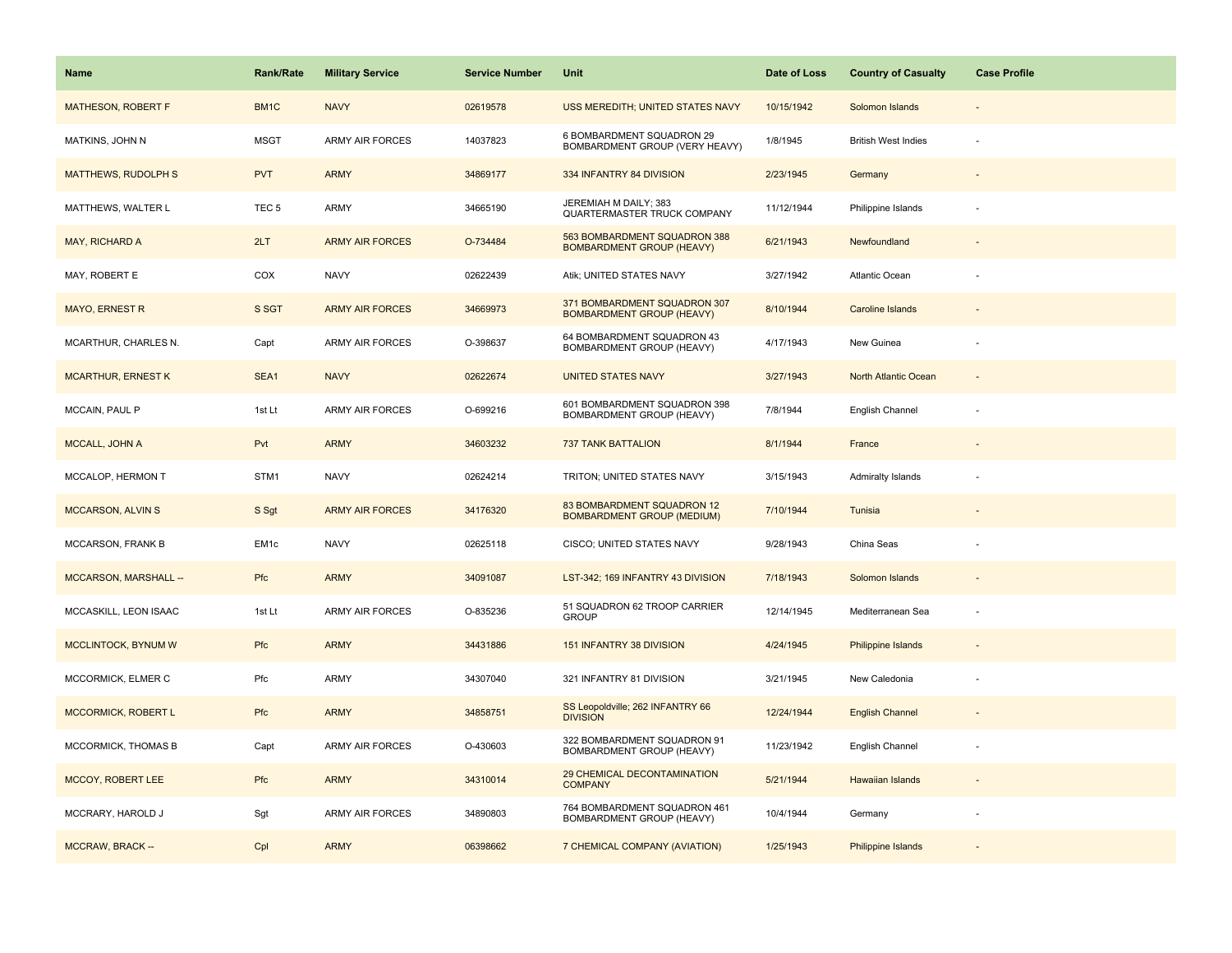| <b>Name</b>                | <b>Rank/Rate</b> | <b>Military Service</b> | <b>Service Number</b> | Unit                                                                                 | Date of Loss | <b>Country of Casualty</b>     | <b>Case Profile</b>                                                 |
|----------------------------|------------------|-------------------------|-----------------------|--------------------------------------------------------------------------------------|--------------|--------------------------------|---------------------------------------------------------------------|
| MCCRAW, RAY --             | F <sub>1c</sub>  | <b>NAVY</b>             | 05759351              | UNITED STATES NAVY RESERVE                                                           | 9/25/1944    | English Channel                |                                                                     |
| MCCULOUGH, W E             | STM1             | <b>NAVY</b>             | 08337527              | <b>GOLET; UNITED STATES NAVY</b><br><b>RESERVE</b>                                   | 7/12/1944    | Japan                          |                                                                     |
| MCDONALD, GARY L           | FCM <sub>2</sub> | <b>NAVY</b>             | 02622901              | USS VINCENNES; UNITED STATES NAVY                                                    | 8/9/1942     | Solomon Islands                |                                                                     |
| MCDOWELL, GEORGE --        | T/5              | <b>ARMY</b>             | 33228571              | SS CAPE SAN JUAN; 855 ENGINEERS<br><b>BATTALION (AVIATION)</b>                       | 11/11/1943   | Fiji                           |                                                                     |
| MCGEE, ROBERT C            | Pvt              | <b>ARMY</b>             | 13032371              | 91 BOMBARDMENT SQUADRON 27<br><b>BOMBARDMENT GROUP (LIGHT)</b>                       | 5/7/1942     | Philippine Islands             | https://dpaa.secure.force.com/dpaaProfile?id=<br>a0Jt000001nl4zpEAC |
| MCGEE, ROBERT L            | S Sgt            | <b>ARMY AIR FORCES</b>  | 06928033              | 38 BOMBARDMENT SQUADRON 30<br><b>BOMBARDMENT GROUP (HEAVY)</b>                       | 9/11/1944    | Marianas Islands               |                                                                     |
| MCGILL, THOMAS J           | <b>CMOMMA</b>    | <b>NAVY</b>             | 02619583              | WAHOO; UNITED STATES NAVY                                                            | 11/1/1943    | Sea of Japan                   |                                                                     |
| <b>MCGINNIS, JACKSON D</b> | SC <sub>3</sub>  | <b>NAVY</b>             | 02624493              | USS Peary; UNITED STATES NAVY                                                        | 2/19/1942    | Australia                      |                                                                     |
| MCHARGE, JAMES H.          | T Sgt            | <b>ARMY AIR FORCES</b>  | 14053499              | 381 BOMBARDMENT SQUADRON 310<br>BOMBARDMENT GROUP (MEDIUM)                           | 2/8/1943     | Tunisia                        |                                                                     |
| MCIVER, CLIFFORD D         | Ens              | <b>NAVY</b>             | O-378565              | USS BELLEAU WOOD; UNITED STATES<br><b>NAVY RESERVE</b>                               | 3/18/1945    | Ryukyus Islands                |                                                                     |
| MCKAY, GEORGE C            | Cpl              | <b>ARMY AIR FORCES</b>  | 34258973              | 32 PHOTO SQUADRON 5<br>RECONNAISSANCE GROUP                                          | 4/20/1944    | Mediterranean Sea              | ÷,                                                                  |
| MCKELLER, NEIL --          | <b>CMMP</b>      | <b>NAVY</b>             | 02866186              | USS KANAWHA; UNITED STATES NAVY<br><b>RESERVE</b>                                    | 4/7/1943     | Solomon Islands                |                                                                     |
| MCKINNEY, HARRY P          | S Sgt            | <b>ARMY AIR FORCES</b>  | 14164902              | 514 BOMBARDMENT SQUADRON 376<br><b>BOMBARDMENT GROUP (HEAVY)</b>                     | 2/12/1944    | North Sea or Tyrrhenian<br>Sea |                                                                     |
| <b>MCKINNON, FRANCIS M</b> | Y <sub>3</sub>   | <b>NAVY</b>             | 08929857              | NAVY - UNITED STATES NAVY RESERVE                                                    | 7/30/1945    | PHILIPPINE SEA                 | https://dpaa.secure.force.com/dpaaProfile?id=<br>a0Jt0000000LkypEAC |
| MCKNIGHT, CHARLES EDWARD   | 2d Lt            | <b>ARMY AIR FORCES</b>  | O-676972              | 339 BOMBARDMENT SQUADRON 96<br>BOMBARDMENT GROUP (HEAVY)                             | 11/26/1943   | Germany                        |                                                                     |
| <b>MCLAMB, JAMES G</b>     | Sgt              | <b>ARMY AIR FORCES</b>  | 34665472              | 418 BOMBARDMENT SQUADRON 100<br><b>BOMBARDMENT GROUP (HEAVY)</b>                     | 12/22/1943   | North Sea or Tyrrhenian<br>Sea |                                                                     |
| MCLEAN, GEORGE E           | <b>CFCA</b>      | <b>NAVY</b>             | 02616511              | USS BARTON; UNITED STATES NAVY                                                       | 11/13/1942   | Solomon Islands                |                                                                     |
| <b>MCLENDON, WILLIE R</b>  | TM <sub>3</sub>  | <b>NAVY</b>             | 02635093              | <b>HERRING; UNITED STATES NAVY</b>                                                   | 7/5/1944     | Kurile Islands                 |                                                                     |
| MCLEOD, WILLIAM D          | AS               | <b>NAVY</b>             | 02629917              | SS West Ivis; UNITED STATES NAVY                                                     | 1/26/1942    | Atlantic Ocean                 |                                                                     |
| <b>MCMILLAN, RUSSELL K</b> | MOMM1            | <b>NAVY</b>             | 03935196              | <b>SCORPION; UNITED STATES NAVY</b>                                                  | 2/22/1944    | <b>China Seas</b>              |                                                                     |
| MCMINIS, LESTER E          | T Sgt            | <b>ARMY AIR FORCES</b>  | 34307188              | 403 BOMBARDMENT SQUADRON 43<br>BOMBARDMENT GROUP (HEAVY)                             | 10/3/1944    | New Guinea                     | https://dpaa.secure.force.com/dpaaProfile?id=<br>a0Jt0000000Xkk8EAC |
| MCNEIL, JESSE ELWYN        | MATT1            | <b>NAVY</b>             | 02624115              | <b>UNITED STATES NAVY</b>                                                            | 2/28/1942    | <b>Atlantic Ocean</b>          |                                                                     |
| MCNEILL, OTIS B            | CPL              | <b>ARMY</b>             | 34257063              | A Company, 708 AMPHIBIOUS TANK<br>BATTALION. Attached to the 4th Marine<br>Division. | 6/17/1944    | SAIPAN                         |                                                                     |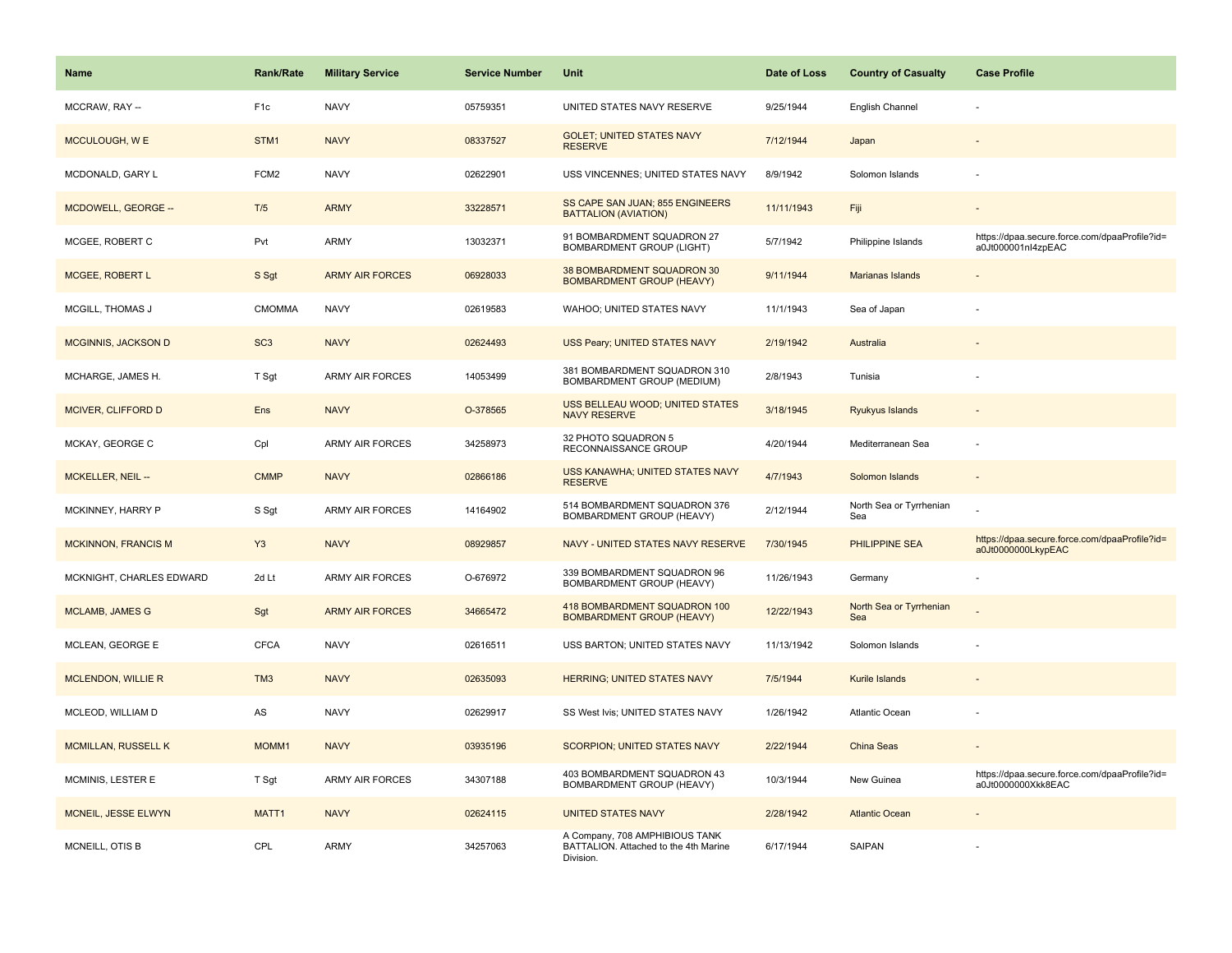| Name                       | <b>Rank/Rate</b> | <b>Military Service</b> | <b>Service Number</b> | Unit                                                              | Date of Loss | <b>Country of Casualty</b>     | <b>Case Profile</b>      |
|----------------------------|------------------|-------------------------|-----------------------|-------------------------------------------------------------------|--------------|--------------------------------|--------------------------|
| <b>MCNEILL, WILLIE A</b>   | STM <sub>2</sub> | <b>NAVY</b>             | 09691210              | <b>SUBMARINE Albacore; UNITED STATES</b><br><b>NAVY RESERVE</b>   | 11/7/1944    | Japan                          |                          |
| MCSTINE, LEON WALTER       | PISgt            | <b>MARINE CORPS</b>     | 240905                | MARINE - UNITED STATES MARINE<br>CORPS                            | 9/17/1942    | Solomon Islands                |                          |
| MEADOWS, LEROY --          | S SGT            | <b>ARMY</b>             | 34778467              | 134 INFANTRY 35 DIVISION                                          | 12/16/1944   | Germany                        |                          |
| MEARES, JOHN ELIHU         | S <sub>1C</sub>  | <b>NAVY</b>             | 06565367              | UNITED STATES NAVY RESERVE                                        | 11/23/1942   | North Atlantic Ocean           |                          |
| <b>MELLETTE, RICHARD W</b> | AOM2C            | <b>NAVY</b>             | 02628647              | <b>UNITED STATES NAVY</b>                                         | 3/31/1944    | <b>British Isles</b>           |                          |
| MELTON, HOMER L            | F <sub>1</sub> C | <b>NAVY</b>             | 06569026              | Maddox; UNITED STATES NAVY<br><b>RESERVE</b>                      | 7/10/1943    | Mediterranean Sea              |                          |
| <b>MERCER, GARRY D</b>     | <b>PFC</b>       | <b>ARMY</b>             | 33857383              | 334 INFANTRY 84 DIVISION                                          | 2/23/1945    | Germany                        | $\overline{\phantom{a}}$ |
| MIDDLETON, PAUL H          | SGT              | <b>ARMY</b>             | 34603341              | 381 INFANTRY 96 DIVISION                                          | 4/12/1945    | Japan/Okinawa                  | $\sim$                   |
| <b>MILES, CLARENCE H</b>   | S SGT            | <b>ARMY AIR FORCES</b>  | 14068323              | 443 BOMBARDMENT SQUADRON 320<br><b>BOMBARDMENT GROUP (MEDIUM)</b> | 10/21/1944   | North Sea or Tyrrhenian<br>Sea |                          |
| MILLER, FRANK L            | F <sub>1</sub> C | <b>NAVY</b>             | 07455908              | Morrison; UNITED STATES NAVY<br><b>RESERVE</b>                    | 5/4/1945     | Ryukyus Islands                |                          |
| MILLER, FRED L             | <b>PVT</b>       | <b>ARMY</b>             | 34460576              | <b>ARMY - 855 ENGINEERS BATTALION</b><br>(AVIATION)               | 11/11/1943   | <b>FIJI</b>                    |                          |
| MILLER, HAL EDWARD         | S <sub>1</sub> C | <b>NAVY</b>             | 02627199              | USS QUINCY; UNITED STATES NAVY                                    | 8/9/1942     | Solomon Islands                |                          |
| MILLER, JOHN D             | LT CDR           | <b>NAVY</b>             | O-78771               | <b>USS CISCO; UNITED STATES NAVY</b>                              | 1/8/1946     | China Seas                     |                          |
| MILLER, JOSEPH F           | 1LT              | <b>ARMY AIR FORCES</b>  | O-699699              | 46 SQUADRON 317 TROOP CARRIER<br><b>GROUP</b>                     | 8/28/1945    | Philippine Islands             |                          |
| <b>MILLER, PAUL W</b>      | S <sub>1C</sub>  | <b>NAVY</b>             | 06575488              | UNITED STATES NAVY RESERVE                                        | 4/16/1943    | North Atlantic Ocean           |                          |
| MILLER, THERMON --         | STM1C            | <b>NAVY</b>             | 08338893              | Underhill ; UNITED STATES NAVY<br><b>RESERVE</b>                  | 7/24/1945    | Philippine Sea                 |                          |
| MILLER, WALTER C           | 2LT              | <b>ARMY AIR FORCES</b>  | O-699225              | 873 BOMBARDMENT SQUADRON 498<br>BOMBARDMENT GROUP (VERY HEAVY)    | 12/3/1944    | Marianas Islands               |                          |
| MILLER, WILLIAM C          | S <sub>1</sub> C | <b>NAVY</b>             | 02626420              | USS JARVIS; UNITED STATES NAVY                                    | 8/9/1942     | Solomon Islands                |                          |
| MILLS, LANNIE T            | F <sub>1</sub> C | <b>NAVY</b>             | 08298331              | SEAWOLF; UNITED STATES NAVY<br><b>RESERVE</b>                     | 10/3/1944    | <b>Netherlands East Indies</b> |                          |
| MILLS, WILLIAM C           | COL              | <b>ARMY AIR FORCES</b>  | O-017952              | HEADQUARTERS 340 BOMBARDMENT<br>GROUP (MEDIUM)                    | 5/6/1943     | Tunisia                        |                          |
| MITCHELL, JOSEPH           | <b>PVT</b>       | <b>ARMY</b>             | 34452097              | <b>ARMY</b>                                                       | 12/12/1943   | <b>NEW HEBRIDES</b>            |                          |
| MITCHELL, VIMMY M          | STM2C            | <b>NAVY</b>             | 02624243              | Neosho; UNITED STATES NAVY                                        | 5/7/1942     | Coral Sea                      |                          |
| MITCHELL, WILLIAM M        | GM <sub>2C</sub> | <b>NAVY</b>             | 06574499              | <b>UNITED STATES NAVY RESERVE</b>                                 | 3/27/1945    | Japan                          |                          |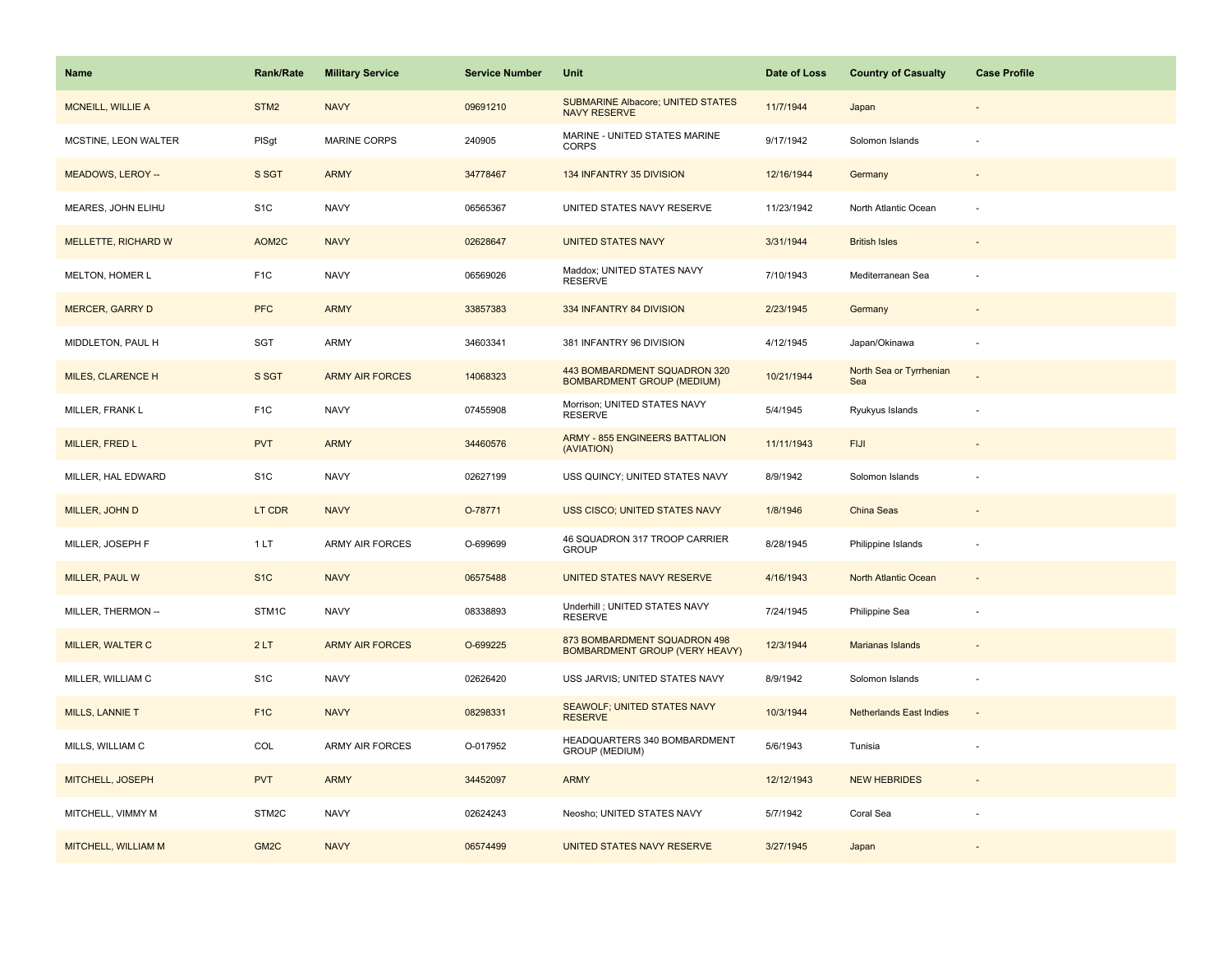| <b>Name</b>             | <b>Rank/Rate</b>  | <b>Military Service</b> | <b>Service Number</b> | Unit                                                            | Date of Loss | <b>Country of Casualty</b>     | <b>Case Profile</b>                                                 |
|-------------------------|-------------------|-------------------------|-----------------------|-----------------------------------------------------------------|--------------|--------------------------------|---------------------------------------------------------------------|
| MONTAGUE, WALLACE --    | STM1C             | <b>NAVY</b>             | 02625278              | SUBMARINE Amberjack; UNITED STATES<br><b>NAVY</b>               | 3/22/1943    | New Britain Island             |                                                                     |
| MONTGOMERY, JAMES H.    | FLT O             | <b>ARMY AIR FORCES</b>  | T-186434              | <b>4 FIGHTER SQUADRON 52 FIGHTER</b><br><b>GROUP</b>            | 2/9/1944     | Mediterranean Sea              |                                                                     |
| MONTGOMERY, JAMES W     | S SGT             | ARMY AIR FORCES         | 06972155              | 8 BOMBARDMENT SQUADRON 3<br><b>BOMBARDMENT GROUP (LIGHT)</b>    | 6/12/1944    | New Guinea                     |                                                                     |
| MONTGOMERY, STALEY E    | <b>SGT</b>        | <b>ARMY</b>             | 34255780              | <b>15 TANK BATTALION 6 ARMORED</b><br><b>DIVISION</b>           | 11/12/1944   | France                         |                                                                     |
| MOORE, BAXTER SPRINGS   | LT /JG/           | <b>NAVY</b>             | O-098310              | UNITED STATES NAVY RESERVE                                      | 9/14/1942    | Solomon Islands                |                                                                     |
| MOORE, BRADNER J        | <b>CMOMM</b>      | <b>COAST GUARD</b>      | 00625080              | <b>COAST GUARD - UNITED STATES</b><br><b>COAST GUARD</b>        | 3/9/1944     | <b>Atlantic Ocean</b>          |                                                                     |
| MOORE, CLIFTON B        | PFC               | <b>ARMY</b>             | 34854441              | SS Leopoldville; 262 INFANTRY 66<br><b>DIVISION</b>             | 12/24/1944   | English Channel                |                                                                     |
| MOORE, HARVEY WILSON    | LT.               | <b>NAVY</b>             | O-096091              | PICKEREL; UNITED STATES NAVY<br><b>RESERVE</b>                  | 5/6/1943     | Sea of Japan                   |                                                                     |
| MOORE, JAMES W          | S SGT             | ARMY AIR FORCES         | 14123990              | 321 BOMBARDMENT SQUADRON 90<br>BOMBARDMENT GROUP (HEAVY)        | 11/6/1943    | New Guinea                     |                                                                     |
| <b>MOORE, JAMES W</b>   | S SGT             | <b>ARMY AIR FORCES</b>  | 14072451              | 341 BOMBARDMENT SQUADRON 97<br><b>BOMBARDMENT GROUP (HEAVY)</b> | 1/21/1945    | North Sea or Tyrrhenian<br>Sea |                                                                     |
| MOORE, JOHN H.          | <b>SGT</b>        | ARMY AIR FORCES         | 13120658              | 577 BOMBARDMENT SQUADRON 392<br>BOMBARDMENT GROUP (HEAVY)       | 4/9/1944     | <b>Baltic Sea</b>              |                                                                     |
| <b>MOORE, LESTER J</b>  | <b>SGT</b>        | <b>ARMY AIR FORCES</b>  | 14109582              | 877 BOMBARDMENT SQUADRON 499<br>BOMBARDMENT GROUP (VERY HEAVY)  | 7/20/1945    | Marianas Islands               |                                                                     |
| MOORE, OTIS --          | EM <sub>1</sub> C | <b>NAVY</b>             | 06560796              | Plymouth; UNITED STATES NAVY<br><b>RESERVE</b>                  | 8/5/1943     | Atlantic Ocean                 | https://dpaa.secure.force.com/dpaaProfile?id=<br>a0Jt0000000XdqWEAS |
| <b>MOORE, RAYMON A</b>  | LT.               | <b>NAVY</b>             | O-078636              | <b>UNITED STATES NAVY</b>                                       | 6/4/1942     | Midway Island                  |                                                                     |
| MORGAN, CHARLIE GRAY    | S <sub>2</sub> C  | <b>NAVY</b>             | 05562857              | UNITED STATES NAVY RESERVE                                      | 9/13/1942    | <b>Baltic Sea</b>              |                                                                     |
| MORGAN, FRED OWENSBY    | MM <sub>2</sub> C | <b>NAVY</b>             | 02625044              | USS HORNET; UNITED STATES NAVY                                  | 10/26/1942   | <b>New Hebrides</b>            |                                                                     |
| MORGAN, JAMES E         | S SGT             | <b>ARMY AIR FORCES</b>  | 14009901              | 324 BOMBARDMENT SQUADRON 91<br>BOMBARDMENT GROUP (HEAVY)        | 3/4/1943     | North Sea or Tyrrhenian<br>Sea |                                                                     |
| <b>MORGAN, THOMAS W</b> | MM3C              | <b>NAVY</b>             | 02627517              | USS MCCOWLEY; UNITED STATES NAVY                                | 7/1/1944     | Solomon Islands                |                                                                     |
| MORGAN, WILLIAM --      | <b>PVT</b>        | <b>ARMY</b>             | 34037837              | 48 FIELD ARTILLERY BATTALION 7<br><b>DIVISION</b>               | 5/11/1943    | Aleutian Islands               |                                                                     |
| <b>MORGAN, WILLIE B</b> | <b>CBM</b>        | <b>NAVY</b>             | 02619286              | <b>UNITED STATES NAVY</b>                                       | 4/23/1945    | <b>Atlantic Ocean</b>          |                                                                     |
| MORRIS, EDWARD A        | <b>ACRM</b>       | <b>NAVY</b>             | 02616815              | UNITED STATES NAVY                                              | 10/15/1942   | Pacific Ocean                  |                                                                     |
| MORTON, GEORGE H        | S <sub>2</sub> C  | <b>NAVY</b>             | 08298695              | <b>USS CABOT; UNITED STATES NAVY</b><br><b>RESERVE</b>          | 11/25/1944   | <b>Philippine Sea</b>          |                                                                     |
| MOSER, WALTER A         | 1LT               | ARMY AIR FORCES         | O-808445              | 676 BOMBARDMENT SQUADRON 444<br>BOMBARDMENT GROUP (VERY HEAVY)  | 3/25/1945    | India                          |                                                                     |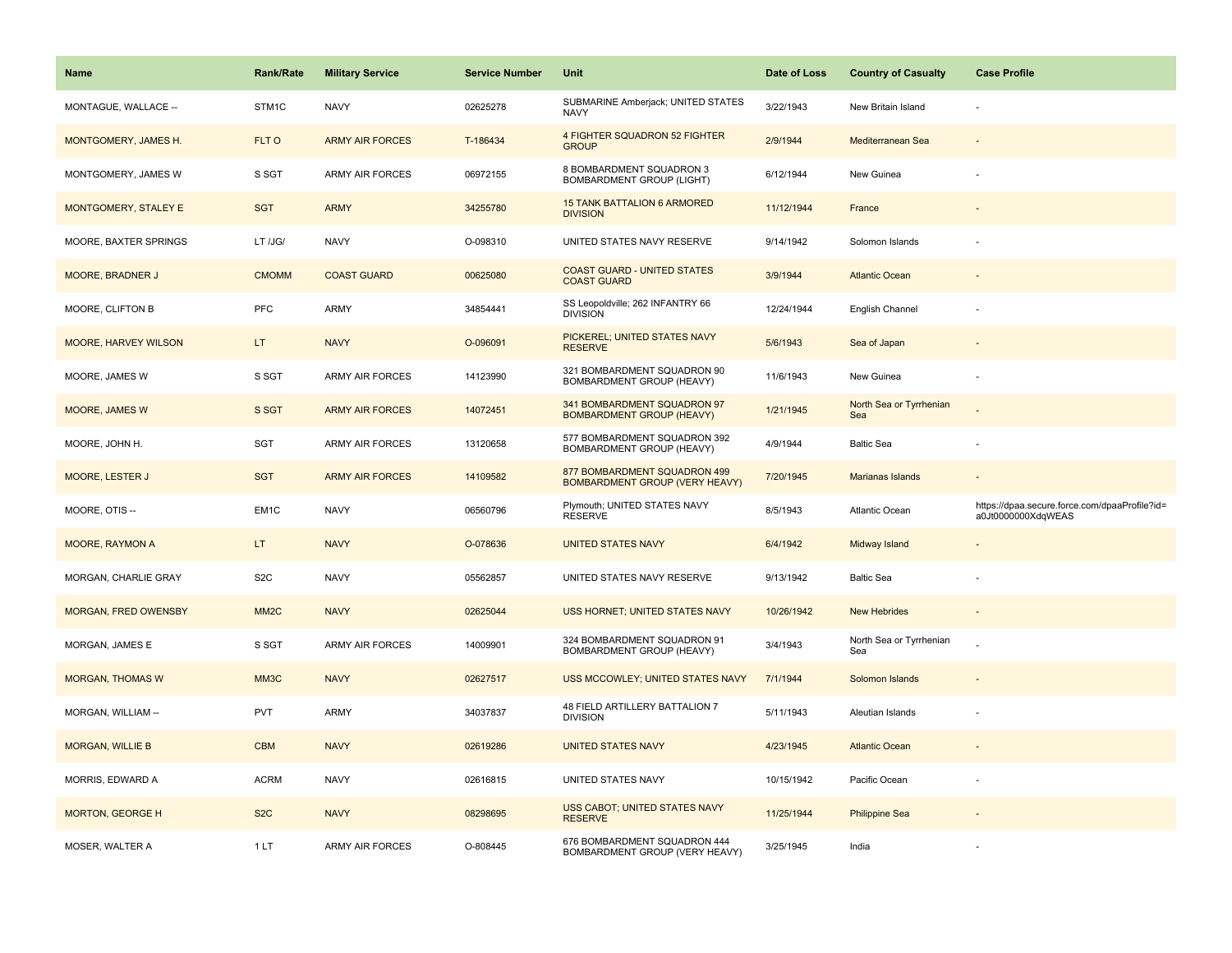| Name                     | Rank/Rate         | <b>Military Service</b> | <b>Service Number</b> | Unit                                                                  | Date of Loss | <b>Country of Casualty</b>     | <b>Case Profile</b>                                                 |
|--------------------------|-------------------|-------------------------|-----------------------|-----------------------------------------------------------------------|--------------|--------------------------------|---------------------------------------------------------------------|
| MOSLEY, HENRY H          | <b>PFC</b>        | <b>ARMY</b>             | 34869236              | 334 INFANTRY 84 DIVISION                                              | 2/23/1945    | Germany                        |                                                                     |
| MOSLEY, JOHN             | TEC <sub>3</sub>  | ARMY                    | 34250872              | ARMY                                                                  | 12/12/1943   | <b>NEW HEBRIDES</b>            |                                                                     |
| MOYE, JAMES R            | S SGT             | <b>ARMY AIR FORCES</b>  | 34665182              | 870 BOMBARDMENT SQUADRON 497<br><b>BOMBARDMENT GROUP (VERY HEAVY)</b> | 12/3/1944    | Marianas Islands               |                                                                     |
| MURPHY, BRUCE E          | BKR3C             | <b>NAVY</b>             | 02637509              | Frederick C Davis; UNITED STATES NAVY<br><b>RESERVE</b>               | 4/24/1945    | North Atlantic Ocean           |                                                                     |
| <b>MURRAY, HOWARD L</b>  | LT /JG/           | <b>NAVY</b>             | O-154268              | UNITED STATES NAVY RESERVE                                            | 3/27/1944    | Pacific Ocean                  |                                                                     |
| MUSE, CLYDE J            | GM3C              | <b>NAVY</b>             | 08299930              | PT-133; UNITED STATES NAVY RESERVE                                    | 7/15/1944    | Pacific Ocean                  |                                                                     |
| MUSE, JOHN W             | PHM1C             | <b>NAVY</b>             | 02627745              | NAVY - UNITED STATES NAVY                                             | 5/15/1944    | <b>HAWAIIAN ISLANDS</b>        | $\sim$                                                              |
| MYERS, CHARLES E         | T SGT             | <b>ARMY AIR FORCES</b>  | 14056820              | 367 BOMBARDMENT SQUADRON 306<br>BOMBARDMENT GROUP (HEAVY)             | 5/15/1943    | North Sea or Tyrrhenian<br>Sea |                                                                     |
| MYERS, JENNINGS L.       | 1LT               | <b>ARMY AIR FORCES</b>  | O-743483              | 80 FIGHTER SQUADRON 8 FIGHTER<br><b>GROUP</b>                         | 12/22/1943   | New Guinea                     |                                                                     |
| NASH, BENJAMIN MARION    | LT /JG/           | <b>NAVY</b>             | O-161372              | S-44; UNITED STATES NAVY RESERVE                                      | 10/7/1943    | Kurile Islands                 |                                                                     |
| <b>NASH, WILLIE G</b>    | <b>PVT</b>        | <b>ARMY</b>             | 34899335              | <b>11 INFANTRY 5 DIVISION</b>                                         | 9/8/1944     | France                         |                                                                     |
| NEEL, WILLIAM F          | 1 LT              | ARMY AIR FORCES         | O-793014              | 82 FIGHTER SQUADRON 78 FIGHTER<br><b>GROUP</b>                        | 1/24/1944    | English Channel                |                                                                     |
| NELMS, JOHN E            | <b>SGT</b>        | <b>ARMY</b>             | 20408716              | 113 FIELD ARTILLERY BATTALION 30<br><b>DIVISION</b>                   | 6/15/1944    | <b>English Channel</b>         |                                                                     |
| NELON, DAVID EDWARD      | EM3C              | <b>NAVY</b>             | 02623610              | Jacob Jones; UNITED STATES NAVY                                       | 2/28/1942    | Atlantic Ocean                 |                                                                     |
| <b>NELSON, SAMUEL --</b> | ST <sub>2</sub> C | <b>NAVY</b>             | 02619051              | <b>CISCO; UNITED STATES NAVY</b>                                      | 9/28/1943    | China Seas                     |                                                                     |
| NEUGENT, GARLAND P       | S <sub>1</sub> C  | <b>NAVY</b>             | 02628851              | UNITED STATES NAVY                                                    | 9/11/1943    | Mediterranean Sea              |                                                                     |
| NEWELL, DANIEL J         | TEC <sub>5</sub>  | <b>ARMY</b>             | 34450484              | <b>168 ENGINEERS COMBAT BATTALION</b>                                 | 3/27/1946    | Germany                        |                                                                     |
| NEWELL, JAMES T          | EM <sub>1C</sub>  | <b>NAVY</b>             | 02624307              | NAVY - UNITED STATES NAVY                                             | 7/30/1945    | PHILIPPINE SEA                 | https://dpaa.secure.force.com/dpaaProfile?id=<br>a0Jt0000000LkoQEAS |
| NEWELL, SAMUEL H         | AOM2C             | <b>NAVY</b>             | 02636862              | <b>UNITED STATES NAVY</b>                                             | 2/18/1945    | China Seas                     |                                                                     |
| NEWMAN, HOWARD T         | MM3C              | <b>NAVY</b>             | 06565256              | NAVY - UNITED STATES NAVY RESERVE                                     | 7/19/1944    | SOLOMON ISLANDS                |                                                                     |
| NEWMAN, JOHN D           | TEC <sub>5</sub>  | <b>ARMY</b>             | 34438964              | <b>ARMY - 35 SIGNAL CONSTRUCTION</b><br><b>BATTALION</b>              | 4/28/1944    | <b>ENGLISH CHANNEL</b>         | $\sim$                                                              |
| NEWSOME, EDWARD EARL     | BM <sub>2</sub> C | <b>NAVY</b>             | 02658303              | USS PRESTON; UNITED STATES NAVY                                       | 11/15/1942   | Solomon Islands                |                                                                     |
| <b>NEWTON, ARCHIE V</b>  | MOMM1C            | <b>NAVY</b>             | 02623127              | <b>KETE; UNITED STATES NAVY</b>                                       | 3/31/1945    | Ryukyus Islands                |                                                                     |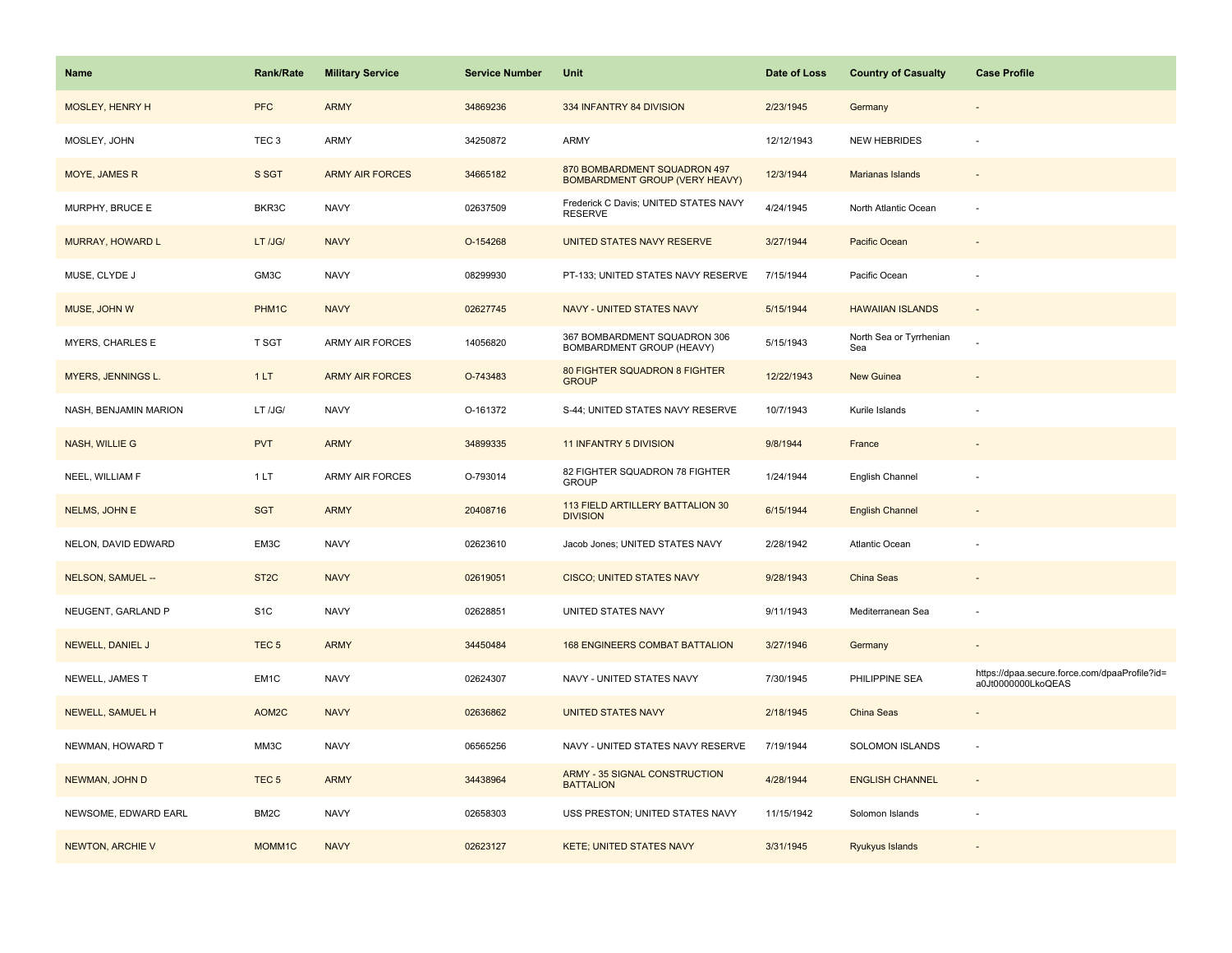| <b>Name</b>                | <b>Rank/Rate</b>  | <b>Military Service</b> | <b>Service Number</b> | Unit                                                             | Date of Loss | <b>Country of Casualty</b> | <b>Case Profile</b>                                                 |
|----------------------------|-------------------|-------------------------|-----------------------|------------------------------------------------------------------|--------------|----------------------------|---------------------------------------------------------------------|
| NEWTON, PERRY MELVIN       | S <sub>1</sub> C  | <b>NAVY</b>             | 06592239              | UNITED STATES NAVY RESERVE                                       | 12/31/1942   | Spanish Morocco            |                                                                     |
| NICHOLAS, MACON W          | 2LT               | <b>ARMY AIR FORCES</b>  | O-747873              | 387 BOMBARDMENT SQUADRON 312<br><b>BOMBARDMENT GROUP (LIGHT)</b> | 3/15/1944    | <b>New Guinea</b>          |                                                                     |
| NICHOLS, ABEL --           | STM <sub>1C</sub> | <b>NAVY</b>             | 02627189              | USS GWIN; UNITED STATES NAVY                                     | 7/13/1943    | Solomon Islands            |                                                                     |
| NICHOLS, BURTON KEETH      | S <sub>2</sub> C  | <b>NAVY</b>             | 02629860              | Sims; UNITED STATES NAVY                                         | 5/7/1942     | <b>Coral Sea</b>           |                                                                     |
| NICHOLSON, WILLIAM G       | <b>CMOMM</b>      | <b>NAVY</b>             | 02619529              | <b>GRAYBACK: UNITED STATES NAVY</b>                              | 3/28/1944    | China Seas                 |                                                                     |
| NORMAN, ROBERT R.          | CPL               | <b>ARMY</b>             | 34300738              | 66 REGIMENT 2 ARMORED DIVISION                                   | 8/2/1944     | France                     |                                                                     |
| NORVELL, RICHARD T         | CAPT              | <b>ARMY AIR FORCES</b>  | O-431338              | 428 BOMBARDMENT SQUADRON 310<br>BOMBARDMENT GROUP (MEDIUM)       | 4/5/1943     | Sicily                     |                                                                     |
| O'BRYANT, JAMES L          | Pfc               | <b>ARMY</b>             | 34898607              | 112 INFANTRY 28 DIVISION                                         | 11/8/1944    | Germany                    | https://dpaa.secure.force.com/dpaaProfile?id=<br>a0Jt0000000XdoHEAS |
| OBRYAN, NELSON T           | Ens               | <b>NAVY</b>             | O-291086              | UNITED STATES NAVY RESERVE                                       | 2/14/1944    | Gilbert Islands            |                                                                     |
| OFFMAN, DAVID WILLIAM      | <b>CPL</b>        | <b>MARINE CORPS</b>     | 00470869              | MARINE - UNITED STATES MARINE<br><b>CORPS</b>                    | 3/19/1945    | Japan                      |                                                                     |
| OKELLEY, THOMAS L          | 2d Lt             | <b>ARMY AIR FORCES</b>  | O-757500              | 758 BOMBARDMENT SQUADRON 459<br>BOMBARDMENT GROUP (HEAVY)        | 2/8/1944     | Brazil                     |                                                                     |
| <b>OLIVER, ARCHIE P</b>    | ARM3C             | <b>NAVY</b>             | 06569060              | UNITED STATES NAVY RESERVE                                       | 3/31/1944    | North Atlantic Ocean       | $\overline{\phantom{a}}$                                            |
| OLIVER, EUGENE L           | EM3C              | <b>NAVY</b>             | 08339403              | Drexler; UNITED STATES NAVY RESERVE                              | 5/28/1945    | Japan                      |                                                                     |
| <b>ONEAL, JAMES T</b>      | STM1              | <b>NAVY</b>             | 02635237              | <b>UNITED STATES NAVY</b>                                        | 9/13/1944    | <b>Atlantic Ocean</b>      |                                                                     |
| ONEAL, JAMES W             | CPHMA             | <b>NAVY</b>             | 02282817              | <b>GRAMPUS; UNITED STATES NAVY</b>                               | 3/22/1943    | New Britain Island         | $\sim$                                                              |
| ONEAL, ROY J               | <b>ENS</b>        | <b>ARMY AIR FORCES</b>  | O-315757              | <b>UNITED STATES NAVY RESERVE</b>                                | 7/3/1944     | Bonin & Volcano Islands    |                                                                     |
| OTT, PAUL FRANKLIN         | S <sub>2</sub> C  | <b>NAVY</b>             | 02628237              | USS VINCENNES; UNITED STATES NAVY                                | 8/9/1942     | Solomon Islands            |                                                                     |
| OTTER, SAMUEL W            | S <sub>2</sub> C  | <b>NAVY</b>             | 06587056              | UNITED STATES NAVY RESERVE                                       | 1/1/1943     | Mediterranean Sea          | $\sim$                                                              |
| OUSLEY, HENRY C.           | S SGT             | <b>ARMY AIR FORCES</b>  | 34258794              | 63 BOMBARDMENT SQUADRON 43<br>BOMBARDMENT GROUP (HEAVY)          | 2/23/1945    | Netherlands East Indies    | $\sim$                                                              |
| <b>OVERTON, ANDREW LEE</b> | S <sub>2</sub> C  | <b>NAVY</b>             | 02624371              | ORYOKU MARU; UNITED STATES NAVY                                  | 12/15/1944   | Philippine Islands         | $\overline{a}$                                                      |
| OWEN, WILLIAM A            | <b>PVT</b>        | ARMY                    | 34035988              | HMT Rohna; 853 ENGINEERS BATTALION<br>(AVIATION)                 | 11/26/1943   | Mediterranean Sea          |                                                                     |
| <b>OWENS, DAVID N</b>      | <b>PFC</b>        | <b>ARMY</b>             | 20454111              | 12 INFANTRY 4 DIVISION                                           | 11/22/1944   | Germany                    |                                                                     |
| OWENSBY, WALTER B          | Pfc               | ARMY                    | 14030530              | 5307 COMPOSITE UNIT                                              | 5/22/1944    | <b>Burma</b>               |                                                                     |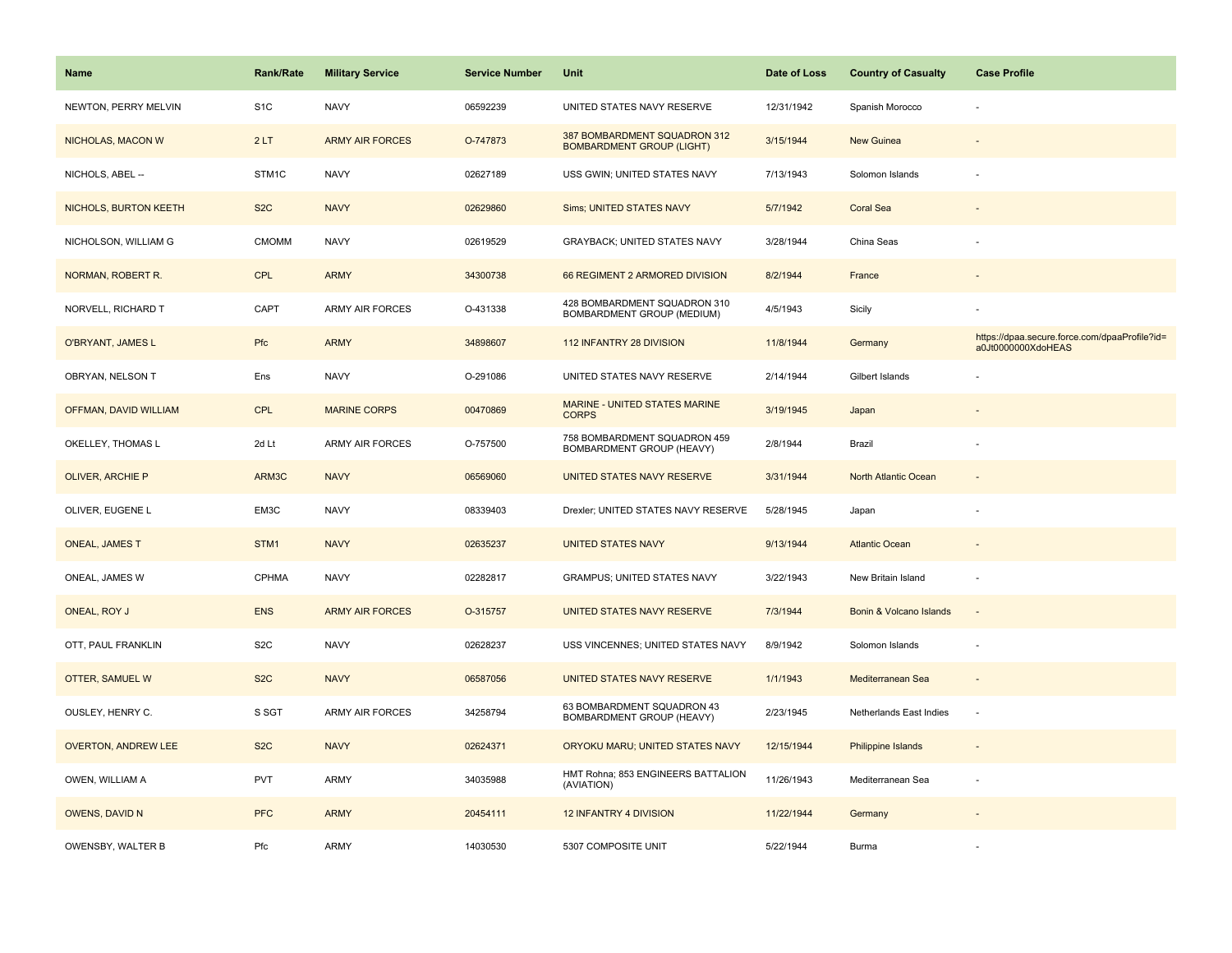| <b>Name</b>              | <b>Rank/Rate</b>  | <b>Military Service</b> | <b>Service Number</b> | Unit                                                             | Date of Loss | <b>Country of Casualty</b>              | <b>Case Profile</b>      |
|--------------------------|-------------------|-------------------------|-----------------------|------------------------------------------------------------------|--------------|-----------------------------------------|--------------------------|
| <b>OZMENT, ANDREW F</b>  | <b>CGM</b>        | <b>NAVY</b>             | 02615438              | Pillsbury; UNITED STATES NAVY                                    | 3/1/1942     | <b>Indian Ocean</b>                     |                          |
| PAGE, HOWARD S           | S <sub>1</sub> C  | <b>NAVY</b>             | 06568594              | POMPANO; UNITED STATES NAVY<br><b>RESERVE</b>                    | 10/15/1943   | Japan                                   |                          |
| PAGE, WALTER EVERETTE    | <b>CAPT</b>       | <b>ARMY AIR FORCES</b>  | O-794287              | <b>ARMY AIR FORCE</b>                                            | 1/18/1944    | <b>Burma</b>                            |                          |
| PALMER, HORACE --        | 1 LT              | <b>ARMY AIR FORCES</b>  | O-406583              | 2 BOMBARDMENT SQUADRON 22<br>BOMBARDMENT GROUP (MEDIUM)          | 4/1/1942     | Pacific Ocean                           |                          |
| PARDEW, OSCAR W          | S <sub>1</sub> C  | <b>NAVY</b>             | 06573474              | UNITED STATES NAVY RESERVE                                       | 7/14/1943    | <b>Indian Ocean</b>                     |                          |
| PARIS, EDWARD DILL       | AMM2C             | <b>NAVY</b>             | 02624986              | UNITED STATES NAVY                                               | 1/30/1942    | Pacific Ocean                           |                          |
| PARK, JASON F            | <b>PVT</b>        | <b>ARMY</b>             | 34596502              | ARMY - HEADQUARTERS COMPANY 43<br><b>DIVISION</b>                | 7/18/1943    | <b>SOLOMON ISLANDS</b>                  | $\bar{z}$                |
| PARKER, ARTHUR REUBEN    | CPHM              | <b>NAVY</b>             | 02592763              | USS Peary; UNITED STATES NAVY                                    | 2/19/1942    | Australia                               | ÷,                       |
| <b>PARKER, DOUGLAS W</b> | 1LT               | <b>ARMY AIR FORCES</b>  | O-790706              | 20 PHOTO SQUADRON 8<br><b>RECONNAISSANCE GROUP</b>               | 6/28/1944    | <b>Burma</b>                            |                          |
| PARKER, HUGH L           | SGT               | ARMY                    | 34436325              | 362 INFANTRY 91 DIVISION                                         | 9/17/1945    | Italy                                   |                          |
| PARKER, PAUL A           | <b>ENS</b>        | <b>NAVY</b>             | O-299405              | UNITED STATES NAVY RESERVE                                       | 6/11/1944    | Marianas Islands                        |                          |
| PARKER, WILLIAM W        | S <sub>1</sub> C  | <b>NAVY</b>             | 02624875              | Pillsbury; UNITED STATES NAVY                                    | 3/1/1942     | Indian Ocean                            |                          |
| PARKINS, WALTER C        | S SGT             | <b>ARMY AIR FORCES</b>  | 34124122              | 545 BOMBARDMENT SQUADRON 384<br><b>BOMBARDMENT GROUP (HEAVY)</b> | 8/12/1943    | Germany                                 |                          |
| PARSONS, GEORGE W        | PVT               | ARMY                    | 14123455              | USAT DORCHESTER; CORPS OF<br><b>ENGINEERS</b>                    | 2/3/1943     | Greenland                               | ÷                        |
| PARTHEMOS, PETER --      | <b>ENS</b>        | <b>NAVY</b>             | O-368978              | UNITED STATES NAVY RESERVE                                       | 6/29/1945    | <b>Central/South Pacific</b><br>Theater |                          |
| PATE, DON E              | AMM1C             | <b>NAVY</b>             | 02626985              | UNITED STATES NAVY                                               | 3/9/1944     | Caroline Islands                        |                          |
| PAYLOR, JAMES W          | WT <sub>2</sub> C | <b>NAVY</b>             | 02626146              | PRINGLE; UNITED STATES NAVY                                      | 4/16/1945    | China Seas                              |                          |
| PAYNE, HAL T             | MM1C              | <b>NAVY</b>             | 06571645              | MISSISSINEWA; UNITED STATES NAVY<br><b>RESERVE</b>               | 11/20/1944   | Philippine Sea                          | $\overline{\phantom{a}}$ |
| PAYNE, NORMAN W          | F <sub>2</sub> C  | <b>NAVY</b>             | 08345346              | NAVY - UNITED STATES NAVY RESERVE                                | 5/13/1945    | <b>RYUKYUS ISLANDS</b>                  |                          |
| PEARCE, JAMES B          | S SGT             | <b>ARMY AIR FORCES</b>  | 14166120              | 526 BOMBARDMENT SQUADRON 379<br>BOMBARDMENT GROUP (HEAVY)        | 3/13/1944    | English Channel                         |                          |
| PEARSALL, RICHARD H      | <b>PVT</b>        | <b>ARMY</b>             | 14105281              | <b>USAT DORCHESTER; COAST ARTILLERY</b><br><b>CORPS</b>          | 2/3/1943     | Greenland                               |                          |
| PEELER, BILLIE R         | <b>ENS</b>        | <b>NAVY</b>             | O-363947              | USS NATOMA BAY; UNITED STATES<br>NAVY RESERVE                    | 11/18/1944   | <b>Admiralty Islands</b>                |                          |
| PEELER, CLARENCE N       | F <sub>3</sub> C  | <b>NAVY</b>             | 07585473              | Turner; UNITED STATES NAVY RESERVE                               | 1/3/1944     | <b>Atlantic Ocean</b>                   |                          |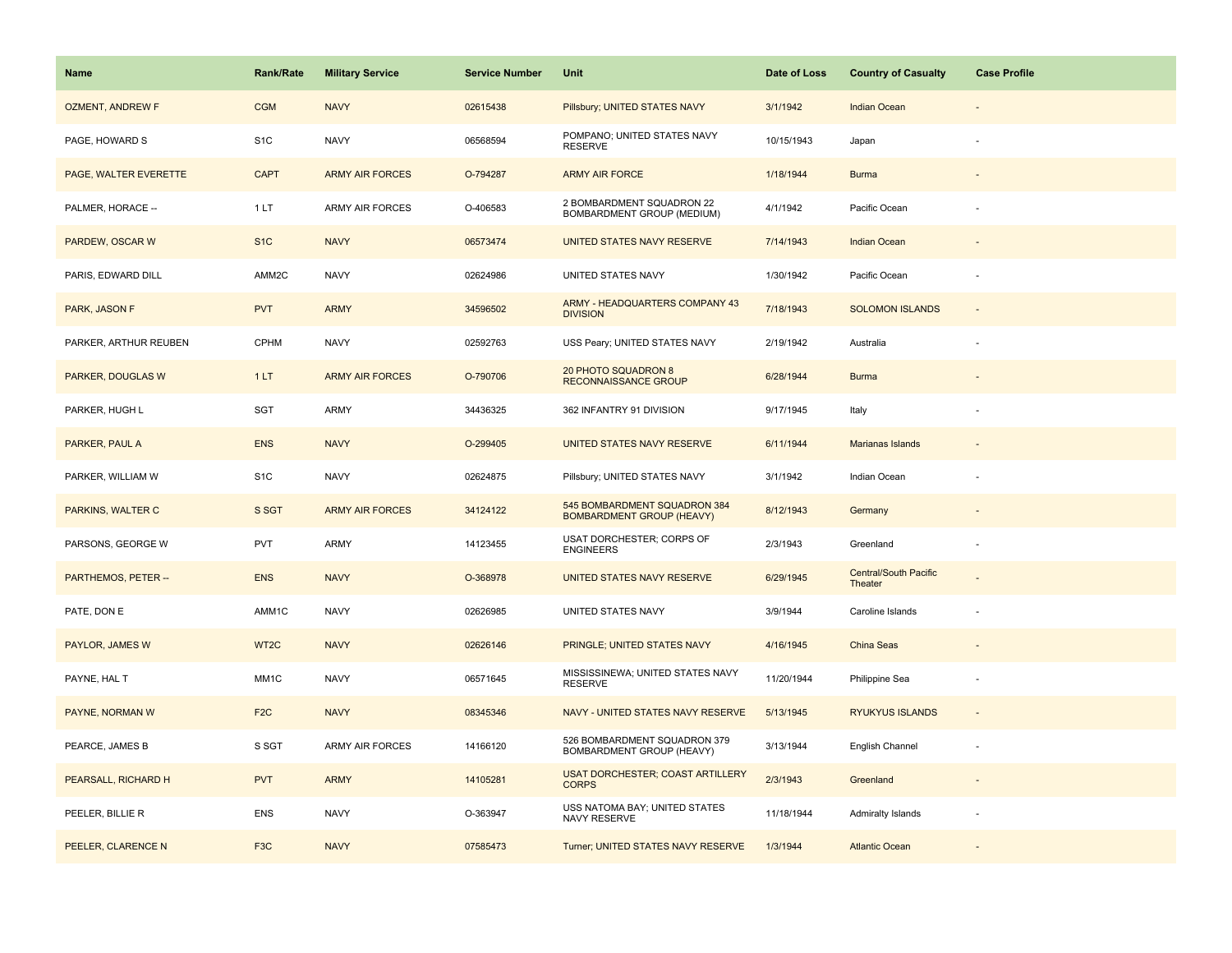| Name                   | <b>Rank/Rate</b> | <b>Military Service</b> | <b>Service Number</b> | Unit                                                      | Date of Loss | <b>Country of Casualty</b>                             | <b>Case Profile</b>                                                 |
|------------------------|------------------|-------------------------|-----------------------|-----------------------------------------------------------|--------------|--------------------------------------------------------|---------------------------------------------------------------------|
| PEELER, FRANKLIN H     | <b>PFC</b>       | <b>ARMY</b>             | 20454924              | 232 INFANTRY 42 DIVISION                                  | 1/18/1945    | France                                                 |                                                                     |
| PEIFFER, CARL D        | <b>ENS</b>       | <b>NAVY</b>             | O-100074              | UNITED STATES NAVY RESERVE                                | 6/4/1942     | Midway Island                                          |                                                                     |
| PENLAND, DL            | CPL              | <b>ARMY AIR FORCES</b>  | 06929795              | 726 BOMBARDMENT SQUADRON 451<br>BOMBARDMENT GROUP (HEAVY) | 8/17/1944    | Adriatic Sea                                           |                                                                     |
| PENNINGTON, WILLIAM B  | <b>PFC</b>       | <b>ARMY</b>             | 34664008              | <b>737 TANK BATTALION</b>                                 | 8/10/1944    | France                                                 |                                                                     |
| PENNY, BRUCE H         | CPL              | <b>ARMY</b>             | 14039411              | ARMY - 7 CHEMICAL COMPANY<br>(AVIATION)                   | 11/22/1942   | PHILIPPINE ISLANDS                                     | https://dpaa.secure.force.com/dpaaProfile?id=<br>a0Jt0000000LlzKEAS |
| PERKINS, ROBERT L      | S <sub>1</sub> C | <b>NAVY</b>             | 02635996              | <b>UNITED STATES NAVY</b>                                 | 10/21/1943   | <b>Atlantic Ocean: North</b><br><b>American Waters</b> | $\overline{\phantom{a}}$                                            |
| PERRY, VIRGINIUS B     | 1stLt            | MARINE CORPS            | O-25617               | MARINE - UNITED STATES MARINE<br><b>CORPS</b>             | 1/11/1945    | Caroline Islands                                       |                                                                     |
| PETHICK, RICHARD B     | <b>ENS</b>       | <b>NAVY</b>             | O-278047              | UNITED STATES NAVY RESERVE                                | 6/20/1944    | Pacific Ocean                                          |                                                                     |
| PETROULIAS, GUS T      | FLT O            | <b>ARMY AIR FORCES</b>  | T-060438              | 12 SQUADRON 60 TROOP CARRIER<br><b>GROUP</b>              |              | Sicily                                                 |                                                                     |
| PETTIFORD, ARTHUR J    | <b>PVT</b>       | <b>ARMY</b>             | 34460432              | <b>ARMY - 855 ENGINEERS BATTALION</b><br>(AVIATION)       | 11/11/1943   | <b>FIJI</b>                                            |                                                                     |
| PETTIGREW, BILLY J     | LT /JG/          | <b>NAVY</b>             | O-326442              | UNITED STATES NAVY RESERVE                                | 3/27/1945    | Central/South Pacific<br>Theater                       |                                                                     |
| PHELPS, BILLY B        | TM <sub>1C</sub> | <b>NAVY</b>             | 02662535              | ROBALO; UNITED STATES NAVY                                | 7/2/1944     | <b>Philippine Islands</b>                              |                                                                     |
| PHELPS, HUGH A.        | 2LT              | <b>ARMY AIR FORCES</b>  | O-735651              | 90 SQUADRON 3 ATTACK GROUP                                | 8/7/1943     |                                                        | https://dpaa.secure.force.com/dpaaProfile?id=<br>a0Jt000001nzZqAEAU |
| PHELPS, RALEIGH E      | 1LT              | <b>ARMY AIR FORCES</b>  | O-735919              | <b>HEADQUARTERS 73 BOMBARDMENT</b><br><b>WING</b>         | 4/1/1945     | Marianas Islands                                       |                                                                     |
| PHILBRICK, THOMAS L    | 1LT              | <b>ARMY AIR FORCES</b>  | O-683860              | 868 BOMBARDMENT SQUADRON<br>(HEAVY)                       | 9/21/1944    | New Guinea                                             |                                                                     |
| PICKETT, THOMAS J      | 1LT              | <b>ARMY AIR FORCES</b>  | O-751429              | 511 SQUADRON 405 FIGHTER BOMBER<br><b>GROUP</b>           |              | <b>English Channel</b>                                 |                                                                     |
| PIERCE, RONNIE C       | S <sub>1</sub> C | <b>NAVY</b>             | 02635468              | UNITED STATES NAVY                                        | 10/11/1942   | Atlantic Ocean                                         |                                                                     |
| PIERCE, THOMAS D       | S <sub>1C</sub>  | <b>NAVY</b>             | 08343840              | YMS-98; UNITED STATES NAVY                                | 9/19/1945    | Japan                                                  |                                                                     |
| PIKE, CHARLIE BOYD     | F <sub>3</sub> C | <b>NAVY</b>             | 02629683              | Sims; UNITED STATES NAVY                                  | 5/7/1942     | Fiji                                                   |                                                                     |
| PINKHAM, ALBERT WESLEY | S <sub>2</sub> C | <b>NAVY</b>             | 02624305              | USS Arizona; UNITED STATES NAVY                           | 12/7/1941    | <b>Hawaiian Islands</b>                                | https://dpaa.secure.force.com/dpaaProfile?id=<br>a0Jt00000004rjJEAQ |
| PITTS, WILLIAM I       | WT1C             | <b>NAVY</b>             | 02622388              | NAVY - UNITED STATES NAVY                                 | 6/8/1944     | <b>ENGLISH CHANNEL</b>                                 |                                                                     |
| PLEMONS, GEORGE D      | <b>PVT</b>       | <b>ARMY AIR FORCES</b>  | 34380383              | <b>USAT DORCHESTER; AIR CORPS</b>                         | 2/3/1943     | Greenland                                              |                                                                     |
| PLOTT, GEORGE E        | CAPT             | <b>ARMY</b>             | O-368536              | SS Leopoldville; 262 INFANTRY 66<br><b>DIVISION</b>       | 12/24/1944   | English Channel                                        |                                                                     |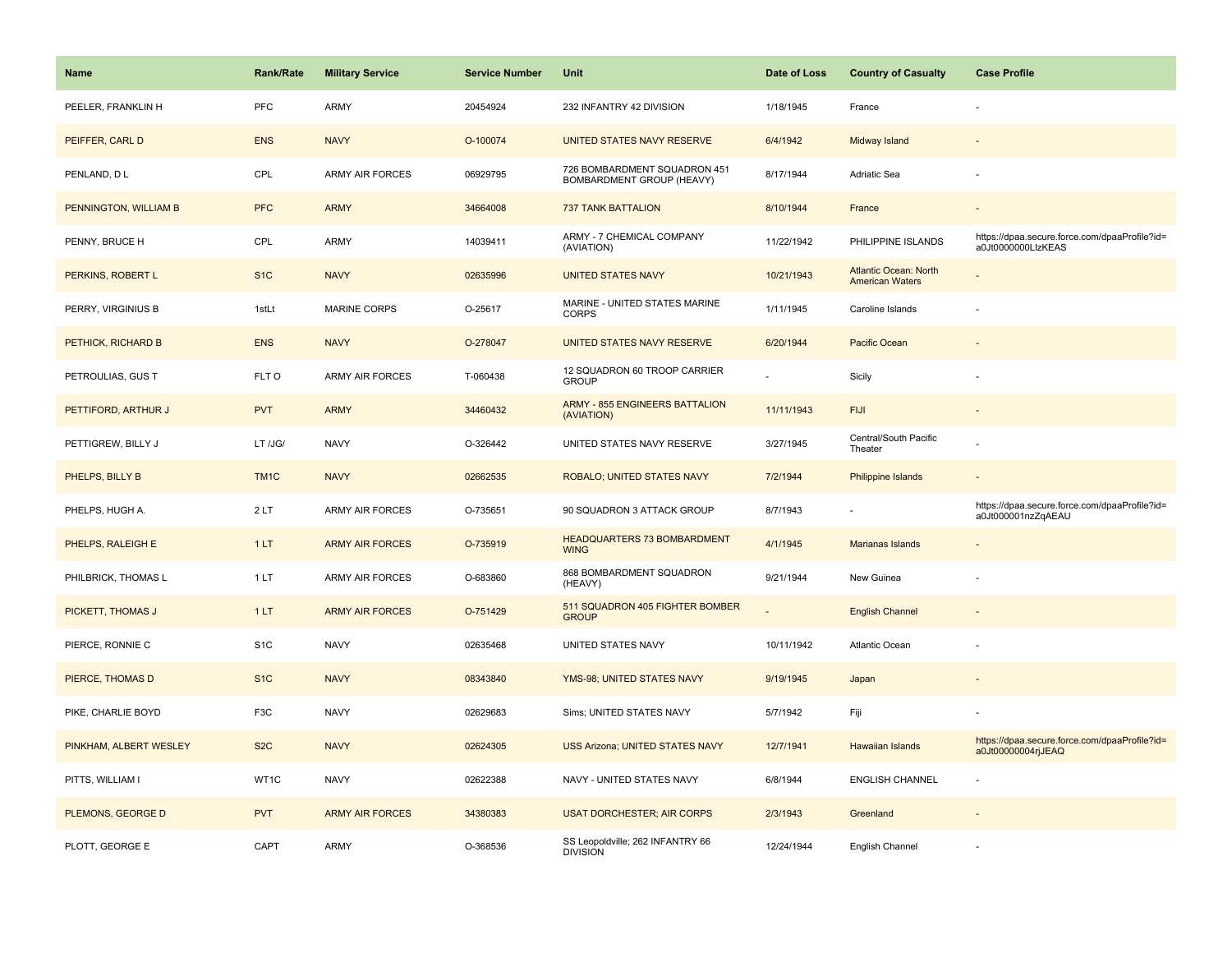| Name                  | <b>Rank/Rate</b>  | <b>Military Service</b> | <b>Service Number</b> | Unit                                                             | Date of Loss | <b>Country of Casualty</b>                   | <b>Case Profile</b> |
|-----------------------|-------------------|-------------------------|-----------------------|------------------------------------------------------------------|--------------|----------------------------------------------|---------------------|
| POLLARD, MARK J       | S <sub>2</sub> C  | <b>NAVY</b>             | 06563020              | SS L. J. DRAKE; UNITED STATES NAVY<br><b>RESERVE</b>             | 7/27/1942    | Aruba                                        |                     |
| POOLE, WESLEY R       | <b>ACMM</b>       | <b>NAVY</b>             | 02623081              | USS LISCOME BAY; UNITED STATES<br><b>NAVY</b>                    | 11/24/1943   | Gilbert Islands                              |                     |
| POPE, CHARLES D       | <b>CGM</b>        | <b>NAVY</b>             | 02618813              | <b>FLIER; UNITED STATES NAVY</b>                                 | 8/13/1944    | Philippine Islands                           |                     |
| POPE, JOHN R          | S <sub>1</sub> C  | <b>NAVY</b>             | 02629270              | UNITED STATES NAVY                                               | 1/22/1944    | Pacific Ocean                                |                     |
| POPLIN, FRANK W       | <b>T SGT</b>      | <b>ARMY AIR FORCES</b>  | 34313746              | 77 BOMBARDMENT SQUADRON 28<br><b>BOMBARDMENT GROUP (HEAVY)</b>   | 12/29/1944   | <b>Caroline Islands</b>                      |                     |
| PORTER, HAZEL --      | AMM1C             | <b>NAVY</b>             | 06566006              | UNITED STATES NAVY RESERVE                                       | 10/28/1944   | Philippine Islands                           |                     |
| POWELL, CARSON F      | <b>COX</b>        | <b>NAVY</b>             | 02625926              | <b>UNITED STATES NAVY</b>                                        | 10/6/1943    | Solomon Islands                              |                     |
| POWELL, LEE P         | PHM1C             | <b>NAVY</b>             | 02617597              | Reuben James; UNITED STATES NAVY                                 | 10/31/1941   | Atlantic Ocean                               |                     |
| POYTHRESS, W F        | 2LT               | <b>ARMY AIR FORCES</b>  | O-801569              | 568 BOMBARDMENT SQUADRON 390<br><b>BOMBARDMENT GROUP (HEAVY)</b> | 12/11/1943   | North Sea or Tyrrhenian<br>Sea               |                     |
| PRATT, ROY --         | S <sub>1</sub> C  | <b>NAVY</b>             | 06569022              | Maddox; UNITED STATES NAVY<br><b>RESERVE</b>                     | 7/10/1943    | Mediterranean Sea                            |                     |
| PRESSLEY, EUGENE G    | S <sub>2</sub> C  | <b>NAVY</b>             | 02641829              | Drexler; UNITED STATES NAVY RESERVE                              | 5/28/1945    | Japan                                        |                     |
| PRESSLEY, FLOYD E     | S SGT             | ARMY AIR FORCES         | 14180611              | 819 BOMBARDMENT SQUADRON 30<br>BOMBARDMENT GROUP (HEAVY)         | 1/17/1945    | Philippine Sea                               |                     |
| PRICE, JESSE W.       | 2LT               | <b>ARMY AIR FORCES</b>  | O-691798              | 92 BOMBARDMENT GROUP (HEAVY), 325<br><b>BOMBARDMENT SQUADRON</b> | 2/22/1944    | <b>Denmark</b>                               |                     |
| PRIDDY, GILBERT H     | S <sub>1</sub> C  | <b>NAVY</b>             | 02639937              | Drexler; UNITED STATES NAVY RESERVE                              | 5/28/1945    | Japan                                        |                     |
| PRINCE, CHARLES W     | S <sub>1</sub> C  | <b>NAVY</b>             | 02625911              | USS HOUSTON (CA-30); UNITED STATES<br><b>NAVY</b>                | 3/15/1942    | Java                                         |                     |
| PROCTOR, GEORGE L     | <b>PVT</b>        | ARMY                    | 34595893              | ARMY - HEADQUARTERS COMPANY 43<br><b>DIVISION</b>                | 7/18/1943    | SOLOMON ISLANDS                              | $\sim$              |
| PROVOW, LUTHER W      | AMM1C             | <b>NAVY</b>             | 02628171              | <b>UNITED STATES NAVY</b>                                        | 6/12/1943    | <b>Atlantic Ocean</b>                        |                     |
| PULLEY, JASPER D      | S <sub>1</sub> C  | <b>NAVY</b>             | 02636369              | UNITED STATES NAVY                                               | 4/23/1945    | Atlantic Ocean: North<br>American Waters     |                     |
| PYATT, RALPH G        | CM <sub>2</sub> C | <b>NAVY</b>             | 08298048              | NAVY - UNITED STATES NAVY RESERVE                                | 2/21/1945    | <b>BONIN &amp; VOLCANO</b><br><b>ISLANDS</b> |                     |
| QUATTLEBAUM, BROOKS C | <b>PVT</b>        | <b>ARMY AIR FORCES</b>  | 34119948              | 392 BOMBARDMENT SQUADRON 30<br>BOMBARDMENT GROUP (HEAVY)         | 6/19/1942    | Alaska                                       |                     |
| <b>QUEEN, JAMES S</b> | LT /JG/           | <b>NAVY</b>             | O-153098              | LCT(5)-241; UNITED STATES NAVY<br><b>RESERVE</b>                 | 9/15/1943    | ** Documentation Errors                      |                     |
| RADER, GEORGE A       | CAPT              | <b>ARMY</b>             | O-021455              | ARISAN MARU; 12 MEDICAL BATTALION<br>(PHILIPPINE SCOUT)          | 10/24/1944   | China Seas                                   |                     |
| RALEY, JAMES A        | STM2C             | <b>NAVY</b>             | 09690695              | <b>ESCOLAR; UNITED STATES NAVY</b><br><b>RESERVE</b>             | 11/13/1944   | <b>China Seas</b>                            |                     |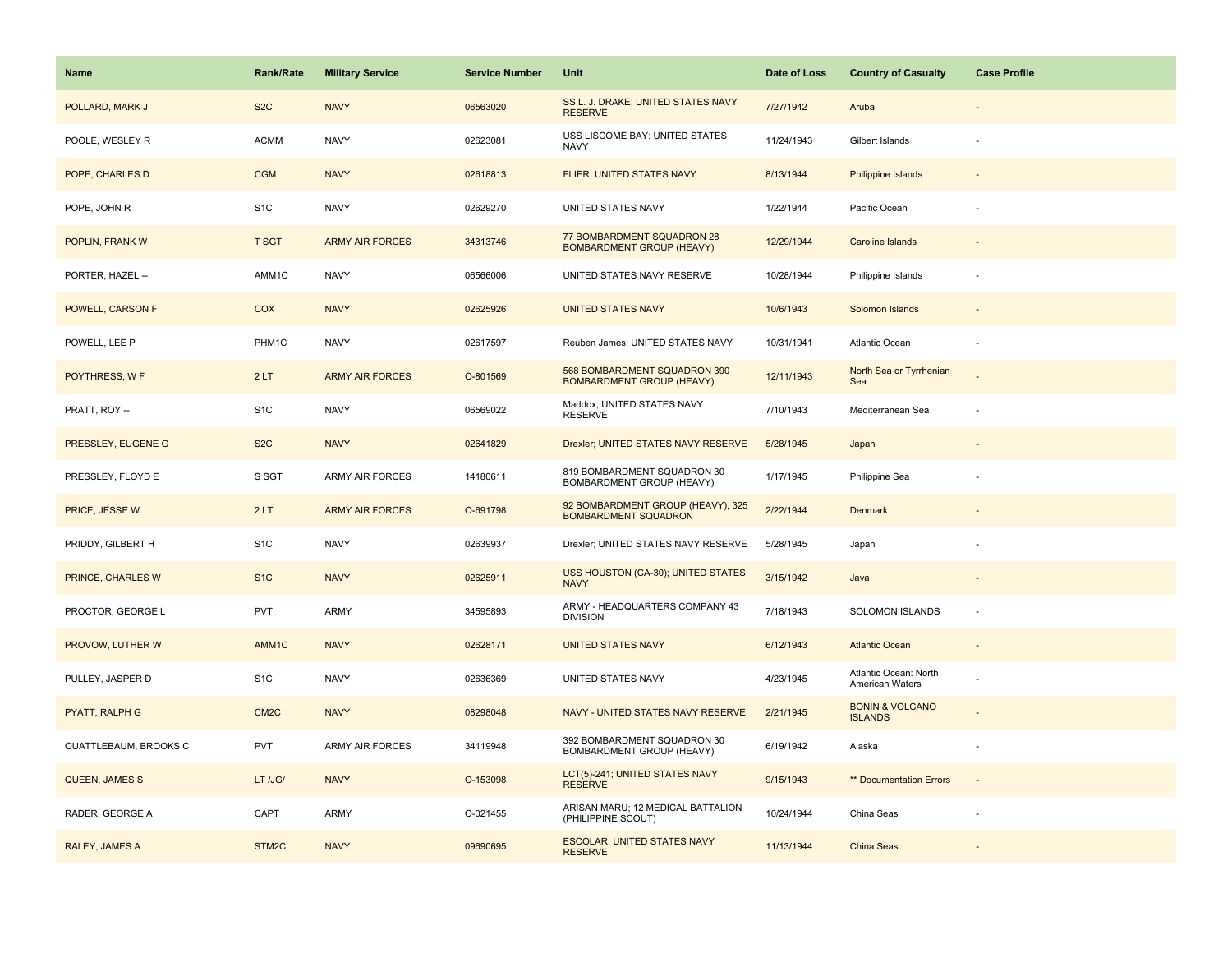| Name                      | <b>Rank/Rate</b>   | <b>Military Service</b> | <b>Service Number</b> | Unit                                                         | Date of Loss | <b>Country of Casualty</b> | <b>Case Profile</b>                                                 |
|---------------------------|--------------------|-------------------------|-----------------------|--------------------------------------------------------------|--------------|----------------------------|---------------------------------------------------------------------|
| RAMSEY, JACK D            | TEC <sub>4</sub>   | <b>ARMY</b>             | 14049261              | ARISAN MARU; 454 ORDNANCE<br>COMPANY (AVIATION)              | 10/24/1944   | China Seas                 |                                                                     |
| RAPER, HULON L            | <b>PVT</b>         | <b>ARMY</b>             | 14050626              | <b>ARMY - 454 ORDNANCE COMPANY</b><br>(AVIATION)             | 6/24/1942    | PHILIPPINE ISLANDS         | https://dpaa.secure.force.com/dpaaProfile?id=<br>a0Jt0000000LluFEAS |
| RATCLIFF, WILEY G         | TEC <sub>5</sub>   | ARMY                    | 20409005              | ARMY - 113 FIELD ARTILLERY<br>BATTALION 30 DIVISION          | 6/15/1944    | <b>ENGLISH CHANNEL</b>     |                                                                     |
| RATHBONE, JACK --         | <b>PVT</b>         | <b>ARMY</b>             | 34038401              | <b>USAT DORCHESTER; UNITED STATES</b><br><b>ARMY</b>         | 2/3/1943     | Greenland                  |                                                                     |
| RATTLER, MARK JACK        | PFC                | MARINE CORPS            | 00470562              | MARINE - UNITED STATES MARINE<br><b>CORPS</b>                | 10/24/1944   | Philippine Sea             |                                                                     |
| RAY, CARROLL LECKMAN      | S <sub>1</sub> C   | <b>NAVY</b>             | 06563359              | Plymouth; UNITED STATES NAVY<br><b>RESERVE</b>               | 8/5/1943     | <b>Atlantic Ocean</b>      | https://dpaa.secure.force.com/dpaaProfile?id=<br>a0Jt0000000XeWNEA0 |
| RAY, LAWRENCE O           | SGT                | <b>ARMY AIR FORCES</b>  | 34778539              | 15 RESCUE SQUADRON                                           | 1/5/1946     | Philippine Islands         |                                                                     |
| <b>RAY, PATRICK HENRY</b> | S <sub>2</sub> C   | <b>NAVY</b>             | 02958704              | Truxton; UNITED STATES NAVY                                  | 2/18/1942    | Newfoundland               |                                                                     |
| RAY, THOMAS RICHARD       | S <sub>1</sub> C   | <b>NAVY</b>             | 02627256              | USS VINCENNES; UNITED STATES NAVY                            | 8/9/1942     | Solomon Islands            |                                                                     |
| RAY, VIRGIL GASTON        | 1LT                | <b>MARINE CORPS</b>     | O-022078              | <b>MARINE - UNITED STATES MARINE</b><br><b>CORPS</b>         | 10/13/1943   | Solomon Islands            |                                                                     |
| RAYLE, THOMAS G           | SC <sub>3</sub> C  | <b>NAVY</b>             | 06561767              | PC-558; UNITED STATES NAVY<br><b>RESERVE</b>                 | 5/9/1944     | North or Tyrrhenian Seas   | $\overline{\phantom{a}}$                                            |
| <b>RECTOR, SAMUEL O</b>   | F <sub>1C</sub>    | <b>NAVY</b>             | 08930057              | NAVY - UNITED STATES NAVY RESERVE                            | 12/3/1944    | PHILIPPINE ISLANDS         | $\overline{\phantom{a}}$                                            |
| REDDING, CALEB R          | F <sub>2</sub> C   | <b>NAVY</b>             | 06560471              | USS VINCENNES; UNITED STATES NAVY<br><b>RESERVE</b>          | 8/9/1942     | Solomon Islands            |                                                                     |
| <b>REECE, JAMES W</b>     | AMM1C              | <b>NAVY</b>             | 02629383              | <b>UNITED STATES NAVY</b>                                    | 7/20/1944    | <b>Brazil</b>              |                                                                     |
| REID, HARLAN L            | 1LT                | ARMY AIR FORCES         | O-433398              | 8 BOMBARDMENT SQUADRON 3<br><b>BOMBARDMENT GROUP (LIGHT)</b> | 6/21/1943    | New Guinea                 |                                                                     |
| <b>REYNOLDS, ROBERT L</b> | S <sub>2</sub> C   | <b>NAVY</b>             | 06562687              | USS WASP; UNITED STATES NAVY                                 | 9/15/1942    | Solomon Islands            |                                                                     |
| REYNOLDS, TONY S          | RM <sub>2</sub> C  | <b>NAVY</b>             | 08334912              | UNITED STATES NAVY RESERVE                                   | 8/9/1944     | English Channel            |                                                                     |
| RHODES, LUTHER LERU       | <b>PFC</b>         | <b>MARINE CORPS</b>     | 327928                | MARINE - UNITED STATES MARINE<br><b>CORPS</b>                | 10/7/1942    | Solomon Islands            |                                                                     |
| RHODES, WILLIAM A         | <b>CTC</b>         | <b>NAVY</b>             | 02618173              | USS HOUSTON (CA-30); UNITED STATES<br><b>NAVY</b>            | 3/1/1942     | Java                       | ÷,                                                                  |
| RICE, LUTHER WILLIAM      | S <sub>1</sub> C   | <b>NAVY</b>             | 06562366              | UNITED STATES NAVY RESERVE                                   | 10/13/1942   | North Atlantic Ocean       | $\bar{z}$                                                           |
| RICHARDSON, JOSEPH R      | S <sub>1</sub> C   | <b>NAVY</b>             | 02624818              | Langley; UNITED STATES NAVY                                  | 3/1/1942     | Indian Ocean               |                                                                     |
| RICHMOND, CLAIR           | STM <sub>2</sub> C | <b>NAVY</b>             | 09705864              | NAVY - UNITED STATES NAVY RESERVE                            | 9/17/1945    | <b>JAPAN</b>               |                                                                     |
| RICKER, DOYLE L           | S <sub>2</sub> C   | <b>NAVY</b>             | 09321798              | MONAGHAN; UNITED STATES NAVY<br><b>RESERVE</b>               | 12/18/1944   | Philippine Sea             |                                                                     |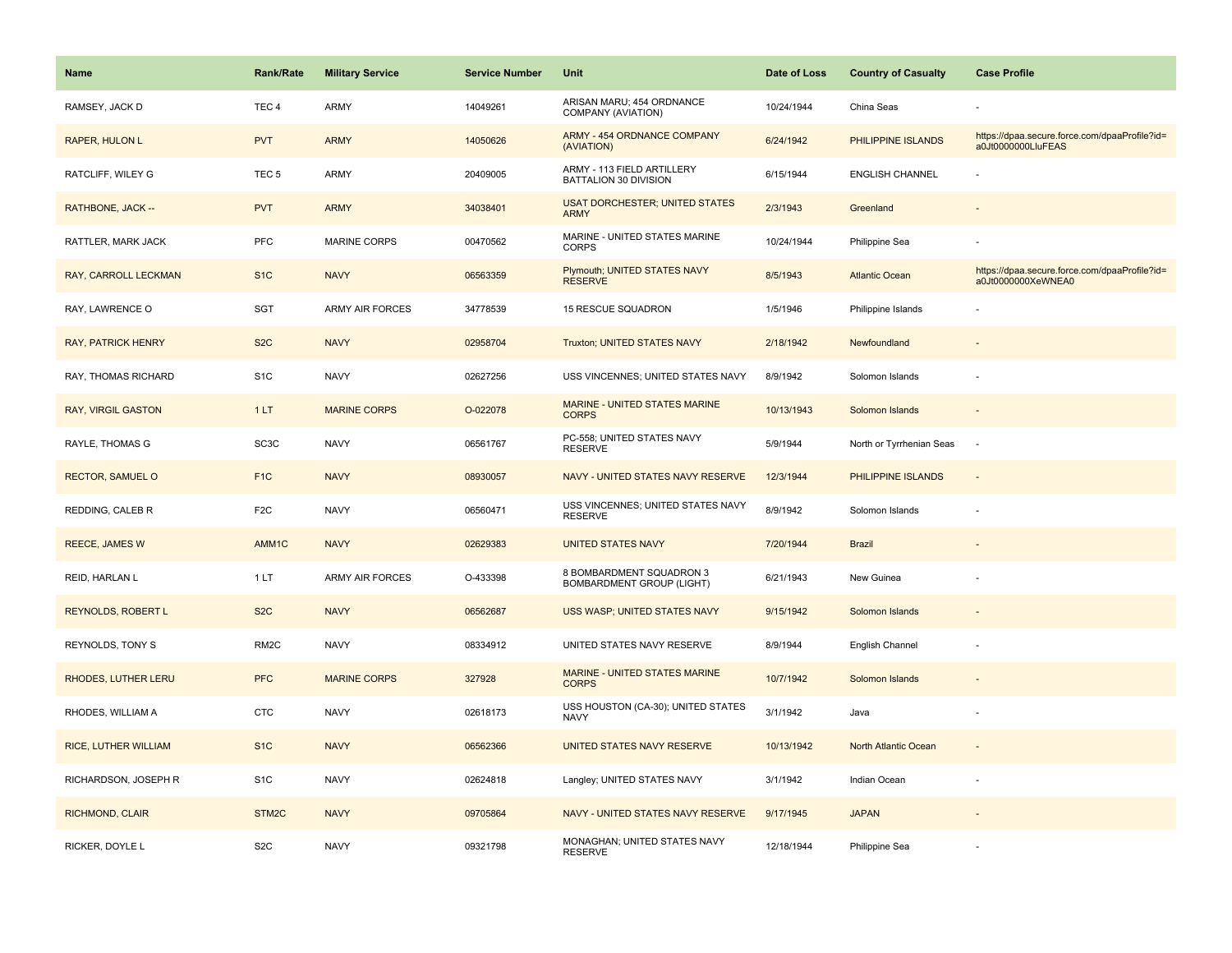| <b>Name</b>               | <b>Rank/Rate</b> | <b>Military Service</b> | <b>Service Number</b> | <b>Unit</b>                                                      | Date of Loss | <b>Country of Casualty</b>     | <b>Case Profile</b>                                                 |
|---------------------------|------------------|-------------------------|-----------------------|------------------------------------------------------------------|--------------|--------------------------------|---------------------------------------------------------------------|
| RIDGE, ALBERT D           | 2LT              | <b>ARMY AIR FORCES</b>  | O-822812              | 760 BOMBARDMENT SQUADRON 460<br><b>BOMBARDMENT GROUP (HEAVY)</b> | 9/12/1944    | <b>Adriatic Sea</b>            |                                                                     |
| RIERSON, THOMAS J         | COX              | <b>NAVY</b>             | 02622759              | USS BOISE; UNITED STATES NAVY                                    | 10/12/1942   | Solomon Islands                |                                                                     |
| <b>RIERSON, THOMAS O</b>  | ARM2C            | <b>NAVY</b>             | 06566583              | USS WASP; UNITED STATES NAVY<br><b>RESERVE</b>                   | 10/10/1944   | Japan                          | https://dpaa.secure.force.com/dpaaProfile?id=<br>a0Jt000001nzaRtEAI |
| RIGGON, JACK LEWIS        | S <sub>2</sub> C | <b>NAVY</b>             | 06562405              | SS EAST INDIAN; UNITED STATES NAVY<br><b>RESERVE</b>             | 11/3/1942    | Africa                         |                                                                     |
| RITCHIE, BILLIE MOORE     | S <sub>2</sub> C | <b>NAVY</b>             | 06564211              | <b>INGRAHAM; UNITED STATES NAVY</b><br><b>RESERVE</b>            | 8/22/1942    | Nova Scotia                    |                                                                     |
| ROBBINS, JOHNIE W         | S SGT            | <b>ARMY</b>             | 34890435              | 357 INFANTRY 90 DIVISION                                         | 12/7/1944    | Germany                        |                                                                     |
| ROBERSON, JOHN BAXTER     | MATT2C           | <b>NAVY</b>             | 02626990              | Jacob Jones; UNITED STATES NAVY                                  | 2/28/1942    | <b>Atlantic Ocean</b>          |                                                                     |
| ROBERTS, HARRY T          | 1 SGT            | <b>ARMY</b>             | 34315532              | HMT Rohna; 853 ENGINEERS BATTALION<br>(AVIATION)                 | 11/26/1943   | Mediterranean Sea              |                                                                     |
| ROBERTS, WILLIAM M        | S <sub>2</sub> C | <b>NAVY</b>             | 02628512              | USS JOHN PENN; UNITED STATES NAVY                                | 8/13/1943    | Solomon Islands                |                                                                     |
| ROBERTSON, DW             | <b>PVT</b>       | ARMY                    | 34772267              | 738 MILITARY POLICE BATTALION                                    | 10/20/1944   | Philippine Islands             |                                                                     |
| <b>ROBINETTE, RALPH T</b> | ARM3C            | <b>NAVY</b>             | 06575731              | USS FRANKLIN; UNITED STATES NAVY<br><b>RESERVE</b>               | 8/5/1944     | Bonin & Volcano Islands        |                                                                     |
| ROBINETTE, SHUFFORD J     | COX              | <b>NAVY</b>             | 06572153              | Emmons; UNITED STATES NAVY<br><b>RESERVE</b>                     | 4/6/1945     | Japan                          |                                                                     |
| <b>ROBINSON, MELVIN R</b> | <b>SGT</b>       | <b>ARMY AIR FORCES</b>  | 34453630              | 383 AVIATION SQUADRON 15 AIR DEPOT<br><b>GROUP</b>               | 9/6/1945     | <b>Philippine Islands</b>      |                                                                     |
| ROBINSON, PERCY W         | 1LT              | ARMY AIR FORCES         | O-660401              | 341 BOMBARDMENT SQUADRON 97<br>BOMBARDMENT GROUP (HEAVY)         | 5/25/1943    | North Sea or Tyrrhenian<br>Sea |                                                                     |
| <b>ROEBUCK, GEORGE B</b>  | GM3C             | <b>NAVY</b>             | 02660220              | NAVY - UNITED STATES NAVY                                        | 3/3/1943     | PHILIPPINE ISLANDS             | https://dpaa.secure.force.com/dpaaProfile?id=<br>a0Jt0000000LIIDEAS |
| ROEBUCK, LEMUEL D         | SK3C             | <b>NAVY</b>             | 02624927              | USS QUINCY; UNITED STATES NAVY                                   | 8/9/1942     | Solomon Islands                |                                                                     |
| <b>ROGERS, HARRY T</b>    | ARM1C            | <b>NAVY</b>             | 04063250              | UNITED STATES NAVY RESERVE                                       | 7/17/1944    | Ecuador                        |                                                                     |
| ROGERS, ROBERT A          | PFC              | <b>ARMY</b>             | 34465598              | SS Leopoldville; 262 INFANTRY 66<br><b>DIVISION</b>              | 12/24/1944   | English Channel                |                                                                     |
| ROLFE, JESSE              | <b>PFC</b>       | <b>ARMY AIR FORCES</b>  | 07086720              | 16 BOMBARDMENT SQUADRON 27<br><b>BOMBARDMENT GROUP (LIGHT)</b>   | 1/21/1945    | China Seas                     | https://dpaa.secure.force.com/dpaaProfile?id=<br>a0Jt000001DPk1dEAD |
| ROLLINS, BENJAMIN C       | AOM2C            | <b>NAVY</b>             | 02628912              | USS WAKE ISLAND; UNITED STATES<br><b>NAVY</b>                    | 12/26/1943   | Pacific Ocean                  |                                                                     |
| ROPER, SYDNEY LEE         | S <sub>1C</sub>  | <b>NAVY</b>             | 02626504              | USS JUNEAU; UNITED STATES NAVY                                   | 11/13/1942   | Solomon Islands                |                                                                     |
| ROSCOE, CECIL P.          | CPL              | ARMY AIR FORCES         | 34772882              | 723 BOMBARDMENT SQUADRON 450<br>BOMBARDMENT GROUP (HEAVY)        | 2/16/1945    | Adriatic Sea                   |                                                                     |
| ROSS, WILLIAM D           | <b>SGT</b>       | <b>ARMY AIR FORCES</b>  | 34451983              | 410 BOMBARDMENT SQUADRON 94<br><b>BOMBARDMENT GROUP (HEAVY)</b>  | 11/29/1943   | North Sea or Tyrrhenian<br>Sea |                                                                     |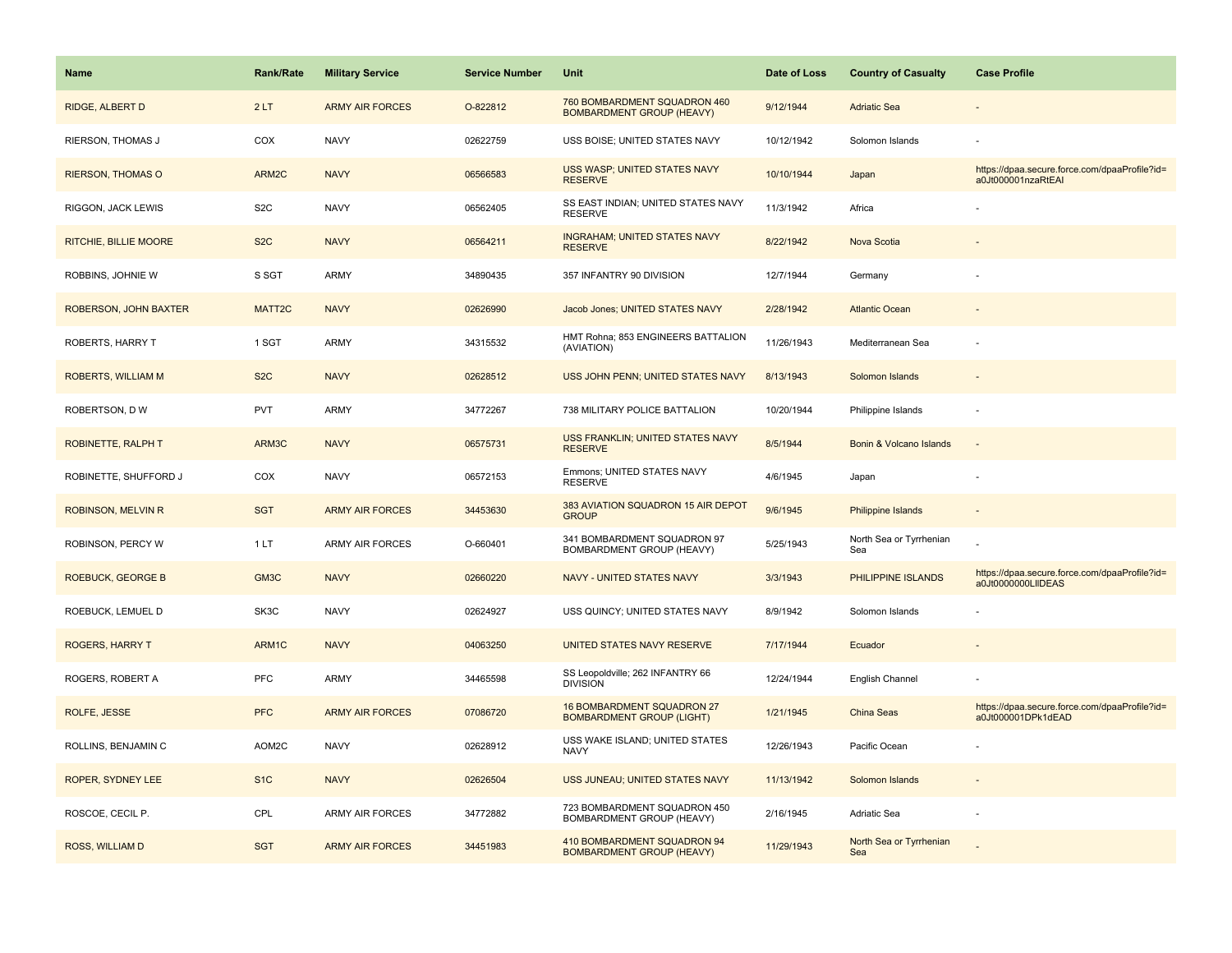| <b>Name</b>              | Rank/Rate         | <b>Military Service</b> | <b>Service Number</b> | Unit                                                             | Date of Loss | <b>Country of Casualty</b> | <b>Case Profile</b>                                                 |
|--------------------------|-------------------|-------------------------|-----------------------|------------------------------------------------------------------|--------------|----------------------------|---------------------------------------------------------------------|
| ROTEN, JAMES C           | Pvt               | ARMY                    | 34605605              | 5307 COMPOSITE UNIT                                              | 7/9/1944     | <b>BURMA</b>               | https://dpaa.secure.force.com/dpaaProfile?id=<br>a0Jt000001nzRcqEAE |
| ROYSTER, THOMAS B.       | <b>CAPT</b>       | <b>MARINE CORPS</b>     | O-006726              | <b>MARINE - UNITED STATES MARINE</b><br><b>CORPS</b>             | 11/22/1943   | <b>Gilbert Islands</b>     | https://dpaa.secure.force.com/dpaaProfile?id=<br>a0Jt0000000LllmEAC |
| ROZIER, LEROY --         | S <sub>1</sub> C  | <b>NAVY</b>             | 08337867              | Underhill ; UNITED STATES NAVY<br><b>RESERVE</b>                 | 7/24/1945    | Philippine Sea             |                                                                     |
| RUDOLPH, SHIPLEY --      | 2LT               | <b>ARMY AIR FORCES</b>  | O-821549              | 47 FIGHTER SQUADRON 15 FIGHTER<br><b>GROUP</b>                   | 1/16/1945    | <b>Hawaiian Islands</b>    |                                                                     |
| RUMPLE, JOHN WALTER      | F <sub>1</sub> C  | <b>NAVY</b>             | 06567832              | UNITED STATES NAVY RESERVE                                       | 3/3/1943     | Colombia                   |                                                                     |
| <b>RUSS, PAISLEY E</b>   | S SGT             | <b>ARMY</b>             | 34670388              | SS Leopoldville; 262 INFANTRY 66<br><b>DIVISION</b>              | 12/24/1944   | <b>English Channel</b>     | $\overline{\phantom{a}}$                                            |
| RUSSELL, DALTON D        | 1 SGT             | <b>ARMY AIR FORCES</b>  | 06389549              | ARISAN MARU; 7 MATERIALS<br>SQUADRON 5 AIR BASE GROUP            | 10/24/1944   | China Seas                 |                                                                     |
| <b>RUSSELL, REUBEN R</b> | S <sub>1</sub> C  | <b>NAVY</b>             | 08345215              | NAVY - UNITED STATES NAVY RESERVE                                | 4/12/1945    | <b>CHINA SEAS</b>          |                                                                     |
| RUSSELL, SAM J           | CPL               | ARMY                    | 34663407              | 383 QUARTERMASTER TRUCK<br>COMPANY                               | 11/12/1944   | Philippine Islands         |                                                                     |
| <b>RYMER, ROBERT B</b>   | 2LT               | <b>ARMY AIR FORCES</b>  | O-739507              | 22 BOMBARDMENT SQUADRON 341<br><b>BOMBARDMENT GROUP (MEDIUM)</b> | 3/13/1944    | <b>China Seas</b>          |                                                                     |
| SAASTAD, HAROLD LIEF     | 1LT               | MARINE CORPS            | O-029629              | MARINE - UNITED STATES MARINE<br>CORPS                           | 4/19/1945    | Japan                      |                                                                     |
| SANDERFORD, HERBERT H    | S <sub>1</sub> C  | <b>NAVY</b>             | 06567729              | Rowan; UNITED STATES NAVY RESERVE                                | 9/11/1943    | North or Tyrrhenian Seas   | $\sim$                                                              |
| SANDERS, TALMAGE --      | CK <sub>2</sub> C | <b>NAVY</b>             | 06572842              | Underhill ; UNITED STATES NAVY<br><b>RESERVE</b>                 | 7/24/1945    | Philippine Sea             |                                                                     |
| SANDERSON, NORFLEET --   | MM <sub>2</sub> C | <b>NAVY</b>             | 04063641              | Beatty; UNITED STATES NAVY RESERVE                               | 11/6/1943    | ** Documentation Errors    | $\sim$                                                              |
| SANDFORD, DARRELL L      | ARM1C             | <b>NAVY</b>             | 02623934              | UNITED STATES NAVY                                               | 8/20/1943    | Hawaiian Islands           |                                                                     |
| <b>SANFORD, TEBE D</b>   | PHM3C             | <b>NAVY</b>             | 02623641              | ARISAN MARU; UNITED STATES NAVY                                  | 10/24/1944   | <b>China Seas</b>          |                                                                     |
| SATTERFIELD, LUTHER S    | S SGT             | <b>ARMY AIR FORCES</b>  | 34607882              | 23 BOMBARDMENT SQUADRON 5<br>BOMBARDMENT GROUP (HEAVY)           | 6/23/1944    | Caroline Islands           |                                                                     |
| SATTERWHITE, JOE J       | S <sub>1</sub> C  | <b>NAVY</b>             | 06563562              | UNITED STATES NAVY RESERVE                                       | 11/2/1942    | North Atlantic Ocean       |                                                                     |
| SAUNDERS, JAMES C        | <b>PFC</b>        | ARMY                    | 20465616              | 252 COAST ARTILLERY REGIMENT                                     | 6/20/1942    | <b>British West Indies</b> | ÷,                                                                  |
| SAUNDERS, JOHN H R       | <b>PFC</b>        | <b>ARMY</b>             | 34895708              | ARMY - 127 INFANTRY 32 DIVISION                                  | 3/17/1945    | PHILIPPINE ISLANDS         | $\blacksquare$                                                      |
| SAVAGE, GILBERT --       | STM1C             | <b>NAVY</b>             | 08337358              | JOHNSTON; UNITED STATES NAVY<br><b>RESERVE</b>                   | 10/25/1944   | Philippine Sea             | ÷                                                                   |
| SAVAGE, LEONARD ONEIL    | TEC <sub>4</sub>  | <b>ARMY</b>             | 34458205              | 823 ENGINEERS BATTALION (AVIATION)                               | 7/24/1945    | <b>Burma</b>               |                                                                     |
| SAVAGE, OTTIS L          | <b>PFC</b>        | <b>ARMY</b>             | 14039142              | ARISAN MARU; 454 ORDNANCE<br>COMPANY (AVIATION)                  | 10/24/1944   | China Seas                 |                                                                     |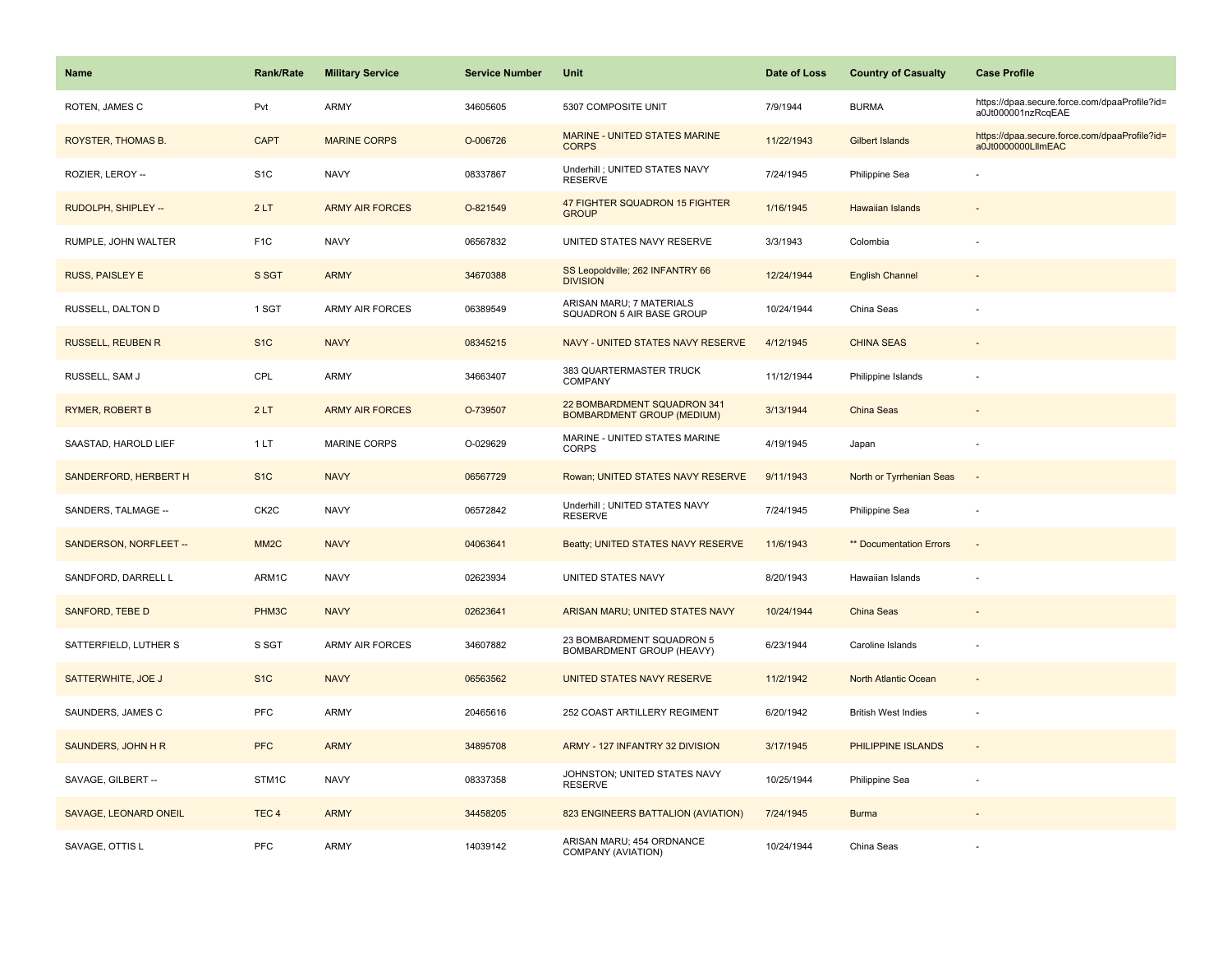| <b>Name</b>              | <b>Rank/Rate</b>  | <b>Military Service</b> | <b>Service Number</b> | Unit                                                                    | Date of Loss | <b>Country of Casualty</b>       | <b>Case Profile</b>                                                 |
|--------------------------|-------------------|-------------------------|-----------------------|-------------------------------------------------------------------------|--------------|----------------------------------|---------------------------------------------------------------------|
| <b>SCARBORO, PH</b>      | 1st Lt            | <b>ARMY AIR FORCES</b>  | O-424732              | ARISAN MARU; 91 BOMBARDMENT<br>SQUADRON 27 BOMBARDMENT GROUP<br>(LIGHT) | 10/24/1944   | China Seas                       |                                                                     |
| SCHAFFLE, ALBERT C       | 1st Lt            | <b>ARMY AIR FORCES</b>  | O-797723              | 19 FIGHTER SQUADRON 318 FIGHTER<br><b>GROUP</b>                         | 7/2/1944     | Marianas Islands                 |                                                                     |
| <b>SCOTT, MARVIN W</b>   | WT <sub>2</sub> C | <b>NAVY</b>             | 06560911              | NAVY - UNITED STATES NAVY RESERVE                                       | 2/2/1944     | <b>SOLOMON ISLANDS</b>           |                                                                     |
| SEALEY, CARL EDWARD      | MM1C              | <b>NAVY</b>             | 02622415              | USS JUNEAU; UNITED STATES NAVY                                          | 11/13/1942   | Solomon Islands                  |                                                                     |
| <b>SEAWELL, EDWARD H</b> | Ens               | <b>NAVY</b>             | O-120285              | <b>USS QUINCY: UNITED STATES NAVY</b><br><b>RESERVE</b>                 | 8/9/1942     | Solomon Islands                  |                                                                     |
| SEIGLER, JAMES C         | SGT               | <b>ARMY AIR FORCES</b>  | 14062343              | 367 BOMBARDMENT SQUADRON 306<br>BOMBARDMENT GROUP (HEAVY)               | 7/29/1943    | <b>Baltic Sea</b>                |                                                                     |
| <b>SERMONS, CARL W</b>   | GM3C              | <b>NAVY</b>             | 06563453              | UNITED STATES NAVY RESERVE                                              | 3/29/1943    | North Atlantic Ocean             | $\sim$                                                              |
| SHARPE, PAUL L           | T SGT             | ARMY                    | 06356500              | MEDICAL DEPARTMENT NEW YORK<br>PORT OF EMBARKATION                      | 12/1/1942    | Atlantic Ocean                   |                                                                     |
| SHAW, JOHN C             | 1STLT             | <b>ARMY</b>             | O-377822              | ARMY - 45 INFANTRY REGIMENT (PS)                                        | 1/9/1945     | <b>FORMOSA</b>                   | https://dpaa.secure.force.com/dpaaProfile?id=<br>a0Jt000000OmMFBEA3 |
| SHEEP, HARRY HINTON      | RM3C              | <b>NAVY</b>             | 02659353              | UNITED STATES NAVY                                                      | 12/8/1941    | Nova Scotia                      |                                                                     |
| SHEETS, LLOYD --         | TM3C              | <b>NAVY</b>             | 02627414              | <b>USS MONSSEN; UNITED STATES NAVY</b>                                  | 11/13/1942   | Solomon Islands                  |                                                                     |
| SHELLEY, BILLY B         | S <sub>2</sub> C  | <b>NAVY</b>             | 06578966              | TICONDEROGA; UNITED STATES NAVY<br><b>RESERVE</b>                       | 1/21/1945    | Philippine Sea                   |                                                                     |
| SHEPARD, MARCUS W        | TM <sub>2</sub> C | <b>NAVY</b>             | 02624033              | <b>GRAMPUS; UNITED STATES NAVY</b>                                      | 3/22/1943    | <b>New Britain Island</b>        |                                                                     |
| SHEPHERD, MARSHALL M     | 1 LT              | ARMY AIR FORCES         | O-794588              | 569 BOMBARDMENT SQUADRON 390<br>BOMBARDMENT GROUP (HEAVY)               | 10/8/1943    | Germany                          | https://dpaa.secure.force.com/dpaaProfile?id=<br>a0Jt0000000XetGEAS |
| SHOMAKER, WILLIAM E      | 1st Lt            | <b>ARMY AIR FORCES</b>  | O-734012              | 449 FIGHTER SQUADRON 51 FIGHTER<br><b>GROUP</b>                         | 7/12/1945    | French Indochina                 |                                                                     |
| SHOPE, PAUL M            | S SGT             | ARMY AIR FORCES         | 34605712              | 484 BOMBARDMENT SQUADRON 505<br>BOMBARDMENT GROUP (VERY HEAVY)          | 9/7/1945     | Marianas Islands                 |                                                                     |
| SHORT, EAIREL M          | <b>PFC</b>        | <b>ARMY</b>             | 34463741              | <b>488 PORT BATTALION</b>                                               | 2/15/1944    | Italy                            |                                                                     |
| SIDES, WILLIAM ARNEY     | S <sub>1</sub> C  | <b>NAVY</b>             | 06565300              | Rowan; UNITED STATES NAVY RESERVE                                       | 9/11/1943    | North or Tyrrhenian Seas         | $\overline{\phantom{a}}$                                            |
| SIFFORD, CARL W          | <b>CPHM</b>       | <b>NAVY</b>             | 02618882              | <b>UNITED STATES NAVY</b>                                               | 9/13/1944    | <b>Atlantic Ocean</b>            |                                                                     |
| SIMMONS, DE              | AMM1C             | <b>NAVY</b>             | 02628545              | UNITED STATES NAVY                                                      | 5/23/1945    | Central/South Pacific<br>Theater |                                                                     |
| SIMMONS, ORVAL LEE       | MM <sub>2</sub> C | <b>NAVY</b>             | 02581370              | Sentinel ; UNITED STATES NAVY                                           | 7/10/1943    | Mediterranean Sea                |                                                                     |
| SIMMONS, PAUL H          | WT2C              | <b>NAVY</b>             | 06571891              | NAVY - UNITED STATES NAVY RESERVE                                       | 10/25/1944   | PHILIPPINE SEA                   |                                                                     |
| SIMON, ROBERT N          | 1st Lt            | <b>ARMY</b>             | O-923983              | <b>HEADQUARTERS SIXTH ARMY</b>                                          | 2/2/1944     | <b>Coral Sea</b>                 |                                                                     |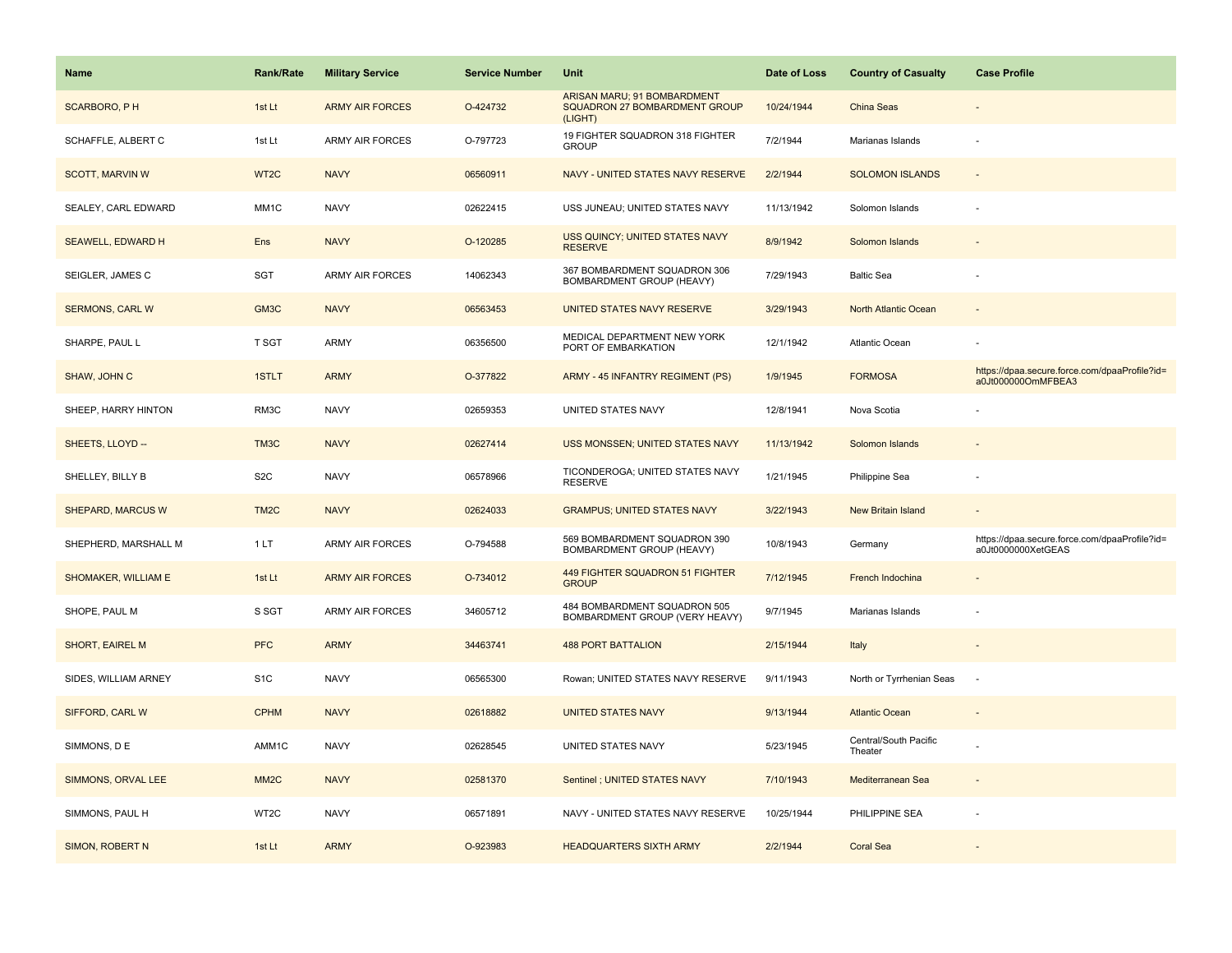| Name                       | <b>Rank/Rate</b>  | <b>Military Service</b> | <b>Service Number</b> | Unit                                                           | Date of Loss | <b>Country of Casualty</b>              | <b>Case Profile</b>                                                 |
|----------------------------|-------------------|-------------------------|-----------------------|----------------------------------------------------------------|--------------|-----------------------------------------|---------------------------------------------------------------------|
| SINK, DWIGHT GRAY          | S <sub>1</sub> C  | <b>NAVY</b>             | 02625803              | USS JUNEAU; UNITED STATES NAVY                                 | 11/13/1942   | Solomon Islands                         |                                                                     |
| <b>SINK, JUNIOR ROBERT</b> | S <sub>1</sub> C  | <b>NAVY</b>             | 06564759              | UNITED STATES NAVY RESERVE                                     | 10/29/1942   | <b>Atlantic Ocean</b>                   |                                                                     |
| SIPES, RALPH E             | S <sub>1</sub> C  | <b>NAVY</b>             | 09322381              | Drexler; UNITED STATES NAVY RESERVE                            | 5/28/1945    | Japan                                   |                                                                     |
| <b>SKINNER, LOUIS C</b>    | LT.               | <b>NAVY</b>             | O-171213              | UNITED STATES NAVY RESERVE                                     | 3/19/1945    | <b>Philippine Sea</b>                   |                                                                     |
| SLAYTON, ROBERT W          | S <sub>1</sub> C  | <b>NAVY</b>             | 08297811              | NAVY - UNITED STATES NAVY RESERVE                              | 3/19/1945    | <b>JAPAN</b>                            |                                                                     |
| SLOAN, JOHN C              | S <sub>1C</sub>   | <b>NAVY</b>             | 08929853              | SNOOK; UNITED STATES NAVY<br><b>RESERVE</b>                    | 5/5/1945     | <b>China Seas</b>                       |                                                                     |
| SLOOP, HOWARD F.           | S SGT             | ARMY AIR FORCES         | 34431009              | 548 BOMBARDMENT SQUADRON 385<br>BOMBARDMENT GROUP (HEAVY)      | 7/26/1943    | North Sea or Tyrrhenian<br>Sea          |                                                                     |
| SMITH, CHARLES R.          | S SGT             | <b>ARMY AIR FORCES</b>  | 14165246              | 67 BOMBARDMENT SQUADRON 44<br><b>BOMBARDMENT GROUP (HEAVY)</b> | 8/16/1943    | Italy                                   |                                                                     |
| SMITH, CLEN NEWTON         | S <sub>2</sub> C  | <b>NAVY</b>             | 02629692              | NAVY - UNITED STATES NAVY                                      | 5/8/1943     | <b>CORAL SEA</b>                        |                                                                     |
| SMITH, EDWARD ALLEN        | WT <sub>2</sub> C | <b>NAVY</b>             | 02622204              | USS JUNEAU; UNITED STATES NAVY                                 | 11/13/1942   | Solomon Islands                         |                                                                     |
| SMITH, HAROLD I.           | 2LT               | <b>ARMY AIR FORCES</b>  | O-800602              | 95 FIGHTER SQUADRON 82 FIGHTER<br><b>GROUP</b>                 | 10/14/1943   | Mediterranean Sea                       |                                                                     |
| SMITH, JACK M              | AOM3C             | <b>NAVY</b>             | 02638022              | UNITED STATES NAVY RESERVE                                     | 5/23/1945    | <b>Central/South Pacific</b><br>Theater |                                                                     |
| SMITH, JAMES C             | S <sub>1</sub> C  | <b>NAVY</b>             | 08334787              | Rich; UNITED STATES NAVY RESERVE                               | 6/8/1944     | English Channel                         |                                                                     |
| SMITH, JOHN C              | <b>PVT</b>        | <b>ARMY</b>             | 34771775              | 7 INFANTRY 3 DIVISION                                          | 1/24/1944    | North Sea or Tyrrhenian<br>Sea          |                                                                     |
| SMITH, JOHN R              | S <sub>2</sub> C  | <b>NAVY</b>             | 06571737              | USS JOHN PENN; UNITED STATES NAVY<br><b>RESERVE</b>            | 8/13/1943    | Solomon Islands                         |                                                                     |
| SMITH, MARVIN W            | <b>PFC</b>        | <b>ARMY</b>             | 14021298              | <b>83 CHEMICAL BATTALION</b>                                   | 1/26/1944    | North Sea or Tyrrhenian<br>Sea          |                                                                     |
| SMITH, OAKS H              | T SGT             | <b>ARMY AIR FORCES</b>  | 34314242              | 303 BOMBARDMENT GROUP (HEAVY),<br>360 BOMBARDMENT SQUADRON     | 10/2/1943    | North Sea or Tyrrhenian<br>Sea          |                                                                     |
| SMITH, RALPH EMERSON       | Pvt               | <b>MARINE CORPS</b>     | 295750                | MARINE - UNITED STATES MARINE<br><b>CORPS</b>                  | 10/26/1942   | Solomon Islands                         |                                                                     |
| SMITH, RAY M               | <b>PVT</b>        | ARMY                    | 14037734              | SHINYO MARU; 60 COAST ARTILLERY<br><b>REGIMENT</b>             | 9/7/1944     | Philippine Islands                      |                                                                     |
| SMITH, RAYMOND P.          | Cpl               | <b>MARINE CORPS</b>     | 299855                | MARINE - UNITED STATES MARINE<br><b>CORPS</b>                  | 10/4/1944    | Caroline Islands                        | https://dpaa.secure.force.com/dpaaProfile?id=<br>a0Jt000001nzRJvEAM |
| SMITH, ROBERT J.           | 2d Lt             | <b>ARMY AIR FORCES</b>  | O-746205              | 431 FIGHTER SQUADRON 475 FIGHTER<br><b>GROUP</b>               | 11/16/1943   | New Guinea                              | https://dpaa.secure.force.com/dpaaProfile?id=<br>a0Jt000001T0qwaEAB |
| <b>SMITH, TIMOTHY B</b>    | S <sub>1</sub> C  | <b>NAVY</b>             | 02626440              | USS HOUSTON (CA-30); UNITED STATES<br><b>NAVY</b>              | 3/1/1942     | Java                                    |                                                                     |
| SMITH, WILLIAM             | <b>PVT</b>        | ARMY                    | 34460572              | ARMY - 855 ENGINEERS BATTALION<br>(AVIATION)                   | 11/11/1943   | FIJI                                    |                                                                     |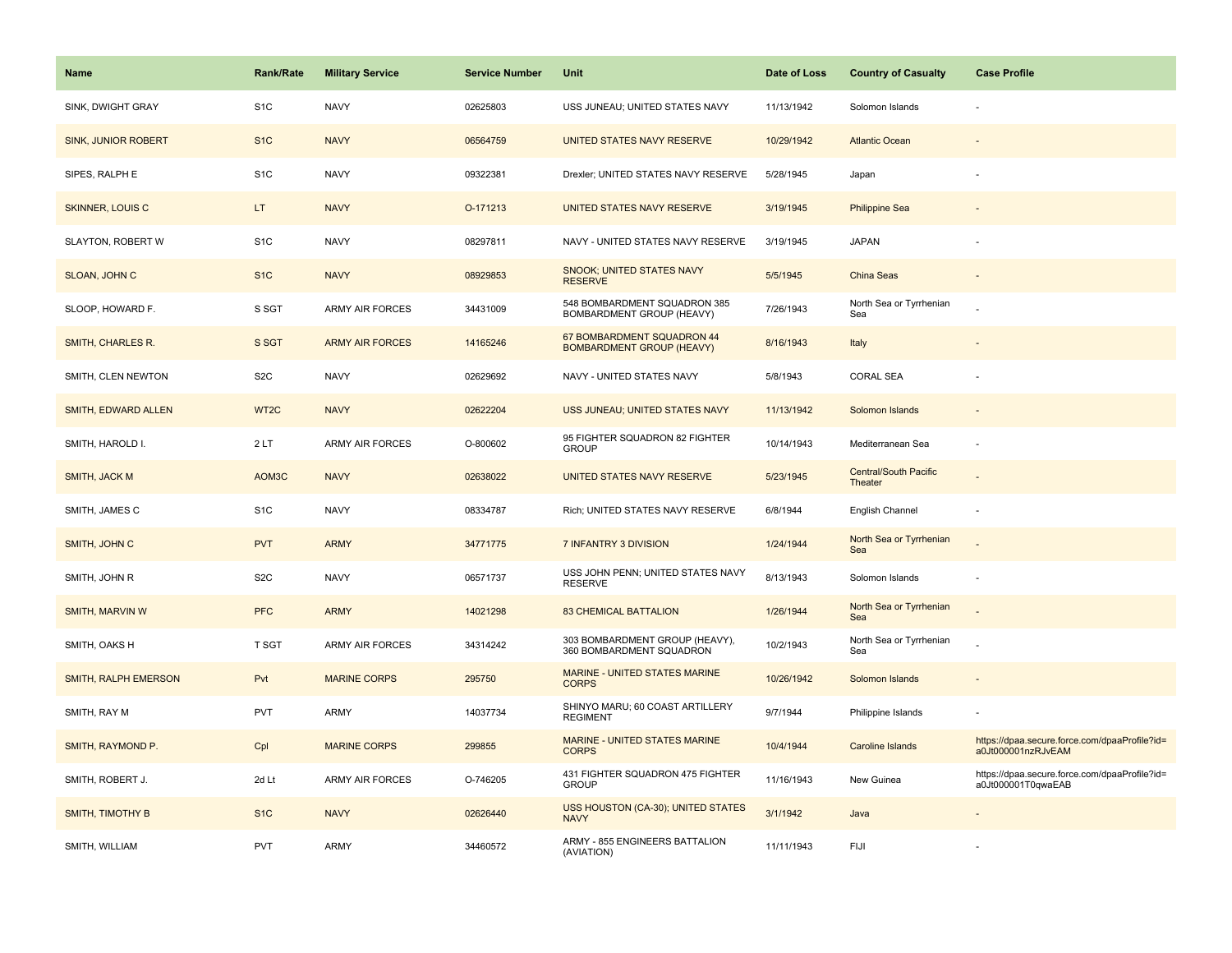| <b>Name</b>               | <b>Rank/Rate</b>  | <b>Military Service</b> | <b>Service Number</b> | Unit                                                                | Date of Loss | <b>Country of Casualty</b>       | <b>Case Profile</b>                                                 |
|---------------------------|-------------------|-------------------------|-----------------------|---------------------------------------------------------------------|--------------|----------------------------------|---------------------------------------------------------------------|
| SMITH, WILLIAM F          | <b>PFC</b>        | <b>ARMY</b>             | 34896572              | SS Leopoldville; 262 INFANTRY 66<br><b>DIVISION</b>                 | 12/24/1944   | <b>English Channel</b>           |                                                                     |
| SMITH, WILLIAM H          | TEC <sub>5</sub>  | ARMY                    | 14049115              | 454 ORDNANCE COMPANY (AVIATION)                                     | 7/8/1942     | Philippine Islands               | https://dpaa.secure.force.com/dpaaProfile?id=<br>a0Jt000000MeRHhEAN |
| SMITH, WILLIAM R          | MM <sub>1</sub> C | <b>NAVY</b>             | 06569771              | Fechteler; UNITED STATES NAVY<br><b>RESERVE</b>                     | 5/5/1944     | Gibraltar                        |                                                                     |
| SMOTHERS, THOMAS B        | Maj               | <b>ARMY</b>             | O-017733              | 45 INFANTRY REGIMENT (PHILIPPINE<br>SCOUT)                          | 4/25/1944    | China                            |                                                                     |
| SMOTHERS, W E             | <b>PFC</b>        | <b>ARMY</b>             | 34606734              | 2 ENGINEERS COMBAT BATTALION 2<br><b>DIVISION</b>                   | 3/3/1945     | Germany                          |                                                                     |
| SNEEDEN, FLOYD BAGLEY     | F <sub>1</sub> C  | <b>NAVY</b>             | 02625234              | USS QUINCY; UNITED STATES NAVY                                      | 8/9/1942     | Solomon Islands                  |                                                                     |
| SNIDER, EDWON R           | S SGT             | <b>ARMY AIR FORCES</b>  | 34435403              | 67 BOMBARDMENT SQUADRON 44<br><b>BOMBARDMENT GROUP (HEAVY)</b>      | 11/18/1943   | Norway                           |                                                                     |
| SNIPES, JOHN W            | MOMM1C            | <b>NAVY</b>             | 06563444              | HARDER; UNITED STATES NAVY<br><b>RESERVE</b>                        | 8/24/1944    | Philippine Islands               |                                                                     |
| SOUTHERLAND, THEO D       | EM3C              | <b>NAVY</b>             | 02629348              | <b>USS LISCOME BAY CVE 56; UNITED</b><br><b>STATES NAVY</b>         | 11/24/1943   | Gilbert Islands                  |                                                                     |
| SOX, CLARENCE E           | S SGT             | ARMY AIR FORCES         | 14051240              | 37 BOMBARDMENT SQUADRON 17<br>BOMBARDMENT GROUP (MEDIUM)            | 2/24/1943    | Tunisia                          | ÷.                                                                  |
| <b>SPARKMAN, GEORGE D</b> | <b>PVT</b>        | <b>ARMY</b>             | 34308053              | 3272 QUARTERMASTER SERVICES<br><b>COMPANY</b>                       | 3/10/1944    | North Sea or Tyrrhenian<br>Sea   |                                                                     |
| SPARKS, MILTON H          | S SGT             | <b>ARMY AIR FORCES</b>  | 34037304              | 322 BOMBARDMENT SQUADRON 91<br>BOMBARDMENT GROUP (HEAVY)            | 8/31/1943    | English Channel                  |                                                                     |
| <b>SPARKS, WILLIAM J</b>  | 1st Lt            | <b>ARMY AIR FORCES</b>  | O-789955              | 110 SQUADRON 71 TACTICAL<br>RECONNAISSANCE GROUP                    | 2/8/1946     | <b>New Guinea</b>                |                                                                     |
| SPELL, IRA L              | SGT               | <b>ARMY AIR FORCES</b>  | 14188306              | 448 BOMBARDMENT GROUP (HEAVY),<br>715 BOMBARDMENT SQUADRON          | 4/19/1944    | English Channel                  |                                                                     |
| <b>SPENCER, ROBERT H</b>  | 1st Lt            | <b>ARMY AIR FORCES</b>  | O-408355              | 28 BOMBARDMENT SQUADRON 19<br><b>BOMBARDMENT GROUP (VERY HEAVY)</b> | 5/3/1945     | <b>Philippine Sea</b>            |                                                                     |
| SPENCER, THOMAS R         | S <sub>2</sub> C  | <b>NAVY</b>             | 06577427              | YMS-30; UNITED STATES NAVY<br><b>RESERVE</b>                        | 1/25/1944    | Italy                            |                                                                     |
| <b>SPIVEY, LOWELL B</b>   | <b>PFC</b>        | <b>ARMY AIR FORCES</b>  | 34670911              | <b>AIR CORPS</b>                                                    | 6/6/1945     | <b>Marshall Islands</b>          |                                                                     |
| SPROUSE, ELDERIDGE L      | PHM2C             | <b>NAVY</b>             | 06564274              | UNITED STATES NAVY RESERVE                                          | 6/9/1945     | Central/South Pacific<br>Theater |                                                                     |
| <b>STACK, CHARLES R</b>   | <b>PVT</b>        | <b>ARMY</b>             | 34038159              | <b>USAT DORCHESTER; UNITED STATES</b><br><b>ARMY</b>                | 2/3/1943     | Greenland                        |                                                                     |
| STALLINGS, HARRY F        | 2d Lt             | <b>ARMY AIR FORCES</b>  | O-2063527             | 60 BOMBARDMENT SQUADRON 39<br>BOMBARDMENT GROUP (VERY HEAVY)        | 4/16/1945    | Marianas Islands                 |                                                                     |
| STALLINGS, KERMIT BRAXTON | F <sub>1</sub> C  | <b>NAVY</b>             | 02624504              | <b>USS Arizona; UNITED STATES NAVY</b>                              | 12/7/1941    | <b>Hawaiian Islands</b>          | https://dpaa.secure.force.com/dpaaProfile?id=<br>a0Jt000000n0DUtEAM |
| STALLINGS, WILLIAM J      | S <sub>2</sub> C  | <b>NAVY</b>             | 09319834              | Drexler; UNITED STATES NAVY                                         | 5/28/1945    | Japan                            |                                                                     |
| STAMEY, EARNEST D         | S SGT             | <b>ARMY</b>             | 07081102              | 60 INFANTRY 9 DIVISION                                              | 4/23/1943    | Tunisia                          |                                                                     |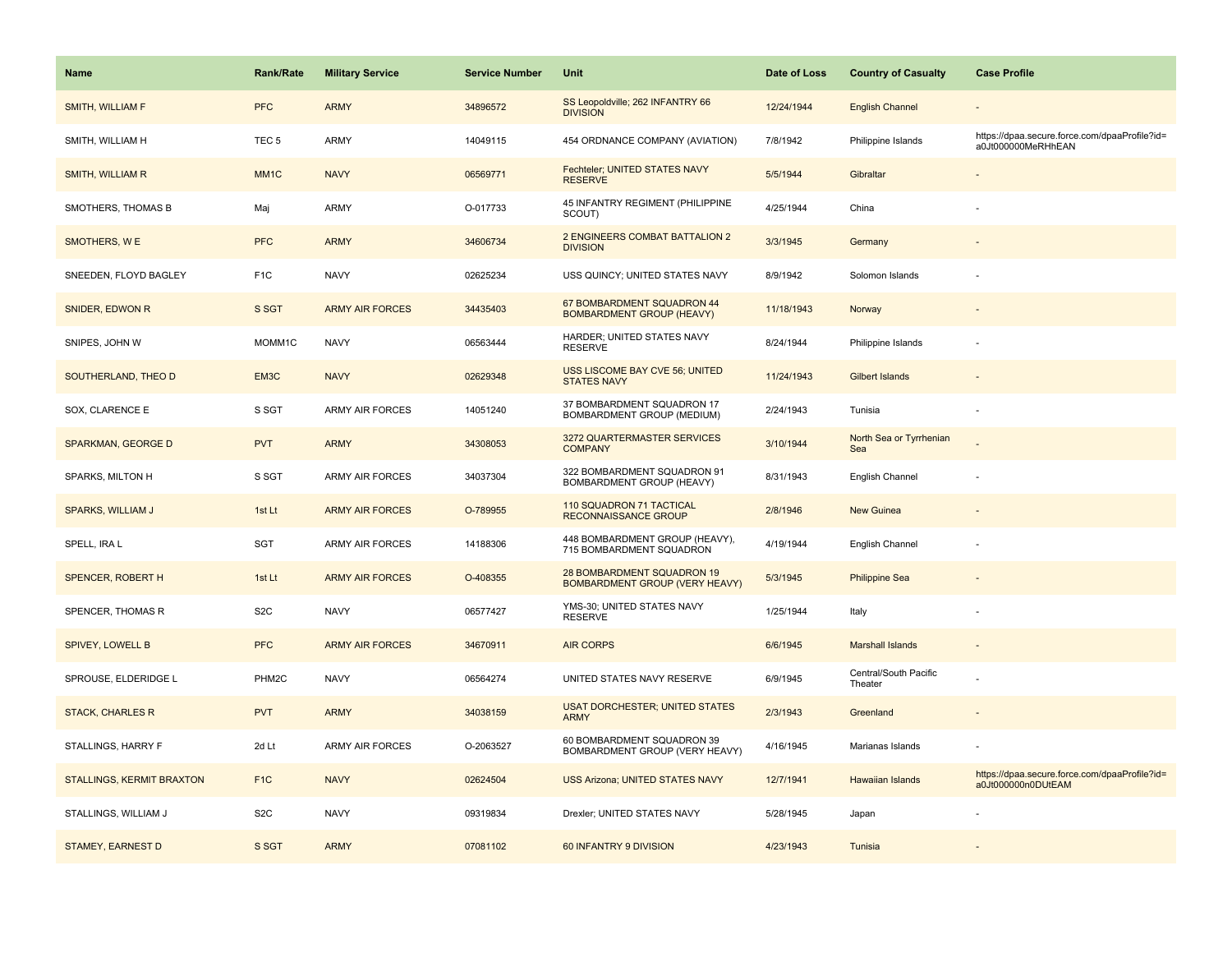| <b>Name</b>                | Rank/Rate         | <b>Military Service</b> | <b>Service Number</b> | Unit                                                            | Date of Loss | <b>Country of Casualty</b>                             | <b>Case Profile</b>                                                 |
|----------------------------|-------------------|-------------------------|-----------------------|-----------------------------------------------------------------|--------------|--------------------------------------------------------|---------------------------------------------------------------------|
| STAMEY, JACK               | Pvt               | <b>MARINE CORPS</b>     | 470536                | MARINE - UNITED STATES MARINE<br><b>CORPS</b>                   | 11/20/1943   | Gilbert Islands                                        | https://dpaa.secure.force.com/dpaaProfile?id=<br>a0Jt0000000XjNSEA0 |
| STAMEY, MACK J             | S <sub>2</sub> C  | <b>NAVY</b>             | 02629855              | USS JARVIS; UNITED STATES NAVY                                  | 8/9/1942     | Solomon Islands                                        |                                                                     |
| STANLEY, JASON --          | GM <sub>2</sub> C | <b>NAVY</b>             | 02623066              | SUBMARINE Argonaut; UNITED STATES<br><b>NAVY</b>                | 1/12/1943    | New Britain Island                                     |                                                                     |
| <b>STANLEY, STEWART H</b>  | F <sub>1</sub> C  | <b>NAVY</b>             | 02626525              | <b>INGRAHAM; UNITED STATES NAVY</b>                             | 8/22/1942    | Nova Scotia                                            |                                                                     |
| STAPLEFORD, RICHARD --     | T SGT             | <b>ARMY AIR FORCES</b>  | 13019512              | 6 SQUADRON 1 TRANSPORT GROUP                                    | 8/7/1943     | China                                                  |                                                                     |
| <b>STARNES, THOMAS F</b>   | <b>PVT</b>        | <b>ARMY</b>             | 34643680              | HMT Rohna; 853 ENGINEERS BATTALION<br>(AVIATION)                | 11/26/1943   | Mediterranean Sea                                      |                                                                     |
| STEELE, JAMES F            | 2d Lt             | ARMY AIR FORCES         | O-792172              | 39 FIGHTER SQUADRON 35 FIGHTER<br><b>GROUP</b>                  | 7/16/1943    | PAPUA NEW GUINEA                                       | https://dpaa.secure.force.com/dpaaProfile?id=<br>a0Jt000001DVBN2EAP |
| <b>STEGALL, JAMES P</b>    | TEC <sub>5</sub>  | <b>ARMY</b>             | 34596781              | 57 ENGINEERS COMBAT BATTALION<br><b>AMERICAL DIVISION</b>       | 10/7/1944    | Solomon Islands                                        |                                                                     |
| STENTZ, DAVID S            | CAPT              | <b>ARMY AIR FORCES</b>  | O-413033              | HEADQUARTERS 1 FIGHTER GROUP                                    | 5/26/1944    | Sicily                                                 |                                                                     |
| STEPHENSON, WILLIAM JUDSON | AP <sub>1</sub> C | <b>NAVY</b>             | 02231698              | <b>USS ENTERPRISE; UNITED STATES</b><br><b>NAVY</b>             | 8/7/1942     | Solomon Islands                                        |                                                                     |
| STEPHENSON, WILTON S       | S <sub>1</sub> C  | <b>NAVY</b>             | 09691823              | NAVY - UNITED STATES NAVY RESERVE                               | 2/21/1945    | <b>BONIN &amp; VOLCANO</b><br><b>ISLANDS</b>           |                                                                     |
| STEVENSON, DAVID REX       | S <sub>2</sub> C  | <b>NAVY</b>             | 06560905              | Sims; UNITED STATES NAVY RESERVE                                | 5/7/1942     | <b>Coral Sea</b>                                       | $\overline{\phantom{a}}$                                            |
| STEWART, ANGUS DOUGLAS     | 2LT               | <b>ARMY AIR FORCES</b>  | O-670286              | 339 BOMBARDMENT SQUADRON 96<br>BOMBARDMENT GROUP (HEAVY)        | 12/16/1943   | North Sea or Tyrrhenian<br>Sea                         |                                                                     |
| STEWART, JOHN C            | TEC <sub>5</sub>  | <b>ARMY AIR FORCES</b>  | 07001590              | 14 BOMBARDMENT SQUADRON 19<br><b>BOMBARDMENT GROUP (HEAVY)</b>  | 6/30/1942    | <b>Philippine Islands</b>                              |                                                                     |
| STEWART, ROGER H           | <b>PFC</b>        | <b>ARMY</b>             | 34857612              | SS Leopoldville; 264 INFANTRY 66<br><b>DIVISION</b>             | 12/24/1944   | English Channel                                        |                                                                     |
| STEWART, WOODROW H         | SEA1              | <b>NAVY</b>             | 9319520               | UNITED STATES NAVY RESERVE                                      | 6/14/1945    | French Indochina                                       |                                                                     |
| STOLTZ, JACKIE W           | S SGT             | ARMY AIR FORCES         | 34609245              | 332 BOMBARDMENT SQUADRON 94<br>BOMBARDMENT GROUP (HEAVY)        | 11/4/1944    | North Sea or Tyrrhenian<br>Sea                         |                                                                     |
| STONE, RAYMOND L           | <b>COX</b>        | <b>NAVY</b>             | 06565117              | <b>UNITED STATES NAVY RESERVE</b>                               | 4/3/1943     | <b>Atlantic Ocean: North</b><br><b>American Waters</b> |                                                                     |
| STORIE, LUTHER T           | <b>CMM</b>        | <b>NAVY</b>             | 02670739              | USS HOUSTON (CA-30); UNITED STATES<br>NAVY                      | 3/1/1942     | Java                                                   |                                                                     |
| STOUT, JACK D              | <b>T SGT</b>      | <b>ARMY AIR FORCES</b>  | 34176176              | 342 BOMBARDMENT SQUADRON 97<br><b>BOMBARDMENT GROUP (HEAVY)</b> | 4/17/1943    | Sicily                                                 |                                                                     |
| STRICKLAND, YOUNG E        | <b>CWT</b>        | <b>NAVY</b>             | 02623790              | NAVY - UNITED STATES NAVY                                       | 10/24/1944   | PHILIPPINE SEA                                         |                                                                     |
| STROUD, JOHN W             | <b>T SGT</b>      | <b>ARMY AIR FORCES</b>  | 34608238              | 394 BOMBARDMENT SQUADRON 5<br><b>BOMBARDMENT GROUP (HEAVY)</b>  | 9/30/1944    | Celebes                                                |                                                                     |
| STUBBS, ROY A              | S <sub>1</sub> C  | <b>NAVY</b>             | 06561132              | Buck; UNITED STATES NAVY RESERVE                                | 10/9/1943    | North or Tyrrhenian Seas                               |                                                                     |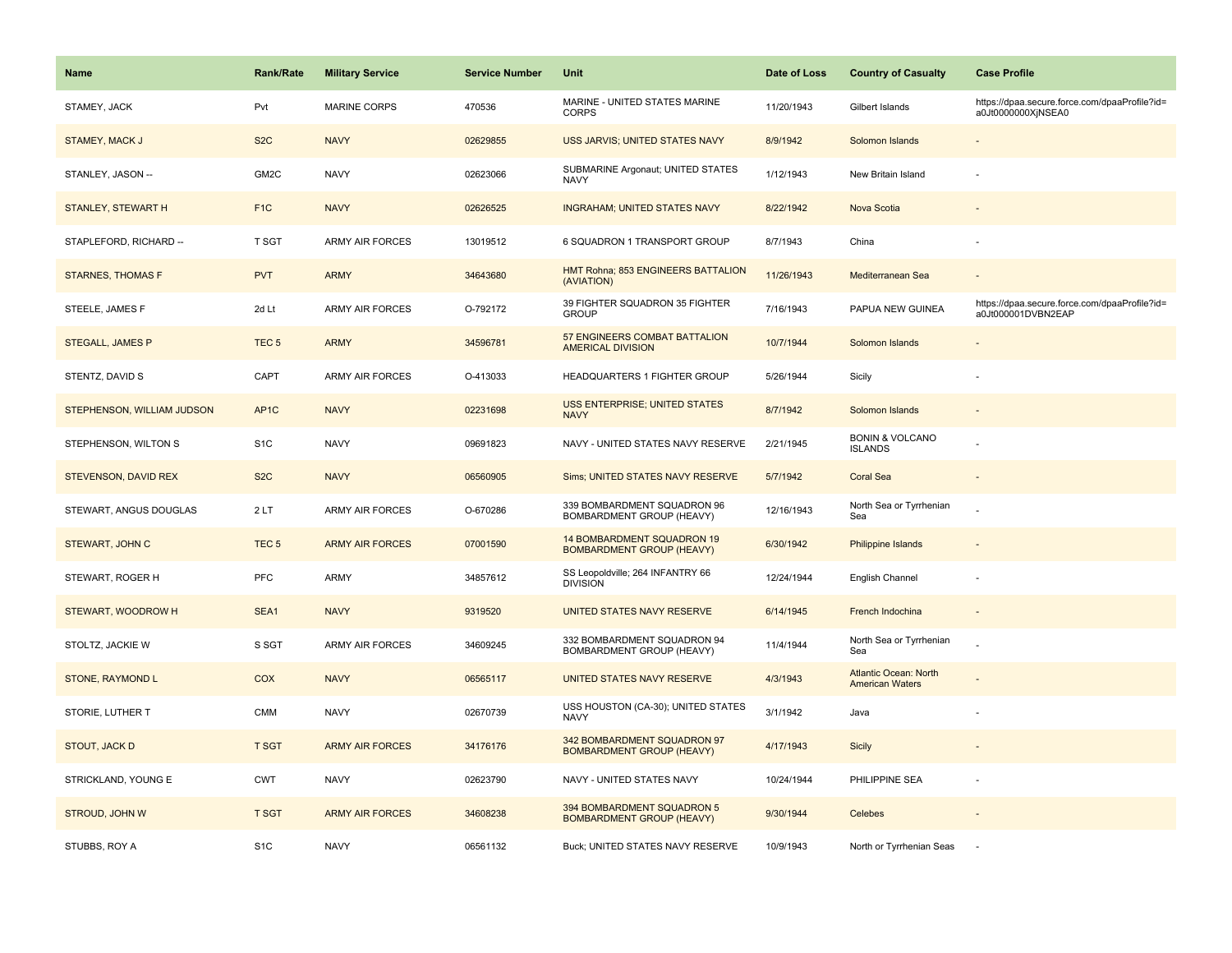| Name                      | Rank/Rate         | <b>Military Service</b> | <b>Service Number</b> | Unit                                                       | Date of Loss | <b>Country of Casualty</b>       | <b>Case Profile</b> |
|---------------------------|-------------------|-------------------------|-----------------------|------------------------------------------------------------|--------------|----------------------------------|---------------------|
| <b>STURGILL, EARL W</b>   | S <sub>1</sub> C  | <b>NAVY</b>             | 06569001              | Maddox; UNITED STATES NAVY<br><b>RESERVE</b>               | 7/10/1943    | Mediterranean Sea                |                     |
| STUTTS, EARL L.           | CAPT              | <b>ARMY AIR FORCES</b>  | O-789846              | 380 BOMBARDMENT SQUADRON 310<br>BOMBARDMENT GROUP (MEDIUM) | 7/25/1943    | Tunisia                          |                     |
| <b>SULLIVAN, EMMETT B</b> | SC <sub>1</sub> C | <b>NAVY</b>             | 06563706              | USS WASP; UNITED STATES NAVY<br><b>RESERVE</b>             | 3/19/1945    | <b>Philippine Sea</b>            |                     |
| SULLIVAN, JOHN L          | S <sub>1</sub> C  | <b>NAVY</b>             | 06577331              | YMS-409; UNITED STATES NAVY<br><b>RESERVE</b>              | 9/13/1944    | Virgin Islands                   |                     |
| <b>SUMRELL, BERTIE W</b>  | <b>PVT</b>        | <b>ARMY</b>             | 14039211              | ARISAN MARU; 31 INFANTRY REGIMENT                          | 10/24/1944   | China Seas                       |                     |
| SUTHER, FOIL E            | TEC <sub>4</sub>  | ARMY                    | 34307516              | ARMY - 253 ORDNANCE MAINTENANCE<br>COMPANY                 | 11/11/1943   | FIJI                             |                     |
| SUTTON, ALFRED L          | <b>PFC</b>        | <b>ARMY</b>             | 34460644              | 366 INFANTRY REGIMENT                                      | 12/29/1944   | Italy                            |                     |
| SUTTON, EDD LEDDELL       | TM3C              | <b>NAVY</b>             | 02626939              | INGRAHAM; UNITED STATES NAVY                               | 8/22/1942    | Nova Scotia                      |                     |
| SWETT, JAMES F            | 1st Lt            | <b>ARMY AIR FORCES</b>  | O-428704              | 28 SQUADRON 6 FERRY GROUP                                  | 11/8/1942    | Puerto Rico                      |                     |
| SWINDELL, THURMAN R       | AOM1C             | <b>NAVY</b>             | 02622814              | UNITED STATES NAVY                                         | 6/4/1942     | Midway Island                    | ÷,                  |
| <b>SWINK, CLIFTON A</b>   | SC <sub>2</sub> C | <b>NAVY</b>             | 02623126              | <b>UNITED STATES NAVY</b>                                  | 3/1/1942     | <b>Indian Ocean</b>              |                     |
| SYKES, HARRY H            | S <sub>1</sub> C  | <b>NAVY</b>             | 06572692              | UNITED STATES NAVY RESERVE                                 | 5/3/1944     | North Atlantic Ocean             |                     |
| TALLENT, CLYDE --         | <b>PFC</b>        | <b>ARMY</b>             | 33638652              | 179 INFANTRY 45 DIVISION                                   | 6/2/1945     | Italy                            |                     |
| TALLEY, WILLIAM E         | <b>MSGT</b>       | <b>ARMY AIR FORCES</b>  | 34257433              | 703 BOMBARDMENT SQUADRON 445<br>BOMBARDMENT GROUP (HEAVY)  | 11/15/1943   | Caribbean Sea                    |                     |
| <b>TARLTON, CURTIS E</b>  | GM3C              | <b>NAVY</b>             | 06562473              | <b>UNITED STATES NAVY RESERVE</b>                          | 12/27/1944   | Pacific Ocean                    |                     |
| TAYLOR, HENRY A           | TM <sub>2</sub> C | <b>NAVY</b>             | 02624126              | SUBMARINE Amberjack; UNITED STATES<br>NAVY                 | 3/22/1943    | New Britain Island               |                     |
| TAYLOR, HUGH J            | S <sub>2</sub> C  | <b>NAVY</b>             | 02626671              | Pillsbury; UNITED STATES NAVY                              | 3/1/1942     | <b>Indian Ocean</b>              |                     |
| TAYLOR, JAMES ROBERT      | S <sub>2</sub> C  | <b>NAVY</b>             | 02629859              | Sims; UNITED STATES NAVY                                   | 5/7/1942     | Coral Sea                        |                     |
| TAYLOR, JOHN W            | EM <sub>2</sub> C | <b>NAVY</b>             | 02661527              | USS LISCOME BAY; UNITED STATES<br><b>NAVY</b>              | 11/24/1943   | <b>Gilbert Islands</b>           |                     |
| TAYLOR, LADDIE W.         | 1st Lt            | <b>ARMY AIR FORCES</b>  | O-792554              | 319 BOMBARDMENT SQUADRON 90<br>BOMBARDMENT GROUP (HEAVY)   | 2/9/1946     | Philippine Sea                   |                     |
| <b>TAYLOR, LEWIS H</b>    | S <sub>1</sub> C  | <b>NAVY</b>             | 06567820              | UNITED STATES NAVY RESERVE                                 | 3/10/1943    | <b>Atlantic Ocean</b>            |                     |
| TAYLOR, WILLIAM H         | S <sub>1</sub> C  | <b>NAVY</b>             | 06419043              | Extractor; UNITED STATES NAVY<br><b>RESERVE</b>            | 1/24/1945    | Central/South Pacific<br>Theater |                     |
| <b>TAYLOR, WILLIAM W</b>  | SK3C              | <b>NAVY</b>             | 02666537              | <b>ORESTES; UNITED STATES NAVY</b>                         | 12/30/1944   | Philippine Islands               |                     |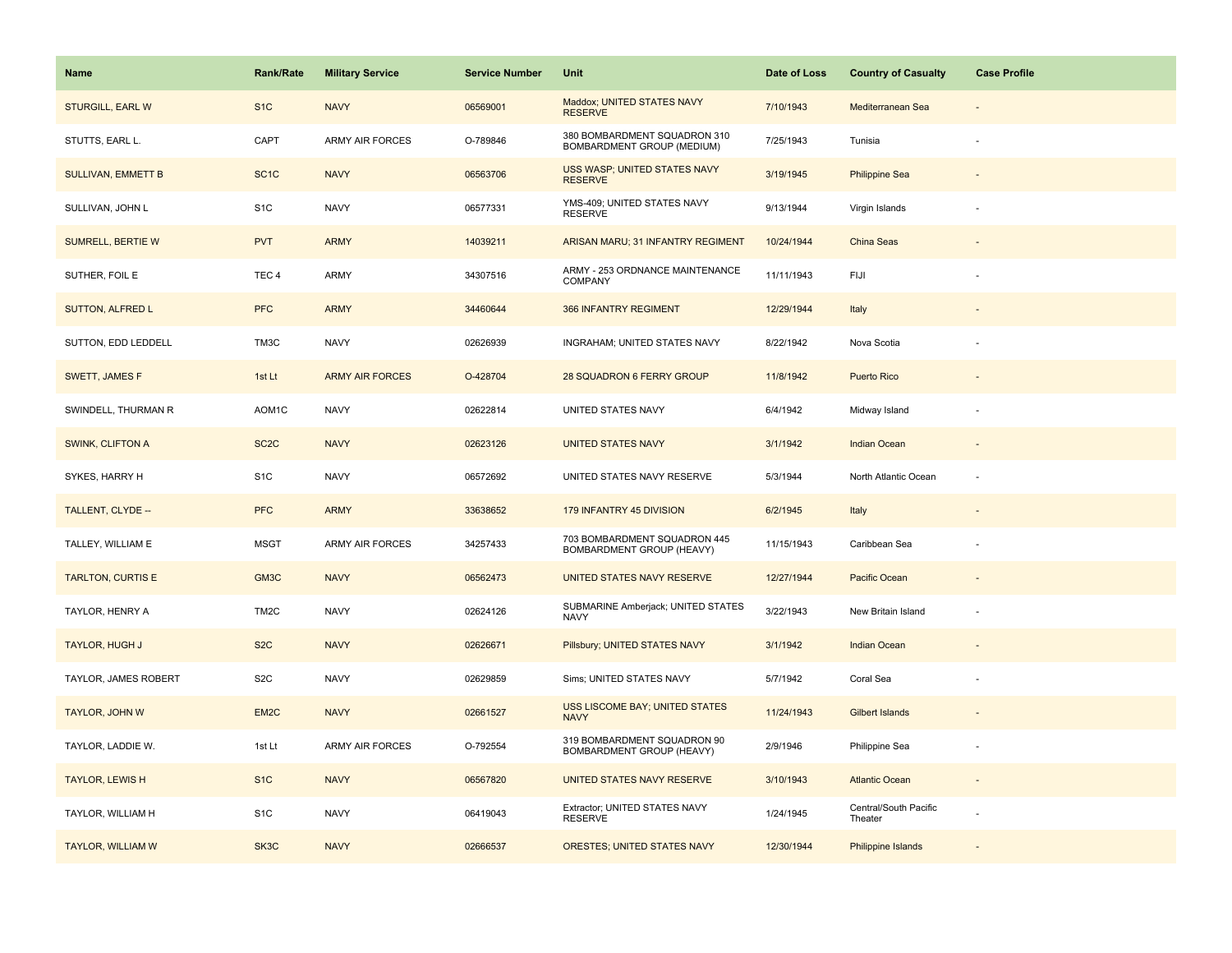| <b>Name</b>              | <b>Rank/Rate</b>  | <b>Military Service</b> | <b>Service Number</b> | Unit                                                                               | Date of Loss | <b>Country of Casualty</b>     | <b>Case Profile</b> |
|--------------------------|-------------------|-------------------------|-----------------------|------------------------------------------------------------------------------------|--------------|--------------------------------|---------------------|
| TEACHEY, PHILIP --       | TEC <sub>4</sub>  | <b>ARMY</b>             | 34113535              | 350 INFANTRY 88 DIVISION                                                           | 4/18/1945    | Italy                          |                     |
| TEAGUE, GILES L          | 1LT               | <b>ARMY AIR FORCES</b>  | O-552732              | 602 BOMBARDMENT SQUADRON 398<br><b>BOMBARDMENT GROUP (HEAVY)</b>                   | 12/30/1944   | <b>English Channel</b>         |                     |
| TETTERTON, WOODSON --    | S <sub>1</sub> C  | <b>NAVY</b>             | 06582034              | SS RICHARD BLAND; UNITED STATES<br>NAVY RESERVE                                    | 3/10/1943    | Iceland                        |                     |
| <b>THACKSTON, JOHN B</b> | S SGT             | <b>ARMY AIR FORCES</b>  | 34172381              | 759 BOMBARDMENT SQUADRON 459<br><b>BOMBARDMENT GROUP (HEAVY)</b>                   | 12/18/1944   | <b>Adriatic Sea</b>            |                     |
| THOMAS, DEWEY C          | MOMM1C            | <b>NAVY</b>             | 06573139              | ORESTES; UNITED STATES NAVY<br><b>RESERVE</b>                                      | 12/30/1944   | Philippine Islands             |                     |
| THOMAS, JAMES N          | S SGT             | <b>ARMY AIR FORCES</b>  | 34179394              | 409 BOMBARDMENT SQUADRON 93<br><b>BOMBARDMENT GROUP (HEAVY)</b>                    | 3/31/1943    | North Sea or Tyrrhenian<br>Sea |                     |
| THOMAS, JUNIE W          | <b>PFC</b>        | <b>ARMY</b>             | 34463276              | <b>ARMY</b>                                                                        | 5/27/1945    | Burma                          |                     |
| THOMPSON, JESSIE D       | SC <sub>3</sub> C | <b>NAVY</b>             | 02627228              | Atik; UNITED STATES NAVY                                                           | 3/27/1942    | Bermuda                        |                     |
| THOMPSON, JOHN F         | LT.               | <b>NAVY</b>             | O-115125              | UNITED STATES NAVY RESERVE                                                         | 12/14/1944   | Philippine Islands             |                     |
| THOMPSON, LUCIAN P       | MM <sub>1</sub> C | <b>COAST GUARD</b>      | 00211103              | USS LITTLE; COAST GUARD - UNITED<br><b>STATES COAST GUARD</b>                      | 9/5/1942     | Solomon Islands                |                     |
| THOMPSON, PAUL R         | S <sub>1</sub> C  | <b>NAVY</b>             | 09694831              | UNITED STATES NAVY RESERVE                                                         | 1/16/1945    | <b>Atlantic Ocean</b>          |                     |
| THOMPSON, ROBERT L       | STM2C             | <b>NAVY</b>             | 08335263              | <b>HOEL; UNITED STATES NAVY RESERVE</b>                                            | 10/25/1944   | <b>Philippine Sea</b>          | ÷                   |
| THORNTON, JAMES GOODLETT | CAPT              | ARMY                    | O-396129              | 741 TANK BATTALION                                                                 | 9/14/1944    | Germany                        |                     |
| THORPE, ROBERT O         | <b>SGT</b>        | <b>ARMY AIR FORCES</b>  | 34173610              | SS Jean Nicolet; AIR CORPS                                                         | 7/2/1944     | <b>Indian Ocean</b>            |                     |
| TILLETT, THOMAS --       | STM1C             | <b>COAST GUARD</b>      | 00234096              | COAST GUARD - UNITED STATES<br><b>COAST GUARD</b>                                  | 6/13/1943    | Greenland                      |                     |
| TINSLEY, FRED P          | <b>SGT</b>        | <b>ARMY</b>             | 34592218              | 47 TANK BATTALION 14 ARMORED<br><b>DIVISION</b>                                    | 1/17/1945    | France                         |                     |
| TOMLINSON, ARCHIE B      | 2LT               | <b>ARMY AIR FORCES</b>  | O-726852              | 415 BOMBARDMENT SQUADRON 98<br>BOMBARDMENT GROUP (HEAVY)                           | 3/19/1944    | Mediterranean Sea              |                     |
| TOTHEROW, GARLAND --     | <b>PFC</b>        | <b>ARMY</b>             | 34591398              | 350 INFANTRY 88 DIVISION                                                           | 9/29/1944    | Italy                          |                     |
| TOWELL, OSCAR G          | MM <sub>2</sub> C | <b>NAVY</b>             | 06560155              | USS LISCOME BAY; UNITED STATES<br>NAVY RESERVE                                     | 11/24/1943   | Gilbert Islands                |                     |
| <b>TOWELL, WILLIAM Q</b> | WT1C              | <b>NAVY</b>             | 02627073              | NAVY - UNITED STATES NAVY                                                          | 4/12/1945    | <b>CHINA SEAS</b>              |                     |
| TREXLER, JOHN M          | 2d Lt             | <b>ARMY AIR FORCES</b>  | O-796627              | 5TH AIR FORCE 528 BOMBARDMENT<br>SQUADRON (HEAVY) 380<br>BOMBARDMENT GROUP (HEAVY) | 11/21/1943   | New Guinea                     | ÷,                  |
| <b>TRIPLETT, COY</b>     | <b>PFC</b>        | <b>MARINE CORPS</b>     | 00321352              | MARINE - UNITED STATES MARINE<br><b>CORPS</b>                                      | 9/15/1944    | <b>CAROLINE ISLANDS</b>        | $\overline{a}$      |
| TRIPLETT, DILLARD L      | Pfc               | <b>ARMY</b>             | 34606335              | 5307 COMPOSITE UNIT                                                                | 7/11/1944    | <b>BURMA</b>                   |                     |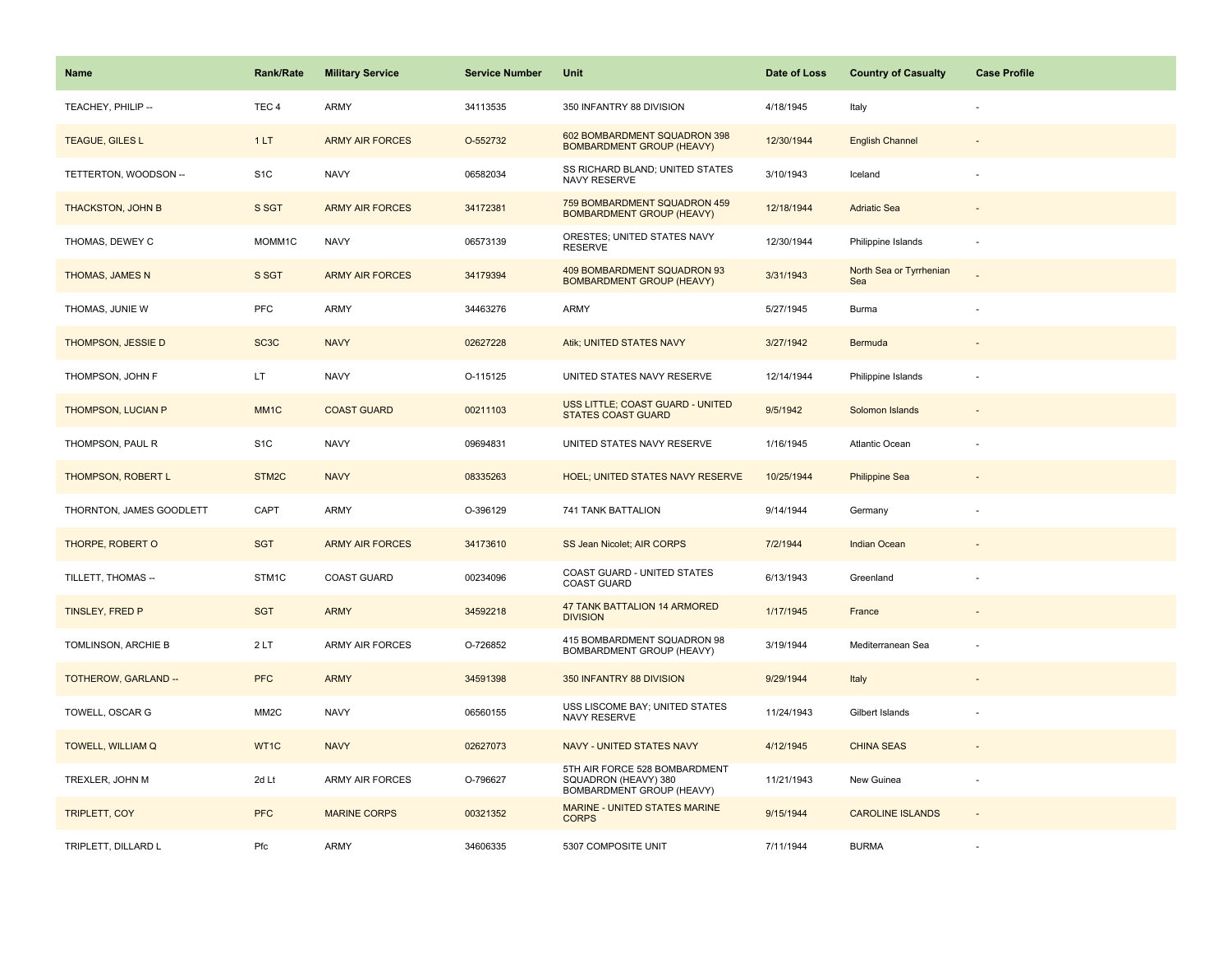| <b>Name</b>                 | <b>Rank/Rate</b> | <b>Military Service</b> | <b>Service Number</b> | Unit                                                              | Date of Loss | <b>Country of Casualty</b>       | <b>Case Profile</b>                                                 |
|-----------------------------|------------------|-------------------------|-----------------------|-------------------------------------------------------------------|--------------|----------------------------------|---------------------------------------------------------------------|
| TRIPP, ZEB --               | <b>PVT</b>       | <b>ARMY</b>             | 07082829              | ARISAN MARU; 803 ENGINEERS<br><b>BATTALION (AVIATION)</b>         | 10/24/1944   | China Seas                       |                                                                     |
| TRUEBLOOD, GRAHAM E         | <b>PVT</b>       | ARMY                    | 34117271              | 311 TROOP CARRIER SQUADRON                                        | 10/12/1945   | Philippine Sea                   |                                                                     |
| TRUMPY, EGIDIUS --          | <b>T SGT</b>     | <b>ARMY AIR FORCES</b>  | 34125913              | 577 BOMBARDMENT SQUADRON 392<br><b>BOMBARDMENT GROUP (HEAVY)</b>  | 4/11/1944    | North Sea or Tyrrhenian<br>Sea   |                                                                     |
| TUCKER, JOHN THOMAS         | S <sub>2</sub> C | <b>NAVY</b>             | 06560607              | USS VINCENNES; UNITED STATES NAVY<br><b>RESERVE</b>               | 8/9/1942     | Solomon Islands                  |                                                                     |
| <b>TURNER, RALPH MOTEN</b>  | S <sub>2</sub> C | <b>NAVY</b>             | 02629349              | USS VINCENNES; UNITED STATES NAVY                                 | 8/9/1942     | Solomon Islands                  |                                                                     |
| TURNER, WILLIAM H           | Ens              | <b>NAVY</b>             | O-326115              | UNITED STATES NAVY RESERVE                                        | 11/25/1944   | Philippine Sea                   |                                                                     |
| <b>TUSSEY, LLOYD HAROLD</b> | EM3C             | <b>NAVY</b>             | 02622939              | USS Arizona; UNITED STATES NAVY                                   | 12/7/1941    | Hawaiian Islands                 | https://dpaa.secure.force.com/dpaaProfile?id=<br>a0Jt0000000BSb5EAG |
| TYNDAL, WILLIAM EARL        | S <sub>1</sub> C | <b>NAVY</b>             | 02624460              | USS BOISE; UNITED STATES NAVY                                     | 10/12/1942   | Solomon Islands                  |                                                                     |
| TYREE, DL                   | S <sub>2</sub> C | <b>NAVY</b>             | 06566779              | Borie; UNITED STATES NAVY RESERVE                                 | 11/1/1943    | Portugal                         |                                                                     |
| TYSINGER, RAYMOND L         | <b>ACMM</b>      | <b>NAVY</b>             | 02616366              | ARISAN MARU; UNITED STATES NAVY                                   | 10/24/1944   | Central/South Pacific<br>Theater |                                                                     |
| <b>UPCHURCH, JOHN R</b>     | <b>CWT</b>       | <b>NAVY</b>             | 02616162              | USS DEHAVEN; UNITED STATES NAVY                                   | 2/1/1943     | Solomon Islands                  |                                                                     |
| UPSHAW, CHARLES C           | 2LT              | ARMY AIR FORCES         | O-762839              | 850 BOMBARDMENT SQUADRON 490<br>BOMBARDMENT GROUP (HEAVY)         | 12/5/1944    | Germany                          |                                                                     |
| VANN, JOHN C M              | Lt Col           | <b>ARMY</b>             | O-222467              | <b>HEADQUARTERS CHARLESTON PORT</b><br>OF EMBARKATION             | 7/3/1943     | <b>Indian Ocean</b>              |                                                                     |
| VANN, WILLIAM               | <b>PVT</b>       | ARMY                    | 34452986              | ARMY - 466 ANTI AIRCRAFT ARTILLERY<br>AUTOMATIC WEAPONS BATTALION | 12/12/1943   | <b>NEW HEBRIDES</b>              |                                                                     |
| <b>VARNER, JAMES C</b>      | 2NDLT            | <b>MARINE CORPS</b>     | O-026154              | MARINE - UNITED STATES MARINE<br><b>CORPS</b>                     | 8/31/1944    | <b>SOLOMON ISLANDS</b>           | $\sim$                                                              |
| VARNER, LOUIE M             | F <sub>1</sub> C | <b>NAVY</b>             | 09313463              | Little; UNITED STATES NAVY RESERVE                                | 5/3/1945     | Ryukyus Islands                  |                                                                     |
| <b>VAUGHN, GEORGE C</b>     | <b>PFC</b>       | <b>ARMY</b>             | 34593975              | 597 SIGNAL AIR WING BATTALION                                     | 4/15/1945    | <b>Philippine Islands</b>        |                                                                     |
| VIA, EDWARD F               | <b>SGT</b>       | ARMY AIR FORCES         | 34211810              | 410 BOMBARDMENT SQUADRON 94<br>BOMBARDMENT GROUP (HEAVY)          | 5/21/1943    | North Sea or Tyrrhenian<br>Sea   |                                                                     |
| <b>VICK, STANCIL W</b>      | MM <sub>1C</sub> | <b>NAVY</b>             | 02626562              | Morris; UNITED STATES NAVY                                        | 4/6/1945     | Japan                            |                                                                     |
| WADE, CHARLES R             | 2d Lt            | ARMY AIR FORCES         | O-728436              | 424 BOMBARDMENT SQUADRON 307<br>BOMBARDMENT GROUP (HEAVY)         | 2/13/1943    | Solomon Islands                  | https://dpaa.secure.force.com/dpaaProfile?id=<br>a0Jt000001nzYJLEA2 |
| <b>WAGSTAFF, JOHN R</b>     | <b>SGT</b>       | <b>ARMY AIR FORCES</b>  | 14188380              | 17 SQUADRON 71 RECONNAISSANCE<br><b>GROUP</b>                     | 6/8/1944     | New Guinea                       |                                                                     |
| WALKER, GEORGE E            | <b>PFC</b>       | ARMY                    | 14043888              | ARISAN MARU; 2 CHEMICAL COMPANY<br>(AVIATION)                     | 10/24/1944   | China Seas                       |                                                                     |
| <b>WALKER, HOWARD</b>       | <b>PFC</b>       | <b>ARMY</b>             | 34037871              | ARMY - 126 INFANTRY 32 DIVISION                                   | 6/4/1944     | <b>NEW GUINEA</b>                |                                                                     |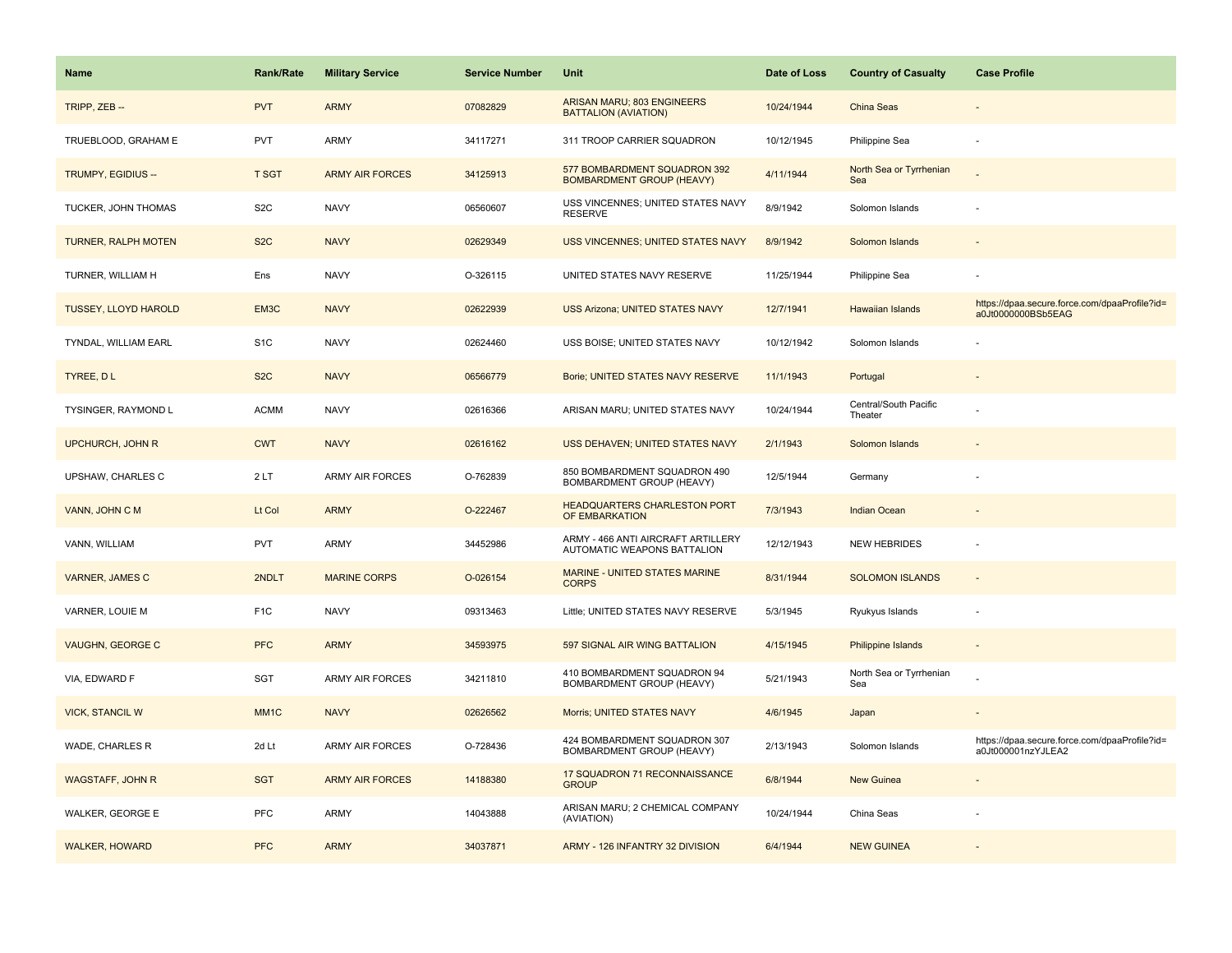| Name                        | <b>Rank/Rate</b>  | <b>Military Service</b> | <b>Service Number</b> | Unit                                                              | Date of Loss | <b>Country of Casualty</b>              | <b>Case Profile</b>      |
|-----------------------------|-------------------|-------------------------|-----------------------|-------------------------------------------------------------------|--------------|-----------------------------------------|--------------------------|
| WALKER, JOHN D              | 2d Lt             | ARMY AIR FORCES         | O-759534              | AIR CORPS                                                         | 5/3/1944     | Brazil                                  |                          |
| <b>WALL, CHARLES S</b>      | S SGT             | <b>ARMY AIR FORCES</b>  | 14021787              | 369 BOMBARDMENT SQUADRON 306<br><b>BOMBARDMENT GROUP (HEAVY)</b>  | 1/3/1943     | <b>English Channel</b>                  |                          |
| WALLER, HAYWOOD --          | S <sub>1</sub> C  | <b>NAVY</b>             | 08343773              | UNITED STATES NAVY RESERVE                                        | 11/30/1945   | Alaska                                  |                          |
| <b>WALTON, RUPERT W</b>     | S <sub>2</sub> C  | <b>NAVY</b>             | 06568355              | USS CHICAGO; UNITED STATES NAVY<br><b>RESERVE</b>                 | 1/30/1943    | Solomon Islands                         |                          |
| WARD, ALONZO G              | EM3C              | <b>NAVY</b>             | 02624838              | SUBMARINE Amberjack; UNITED STATES<br><b>NAVY</b>                 | 3/22/1943    | New Britain Island                      |                          |
| <b>WARD, EARL W</b>         | ARM1C             | <b>NAVY</b>             | 06568461              | USS YORKTOWN (CV-10); UNITED<br><b>STATES NAVY RESERVE</b>        | 4/7/1945     | <b>Central/South Pacific</b><br>Theater |                          |
| WARD, JOHN E                | S <sub>1</sub> C  | <b>NAVY</b>             | 06568036              | UNITED STATES NAVY RESERVE                                        | 6/18/1944    | Marianas Islands                        | ÷,                       |
| WARD, TJ                    | GM3C              | <b>NAVY</b>             | 06563179              | <b>UNITED STATES NAVY RESERVE</b>                                 | 2/11/1943    | North Atlantic Ocean                    |                          |
| WARD, WILLIAM F             | Ens               | <b>NAVY</b>             | O-103629              | USS BARTON; UNITED STATES NAVY<br><b>RESERVE</b>                  | 11/13/1942   | Solomon Islands                         |                          |
| <b>WARREN, BRYAN LITTLE</b> | S <sub>1</sub> C  | <b>NAVY</b>             | 02624395              | <b>UNITED STATES NAVY</b>                                         | 12/12/1941   | <b>Philippine Islands</b>               |                          |
| WATSON, DOYT L.             | S SGT             | <b>ARMY AIR FORCES</b>  | 34175666              | 324 BOMBARDMENT SQUADRON 91<br>BOMBARDMENT GROUP (HEAVY)          | 11/23/1942   | English Channel                         |                          |
| <b>WAUGH, BENTON A</b>      | 1st Lt            | <b>ARMY AIR FORCES</b>  | O-833447              | 2 RESCUE SQUADRON                                                 | 1/5/1946     | Philippine Islands                      | $\overline{\phantom{a}}$ |
| WEATHERLY, CALVIN D         | WT3C              | <b>NAVY</b>             | 08335045              | Fechteler; UNITED STATES NAVY<br><b>RESERVE</b>                   | 5/5/1944     | Gibraltar                               |                          |
| <b>WELCH, ROBERT HIRAM</b>  | AMM <sub>2C</sub> | <b>NAVY</b>             | 02624067              | <b>UNITED STATES NAVY</b>                                         | 5/9/1942     | <b>Aleutian Islands</b>                 |                          |
| WELLS, RAY L                | S <sub>2</sub> C  | <b>COAST GUARD</b>      | 00508824              | COAST GUARD - UNITED STATES<br><b>COAST GUARD</b>                 | 3/9/1944     | Atlantic Ocean                          |                          |
| <b>WEST, GRADY C</b>        | S <sub>1</sub> C  | <b>NAVY</b>             | 09315997              | UNITED STATES NAVY RESERVE                                        | 11/4/1944    | <b>New Guinea</b>                       |                          |
| WEST, HOWARD WOODALL        | S <sub>1</sub> C  | <b>NAVY</b>             | 06562980              | UNITED STATES NAVY RESERVE                                        | 10/17/1942   | North Atlantic Ocean                    |                          |
| <b>WESTBROOK, OLIVER A</b>  | 1LT               | <b>ARMY AIR FORCES</b>  | O-521120              | 301 BOMBARDMENT GROUP (HEAVY),<br><b>419 BOMBARDMENT SQUADRON</b> | 11/16/1943   | Mediterranean Sea                       | $\sim$                   |
| WHITAKER, GORDON --         | 1st Lt            | <b>ARMY AIR FORCES</b>  | O-726866              | 12 FIGHTER SQUADRON 18 FIGHTER<br><b>GROUP</b>                    | 4/29/1943    | Solomon Islands                         | ÷,                       |
| <b>WHITAKER, LAWRENCE A</b> | 2LT               | <b>ARMY AIR FORCES</b>  | O-831304              | 706 BOMBARDMENT SQUADRON 446<br><b>BOMBARDMENT GROUP (HEAVY)</b>  | 12/2/1944    | Germany                                 |                          |
| WHITE, CHARLES L            | Ens               | <b>NAVY</b>             | O-407135              | UNITED STATES NAVY RESERVE                                        | 5/18/1945    | Central/South Pacific<br>Theater        |                          |
| WHITE, GEORGE L             | S <sub>1</sub> C  | <b>NAVY</b>             | 02624968              | USS JUNEAU; UNITED STATES NAVY                                    | 11/13/1942   | Solomon Islands                         |                          |
| WHITE, GUY E.               | PFC               | ARMY                    | 34674354              | 180 INFANTRY 45 DIVISION                                          | 2/16/1944    | Italy                                   |                          |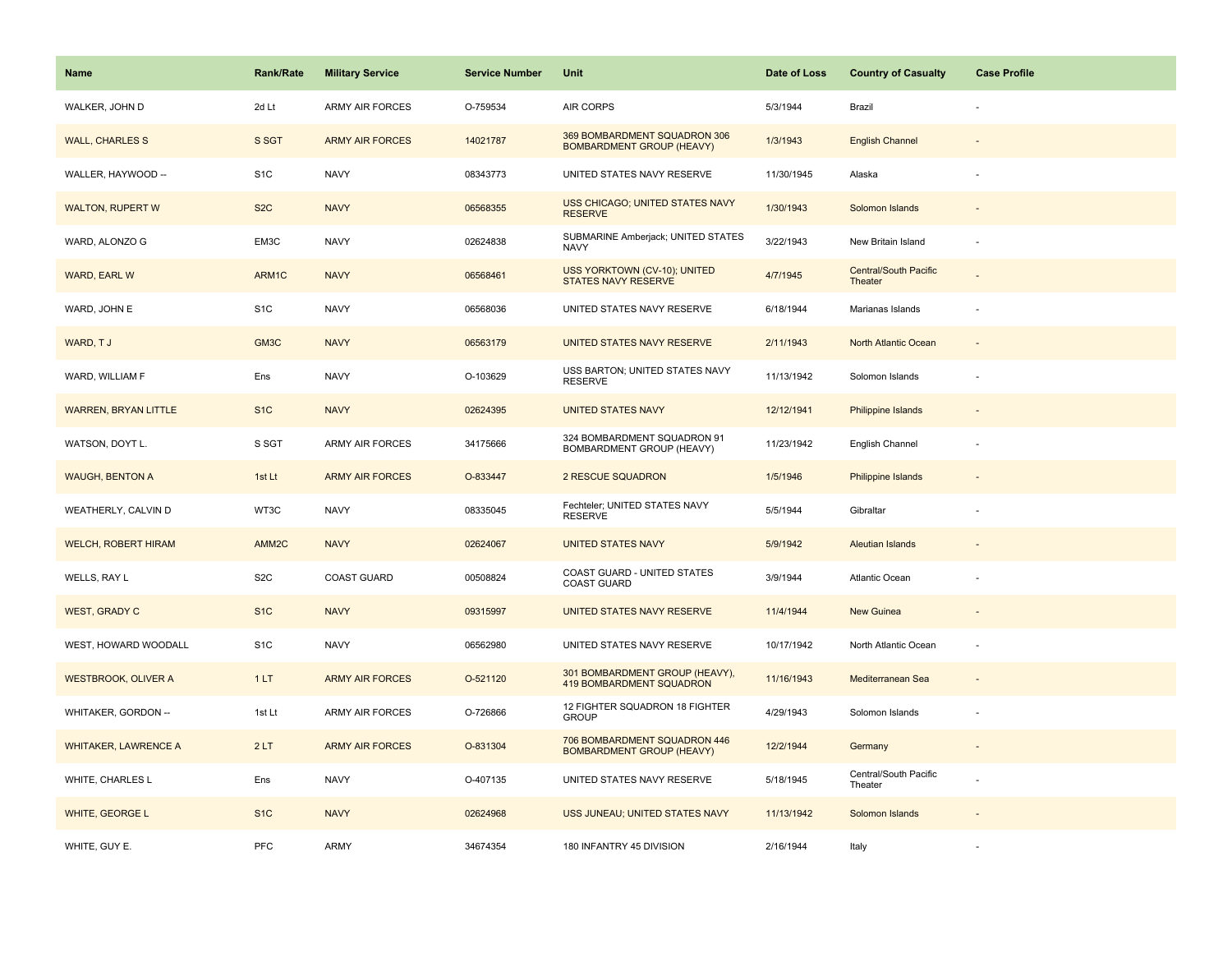| <b>Name</b>                | <b>Rank/Rate</b>  | <b>Military Service</b> | <b>Service Number</b> | Unit                                                                  | Date of Loss | <b>Country of Casualty</b>     | <b>Case Profile</b>                                                 |
|----------------------------|-------------------|-------------------------|-----------------------|-----------------------------------------------------------------------|--------------|--------------------------------|---------------------------------------------------------------------|
| WHITE, LEVI --             | S <sub>1</sub> C  | <b>NAVY</b>             | 06567206              | UNITED STATES NAVY RESERVE                                            | 2/25/1944    | North Atlantic Ocean           |                                                                     |
| WHITE, OLIN H              | Y3C               | <b>NAVY</b>             | 08341675              | Drexler; UNITED STATES NAVY RESERVE                                   | 5/28/1945    | Japan                          |                                                                     |
| <b>WHITEHURST, HENRY P</b> | Ens               | <b>NAVY</b>             | O-123437              | USS ASTORIA; UNITED STATES NAVY                                       | 8/9/1942     | Solomon Islands                |                                                                     |
| WHITESIDES, J A            | <b>PFC</b>        | <b>MARINE CORPS</b>     | 00410081              | MARINE - UNITED STATES MARINE<br><b>CORPS</b>                         | 11/17/1943   | Solomon Islands                |                                                                     |
| <b>WHITFIELD, CARL D</b>   | S <sub>1</sub> C  | <b>NAVY</b>             | 02639010              | Bismarck Sea; UNITED STATES NAVY<br><b>RESERVE</b>                    | 2/21/1945    | Bonin & Volcano Islands        |                                                                     |
| WHITFIELD, HORACE R        | COX               | <b>NAVY</b>             | 06572262              | Drexler; UNITED STATES NAVY RESERVE                                   | 5/28/1945    | Japan                          |                                                                     |
| WHITLEY, GEORGE W.         | S SGT             | <b>ARMY AIR FORCES</b>  | 13018743              | 2 BOMBARDMENT SQUADRON 22<br><b>BOMBARDMENT GROUP (MEDIUM)</b>        | 12/13/1945   | New Guinea                     | https://dpaa.secure.force.com/dpaaProfile?id=<br>a0Jt000001CnHQWEA3 |
| WHITLEY, LOYD --           | S SGT             | <b>ARMY AIR FORCES</b>  | 14196516              | 722 BOMBARDMENT SQUADRON 450<br>BOMBARDMENT GROUP (HEAVY)             | 5/12/1944    | North Sea or Tyrrhenian<br>Sea |                                                                     |
| <b>WHITSON, BENNIE --</b>  | S <sub>1</sub> C  | <b>NAVY</b>             | 02958553              | <b>UNITED STATES NAVY</b>                                             | 10/27/1943   | Solomon Islands                |                                                                     |
| WHITTINGTON, JAMES A       | <b>PVT</b>        | ARMY                    | 34891370              | MATHEW P DEADY; 813 MILITARY<br>POLICE COMPANY                        | 11/3/1944    | Philippine Islands             |                                                                     |
| WIGGINS, EDWARD --         | <b>PFC</b>        | <b>ARMY AIR FORCES</b>  | 34434868              | 315 INFANTRY 79 DIVISION                                              | 1/15/1945    | France                         |                                                                     |
| WIGGS, CECIL H             | ARM3C             | <b>NAVY</b>             | 06566632              | UNITED STATES NAVY RESERVE                                            | 6/21/1944    | Pacific Ocean                  |                                                                     |
| <b>WILDER, CHARLES P</b>   | S SGT             | <b>ARMY AIR FORCES</b>  | 34406544              | 337 BOMBARDMENT SQUADRON 96<br><b>BOMBARDMENT GROUP (HEAVY)</b>       | 12/16/1943   | North Sea or Tyrrhenian<br>Sea |                                                                     |
| WILHIDE, ROBERT M          | 1stLt             | MARINE CORPS            | O-028009              | MARINE - UNITED STATES MARINE<br><b>CORPS</b>                         | 5/17/1945    | Ryukyus Islands                |                                                                     |
| WILHIDE, WILFRED W         | 2dLt              | <b>MARINE CORPS</b>     | O-038004              | <b>MARINE - UNITED STATES MARINE</b><br><b>CORPS</b>                  | 6/11/1945    | Ryukyus Islands                |                                                                     |
| WILKIE, ROBERT D           | <b>PVT</b>        | ARMY                    | 06385492              | 120 INFANTRY 30 DIVISION                                              | 2/23/1945    | Germany                        |                                                                     |
| <b>WILKINS, JAMES A</b>    | <b>CPL</b>        | <b>ARMY</b>             | 20408963              | 113 FIELD ARTILLERY BATTALION                                         | 6/15/1944    | <b>English Channel</b>         |                                                                     |
| WILKINSON, CLARENCE A      | COX               | <b>NAVY</b>             | 06562585              | UNITED STATES NAVY RESERVE                                            | 3/10/1943    | Atlantic Ocean                 | https://dpaa.secure.force.com/dpaaProfile?id=<br>a0Jt000001nzYC5EAM |
| <b>WILLIAMS, BEN W</b>     | <b>MACH</b>       | <b>NAVY</b>             | 00198397              | USS CHICAGO; UNITED STATES NAVY                                       | 1/30/1943    | Solomon Islands                |                                                                     |
| WILLIAMS, DANIEL WOOD      | MM <sub>2</sub> C | <b>NAVY</b>             | 02660609              | USS QUINCY; UNITED STATES NAVY                                        | 8/9/1942     | Solomon Islands                |                                                                     |
| <b>WILLIAMS, DAVIE L</b>   | STM1C             | <b>NAVY</b>             | 08337066              | ROBALO; UNITED STATES NAVY<br><b>RESERVE</b>                          | 7/2/1944     | Philippine Islands             |                                                                     |
| WILLIAMS, JAMES DIXON      | EM <sub>1</sub> C | <b>NAVY</b>             | 02618820              | USS JUNEAU; UNITED STATES NAVY                                        | 11/13/1942   | Solomon Islands                |                                                                     |
| <b>WILLIAMS, LEO F</b>     | S SGT             | <b>ARMY AIR FORCES</b>  | 34671460              | 869 BOMBARDMENT SQUADRON 497<br><b>BOMBARDMENT GROUP (VERY HEAVY)</b> | 4/2/1945     | Marianas Islands               |                                                                     |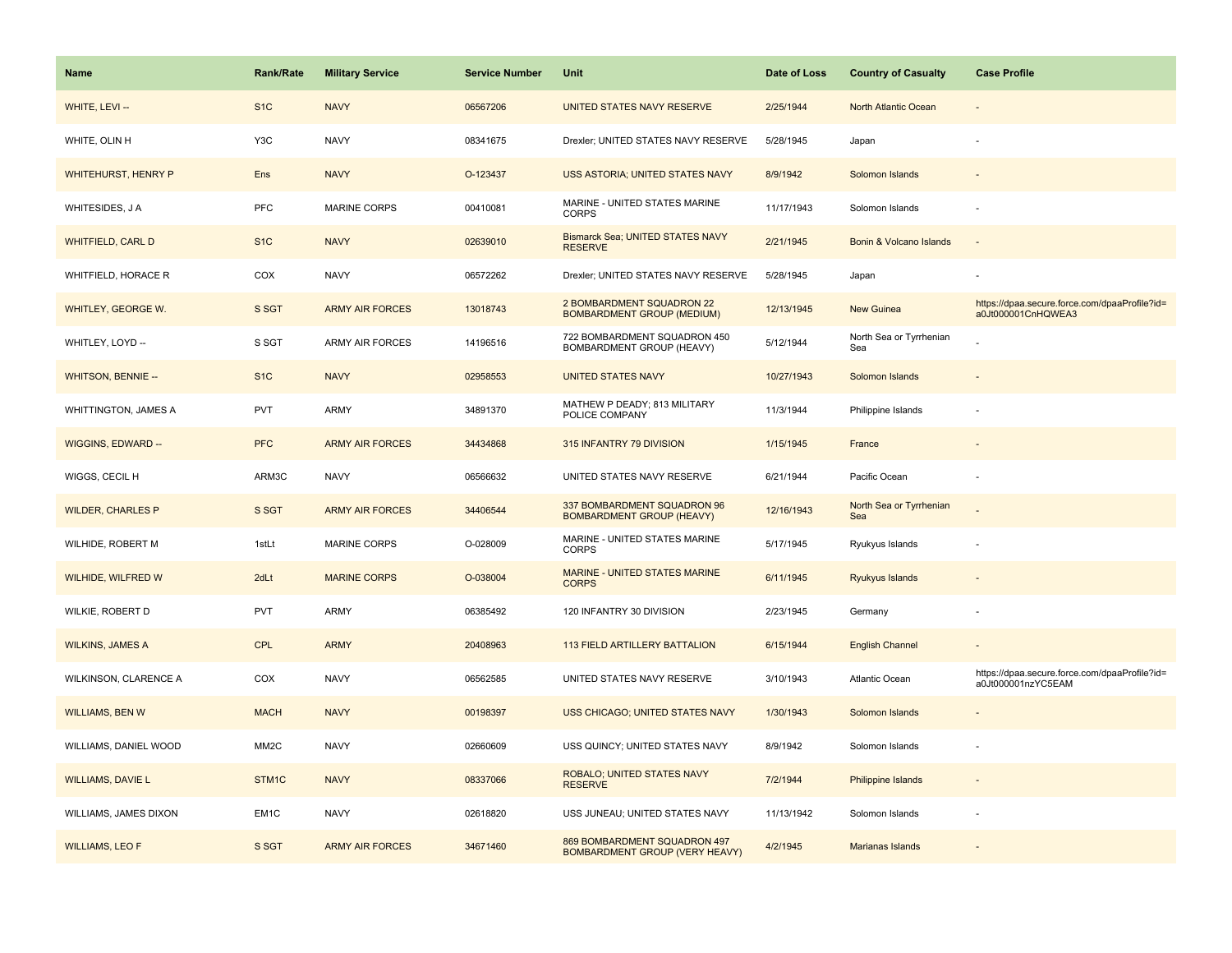| <b>Name</b>                 | <b>Rank/Rate</b>   | <b>Military Service</b> | <b>Service Number</b> | Unit                                                             | Date of Loss | <b>Country of Casualty</b>                             | <b>Case Profile</b>                                                 |
|-----------------------------|--------------------|-------------------------|-----------------------|------------------------------------------------------------------|--------------|--------------------------------------------------------|---------------------------------------------------------------------|
| <b>WILLIAMS, LEON F</b>     | 1st Lt             | <b>ARMY AIR FORCES</b>  | O-394490              | ARISAN MARU; 48 MATERIALS<br>SQUADRON 5 AIR BASE GROUP           | 10/24/1944   | China Seas                                             |                                                                     |
| <b>WILLIAMS, LOVELACE</b>   | S SGT              | <b>ARMY</b>             | 34460498              | <b>ARMY - 855 ENGINEERS BATTALION</b><br>(AVIATION)              | 11/11/1943   | <b>FIJI</b>                                            |                                                                     |
| WILLIAMS, MARION J          | GM3C               | <b>NAVY</b>             | 05520262              | Maddox; UNITED STATES NAVY<br><b>RESERVE</b>                     | 7/10/1943    | Mediterranean Sea                                      |                                                                     |
| <b>WILLIAMS, NORMAN S</b>   | <b>PVT</b>         | <b>ARMY</b>             | 14037916              | 454 ORDNANCE COMPANY (AVIATION)                                  | 2/1/1946     | <b>Philippine Islands</b>                              |                                                                     |
| WILLIAMS, ROY J             | S <sub>1</sub> C   | <b>NAVY</b>             | 09313198              | UNITED STATES NAVY RESERVE                                       | 4/20/1944    | Mediterranean Sea                                      |                                                                     |
| <b>WILLIAMS, THOMAS T</b>   | STM1C              | <b>NAVY</b>             | 02626332              | USS QUINCY; UNITED STATES NAVY                                   | 8/9/1942     | Solomon Islands                                        |                                                                     |
| WILLIAMSON, BURNIS F        | COX                | <b>NAVY</b>             | 06563589              | SPENCE; UNITED STATES NAVY<br><b>RESERVE</b>                     | 12/18/1944   | Philippine Sea                                         |                                                                     |
| <b>WILLIAMSON, RANDOLPH</b> | STM <sub>1C</sub>  | <b>NAVY</b>             | 2623145               | <b>USS Arizona; UNITED STATES NAVY</b>                           | 12/7/1941    | Hawaiian Islands                                       | https://dpaa.secure.force.com/dpaaProfile?id=<br>a0Jt000000n9X38EAE |
| WILLIS, BILLY --            | S <sub>1</sub> C   | <b>NAVY</b>             | 06561094              | USS WALKE; UNITED STATES NAVY<br><b>RESERVE</b>                  | 11/15/1942   | Solomon Islands                                        |                                                                     |
| <b>WILLIS, ELIJAH G</b>     | <b>ACMM</b>        | <b>NAVY</b>             | 02624283              | <b>UNITED STATES NAVY</b>                                        | 2/27/1944    | <b>British Isles</b>                                   |                                                                     |
| WILLIS, ROBERT H            | S SGT              | <b>ARMY AIR FORCES</b>  | 34316337              | 334 BOMBARDMENT SQUADRON 95<br>BOMBARDMENT GROUP (HEAVY)         | 9/15/1943    | English Channel                                        |                                                                     |
| <b>WILSON, JAMES C</b>      | S SGT              | <b>ARMY AIR FORCES</b>  | 34307348              | 579 BOMBARDMENT SQUADRON 392<br><b>BOMBARDMENT GROUP (HEAVY)</b> | 10/4/1943    | North Sea or Tyrrhenian<br>Sea                         |                                                                     |
| WILSON, VINCENT --          | S <sub>1</sub> C   | <b>NAVY</b>             | 02635503              | UNITED STATES NAVY                                               | 8/18/1943    | North Atlantic Ocean                                   |                                                                     |
| <b>WINCHESTER, GREY C</b>   | 2LT                | <b>ARMY AIR FORCES</b>  | O-678806              | 401 BOMBARDMENT SQUADRON 91<br><b>BOMBARDMENT GROUP (HEAVY)</b>  | 11/3/1943    | North Sea or Tyrrhenian<br>Sea                         |                                                                     |
| WINCHESTER, JOHN EDWIN      | AMM <sub>2c</sub>  | <b>NAVY</b>             | 2622489               | USS ENTERPRISE; UNITED STATES<br><b>NAVY</b>                     | 2/24/1942    | Wake Island                                            |                                                                     |
| <b>WINECOFF, WADE H</b>     | LT.                | <b>NAVY</b>             | O-121362              | UNITED STATES NAVY RESERVE                                       | 9/27/1944    | Pacific Ocean                                          |                                                                     |
| WINER, BERNARD A            | PFC                | <b>ARMY AIR FORCES</b>  | 33642927              | 831 BOMBARDMENT SQUADRON 485<br>BOMBARDMENT GROUP (HEAVY)        | 4/20/1944    | Mediterranean Sea                                      |                                                                     |
| <b>WISEMAN, JOHN A</b>      | S <sub>2</sub> C   | <b>NAVY</b>             | 06415933              | USS JOHN PENN; UNITED STATES NAVY<br><b>RESERVE</b>              | 8/13/1943    | Solomon Islands                                        |                                                                     |
| WISEMAN, JOSEPH L           | S SGT              | ARMY AIR FORCES         | 06392850              | ARMY AIR FORCE                                                   | 6/4/1942     | Alaska                                                 |                                                                     |
| <b>WITHERS, JERIMIAH A</b>  | <b>SGT</b>         | <b>ARMY AIR FORCES</b>  | 34603556              | 568 BOMBARDMENT SQUADRON 390<br><b>BOMBARDMENT GROUP (HEAVY)</b> | 1/21/1945    | North Sea or Tyrrhenian<br>Sea                         |                                                                     |
| WOOD, ALBERT MARVIN         | CPL                | MARINE CORPS RESERVE    | 306809                | MARINE - UNITED STATES MARINE<br>CORPS; 6TH MARINE DIVISION      | 5/23/1945    | Ryukyus Islands                                        |                                                                     |
| <b>WOOD, FRANK LEE</b>      | MOMM <sub>2C</sub> | <b>NAVY</b>             | 06566500              | Plymouth; UNITED STATES NAVY<br><b>RESERVE</b>                   | 8/5/1943     | <b>Atlantic Ocean: North</b><br><b>American Waters</b> | https://dpaa.secure.force.com/dpaaProfile?id=<br>a0Jt0000000Xe68EAC |
| WOOD, OSCAR F.              | S SGT              | <b>ARMY AIR FORCES</b>  | 14057900              | 764 BOMBARDMENT SQUADRON 461<br><b>BOMBARDMENT GROUP (HEAVY)</b> | 3/9/1945     | Yugoslavia                                             |                                                                     |